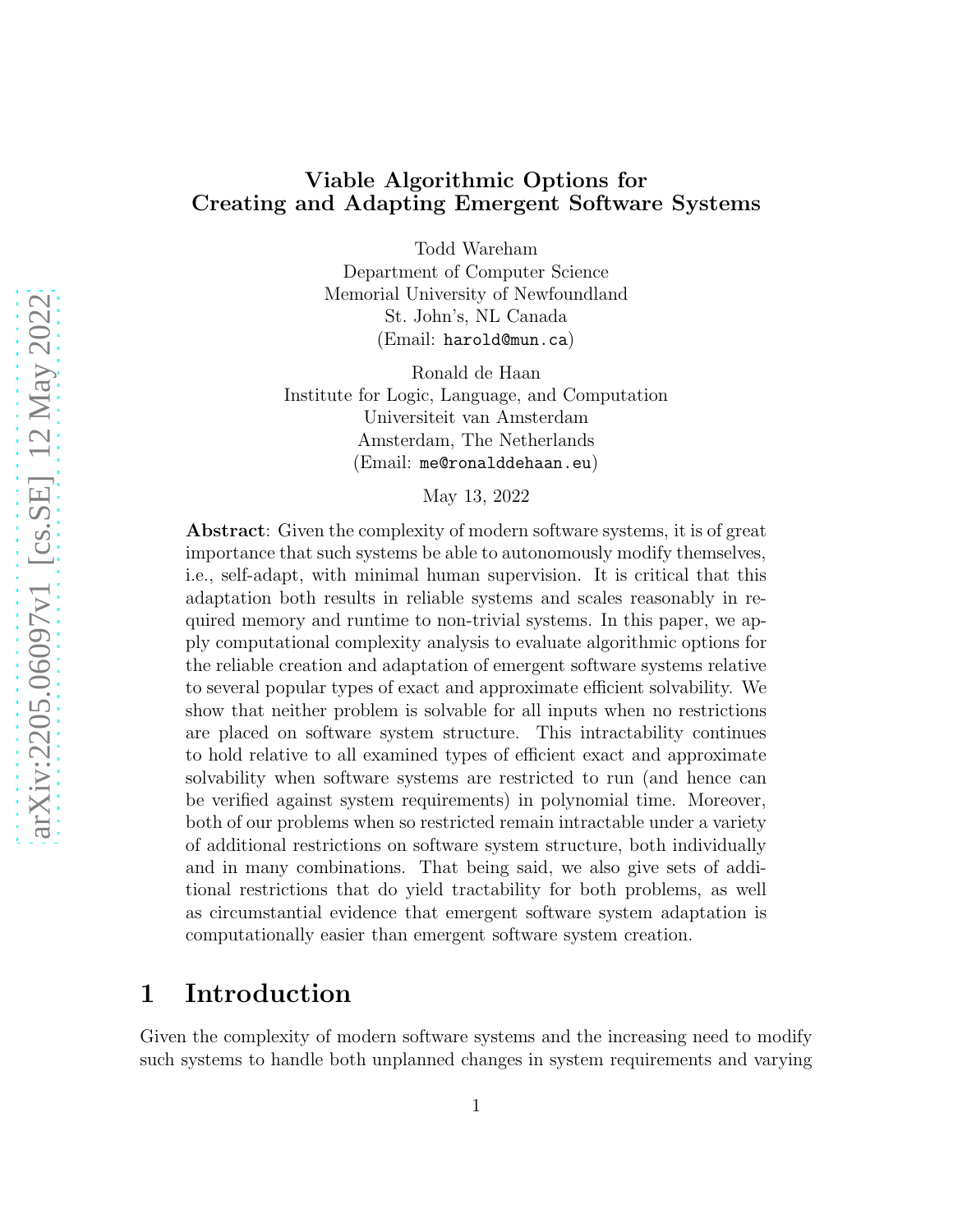operating environments, such systems must be able to autonomously modify themselves, i.e., self-adapt, with minimal human supervision [\[1,](#page-53-0) [2,](#page-53-1) [3\]](#page-53-2). Over the last 25 years, a great deal of research has been done on self-adaptive software systems, and a number of such systems based on various types of adaptation controllers (e.g., MAPE-K feedback loop [\[4\]](#page-54-0), model-predictive [\[5\]](#page-54-1), general control-theoretic [\[6\]](#page-54-2)) have been created (see also [\[1,](#page-53-0) [7,](#page-54-3) [8\]](#page-54-4)). Certifying that adaptation does not cause the resulting systems to violate functional and/or non-functional system requirements, i.e., validation and verification  $(V&V)$ , is a major research challenge [\[8,](#page-54-4) page 21]. Such V&V must be done quickly enough that the proposed adaptations are still valid (to handle rapidly-changing operating environments). This is further complicated by the requirement that enough computational effort be put into the adaptation space search process to ensure that the adapted system optimizes system performance as much as possible (to satisfy system user expectations).

A valuable complement to algorithm development work would be to establish what the general algorithmic options are for software system creation and adaptation algorithms that are guaranteed to satisfy specified functional and non-functional system requirements while optimizing adapted system performance. This can be done using the tools and techniques of computational complexity analysis [\[9,](#page-54-5) [10,](#page-54-6) [11\]](#page-54-7). The results of such analyses can be used not only to establish those situations in which known algorithms are the best possible but also to guide the development of new algorithms (by highlighting relative to which types of efficient solvability such algorithms can and cannot exist).

A good test case for the utility of such complexity analyses would be a type of self-adaptive systems called emergent software systems [\[12,](#page-54-8) [13\]](#page-54-9). Such systems initially self-assemble from a provided library of software components to satisfy basic system requirements, and then continuously self-adapt with the assistance of a learning algorithm that uses collected system environment events and performance metrics to optimize a reward function such as system runtime or memory usage. An emergent web server based on a library of 30 components has been constructed under this paradigm and seems to function well [\[13\]](#page-54-9). However, as noted on [\[12,](#page-54-8) page 14],

. . . [the] learning algorithm, which is based on an exhaustive exploration phase, is not designed to scale up to large systems with thousands of compositions, but rather serves as a proof of concept and useful baseline against which to compare more sophisticated algorithms. This is an active research area for which we continue to develop more efficient and scalable solutions . . .

Ongoing work has focused on exploiting such strategies as making components encode single responsibilities and dividing large systems into distributed collections of smaller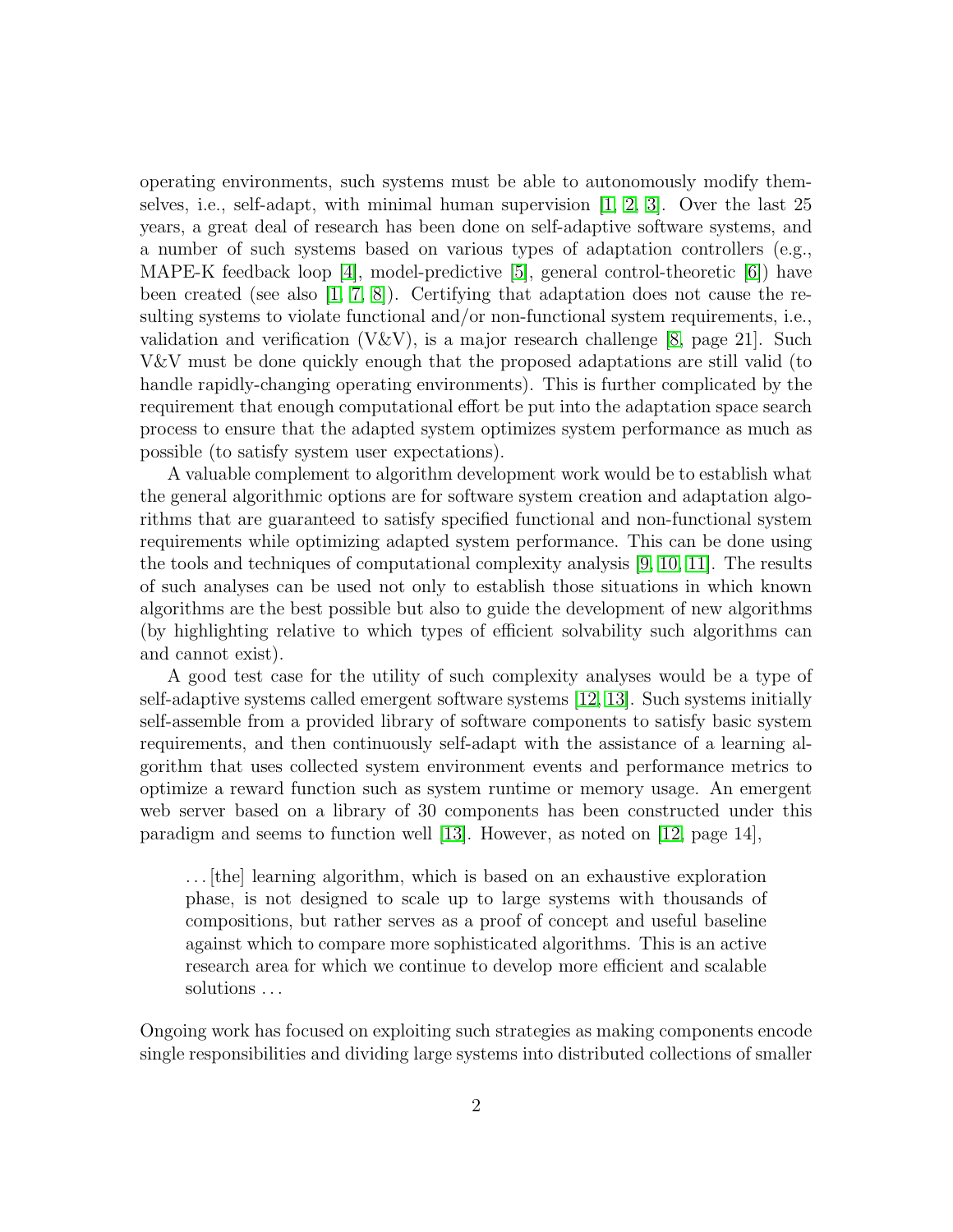(and hopefully more manageable) subsystems [\[14,](#page-55-0) [15\]](#page-55-1). It is precisely at this current stage of new algorithm development that computational complexity analyses might be most useful.

# 1.1 Previous Work

Computational complexity analyses have been done previously for component-based software system creation by component selection [\[16,](#page-55-2) [17\]](#page-55-3) and component selection with adaptation [\[18\]](#page-55-4), with [\[18,](#page-55-4) [17\]](#page-55-3) having the additional requirement that the number of components in the resulting software system be minimized. Given the intractability of all of these problems, subsequent work has focused on efficient approximation algorithms for component selection. Though it has been shown that efficient algorithms that produce software systems whose number of components is within a constant multiplicative factor of optimal are not possible in general [\[19\]](#page-55-5), efficient approximation algorithms are known for a number of special cases [\[20,](#page-55-6) [21,](#page-55-7) [19\]](#page-55-5). All of these analyses assume that any component can be composed with any other component, in the sense that function definitions not given in a component  $c$  can be obtained by composition of  $c$  with any other components that have the required function definitions, i.e., component composition is not regulated using component interfaces. Moreover, none of the formalizations used include specification of the internal structure of software systems, system requirements, and components that are detailed enough to allow investigation of restrictions on these aspects that could make component selection or component selection with adaptation tractable.

Only one analysis to date has incorporated a component model which allows investigation of the tractability effects of restrictions on system requirement, component internal, and software system structure, namely that in in [\[22\]](#page-55-8) (subsequently reprinted as [\[23\]](#page-55-9); see also [\[24\]](#page-56-0) for the full version with proofs of results). The focus in this work was on exact polynomial-time solvability and fixed-parameter tractability of component-based software system creation and adaptation, where system adaptation is in response to changes in the functional system requirements. The authors showed that both of these problems are intractable in general and remain so under a variety of restrictions on system requirement, component, and software system structure. This was done relative to radically restricted components (single  $if$ -then-else blocks) and software systems (two-level reactive systems). While components in this model cannot arbitrarily compose in the sense described above, component composition was implicitly regulated by the the combination of two-level system structure and a parameter restricting the number of types of components in a system, and there was no notion of a component interface, let alone interfaces providing state variables or functions with input parameters and/or returned values.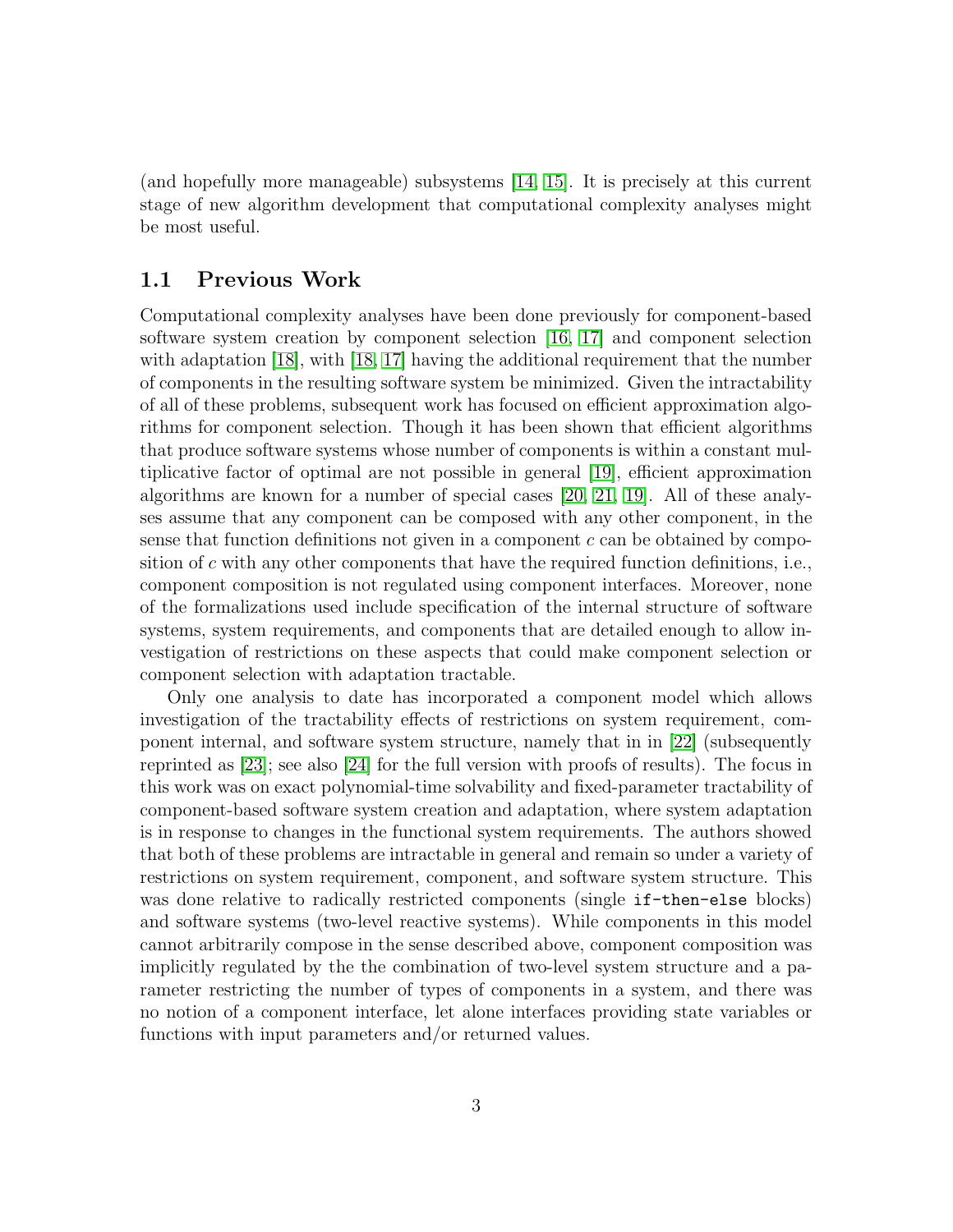# 1.2 Summary of Results

In this paper, we present the first computational complexity analyses of the problems of emergent software system creation and adaptation. These problems can be stated informally as follows (and are described in more detail in Section [2\)](#page-6-0):

- EMERGENT SOFTWARE CREATION (ESCreate): Derive (possibly by using a system environment function  $Env()$  an emergent software system S relative to given libraries  $L_{int}$  and  $L_{comp}$  of software interfaces and components that satisfies a given set  $R$  of software requirements and has the best possible value for a specified reward function  $Rew()$ .
- EMERGENT SOFTWARE ADAPTATION (ESAdapt): Given an emergent software system S relative to given libraries  $L_{int}$  and  $L_{comp}$  of software interfaces and components that satisfies a given set of software system requirements  $R$ , derive (possibly by using a system environment function  $Env()$ ) an emergent software system S' relative to  $L_{int}$  and  $l_{comp}$  that satisfies R and has the best possible value for a specified reward function  $Rew()$ .

We consider the following types of efficient solvability (described in more detail in Section [3.1\)](#page-14-0):

- 1. Polynomial-time exact solvability, such that a polynomial-time algorithm produces the correct output for a given input either (a) all the time [\[10\]](#page-54-6) or (b) when such an output is known to exist (promise solvability).
- 2. Polynomial-time approximate solvability, such that a polynomial-time algorithm produces the correct output for a given input either (a) in all but a small number of cases [\[25\]](#page-56-1) or (b) with a high probability [\[26\]](#page-56-2), or, in the case of a problem that requires an output that optimizes some cost measure, (c) produces an output for a given input whose cost is within some arbitrarily small fraction of optimal [\[27\]](#page-56-3).
- 3. Effectively polynomial-time exact restricted solvability (e.g., fixed-parameter (fp-)tractability [\[9\]](#page-54-5)), such that an algorithm produces the correct output for a given input in what is effectively polynomial time when certain aspects of that input are of restricted value, e.g., the number of components in the given library or any valid assembled software system is small.

Relative to these types of solvability and various conjectures that are widely believed to be true within the Computer Science community, e.g.  $P \neq NP$  [\[28,](#page-56-4) [10\]](#page-54-6), we prove the following results (Section [3\)](#page-13-0):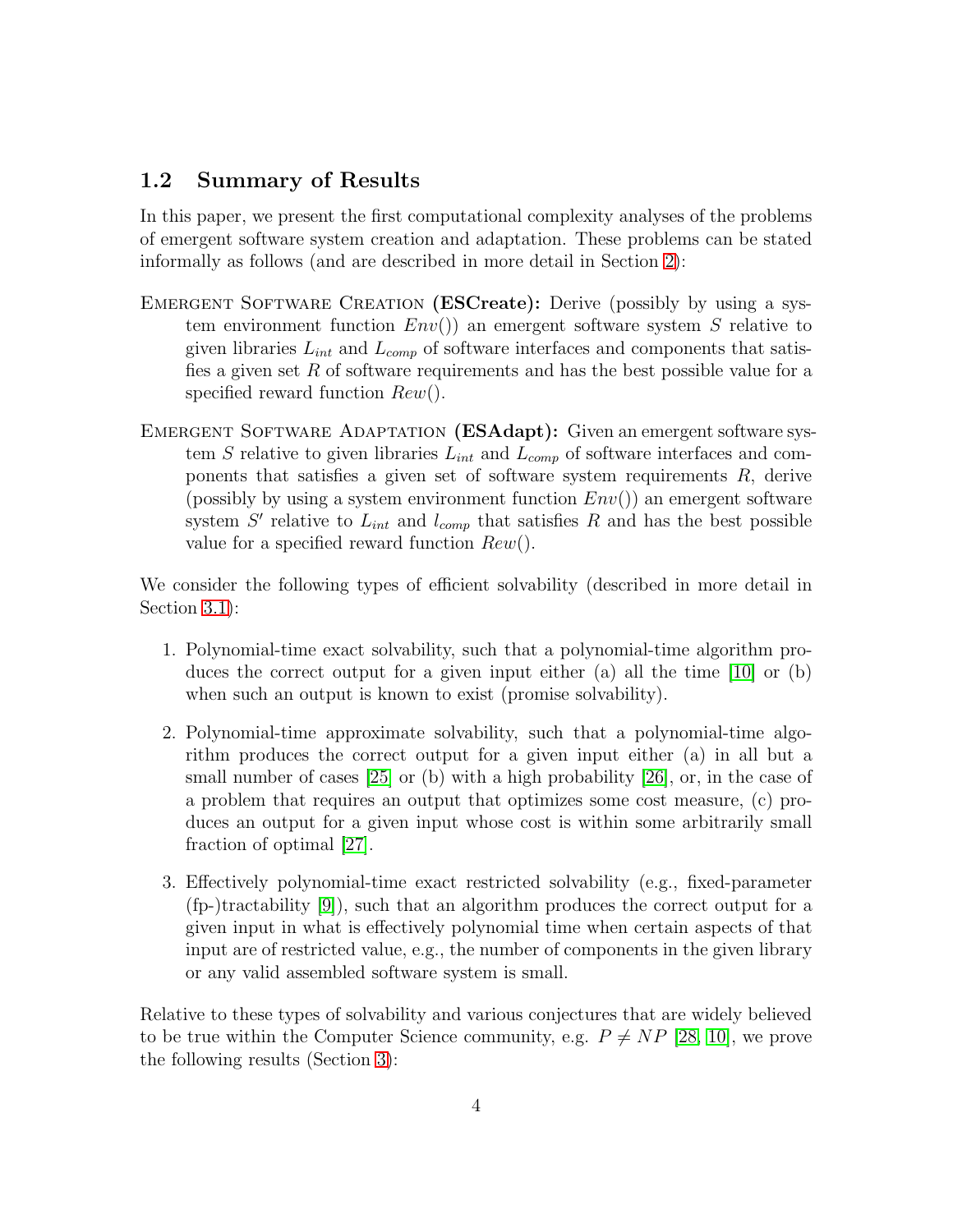- Neither ESCreate nor ESAdapt is solvable by an algorithm (regardless of runtime or memory usage) that gives the correct output for every input, i.e., both of these problems are unsolvable in the same sense as Turing's classic Halting Problem [\[29\]](#page-56-5) (Sections [3.2.1](#page-18-0) and [3.3.1,](#page-32-0) respectively).
- Neither ESCreate nor ESAdapt is solvable by a polynomial-time algorithm in the sense (1a) above and ESCreate is not solvable by a polynomial-time algorithm in sense (1b) above, even when software systems are restricted to run in and hence can be verified against requirements in polynomial time (Sections [3.2.2](#page-20-0) and [3.3.2,](#page-36-0) respectively).
- Neither ESCreate nor ESAdapt is solvable by a polynomial-time algorithm in the senses  $(2a)$ ,  $(2b)$ , or  $(2c)$  above, even when software systems are restricted to run in and hence can be verified against requirements in polynomial time (Sections [3.2.3](#page-23-0) and [3.3.3,](#page-38-0) respectively).
- Neither ESCreate nor ESAdapt is fixed-parameter tractable in sense (3) above relative to restrictions of the values of the following aspects of the input:
	- The number of software component interfaces in  $L_{int}$ .
	- The number of software components in  $L_{comp}$ .
	- The maximum number of components implementing an interface.
	- The maximum number of interfaces provided by a component.
	- The maximum number of interfaces required by a component.
	- The maximum number of components in a software system.

This fixed-parameter intractability holds both when software systems are restricted to run in and hence can be verified against requirements in polynomial time and relative to many combinations of the aspects listed above, often when aspects are restricted to small constant values. That being said, there are several combinations of aspect-restrictions that do yield fixed-parameter tractability (Sections [3.2.4](#page-29-0) and [3.3.4,](#page-39-0) respectively).

All of the results above hold for ESCreate (except those related to costinapproximability) relative to any choices of  $Env()$  and  $Rew()$  and for ESAdapt (and ESCreate for cost-inapproximability) relative to any choice of  $Env($ ) and one of two specified reward functions, namely  $Rew_{\#comp}(S)$  (the number of components in a software system) and  $Rewcode(B)$  (the total size of the interface and component code is a software system). This, in combination with the unresolved fixed-parameter status of certain aspect-combinations at this time, suggests that emergent software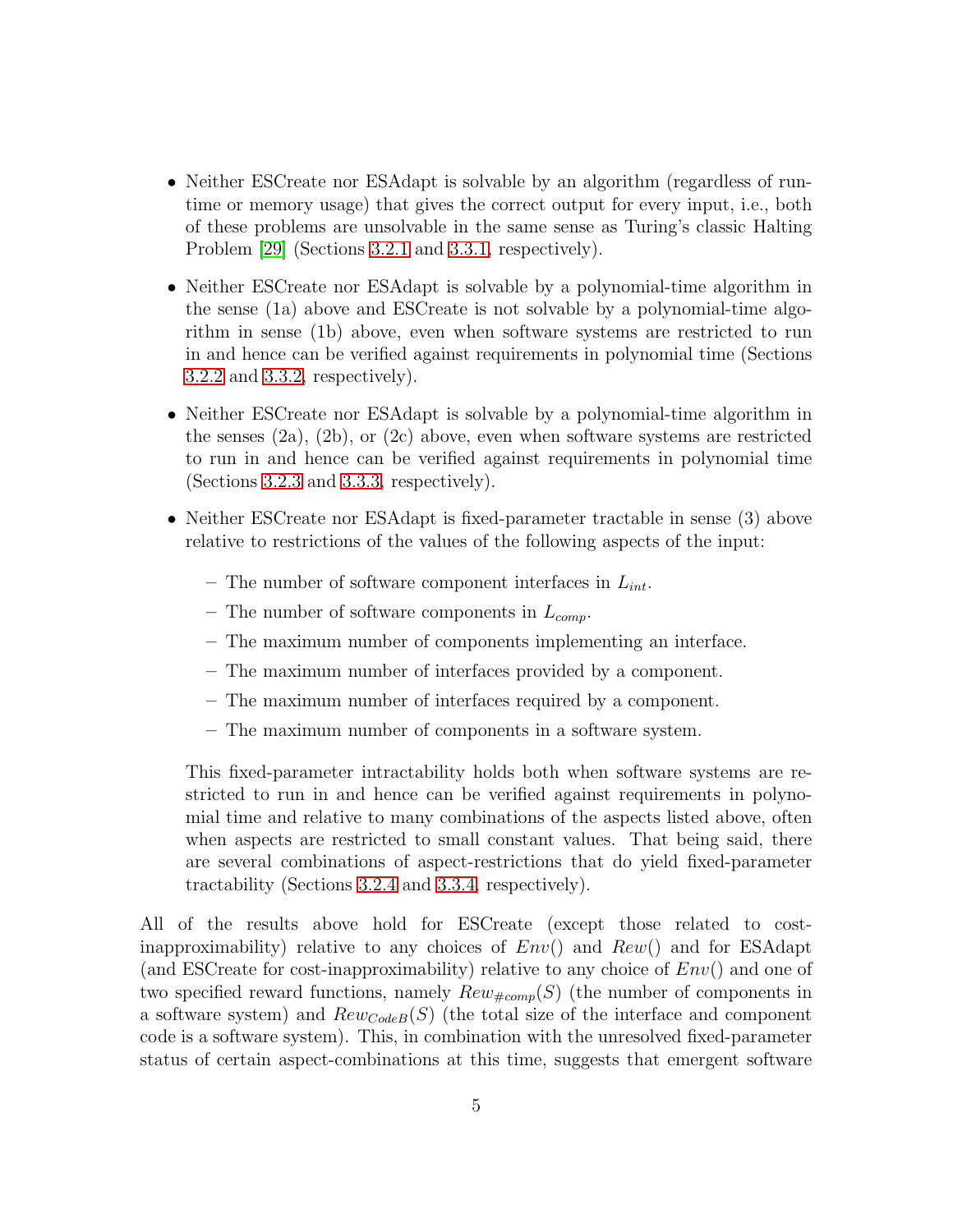adaptation may in general be easier to do than emergent software creation (Section [4.2\)](#page-46-0).

The list above may, at first glance, be read as saying that emergent software system creation and adaptation are not possible under *any* circumstances. However, this bleak interpretation is very much contrary to our intent. We consider only a small subset of possible restrictions on emergent software systems (Table [1\)](#page-29-1), and our analysis, though complete with respect to some of these restrictions (Tables [5](#page-50-0)[–7\)](#page-52-0), is still incomplete with respect to the whole subset, let alone the universe of possible restrictions. The successes in real-world emergent software systems to date show that tractability is indeed possible in some circumstances. The key issue now is to determine in detail those circumstances in which tractability does and does not hold. Our results should thus be seen not as final statements but rather interim guidelines on how to address this issue. We see the involvement of software engineers in this process as essential (Section [4.3\)](#page-49-0). To this end, we have tried to make the reasoning used to derive our results (both in general (Section [3.1\)](#page-14-0) and in our proofs) accessible to software engineers, to make plain to them the rather limited circumstances under which our results hold and thus enable them to break these results by suggesting additional restrictions relative to which real-world emergent software system creation and adaptation are provably tractable.

Before we close out this subsection, two issues with respect to the results listed above should be noted. First, though certain notations (e.g., our conception of software system requirements) and some of the general ideas underlying proof techniques developed in [\[22,](#page-55-8) [24\]](#page-56-0) are re-used in this paper, none of the results for component-based software system creation derived in [\[22,](#page-55-8) [24\]](#page-56-0) carry over. This is because the restrictions on overall system structure and the number of types of components in a system critical to the proofs of those results in [\[22,](#page-55-8) [24\]](#page-56-0) have no analogues in problems ESCreate and ESAdapt investigated here. Second, all results in this paper are derived relative to the classic Turing machine model of computation, and hence do not directly address issues of efficient solvability or unsolvability under other models of computation such as quantum computers. That being said, as will be discussed in Section [4.3,](#page-49-0) our results indirectly imply certain consequences for the efficient solvability of ESCreate and ESAdapt under such alternative models of computation.

# 1.3 Organization of the Paper

Our paper is organized as follows. In Section [2,](#page-6-0) we summarize the emergent software system model given in [\[12,](#page-54-8) [13\]](#page-54-9) and formalize the problems of emergent software system creation and adaptation. In Section [3,](#page-13-0) we first in Section [3.1](#page-14-0) describe several popular conceptions of efficient solvability and then in Sections [3.2](#page-18-1) and [3.3](#page-32-1) assess the efficient solvability of emergent software system creation and adaptation, respectively, relative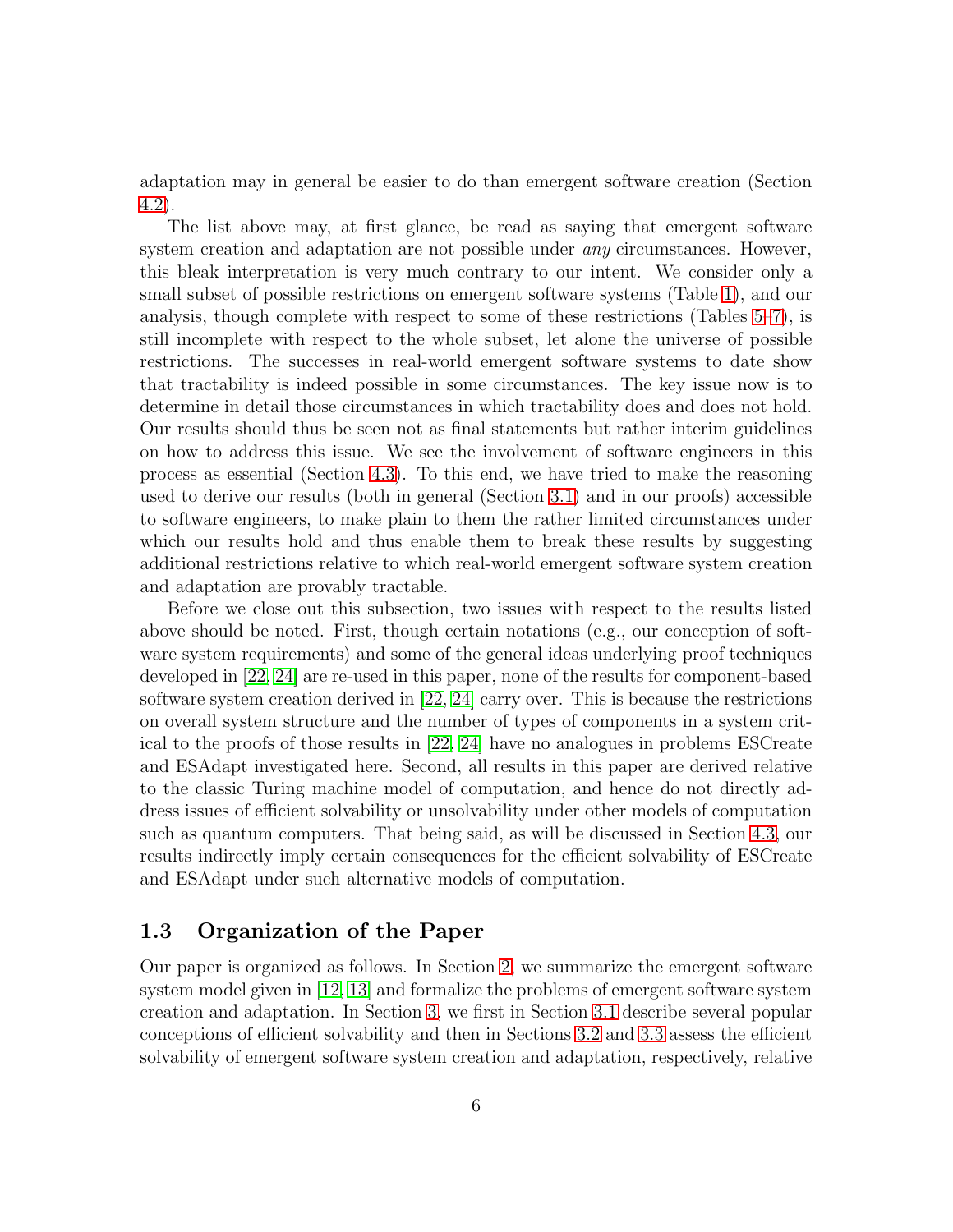to each of these conceptions. In order to focus in the main text on the implications of our results, proofs of several of these results are given in an appendix. Our results are summarized and discussed in Section [4.](#page-44-0) Finally, our conclusions and directions for future work are given in Section [5.](#page-52-1)

# <span id="page-6-0"></span>2 Formalizing Emergent Software Creation and Adaptation

In this section, we first review the basic entities in the model of emergent software given in  $[12, 30, 13]$  $[12, 30, 13]$  $[12, 30, 13]$  — namely, software system requirements, interfaces and components, component-based software systems, and emergent software systems. We then formalize two computational problems associated with emergent software system creation and adaptation.

The basic entities in our model are formalized as follows:

- Software system requirements: The requirements will be a set  $R = \{r_1, r_2,$  $\dots, r_{|R|}$  of input-output pairs where each pair  $r_j = (i_j, o_j)$  consists of an input  $i_j$  defined by a particular sequence of truth-values  $i_j = \langle v_{i_j}(x_1), v_{i_j}(x_2), \dots, v_{i_j}(x_j) \rangle$  $\langle v_{i_j}(x_{|X|})\rangle, v_{i_j}(x_k) \in \{True, False\},$  relative to each of the Boolean variables  $x_k$ in set  $X = \{x_1, x_2, \ldots, x_{|X|}\}\$ and an output  $o_j$  from set  $O = \{o_1, o_2, \ldots, o_{|O|}\}\$ . As such, these are functional requirements describing wanted system input-output behaviors and correspond to the pre-specified abstract goal of the system [\[15,](#page-55-1) page 3]. An example set of software system requirements is given in part (a) of Figure [1.](#page-7-0)
- Interfaces and Components: We use the runtime component model underlying the Dana programming language as specified in [\[30,](#page-56-6) [13\]](#page-54-9). In particular, following [\[13,](#page-54-9) Page 335], let an interface be a set of function prototypes, each comprising a function name, return type and parameter types, and a set of transfer fields, typed pieces of state that persist across alternate implementations of the interface during runtime adaptation. A component has one or more provided interfaces and zero or more required interfaces; the component has implementations for all functions specified in the provided interfaces, and these implementations in turn call upon functions and transfer fields specified in the required interfaces. We will assume that all available interfaces and components are stored in libraries  $L_{int}$  and  $L_{comp}$ , respectively. Example interface and component libraries relative to the software system requirements in part (a) of Figure [1](#page-7-0) are given shown in parts (b) and (c) of Figures [1](#page-7-0) and [2,](#page-8-0) respectively.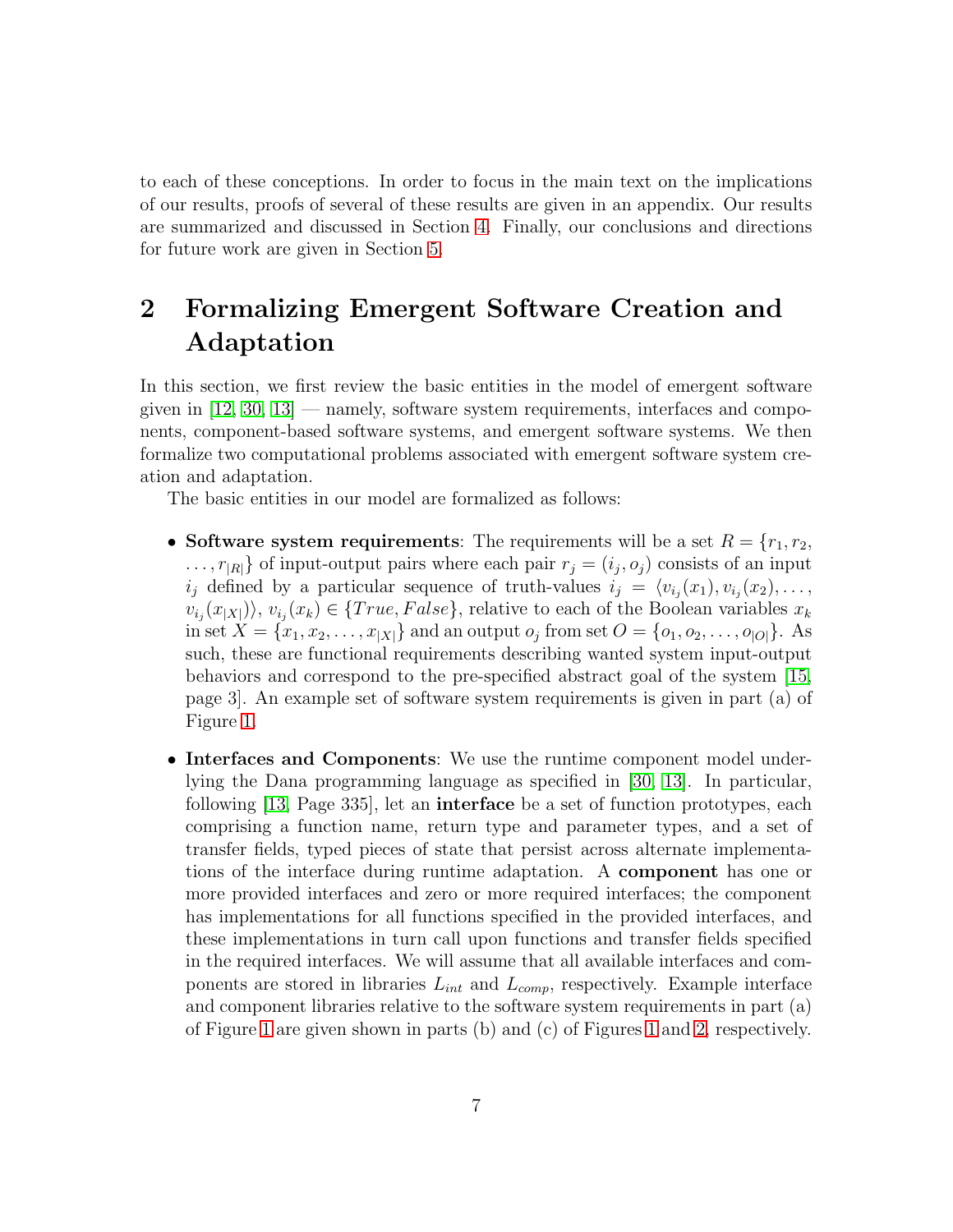| req.    | $\boldsymbol{x}_1$ | $\boldsymbol{x}_2$ | $x_3$ | $\boldsymbol{x}_4$ | $\boldsymbol{x}_5$ | output |
|---------|--------------------|--------------------|-------|--------------------|--------------------|--------|
| $r_1$   |                    |                    |       |                    |                    |        |
| $r_2$   |                    | F                  | F     | F,                 |                    |        |
| $r_3$   | F                  | F                  | F     | F                  | F                  |        |
| $r_{4}$ | F                  | F                  | F     | F                  | F                  |        |
| $r_5$   |                    |                    |       | H,                 |                    |        |

(a)

```
interface intSystem { interface intProc1 {<br>void systemMain(Input I)  void callProc1(Inp
                                  void callProc1(Input I)
} }
interface intProc2 { interface intProc3 {<br>void callProc2(Input I) void callProc3(Inp
                                  void callProc3(Input I)
} }
interface intProc {
  void proc(Input I)
}
                             (b)
```
<span id="page-7-0"></span>Figure 1: An Example Emergent Software System (Adapted from [\[22,](#page-55-8) Figure 1]). (a) Software requirements  $R = \{r_1, r_2, r_3, r_4, r_5\}$  defined on Boolean variables  $X =$  ${x_1, x_2, x_3, x_4, x_5}$  and output-set  $O = \{1, 2, 3\}$ . (b) A sample component interface library  $L_{int}$  consisting of five interfaces.

Note that the interfaces and components in Figure[s1](#page-7-0) and [2](#page-8-0) (and indeed all subsequent interfaces and components specified in this paper) are described using a notation approximating that of the Dana programming language, e.g., [\[13,](#page-54-9) Figure 2]. This is done to ensure both that the proofs of results given here do not invoke programming language features more powerful than those available in Dana and that these results are hence applicable to emergent software systems as described in [\[12,](#page-54-8) [30,](#page-56-6) [13\]](#page-54-9), which are written in Dana.

• Component-based software systems: We use the model of componentbased software systems specified in [\[12,](#page-54-8) [30,](#page-56-6) [13\]](#page-54-9). In particular, given interface and component libraries  $L_{int}$  and  $L_{comp}$  and a base component  $c \in L_{comp}$  implementing a main function, a valid component-based software system S consists of a set of component-choices from  $L_{comp}$  including c that not only implements all required interfaces of c but also recursively implements all re-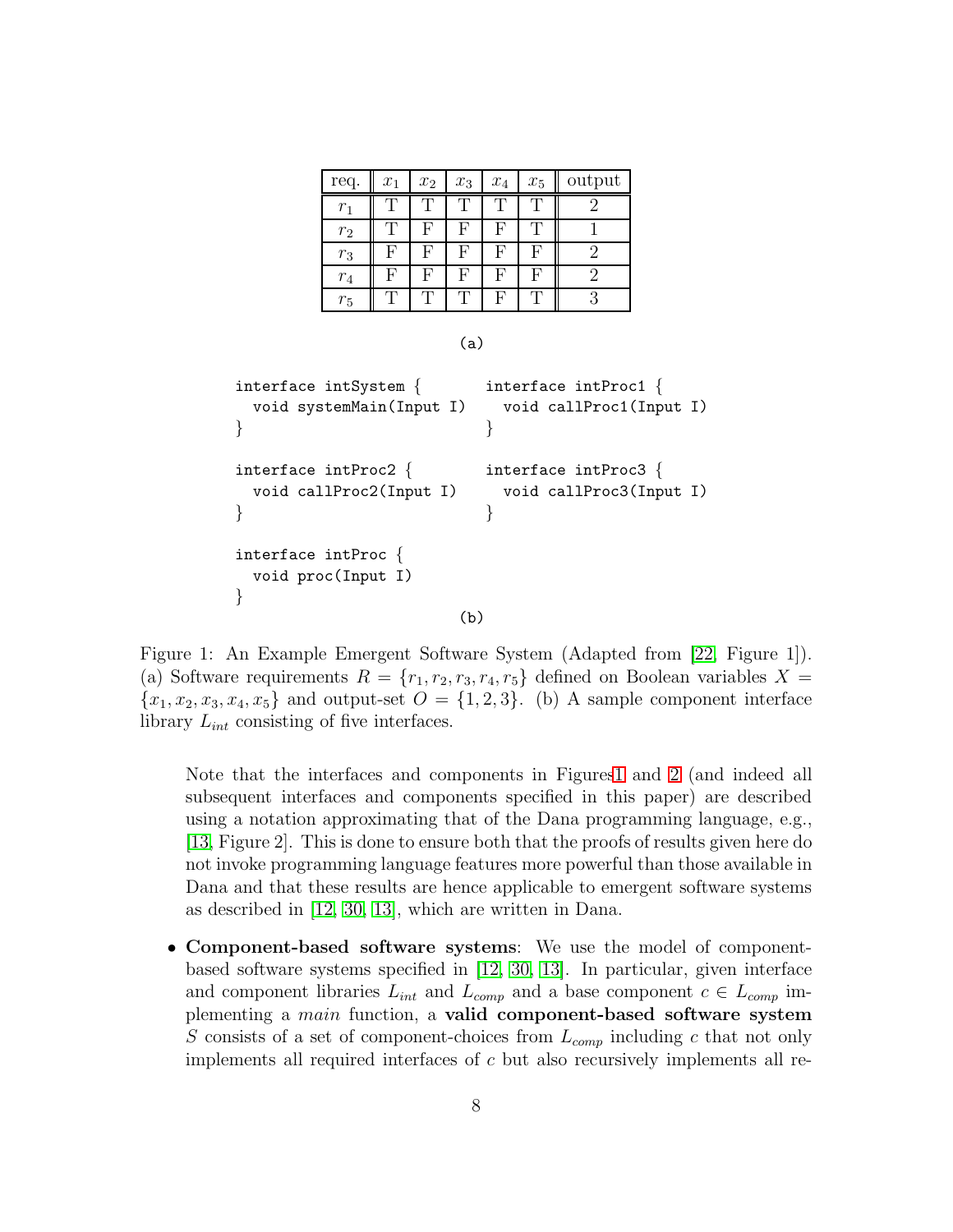```
component System1 component System2
  provides intSystem provides intSystem
requires intProc1, intProc2, intProc3 { requires intProc1 { void systemMain(Input I) { void systemMain(Input
                                                      void systemMain(Input I) {<br>callProc1(I)
  if v_I(x_1) then callProc1(I)
  elsif v_I(x_5) then callProc2(I) \{\}else callProc3(I)
}}
component Proc1 component Proc2
  provides intProc1 provides intProc2
  requires intProc {<br>id callProc1(Input I) { requires intProc {<br>void callProc2(I) {
void callProc1(Input I) {<br>proc(I)
                                                        proc(I)\{ \{ \}component Proc3 component Base {<br>provides intProc3 component Base {<br>void main(Input
  provides intProc3 void main(Input I) {<br>requires intProc { vertical values intProc }
                                                      systemMain(Input I)<br>}}
void callProc3(Input I) { }}
  proc(I)
}}
component ProcA component ProcB
provides intProc { provides intProc { provides intProc { provides intProc { provides intProc { provides intProc { provides intProc { provides intProc { provides intProc { provides intProc { provides intProc { provides intP
  id proc(Input I) { void proc(Input I) { void proc(Input I) { \qquad \qquad if not v_I(x_2) then
                                                        if not v_I (x_2) then output 1
  elsif not v_I(x_3) then output 1 elsif not v_I(x_4) then output 2
  elsif v_I(x_5) then output 3 else output 3
   else a_1 } }
}}
component ProcC component ProcD
  provides intProc { provides intProc { provides intProc { provides intProc { provides intProc { provides intProc { provides intProc { provides intProc { provides intProc { provides intProc { provides intProc { provides intP
void proc(Input I) { void proc(<br>if v_I(x_4) then output 2 output 2
  if v_I(x_4) then output 2
  else output 2 \{\}
```

```
(c)
```
<span id="page-8-0"></span>Figure 2: An Example Emergent Software System (Cont'd). (c) A sample software component library  $L_{comp}$  consisting of ten components.

}}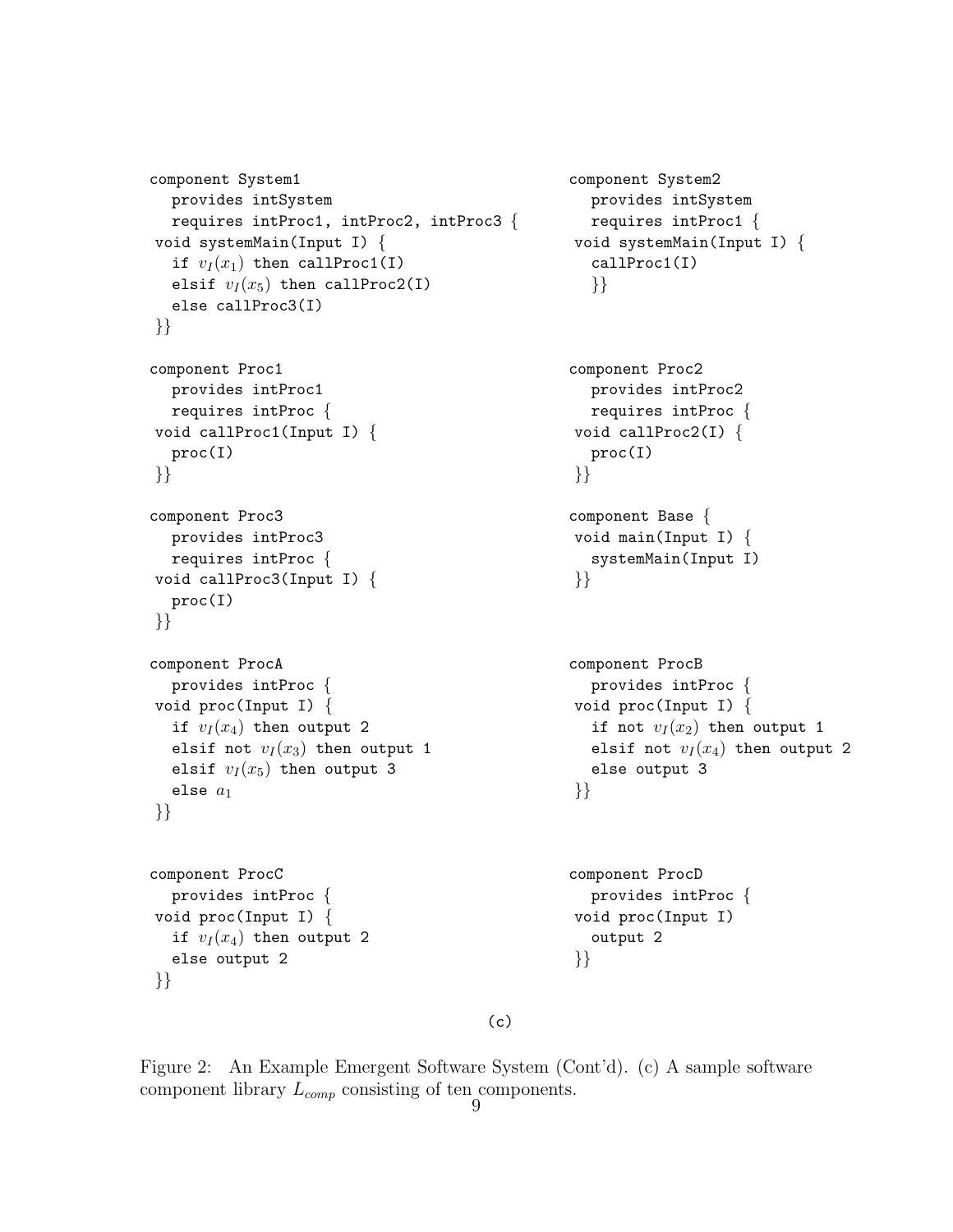

<span id="page-9-0"></span>Figure 3: An Example Emergent Software System (Cont'd). (d) Component wiring trees corresponding to two valid component-based software systems for  $R$  in part  $(a)$ based on  $L_{int}$ ,  $L_{comp}$ , and base component Base  $\in L_{comp}$  given in parts (b) and (c). Note that interfaces intSystem and intProc can each be implemented by multiple components (namely, System1 and System2 (intSystem) and ProcA, ProcB, ProcC, and ProcD (intProc)) and are hence key in allowing component choices yielding different software systems; this is acknowledged by putting dashed boxes around these interfaces in the component wiring trees diagrams.

quired interfaces of those component-choices and their sub-component-choices, if any. The interface-connections between these components are called wirings. In order to allow data transfer fields to hold different values relative to different implementations of an interface by the same component, these implementations are done relative to copies of that component. Moreover, in cases where a component provides multiple interfaces, different implementations of that component relative to two of those interfaces are done relative to reduced copies of that component, both of which only contain code for and thus provide only those services in the component specified by their respective implementing interfaces.

Any valid component-based software system has an associated directed vertexand arc-labeled tree in which the vertices are components, the arcs are the wirings, and the vertices and arcs are labeled with the names of the associated components and interfaces from  $L_{comp}$  and  $L_{int}$ , respectively; let this tree be called the **component wiring tree**  $T$  associated with  $S$ . The component wiring trees of two valid component-based software systems relative to  $R$ ,  $L_{int}$ ,  $L_{comp}$ , and base component Base  $\in L_{comp}$  given in parts (a)–(c) of Figures [1](#page-7-0) and [2](#page-8-0) are given in Figure [3.](#page-9-0) Note that such a T has a single root vertex (namely, base component c), exactly one directed path from this root to any vertex, and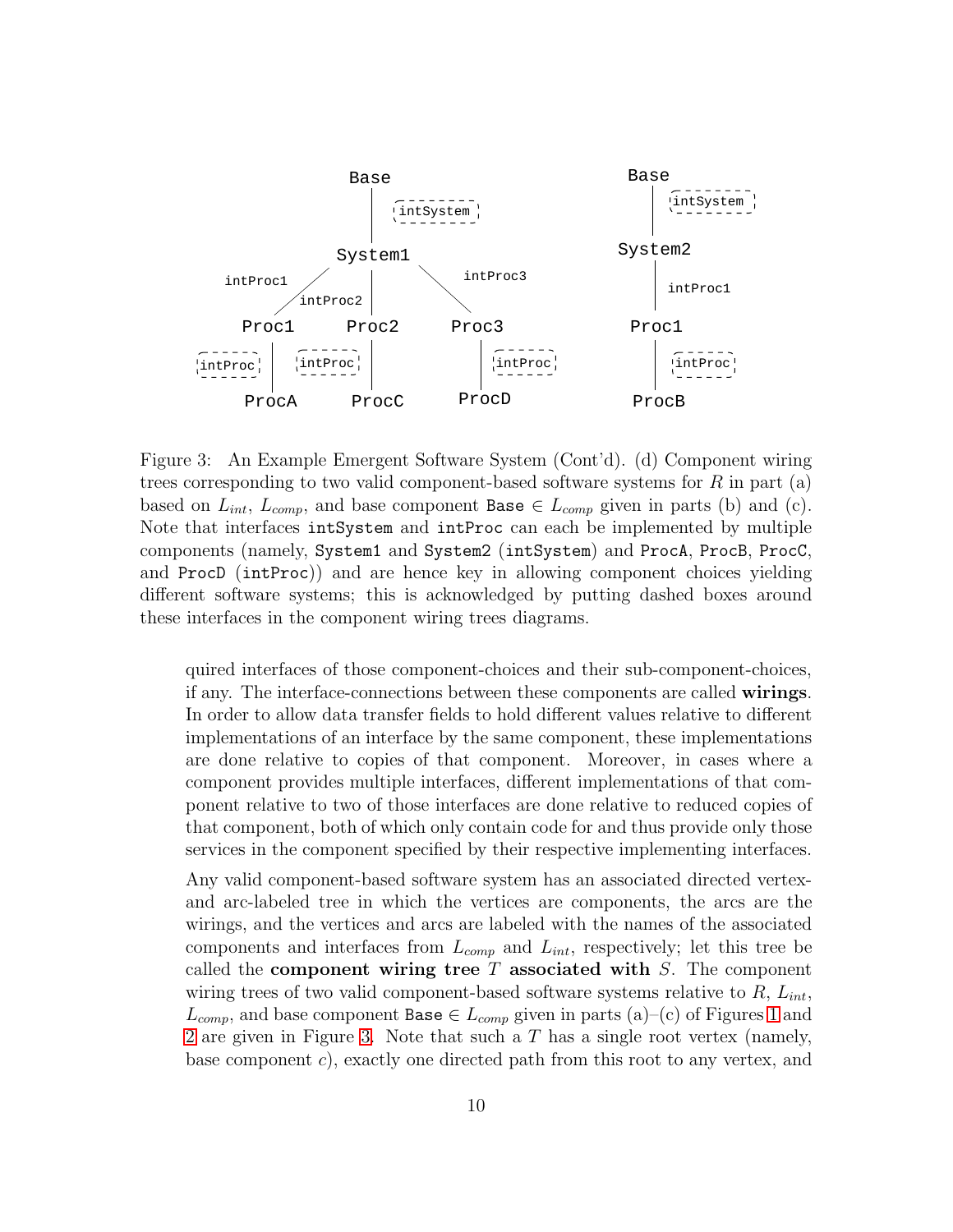is labeled such that a component vertex-label does not occur more than once on any directed path from the root to a leaf, i.e., there are no recursive dependencies [\[12,](#page-54-8) page 10]. This prevents the possibility of infinite-depth software systems resulting from the interface-component implementation sequence between two same-label components on such a path being repeated an infinite number of times.

Given a set  $R$  of software system requirements, a valid component-based software system  $S$  is a working component-based software system relative to R if for each input-output pair  $(i_j, o_j) \in R$ , the output of S given input  $i_j$  is  $o_j$ . For example, the software system on the left in Figure [3](#page-9-0) satisfies all requirements in  $R$  given in Figur[e1\(](#page-7-0)a) and hence is a working component-based software system relative to  $R$ , but the software system on the right is not (because it produces different outputs (3, 1, 1, and 2, respectively) for requirements  $r_1, r_3, r_4,$  and  $r_5$ ).

• Emergent software system: As defined in [\[12,](#page-54-8) [13\]](#page-54-9), an emergent (component-based) software system is one that, given initial functional software systems requirements  $R$ , interface and component libraries  $L_{int}$  and  $L_{comp}$ , and a base component  $c \in L_{comp}$ , self-assembles and self-adapts as necessary to optimize system performance as its running environment changes over time. For a software system S, a system's running environment and performance are quantified in terms of events and metrics whose values are sampled at discrete times during system operation [\[12,](#page-54-8) pages 10–11]; aspects of system performance used by a learning algorithm to guide both self-assembly and selfadaptation are in turn summarized in a reward function. As currently implemented [\[12\]](#page-54-8), the initial self-assembly phase creates a list of all working software systems relative to the given  $L_{int}$ ,  $L_{comp}$ , and R, where each system is described by a unique ID string that lists all components in the system and their interconnections. During the subsequent self-adaptation phase, the learning algorithm searches over this list to find appropriate alternatives to the currently-running system that might help optimize system performance [\[12,](#page-54-8) Section 3.2.1].

In this paper, we will assume that a system's running environment and performance are sampled using an environment function  $Env()$  that maps a given system onto a collection of events and metric-values and that the reward function Rew() maps the latest accumulated performance metric values for a system onto a single positive integer value. For simplicity, we shall further assume that  $Env()$  and  $Rew()$  are computable in time polynomial in the size of S,  $Rew(S)$ is optimized by minimization, i.e., smaller values of  $Rew(S)$  are preferred, and  $Rew()$  is used to choose among but does not alter the set of possible working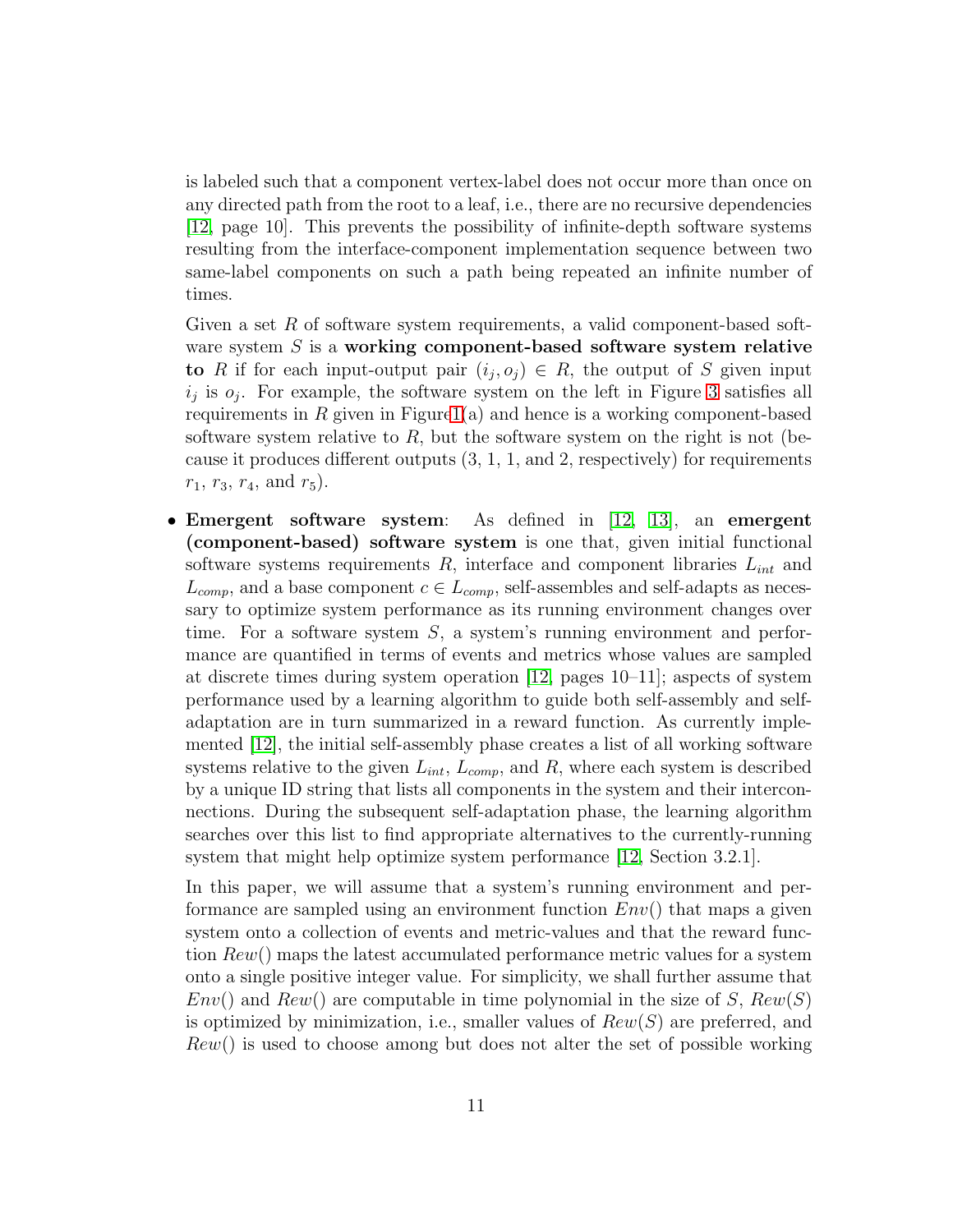software systems relative to a given  $L_{int}$ ,  $L_{comp}$ , and R.

We can now formalize computational problems corresponding to emergent software adaptation as conceived in [\[12,](#page-54-8) [13\]](#page-54-9):

#### EMERGENT SOFTWARE CREATION (ESCreate)

*Input*: Software system requirements R, interface and component libraries  $L_{int}$  and  $L_{comp}$ , a base component  $c \in L_{comp}$ , and reward and environment functions  $Rew()$ and  $Env($ ).

*Output*: A working component-based software system  $S$  based on  $c$  relative to  $L_{int}$ ,  $L_{comp}$ , and R that has the smallest value of  $Rew(S)$  over all working systems based on c relative to  $L_{int}$ ,  $L_{comp}$ , and  $R$ , if any working system exists, and special symbol ⊥ otherwise.

### EMERGENT SOFTWARE ADAPTATION (ESAdapt)

*Input*: Software system requirements R, interface and component libraries  $L_{int}$  and  $L_{comp}$ , a working component-based software system S based on component  $c \in L_{comp}$ relative to R,  $L_{int}$ , and  $L_{comp}$ , and reward and environment functions  $Rew()$  and  $Env($ ).

*Output*: A working component-based software system  $S'$  based on c relative to  $L_{int}$ ,  $L_{comp}$ , and R that has the smallest possible value of  $Rew(S')$  over all working systems based on c relative to  $L_{int}$ ,  $L_{comp}$ , and R.

Problem ESCreate corresponds to the initial creation of a working emergent software system, while ESAdapt corresponds to each subsequent modification of the system to optimize the reward function as the system's running environment changes over time. These problems do not correspond directly to emergent system creation and adaptation as currently implemented, in that ESCreate only returns one rather than all working software systems relative to  $L_{int}$ ,  $L_{comp}$ ,  $R$ , ESCreate optimizes the performance of this returned system relative to  $Rew()$ , and ESAdapt only has access to S and not the complete list of working software systems relative to  $L_{int}$ ,  $L_{comp}$ , and R. [1](#page-11-0) However, as will be discussed in Section [4.2,](#page-46-0) complexity results for ESCreate and ESAdapt can still be used to investigate both current and potential implementations of emergent software systems.

Two additional notes are in order about our definitions of ESCreate and ESAdapt. First, the given  $L_{int}$ , and  $L_{comp}$  in an input of ESCreate may not allow a working

<span id="page-11-0"></span><sup>&</sup>lt;sup>1</sup>An additional difference and possible source of confusion is that the term "adaptation" in [\[12\]](#page-54-8) refers to the process of changing the components and interconnections in the currently-running software system to those in the candidate selected by the learning algorithm. In this paper, we shall instead use "adaptation" to refer to the overall self-adaptation process process described by ESAdapt, which may involve multiple episodes of adaptation in the sense of [\[12\]](#page-54-8) to achieve an optimal system under Rew().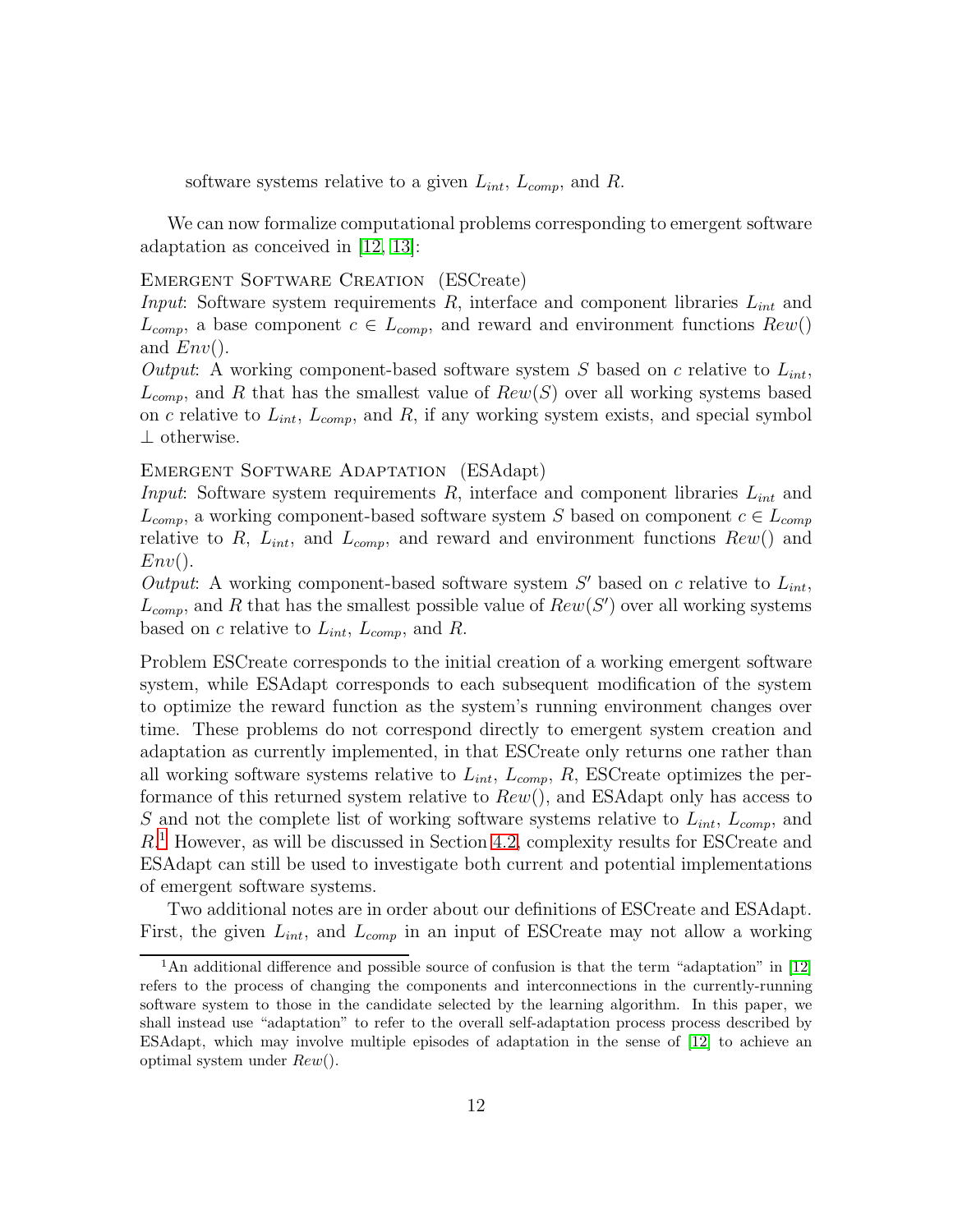software system relative to the given  $R$  but there is always a working software system for any input of ESAdapt — namely, S. Second,  $Rew()$  and  $Env()$  are part of the input for both ESCreate and ESAdapt and must be included in any instance of these problems, i.e., it cannot be the case that  $Env()$  and/or  $Rew()$  are empty. That being said,  $Env()$  (as well as S in the case of ESAdapt) need not necessarily be used by any algorithm solving these problems but are provided as part of the problem inputs to make results derived here relevant to emergent systems as described in [\[12,](#page-54-8) [13\]](#page-54-9) (see Section [4](#page-44-0) for further discussion on the latter point).

In this paper, we will consider the following versions of  $Rew()$ :

- $Rew_{\#comp}(S)$  = the number of components in S.
- $Rewcode(B)$  = the size of the codebase of S, i.e., the total number of lines of code in the interfaces and components comprising S.

Relative to a particular reward function  $Rew<sub>X</sub>($ ), we refer to our problems above as ESCreate under  $Rew<sub>X</sub>()$  and ESAdapt under  $Rew<sub>X</sub>()$ , respectively. Note that results derived relative to  $Rew_{\text{temp}}($ ) and  $Rew_{\text{Code }B}()$  have broad applicability as the values of these functions correlate with the values of at least some of the reward functions studied to date in emergent software systems, e.g., system response time [\[12,](#page-54-8) page 11. As none of our result proofs rely on  $Env($ , we need not specify its form further.

Let us now illustrate problems ESCreate and ESAdapt relative to the example emergent software system described in Figures [1–](#page-7-0)[3:](#page-9-0)

- Valid Software Systems relative to  $L_{int}$  and  $L_{comp}$ : As each interface proc1, proc2, and proc3 in software systems based on component System1 can be implemented with any of the components ProcA, ProcB, ProcC, or ProcD, there are  $4^3 = 64$  valid software systems relative to the general structure on the left in part (d) of Figure [3.](#page-9-0) By analogous reasoning relative to component System2 and interface proc1, there are 4 valid software systems relative to the general structure on the right. Hence, there are in total 68 valid software systems relative to  $L_{int}$  and  $L_{comp}$ .
- Working Software Systems relative to  $R$ : The reader can verify that (i) there are no working software systems relative to  $R$  that incorporate component System2 and (ii) all working software systems relative to  $R$  that incorporate component System1 must implement interface Proc1 with component ProcA and interface Proc3 with either of the components ProcC or ProcD, and that interface Proc2 (as its implementing component code is never executed) can be implemented by any of the components ProcA, ProcB, ProcC or ProcD. Thus, the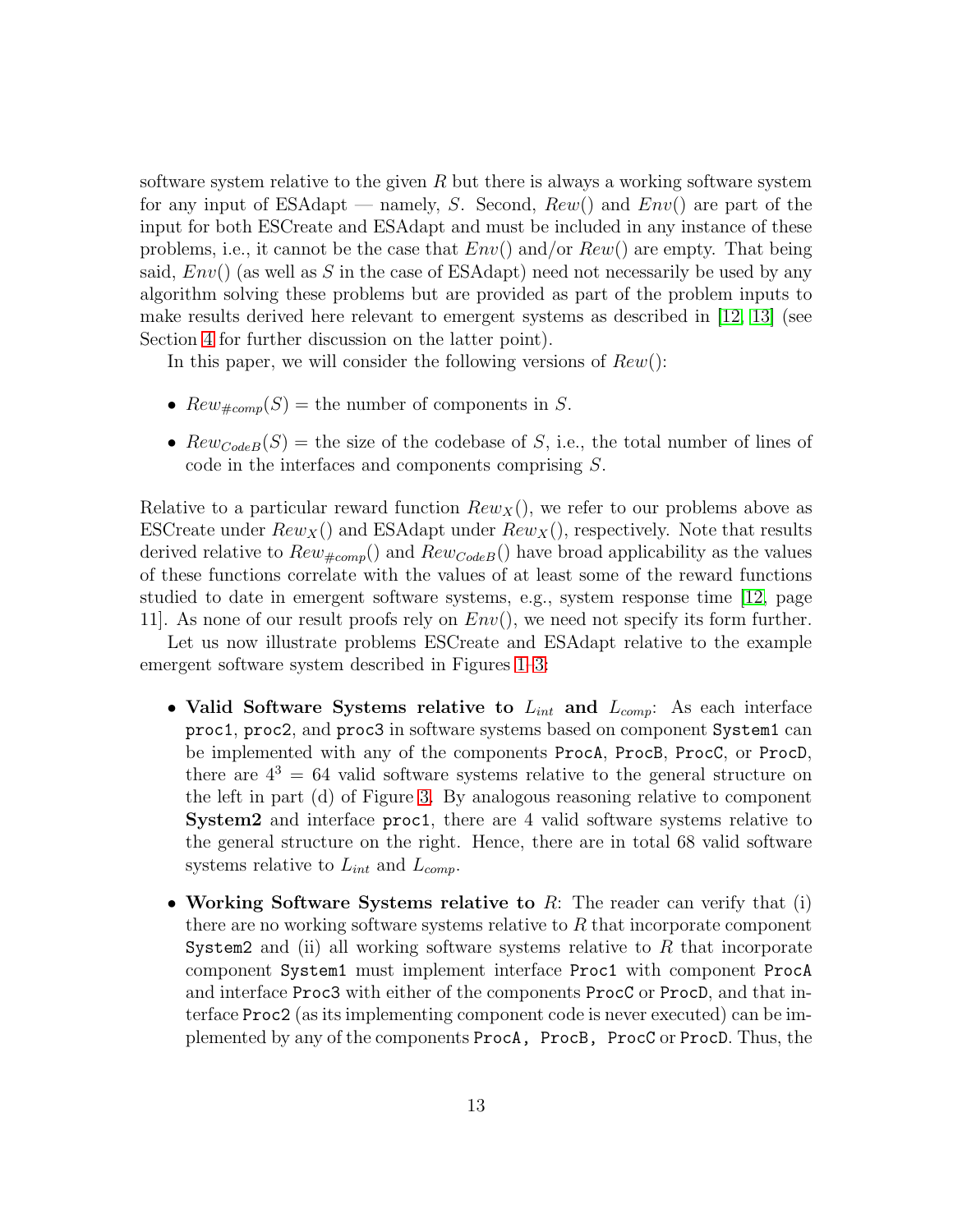implementations of Proc1, Proc2, and Proc3 in System1 that yield working software systems are (ProcA, ProcA, ProcC), (ProcA, ProcA, ProcD), (ProcA, ProcB, ProcC), (ProcA, ProcB, ProcD), (ProcA, ProcC, ProcC), (ProcA, ProcC, ProcD), (ProcA, ProcD, ProcC), and (ProcA, ProcD, ProcD), giving in total 8 working software system relative to R.

• Output of ESCreate and ESAdapt under different  $Rew()$ : As all working software systems relative to R have 8 components, ESCreate under  $Rew_{\#comp}()$ can return any of them; however, as the system with the smallest codebase implements both Proc2 and Proc3 with ProcC, it is this system that would be selected by ESCreate under  $Rew<sub>CodeB</sub>($ ). By analogous reasoning, ESAdapt under  $Rew_{\text{#comp}}$  can return any of the 8 working software systems given system S drawn from the same set; however, ESAdapt under  $Rew_{CodeB}($ ) must (regardless of the choice of the given S) return the system that implements both Proc2 and Proc3 with ProcC.

This concludes our formalization of emergent software system creation and adaptation. A reasonable conjecture at this point is that ESAdapt will be easier to solve than ESCreate, given that the former is given a working system as part of its input. This will be assessed below.

# <span id="page-13-0"></span>3 Results

In this section, we will use computational complexity analysis to assess viable algorithmic options for efficient emergent software system creation and adaptation. This will be done relative to various desirable types of efficient solvability described in Section [3.1.](#page-14-0) The results of our analyses for emergent software creation and adaptation are given in Sections [3.2](#page-18-1) and [3.3,](#page-32-1) respectively.

It turns out that both ESCreate and ESAdapt are unsolvable in the most general possible case — that is, neither ESCreate nor ESAdapt have algorithms that always return the correct output for an input incorporating any possible choices of  $Env()$ and  $Rew()$  (in the case of ESCreate) or any possible choice of  $Env()$  and either of  $Rew_{\#comp}()$  or  $Rew_{CodeB}($ ) (in the case of ESAdapt) and in which there are no restrictions on the form, size, or running times of  $L_{int}$  and  $L_{comp}$ , their member interfaces and components, or any software systems created using  $L_{int}$  and  $L_{comp}$  (see Sections [3.2.1](#page-18-0) and [3.3.1,](#page-32-0) respectively). Hence, the remainder of our analyses will be done relative to restricted versions of these problems in which candidate component-based software systems run and hence can be verified against given system requirements in polynomial time.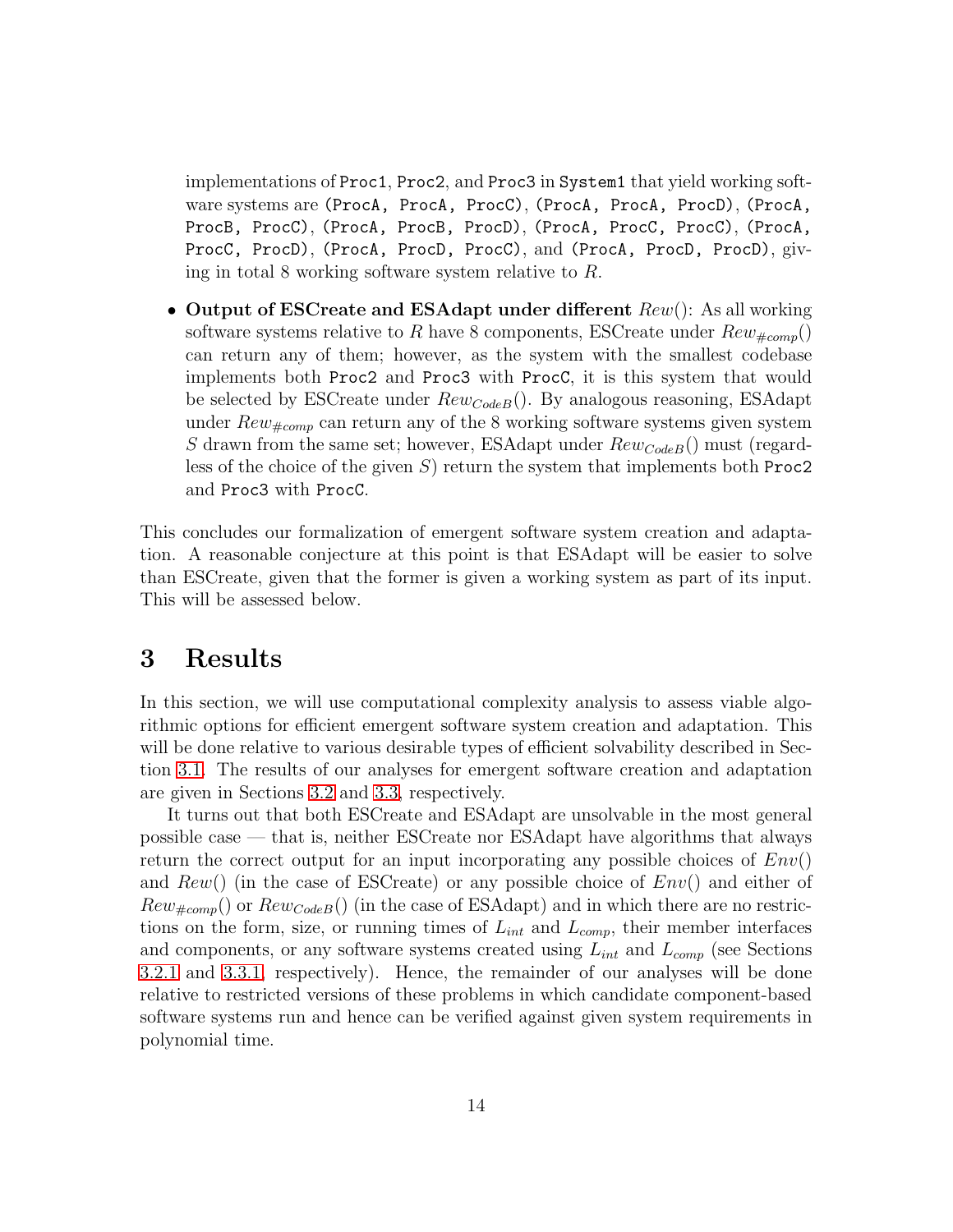# <span id="page-14-0"></span>3.1 Types of Efficient Solvability

Consider the following desirable forms of solvability:

1. Polynomial-time exact solvability: An exact polynomial-time algorithm is a deterministic algorithm whose runtime is upper-bounded by  $c_1|x|^{c_2}$ , where |x| is the size of the input x and where  $c_1$  and  $c_2$  are constants, and is always guaranteed to produce the correct output for all inputs. A problem that has such an algorithm is said to be polynomial-time tractable. Polynomial-time tractability is desirable because runtimes increase slowly as input size increases, and hence allow the solution of larger inputs.

It is possible that the computational difficulty of a problem may be inflated in general by inputs that have no solutions, and hence force any algorithm to exhaustively consider all possible candidate solutions. In such cases, it is useful to assess whether a problem is polynomial-time exact promise solvable — that is, whether that problem is exactly solvable in polynomial time on those inputs which are guaranteed to have solutions, where these guarantees are known as promises.

- 2. Polynomial-time approximate solvability: A polynomial-time approximation algorithm is an algorithm that runs in polynomial time in an approximately correct (but acceptable) manner for all inputs. There are a number of ways in which an algorithm can operate in an approximately correct manner. Three of the most popular ways are as follows:
	- (a) Frequently Correct (Deterministic) [\[25\]](#page-56-1): Such an algorithm runs in polynomial time and gives correct solutions for all but a very small number of inputs. In particular, if the number of inputs for each input-size  $n$  on which the algorithm gives the wrong or no answer (denoted by the function  $err(n)$  is sufficiently small (e.g.,  $err(n) = c$  for some constant c), such algorithms may be acceptable.
	- (b) Frequently Correct (Probabilistic) [\[26\]](#page-56-2): Such an algorithm (which is typically probabilistic) runs in polynomial time and gives correct solutions with high probability. In particular, if the probability of correctness is  $\geq$  2/3 (and hence can be boosted by additional computations running in polynomial time to be correct with probability arbitrarily close to 1 [\[31,](#page-56-7) Section 5.2]), such algorithms may be acceptable.
	- (c) **Approximately Optimal** [\[27\]](#page-56-3): Such an algorithm  $\overline{A}$  runs in polynomial time and gives a solution  $A(x)$  for an input x whose value  $val(A(x))$  is guaranteed to be within a multiplicative factor  $f(|x|)$  of the value  $v_{OPT}(x)$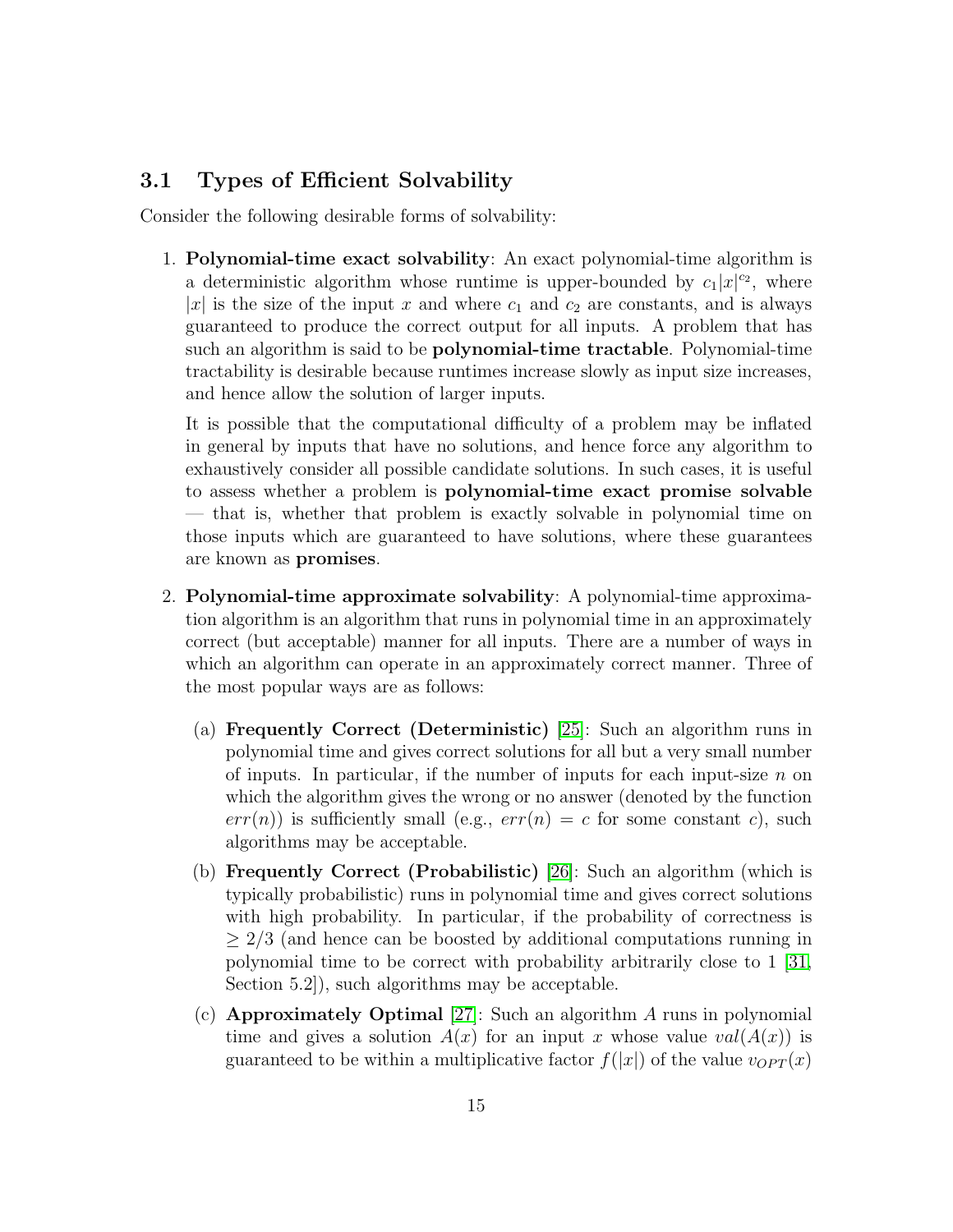of an optimal solution for x, i.e.,  $|v_{OPT}(x) - val(A(x))| \leq f(|x|) \times v_{OPT}(x)$ for any input x for some function  $f(.)$ . A problem with such an algorithm is said to be polynomial-time  $f(|x|)$ -approximable. In particular, if  $f(|x|)$  is a constant very close to 0 (meaning that the algorithm is always guaranteed to give a solution that is either optimal or very close to optimal), such algorithms may be acceptable.

3. Effectively polynomial-time exact restricted solvability: Even if a problem is not solvable in any of the senses above, a restricted version of that problem may be exactly solvable in close-to-polynomial time. Let us characterize restrictions on problem inputs in terms of a set  $K = \{k_1, k_2, \ldots, k_{|K|}\}\$  of aspects of the input. For example, possible restrictions on the inputs ESCreate could be the number of given software requirements, the number of components in  $L_{comp}$ , and the maximum number of components in a working software system relative to  $L_{int}$ ,  $L_{comp}$ , and R (see also Table [1](#page-29-1) in Section [3.2.4\)](#page-29-0). Let each such aspect be called a parameter.

One of the most popular ways in which an algorithm can operate in close-topolynomial time relative to restricted inputs is fixed-parameter (fp-) tractability [\[32\]](#page-56-8). Such an algorithm runs in time that is non-polynomial purely in terms of the parameters in K, *i.e.*, in time  $f(K)|x|^{c}$  where  $f()$  is some function,  $|x|$  is the size of input x, and c is a constant. A problem with such an algorithm for parameter-set K is said to be fixed-parameter (fp-)tractable relative to K. Fixed-parameter tractability generalize polynomial-time exact solvability by allowing the leading constant  $c_1$  of the input size in the runtime upper-bound of an algorithm to be a function of  $K$ . Though such algorithms run in non-polynomial time in general, for inputs in which all the parameters in K have very small constant values and  $f(K)$  thus collapses to a possibly large but nonetheless constant value, such algorithms (particularly if  $f()$  is suitably well-behaved,  $(e.g., (1.2)^{k_1+k_2})$  may be acceptable.

In the following two subsections, we shall evaluate the algorithmic options for ESCreate and ESAdapt, respectively, relative to each of these types of solvability. Our unsolvability proofs will use reductions between pairs of problems, where a reduction from a problem  $\Pi$  to a problem  $\Pi'$  is essentially an efficient algorithm A for solving Π which uses a hypothetical algorithm for solving Π′ . Reductions are useful by the following logic:

• If  $\Pi$  reduces to  $\Pi'$  and  $\Pi'$  is efficiently solvable by algorithm  $B$  then  $\Pi$  is efficiently solvable (courtesy of the algorithm  $A'$  that invokes  $A$  relative to  $B$ ).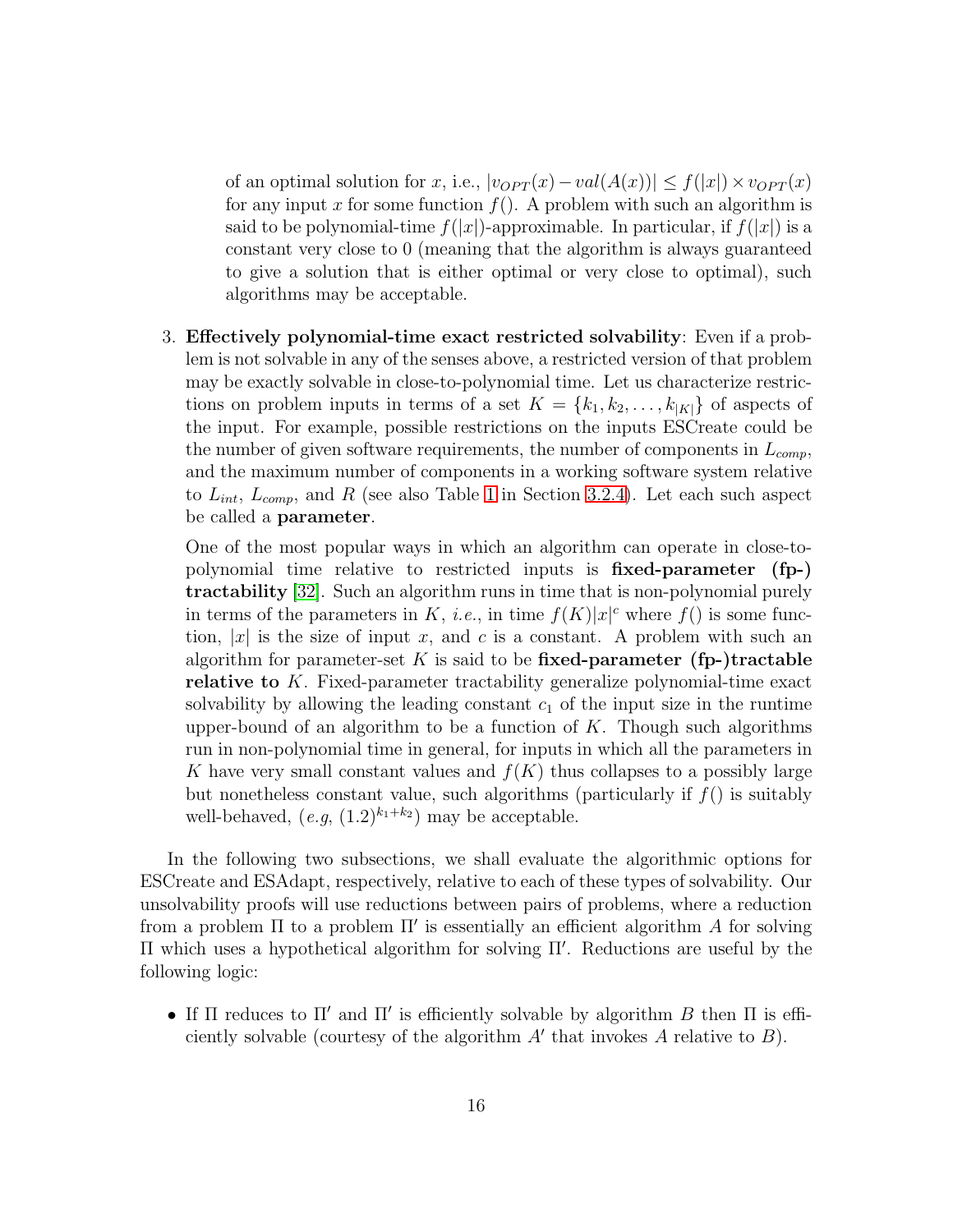• If  $\Pi$  reduces to  $\Pi'$  and  $\Pi$  is not efficiently solvable then  $\Pi'$  is not efficiently solvable (as otherwise, by the logic above,  $\Pi$  would be efficiently solvable, which would be a contradiction).

We will use the following three types of reducibility:

Definition 1 *[\[11,](#page-54-7) Section 3.1.2] Given decision problems* Π *and* Π′ *, i.e., problems whose answers are either "Yes" or "No",* Π polynomial-time (Karp) reduces to Π′ *if there is a polynomial-time computable function*  $f()$  *such that for any instance* x of  $\Pi$ , *the answer to*  $\Pi$  *for* x *is "Yes" if and only if the answer to*  $\Pi'$  *for*  $f(x)$  *is "Yes".* 

Definition 2 *[\[11,](#page-54-7) Section 3.1.2] Given search problems* Π *and* Π′ *, i.e., problems whose answers are actual solutions rather than just "Yes" or "No",* Π polynomialtime (Levin) reduces to Π′ *if there is a pair of polynomial-time functions* f() *and* g() *such that for any instance* x of  $\Pi$ , the answer to  $\Pi$  for x *is*  $g(x, y)$  *if and only if the answer to*  $\Pi'$  *for*  $f(x)$  *is*  $y$ *.* 

Definition 3 *[\[32\]](#page-56-8)*[2](#page-16-0) *Given parameterized decision problems* Π *and* Π ′ *,* Π parameterized reduces to  $\Pi'$  *if there is a function*  $f()$  *which transforms instances*  $\langle x, K \rangle$  *of*  $\Pi$ *into instances*  $\langle x', K' \rangle$  *of*  $\Pi'$  *such that*  $f()$  *runs in*  $f'(K)|x|^{c}$  *time for some function*  $f'()$  and constant  $c, k' = g_{k'}(K)$  for each  $k' \in K$  for some function  $g_{k'}()$ , and for any *instance*  $\langle x, K \rangle$  *of*  $\Pi$ *, the answer to*  $\Pi$  *for*  $\langle x, K \rangle$  *is "Yes" if and only if the answer to*  $\Pi'$  *for*  $f(\langle x, K \rangle)$  *is "Yes".* 

Our reductions will be from versions of the following problems:

TURING MACHINE HALTING (TM Halting) [\[29\]](#page-56-5) *Input*: A Turing Machine M and a binary string x. *Question*: Does M halt when given x as input?

DOMINATING SET [\[10,](#page-54-6) Problem GT2]

*Input*: An undirected graph  $G = (V, E)$  and a positive integer k. *Question*: Does G contain a dominating set of size k, i.e., is there a subset  $V' \subseteq V$ ,  $|V'| = k$ , such that for all  $v \in V$ , either  $v \in V'$  or there is at least one  $v' \in V'$  such that  $(v, v') \in E$ ?

OPTIMAL DOMINATING SET  $(DOMINATING SET^{OPT})$ *Input*: An undirected graph  $G = (V, E)$ . *Output*: A dominating set in G of minimum size.

For each vertex  $v \in V$  in a graph G, let the complete neighbourhood  $N_C(v)$  of v be the set composed of  $v$  and the set of all vertices in  $G$  that are adjacent to  $v$  by

<span id="page-16-0"></span><sup>&</sup>lt;sup>2</sup>Note that this definition given here is actually Definition 6.1 in [\[33\]](#page-56-9), which modifies that in [\[32\]](#page-56-8) to accommodate parameterized problems with multi-parameter sets.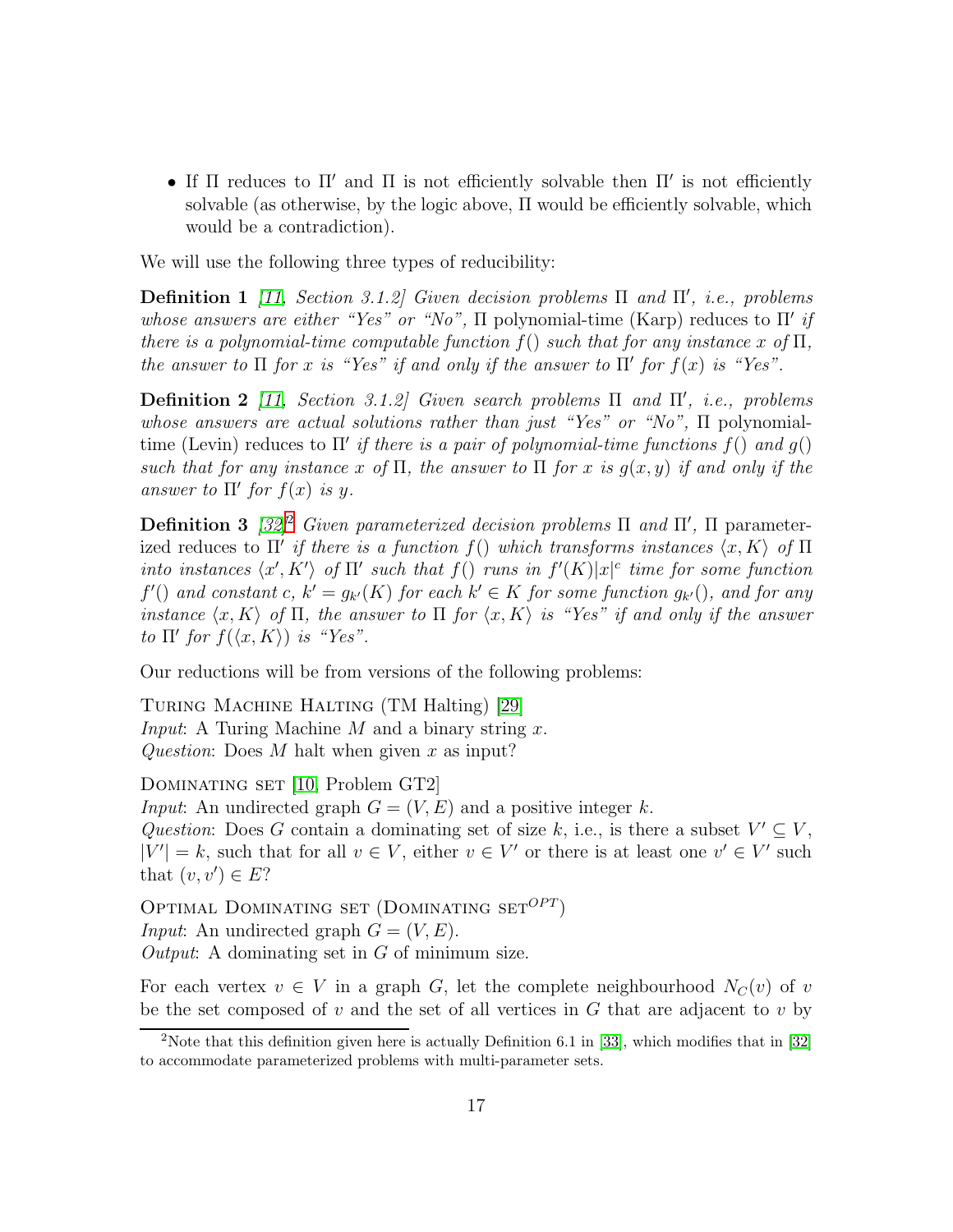a single edge, i.e.,  $v \cup \{u \mid u \in V \text{ and } (u, v) \in E\}$ . We assume below for each instance of DOMINATING SET an arbitrary ordering on the vertices of  $V$  such that  $V = \{v_1, v_2, \ldots, v_{|V|}\}\.$  Note that only the first of the three problems above is provably unsolvable (indeed, unsolvable in the sense that there can be no algorithm period that returns the correct output for every input [\[34,](#page-56-10) Section 9.2.4]). Versions of the others are only known to be unsolvable relative to the types of efficient solvability listed at the start of this subsection modulo the conjectures  $P \neq NP$  and  $FPT \neq W[2]$ ; however, this is not a problem in practice as both of these conjectures are widely believed within computer science to be true [\[9,](#page-54-5) [28\]](#page-56-4).

As we shall often see in the following two sections, a single reduction may imply multiple results. For example, with respect to the third of the solvability options described above, additional and sometimes stronger fp-tractability and intractability results can often be derived using the following three lemmas.

Lemma 1 *[\[35,](#page-56-11) Lemma 2.1.30] If problem* Π *is fp-tractable relative to parameter-set* K then  $\Pi$  is fp-tractable for any parameter-set  $K'$  such that  $K \subset K'$ .

Lemma 2 *[\[35,](#page-56-11) Lemma 2.1.31] If problem* Π *is fp-intractable relative to parameter-set* K then  $\Pi$  is fp-intractable for any parameter-set  $K'$  such that  $K' \subset K$ .

Lemma 3 *[\[35,](#page-56-11) Lemma 2.1.35]. If problem is* NP*-hard when all parameters in parameter-set* K *have constant values then* Π *cannot be fp-tractable relative to any subset of* K *unless*  $P = NP$ .

There are a variety of techniques for creating a reduction from a problem Π to a problem Π′ ([\[10,](#page-54-6) Section 3.2]; see also [\[33,](#page-56-9) Chapters 3 and 6]). One of these techniques is component design, in which an instance of Π′ constructed by a reduction is structured as mechanisms that generate candidate solutions for the given instance of Π and check these candidates to see if any are actual solutions. We have already seen in the example software systems given in Figure [3](#page-9-0) how interfaces with different implementing components (in that case, interfaces intSystem and intProc) can be used to generate choices when constructing a component-based software system. In subsequent subsections, we will use this and other features of interfaces and components under the Dana runtime model as described in Section [2](#page-6-0) to structure mechanisms that generate candidate solutions (i.e., valid component-based software systems corresponding to vertex-sets of size k in a given graph  $G$ ) and check these candidates to see if they are actual solutions (e.g., working component-based software systems relative R corresponding to dominating sets of size k in  $G$ ) in many of the reductions underlying our results for problems ESCreate and ESAdapt.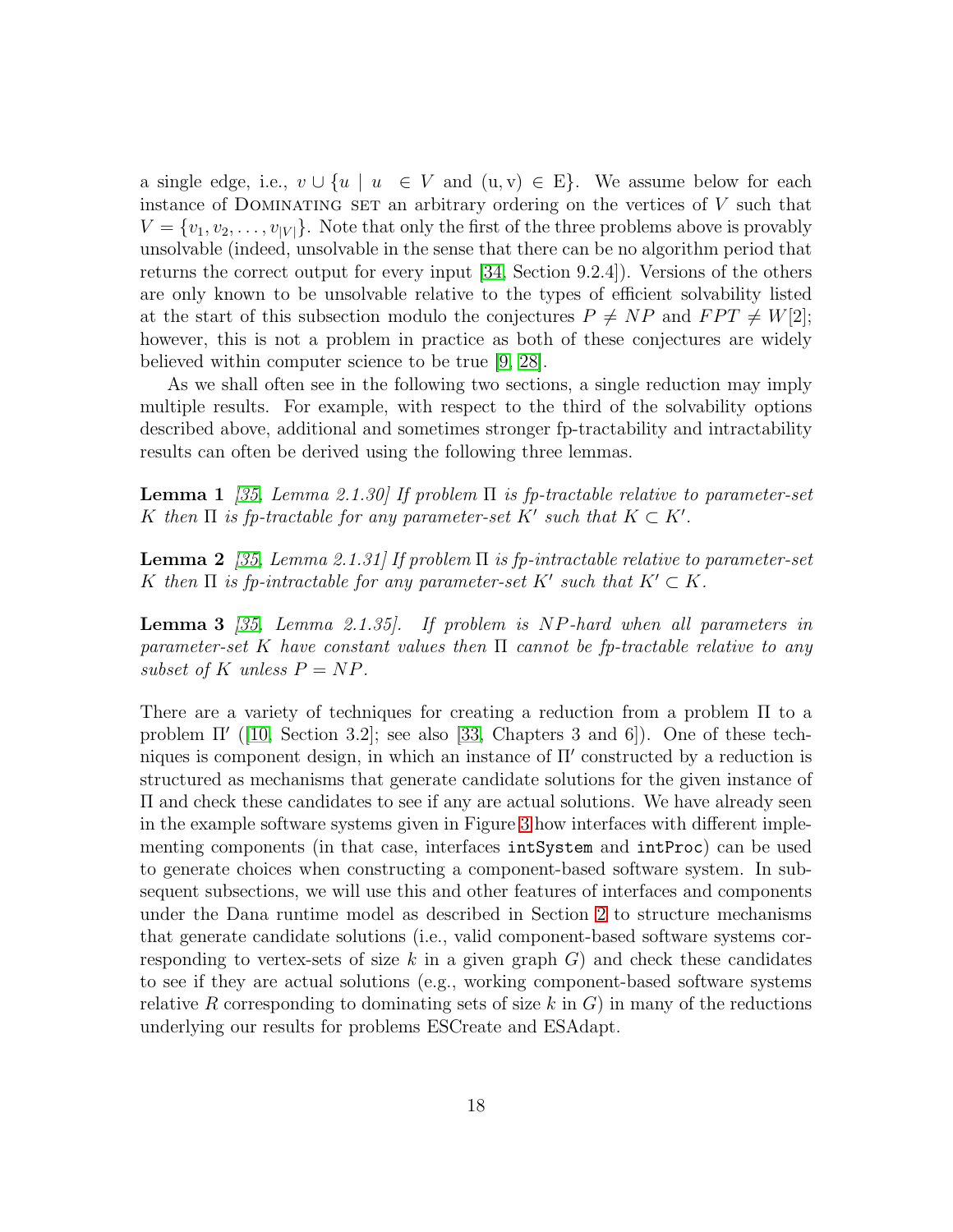# <span id="page-18-1"></span>3.2 Results for Emergent Software Creation

Many of the results derived in this section for ESCreate will actually be derived relative to the following problem:

#### Component-based Software Creation (CSCreate)

*Input*: Software system requirements R, interface and component libraries  $L_{int}$  and  $L_{comp}$ , and a base component  $c \in L_{comp}$ .

*Question*: Is there a working component-based software system S based on c relative to  $L_{int}$ ,  $L_{comp}$ , and R?

Note that each input for ESCreate has a corresponding input to CSCreate (namely, the input to ESCreate without  $Rew()$  and  $Env()$ . Moreover, any algorithm A that solves ESCreate under some  $Rew()$  can be also used to solve CSCreate (namely, if A run on the given input  $x$  for CSCreate produces a working system, output "Yes", otherwise output "No"). This yields the following useful observation.

<span id="page-18-2"></span>Observation 1 *For any choice of* Rew() *and* Env()*, if there is an algorithm* A *of solvability type* T *for ESCreate under* Rew() *than there is an algorithm* A′ *of solvability type* T *for CSCreate.*

### <span id="page-18-0"></span>3.2.1 Unsolvability of Unrestricted Emergent Software Creation

We start off by considering if problem ESCreate is solvable in the most general possible case — that is, if ESCreate has an algorithm that always returns the correct output for an input incorporating any possible choices of  $Env()$  and  $Rew()$  and in which there are no restrictions on the form, size, or running times of  $L_{int}$  and  $L_{comp}$ , their member interfaces and components, or any software systems created using  $L_{int}$  and  $L_{comp.}$  It turns out that such an algorithm cannot exist.

**Result A.1** For any choice of  $Rew()$  and  $Env()$ , ESCreate is unsolvable.

**Proof:** Consider the following polynomial-time Karp reduction from TM HALTING to CSCreate: given an instance  $I = \langle M, x \rangle$  of TM HALTING, construct an instance  $I' = \langle R, L_{int}, L_{comp}, c \rangle$  of CSCreate in which  $X = \{x_1\}$  and  $O = \{1\}$ , there is a single input-output pair r in R such that for  $r = (True, 1), L_{int}$  consists of the single interface

```
interface base {
     void main(Input I)
}
```
and  $L_{comp}$  consists of the single component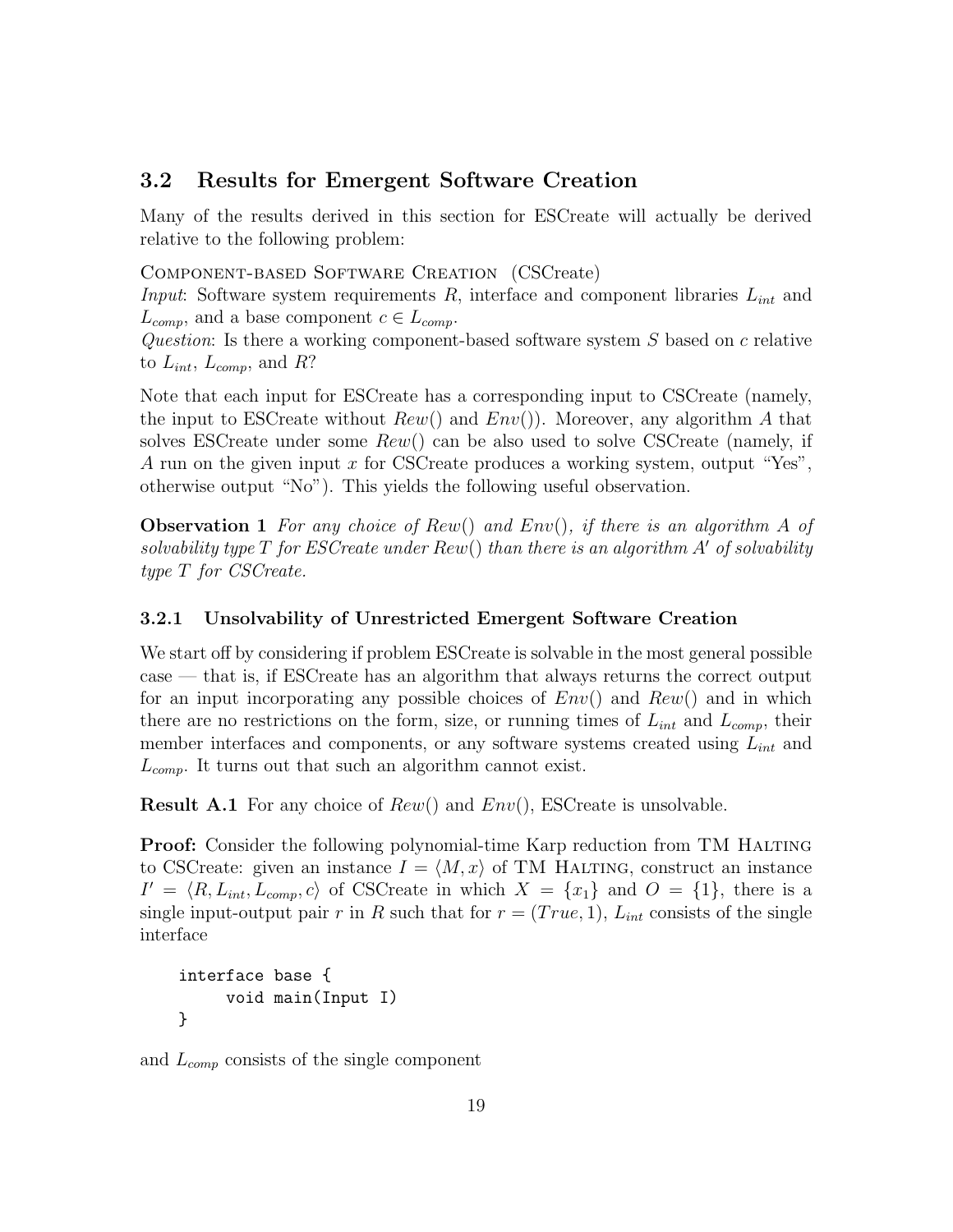```
component Base provides base {
     void main(Input I) {
         <CODEM(x)output 1
     }
}
```
where  $\langle \text{CODEM}(x) \rangle$  is the Dana code simulating the computation of M on input x. As Dana contains both loops and conditional statements, it can readily simulate M on input  $x$  using code that is of size polynomial in the sizes of the given descriptions of M and x. Finally, let c be component Base in  $L_{comp}$ . Note that the instance of CSCreate described above can be constructed in time polynomial in the size of the given instance of TM HALTING. To conclude the proof, observe that the only possible component-based system for the constructed instance of CSCreate based on  $c$  is that consisting of Base itself, and that this system satisfies the sole input-output constraint in R if and only if M halts on input x for the given instance of TM Halting. It is known that TM Halting cannot have an algorithm that is correct for all possible  $\langle M, x \rangle$  instances [\[34,](#page-56-10) Section 9.2.4], and hence is unsolvable. Hence, the reduction above implies in turn that CSCreate cannot have an algorithm either. The unsolvability result for ESCreate then follows by contradiction from Observation [1.](#page-18-2)

This result is especially disconcerting as it holds relative to not just some choices but every possible choice of  $Env()$  and  $Rew()$  (this is because the proof of this result ignores these functions entirely). However, it is ultimately not surprising, given the computational power inherent in the Dana programming language and the folklore result that a number of problems in software engineering, e.g., checking if a software system satisfies a set of given requirements, are known to be unsolvable as a consequence of Rice's Theorem [\[34,](#page-56-10) Section 9.3.3].

That being said, restricted versions of ESCreate may yet have correct and even efficient algorithms. One reasonable such restriction is that any candidate componentbased software system S created from a given  $L_{int}$  and  $L_{comp}$  runs in time polynomial in the input size  $|I|$  and hence can be checked against the system requirements in R in time polynomial in the size of R (as  $|I| < |R|$ ), i.e., created software systems not only operate but can also be verified quickly. Indeed, such a restriction is implicit in the requirement that emergent software systems be autonomously verifiable at runtime [\[12,](#page-54-8) page 5]. In the remainder of our analyses in this paper, we will assume ESCreate and CSCreate to be so restricted, and will denote these restricted versions as  $ESCreate_{poly}$  and  $CSCrate_{poly}$ , respectively.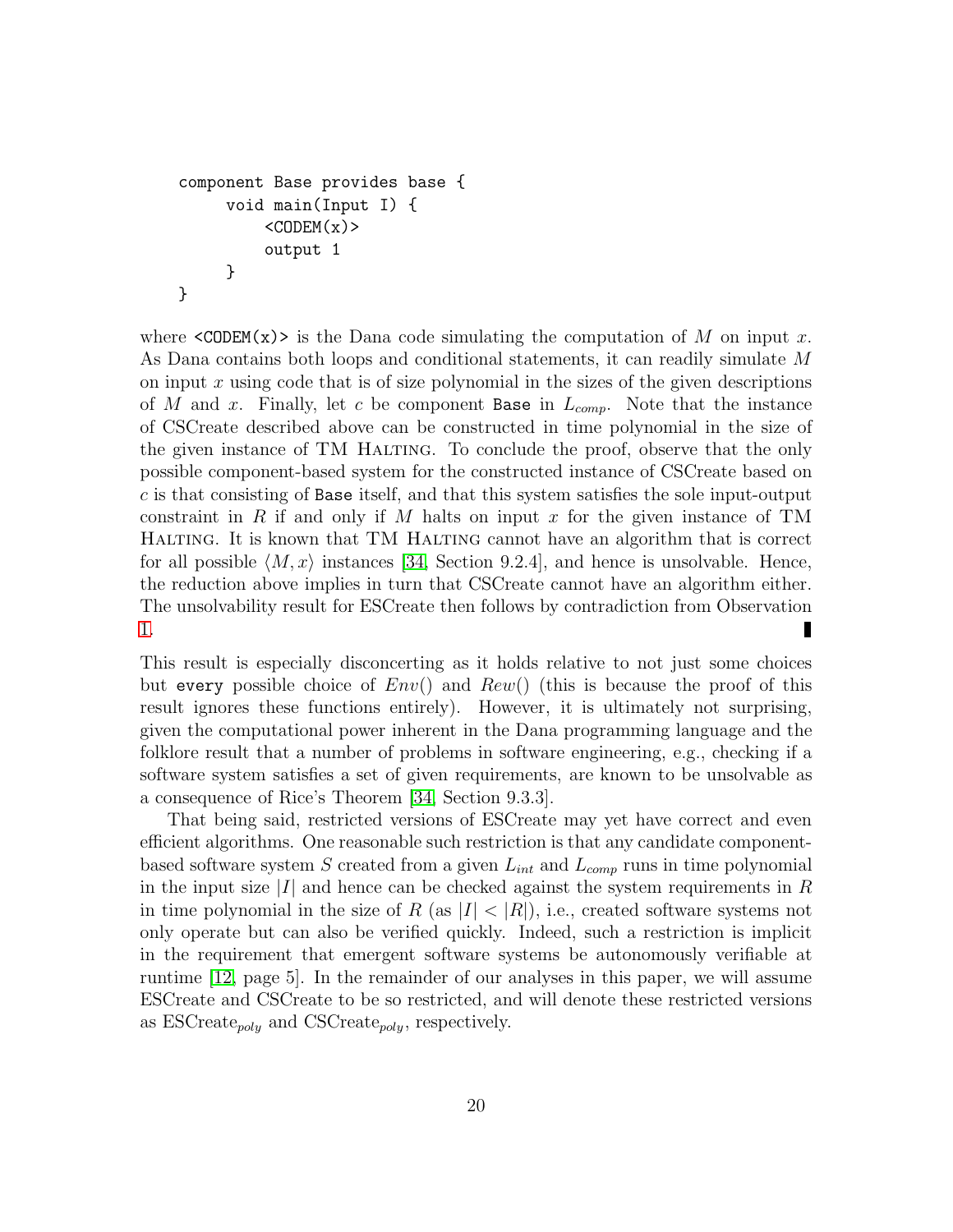

<span id="page-20-2"></span>Figure 4: General structure of valid software systems created by the reduction in the proof of Lemma [4.](#page-20-1) Note that index x in InSetjx,  $1 \leq j \leq k$ , is such that  $1 \leq$  $x \leq |V|$ . Following the convention in Figure [3,](#page-9-0) interfaces with multiple implementing components are enclosed in dashed boxes.

### <span id="page-20-0"></span>3.2.2 Polynomial-time Exact Solvability of Restricted Emergent Software Creation

We now consider if  $\mathrm{ESCreate}_{poly}$  is efficiently solvable in the first of the senses listed at the start of Section [3.1](#page-14-0) — namely, polynomial-time exact solvability and polynomialtime exact promise solvability. One might initially think that, given the somewhat radical nature of the restriction on ESCreate proposed at the end of the previous subsection, ESCreate so restricted is now efficiently solvable in both of these senses. However, this turns out not to the case.

These intractability results are shown using the following reduction. This reduction creates valid component-based systems with component wiring trees of the form shown in Figure [4](#page-20-2) in which the multiply implemented interfaces cond1, cond2, ...condk are used to create valid software systems corresponding to all possible vertex-sets of size k in the graph G in the given instance of DOMINATING SET. As each input-output pair in the constructed  $R$  corresponds to a vertex-neighbourhood in G, the code in component Base ensures that working software systems correspond to dominating sets of size  $k$  in  $G$ .

<span id="page-20-1"></span>Lemma 4 DOMINATING SET *polynomial-time Karp reduces to CSCreate<sub>poly</sub>.* 

**Proof:** Given an instance  $I = \langle G = (V, E), k \rangle$  of DOMINATING SET, construct the following instance  $I' = \langle R, L_{int}, L_{comp}, c \rangle$  of CSCreate<sub>poly</sub>: Let  $X = \{x_1, x_2, \ldots, x_{|V|}\},$ i.e., there is a unique Boolean variable corresponding to each vertex in  $V$ , and  $O =$  $\{0, 1\}$ . There are |V| input-output pairs in R such that for  $r_j = (i_j, o_j)$ ,  $1 \le j \le |V|$ ,  $v_{i_j}(x_k) = True$  if  $v_k \in N_C(v_j)$  and is False otherwise and  $o_j = 1$ . Let  $L_{int}$  consist of  $k + 1$  interfaces broken into two groups:

1. A single interface of the form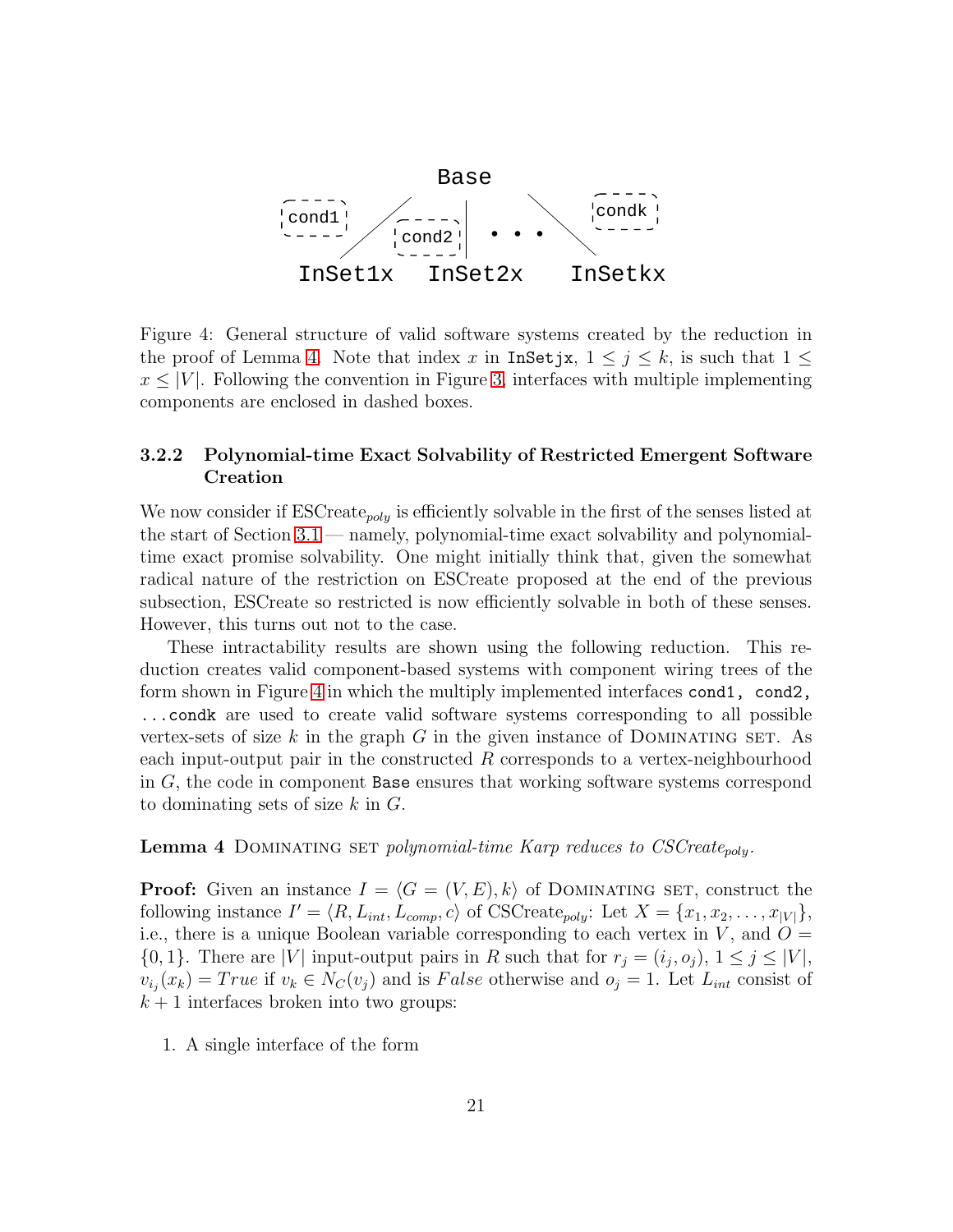```
interface base {
     void main(Input I)
}
```
2. A set of k interfaces of the form

```
interface condJ {
     Boolean inSetJ(Input I)
}
```
for  $1 \leq J \leq k$ .

Let  $L_{comp}$  consist of  $k|V| + 1$  components broken into two groups:

1. A single component of the form

```
component Base provides base
               requires cond1, cond2, ..., condk {
     void main(Input I) {
         if inSet1(I) then output 1
         elsif inSet2(I) then output 1
             ...
         elsif inSetk(I) then output 1
         else output 0
     }
}
```
2. A set of  $k|V|$  components of the form

```
component InSetJK provides condJ {
     Boolean inSetJ(Input I) {
         return v_I(x_K)}
}
```
for  $1 \leq J \leq k$  and  $1 \leq K \leq |V|$ .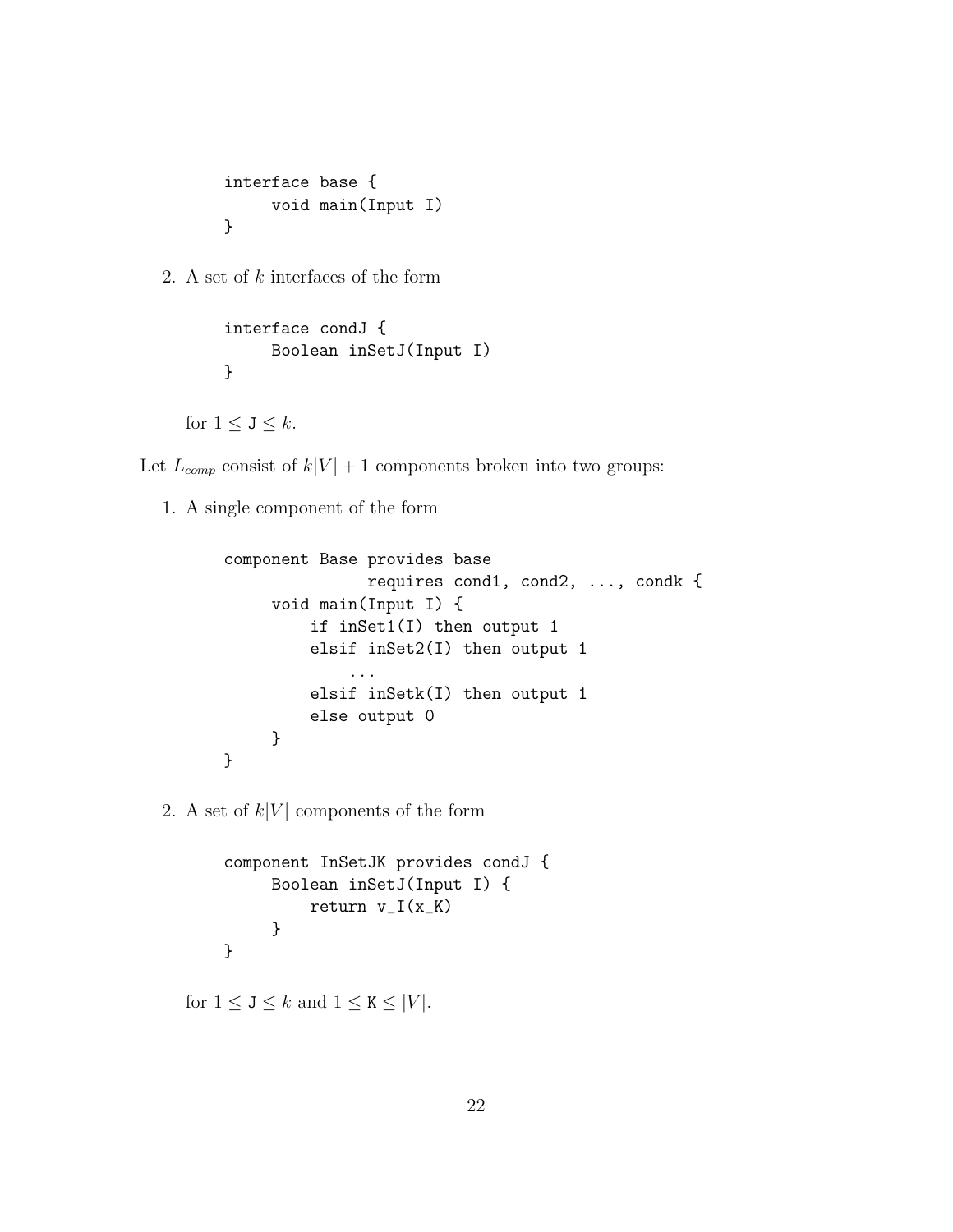Note that in  $L_{comp}$ , there are |V| implementations of each cond-interface. Finally, let c be component Base in  $L_{comp}$ . Note that the instance of CSCreate<sub>poly</sub> described above can be constructed in time polynomial in the size of the given instance of Dominating SET; moreover, as there is only a  $(k+1)$ -clause if-then statement block and no loops in the component code and  $k \leq |V| < |I|$ , any candidate component-based software system created relative to  $L_{int}$ ,  $L_{comp}$ , and c runs in time linear in the size of input  $I^{\prime}$ .

Let us now verify the correctness of this reduction:

- Suppose that there is a dominating set D of size at most k in the given instance of Dominating set. We can then construct a component-based software system consisting of c and the  $|D|$  InSet-components corresponding to the vertices in  $D$ ; the choice of which interface to implement for each vertex is immaterial, and if there are less than k vertices in D, the final  $k - |D|$  required condinterfaces can be implemented relative to InSet-components corresponding to arbitrary vertices in D. Observe that for each  $(i_j, o_j) \in R$ , this software system produces output  $o_j$  given input  $i_j$ .
- Conversely, suppose that the constructed instance of  $\text{CSCٍr}_{poly}$  has a working component-based software system based on c relative to  $L_{int}$ ,  $L_{comp}$ , and R. In order to correctly accommodate all input-output pairs in  $R$ , the  $k$  if-then statements in c must implement InSet-components whose corresponding vertices form a dominating set in  $G$  of size at most k. Hence, the existence of a working component-based software system for the constructed instance of CSCreate<sub>poly</sub> implies the existence of a dominating set of size at most  $k$  for the given instance of DOMINATING SET.

Π

This completes the proof.

**Result A.2** For any choice of  $Rew()$  and  $Env()$ , if  $\text{ESCreate}_{poly}$  is polynomial-time exact solvable then  $P = NP$ .

**Proof:** Given the NP-hardness of DOMINATING SET, the reduction in Lemma [4](#page-20-1) implies that CSCreate<sub>poly</sub> is NP-hard, and hence not solvable in polynomial time unless  $P = NP$ . The polynomial-time intractability result for ESCreate<sub>poly</sub> then follows by contradiction from Observation [1.](#page-18-2) П

**Result A.3** For any choice of  $Rew()$  and  $Env()$ , if  $ESCreate_{poly}$  is polynomial-time exact promise solvable then  $P = NP$ .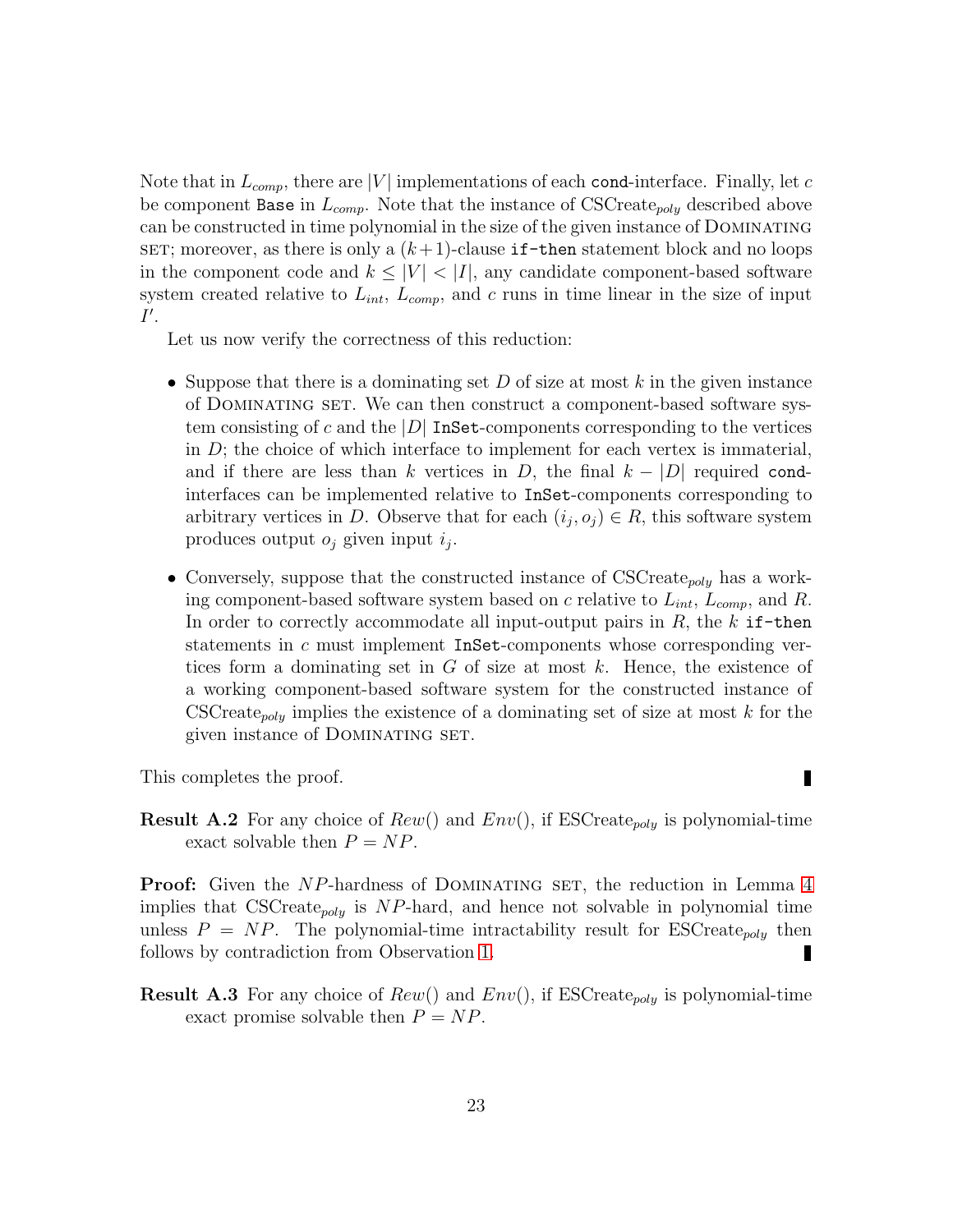**Proof:** Suppose that for some choice of  $Rew()$  and  $Env(),$  ESCreate<sub>poly</sub> is polynomialtime promise solvable by an algorithm  $A$ <sup>[3](#page-23-1)</sup>. Consider the following algorithm for DOMINATING SET:

- 1. Given an instance  $I = \langle G = (V, E), k \rangle$  of DOMINATING SET, construct an instance  $I' = \langle R, L_{int}, L_{comp}, \text{Row}(), \text{Env}(), c \rangle$  of ESCreate<sub>poly</sub> using the reduction from DOMINATING SET to CSCreate<sub>poly</sub> described in Lemma [4](#page-20-1) to create  $R$ ,  $L_{int}$ ,  $L_{comp}$ , and c.
- 2. Run A on I' to produce output O' for ESCreate<sub>poly</sub>.
- 3. As specified in the converse part of the proof of correctness of the reduction in Lemma [4](#page-20-1) use the invoked  $if$ -then components in  $O'$  to derive a candidate solution  $O$  for the given instance of DOMINATING SET.
- 4. If O is a correct solution for I, output "Yes"; otherwise, output "No" (as by the definition of promise solvability, if the answer was "Yes" then A would have had to output  $O'$  such that  $O$  was a correct solution to the given instance of DOMINATING SET).

As all steps in this algorithm run in polynomial time, the above is a polynomial-time algorithm for DOMINATING SET. However, given the  $NP$ -hardness of DOMINATING SET, this would imply that  $P = NP$ , completing the proof. П

### <span id="page-23-0"></span>3.2.3 Polynomial-time Approximate Solvability of Restricted Emergent Software Creation

We now consider if  $ESCreate_{poly}$  is efficiently approximately solvable in either of the three senses (frequently correct (deterministic), frequently correct (probabilistic), or approximately optimal) listed at the start of Section [3.1.](#page-14-0) As can be seen below, the polynomial-time exact intractability of  $ESCreate_{poly}$  proved in the previous section rules out all three of these types of efficient approximability.

We start by considering the two types of frequently correct approximability.

**Result A.4** For any choice of  $Rew()$  and  $Env()$ , if ESCreate<sub>poly</sub> is solvable by a polynomial-time algorithm with a polynomial error frequency (i.e.,  $err(n)$  is upper bounded by a polynomial of n) then  $P = NP$ .

<span id="page-23-1"></span><sup>&</sup>lt;sup>3</sup>It may initially seem puzzling why, in light of Observation [1,](#page-18-2) we here directly evaluate the polynomial-time promise solvability of  $ESCreate_{poly}$ . This is necessary because the promise solvability of any decision problem such as  $\text{CSCrate}_{polu}$  is established by the trivial constant-time algorithm which always answers "Yes" (and hence is always correct if a solution exists).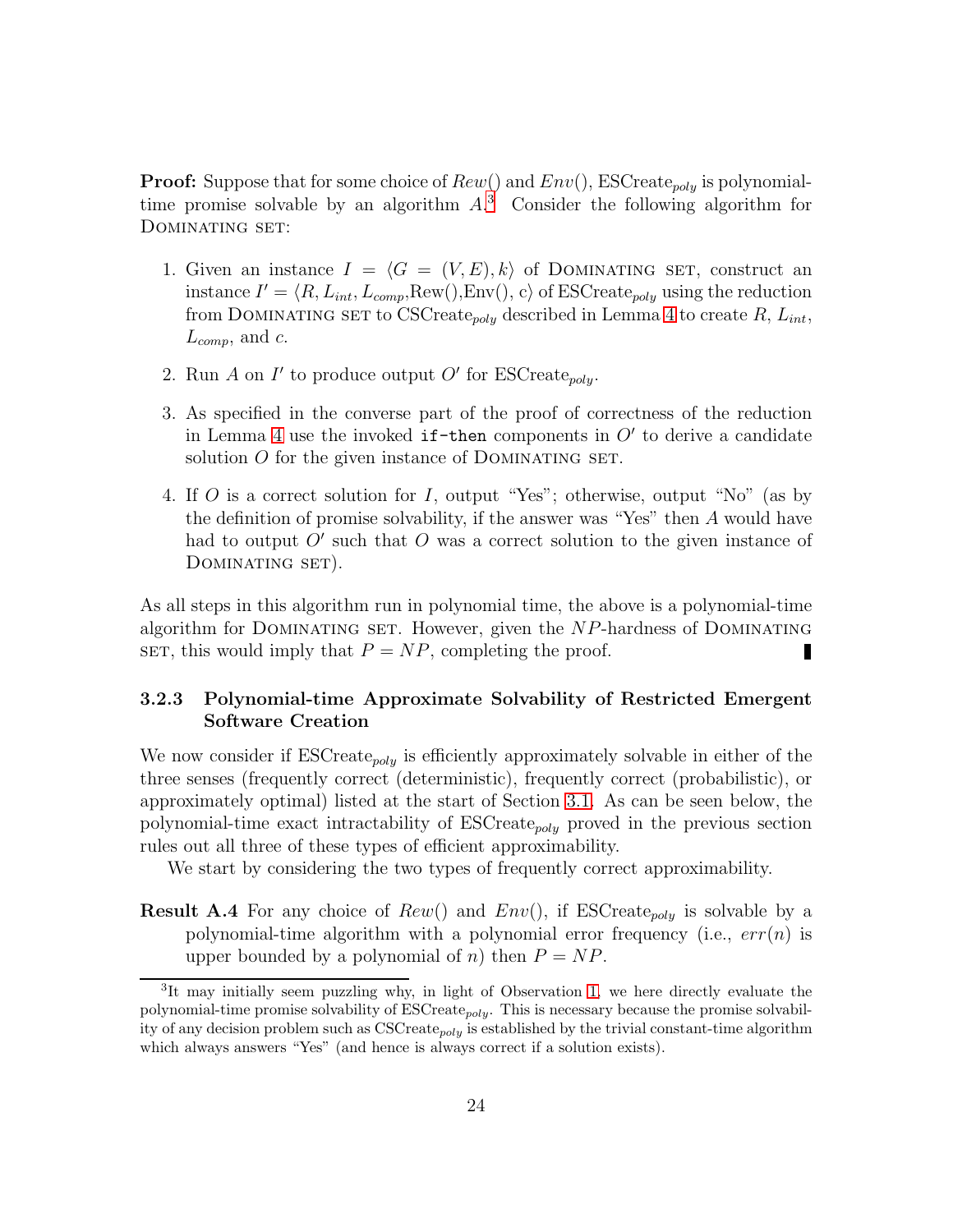**Proof:** That the existence of such an algorithm for CSCreate<sub>poly</sub> implies  $P = NP$ follows from the NP-hardness of CSCreate<sub>poly</sub> (which is established in the proof of Result A.1) and Corollary 2.2. in [\[25\]](#page-56-1). The polynomial-time inapproximability result for ESCreate<sub>poly</sub> then follows by contradiction from Observation [1.](#page-18-2)

**Result A.5** For any choice of  $Rew()$  and  $Env()$ , if  $P = BPP$  and  $ESCreate_{poly}$  is polynomial-time solvable by a probabilistic algorithm which operates correctly with probability  $\geq 2/3$  then  $P = NP$ .

**Proof:** It is widely believed that  $P = BPP$  [\[31,](#page-56-7) Section 5.2] where  $BPP$  is considered the most inclusive class of decision problems that can be efficiently solved using probabilistic methods (in particular, methods whose probability of correctness is  $\geq$ 2/3 and can thus be efficiently boosted to be arbitrarily close to one). Hence, if  $\text{CSCreate}_{poly}$  has a probabilistic polynomial-time algorithm which operates correctly with probability  $\geq 2/3$  then CSCreate<sub>poly</sub> is by definition in BPP. However, if  $BPP = P$  and we know that CSCreate<sub>poly</sub> is NP-hard by the proof of Result A.2, this would then imply by the definition of  $NP$ -hardness that  $P = NP$ . The polynomialtime inapproximability result for  $ESCreate_{poly}$  then follows by contradiction from Observation [1.](#page-18-2) П

To assess cost-approximability, we need the following problem.

OPTIMAL COMPONENT-BASED SOFTWARE CREATION  $(CSCreate^{OPT})$ 

*Input*: Software system requirements R, interface and component libraries  $L_{int}$  and  $L_{comp}$ , a base component  $c \in L_{comp}$ , and a reward function  $Rew()$ .

*Output*: A working component-based software system  $S$  based on  $c$  relative to  $L_{int}$ ,  $L_{comp}$ , and R that has the smallest value of  $Rew(S)$  over all working systems based on c relative to  $L_{int}$ ,  $L_{comp}$ , and R, if such a system exists, and special symbol  $\perp$ otherwise.

Let CSCreate $_{poly}^{OPT}$  be the version of CSCreate<sup>OPT</sup> such that any component-based system  $S$  runs in time polynomial in the input size  $|I|$ . Note that each input for ESCreate<sub>poly</sub> has a corresponding input to CSCreate<sup>OPT</sup> (namely, the input to ESCreate<sub>poly</sub> without  $Env()$ . Moreover, any algorithm A that solves ESCreate<sub>poly</sub> under some  $Rew()$  can also be used to solve CSCreate<sub>poly</sub> (namely, return whatever A run on the given input x for CSCreate<sub>poly</sub> produces). This yields the following useful observation.

<span id="page-24-0"></span>Observation 2 *For any choice of* Rew() *and* Env()*, if there is an algorithm* A *of* solvability type  $T$  for ESCreate<sub>poly</sub> than there is an algorithm  $A'$  of solvability type  $T$  $for \; CSCreate_{poly}^{OPT}$  *under*  $Rew()$ *.*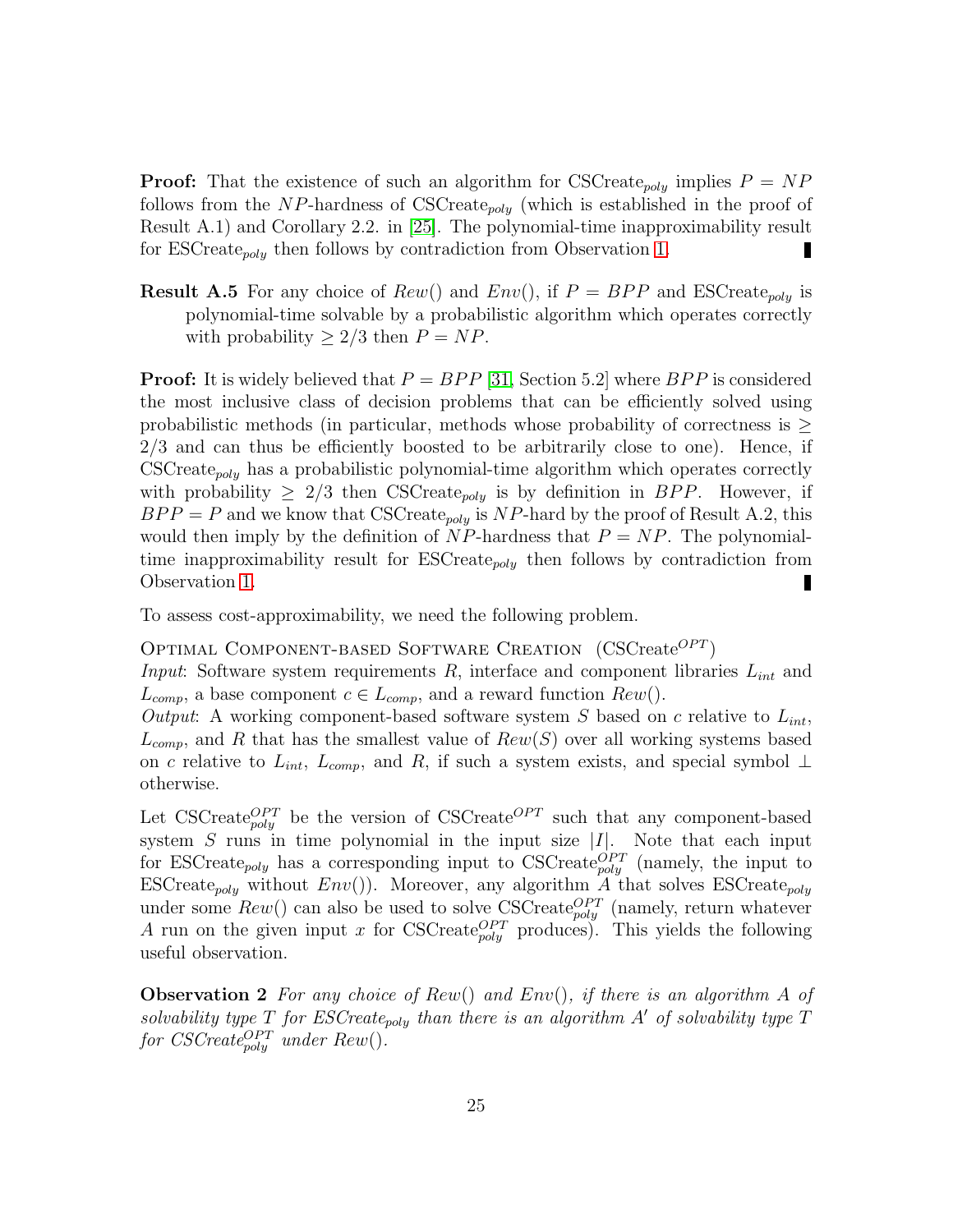

<span id="page-25-1"></span>Figure 5: General structure of valid software systems created by the reduction in the proof of Lemma [5.](#page-25-0) Note that indices J and x in InSetJx are such that  $1 \leq J$ ,  $x \leq$  $|V|$ . Following the convention in Figure [3,](#page-9-0) interfaces with multiple implementing components are enclosed in dashed boxes.

We first give a reduction that will be used to establish the cost-inapproximability of ESCreate under  $Rew_{\#comp}$ . This reduction builds on that in Lemma [4](#page-20-1) by further exploiting the ability of interfaces to be implemented by multiple components to allow a set of BaseJ components that effectively encode all possible candidate dominating sets of size 1 to |V| in G (see Figure [5\)](#page-25-1).

<span id="page-25-0"></span>**Lemma 5** DOMINATING SET<sup>OPT</sup> polynomial-time Levin reduces to CSCreate<sup>OPT</sup> under Rew<sub>#comp</sub>() such that there is a dominating set of size k for the given instance of DOMINATING SET<sup>OPT</sup> *if and only if there is a working component-based software* system S with reward value  $Rew_{\#comp}(S) = k + 2$  for the constructed instance of  $CSCreate_{poly}^{OPT}$ .

**Proof:** Given an instance  $I = \langle G = (V, E) \rangle$  of DOMINATING SET<sup>OPT</sup>, construct the following instance  $I' = \langle R, L_{int}, L_{comp}, c \rangle$  of CSCreate<sub>poly</sub>: Let R be as in the proof of Lemma [4.](#page-20-1) Let  $L_{int}$  consist of  $|V| + 2$  interfaces broken into three groups:

1. A single interface of the form

```
interface topBase {
     void main(Input I)
}
```
2. A single interface of the form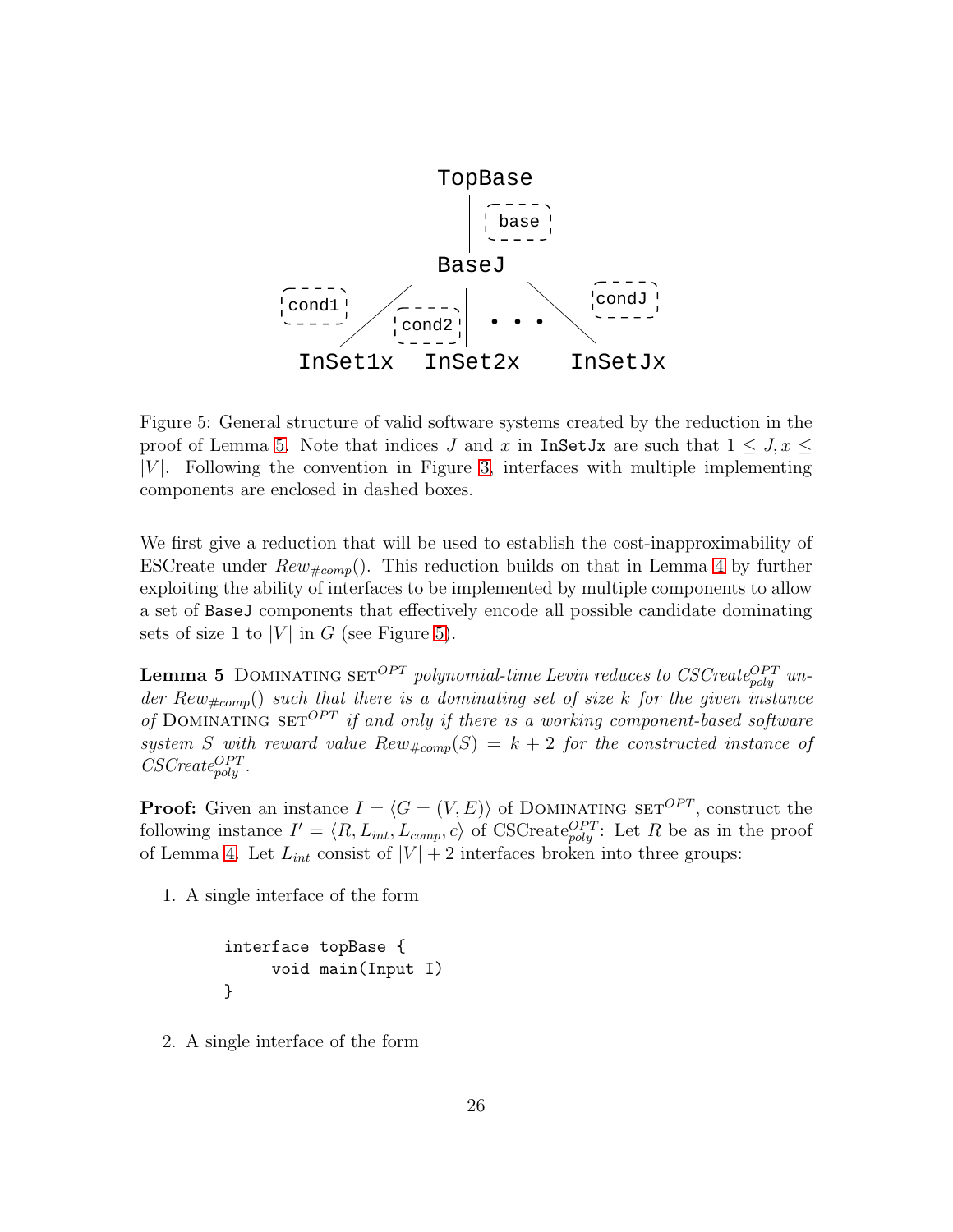```
interface base {
     void mainBase(Input I)
}
```
3. A set of  $|V|$  interfaces of the form

```
interface condJ {
     Boolean inSetJ(Input I)
}
```
for  $1 \leq J \leq |V|$ .

Let  $L_{comp}$  consist of  $|V|^2 + |V| + 1$  components broken into three groups:

1. A single component of the form

```
component TopBase provides topBase requires base {
    void main(Input I) {
        mainBase(I)
    }
}
```
2. A set of  $|V|$  components of the form

```
component BaseJ provides base
               requires cond1, cond2, ..., condJ {
     void mainBase(Input I) {
         if inSet1(I) then output 1
         elsif inSet2(I) then output 1
             ...
         elsif inSetJ(I) then output 1
         else output 0
     }
}
```
for  $1 \leq J \leq |V|$ .

3. A set of  $|V|^2$  components of the form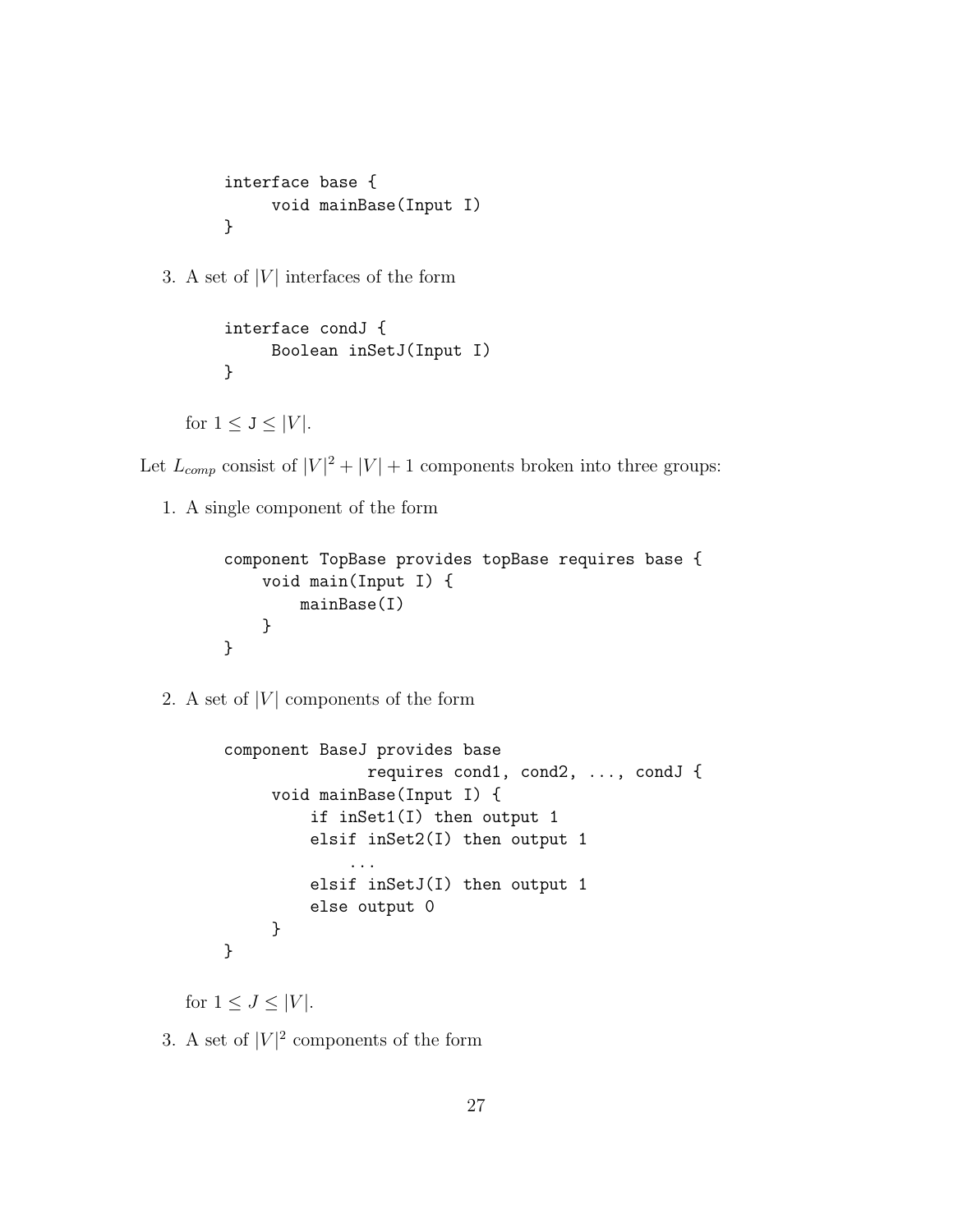```
component InSetJK provides condJ {
     Boolean inSetJ(Input I) {
         return v_I(x_K)}
}
```

```
for 1 \leq J \leq |V| and 1 \leq K \leq |V|.
```
Note that in  $L_{comp}$ , there are |V| implementations of the base-interface and |V| implementations of each cond-interface. Finally, let  $c$  be component TopBase in  $L_{comp}$ . Note that the instance of CSCreate<sub>poly</sub> described above can be constructed in time polynomial in the size of the given instance of DOMINATING  $SET^{OPT}$ ; moreover, as there is only an at most  $(|V|+1)$ -clause if-then statement block and no loops in the component code and  $|V| < |I|$ , any candidate component-based software system created relative to  $L_{int}$ ,  $L_{comp}$ , and c runs in time linear in the size of input I'.

Let us now verify the correctness of this reduction:

- Suppose that there is a dominating set  $D$  of size  $k$  in the given instance of Dominating set. We can then construct a component-based software system consisting of  $c$ , component basek, and the  $k$  Inset-components corresponding to the vertices in  $D$ ; the choice of which interface to implement for each vertex is immaterial. Observe that for each  $(i_j, o_j) \in R$ , this software system produces output  $o_j$  given input  $i_j$ ; moreover,  $Rew_{#comp}(S) = k + 2$ .
- Conversely, suppose that the constructed instance of  $\text{CSCreate}_{poly}^{OPT}$  has a working component-based software system based on c relative to  $L_{int}$ ,  $L_{comp}$ , and R such that  $Rew_{\#comp}(S) = val$ .<sup>[4](#page-27-0)</sup> As c is component TOPBASE which requires a Base component and this Base component requires some number of InSet components, this system is comprised of components TopBase, Base(val − 2), and  $val - 2$  InSet components. In order to correctly accommodate all input-output pairs in R, the  $(val - 2)$  if-then statements in Base(val - 2) must implement Inset-components whose corresponding vertices form a dominating set in G of size at most  $val - 2$ . Hence, the existence of a working component-based software system S such that  $Rew_{\#comp}(S) = val$  for the constructed instance of CSCreate<sup>OPT</sup> implies the existence of a dominating set of size val – 2 for the given instance of DOMINATING SET.

<span id="page-27-0"></span><sup>&</sup>lt;sup>4</sup>Note that the existence of at least one such a working system is guaranteed for all instances of  $\mathrm{CSCreate}_{poly}^{OPT}$  constructed as described above (namely, the system consisting of components TopBase and Base( $|V|$ ) and the |V| components InSet JJ for  $1 \le J \le |V|$ , which corresponds to the dominating set consisting of all vertices in  $V$ ). This is necessary for our reduction, as each instance of DOMINATING SET<sup>OPT</sup> has at least one dominating set (namely, V), and cannot correspond to a constructed instance of CSCreate $_{poly}^{OPT}$  whose solution is  $\perp$ .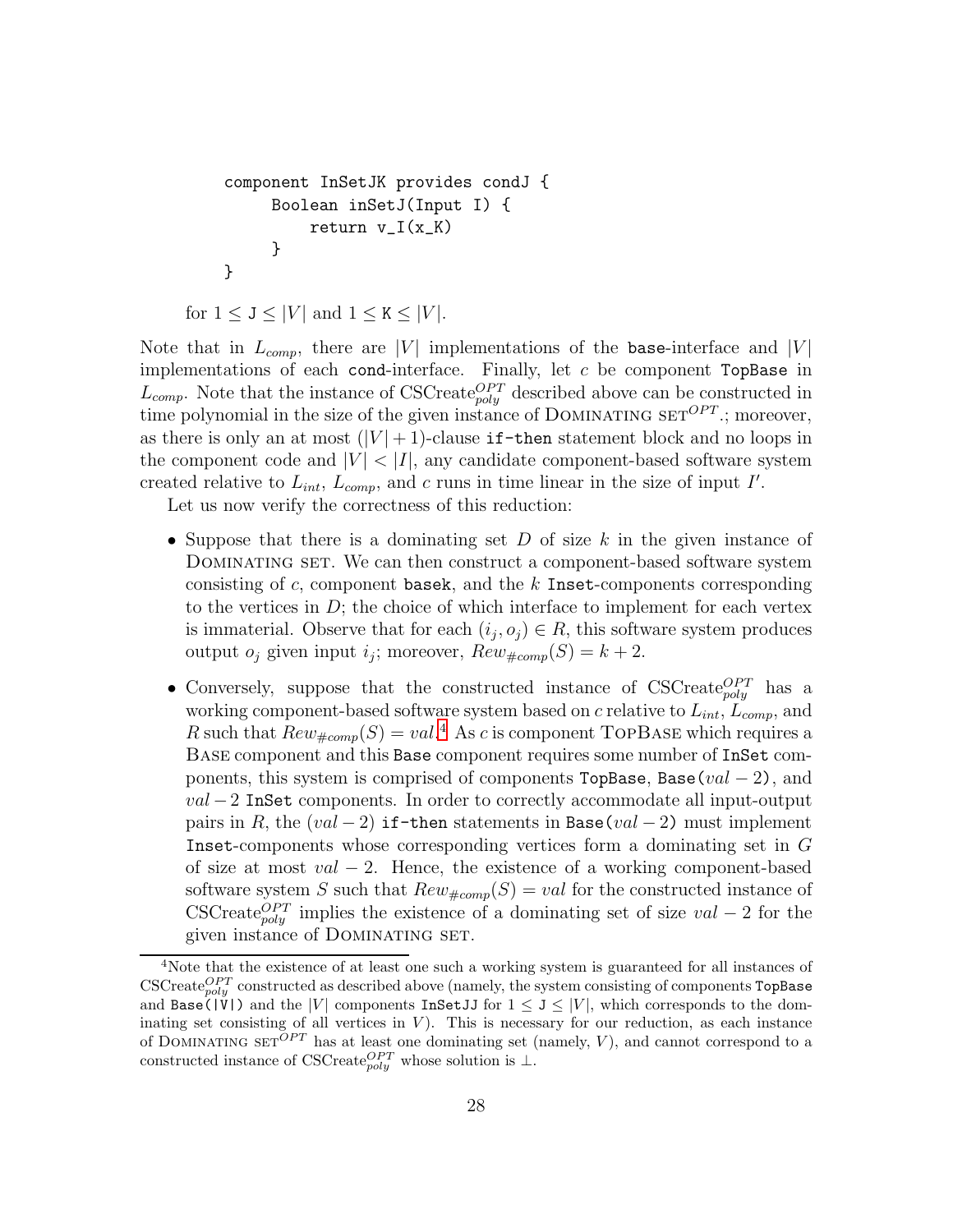To complete the proof, note that the required functions  $f()$  and  $g()$  in the definition of a Levin reduction correspond respectively to the algorithm given at the beginning of this proof for constructing an instance of CSCreate<sub>poly</sub> under  $Rew_{\#comp}()$  from the given instance of DOMINATING  $SET^{OPT}$  and the algorithm implicit in the converse clause of the proof of reduction correctness above for constructing a dominating set from a valid component-based software system for the constructed instance of  $\text{CSCreate}_{poly}^{OPT}$ .

<span id="page-28-0"></span>The reduction above can also be used to establish the cost-inapproximability of ES-Create under  $Rew_{CodeB}$ .

**Lemma 6** DOMINATING SET<sup>OPT</sup> polynomial-time Levin reduces to CSCreate<sup>OPT</sup> un*der* RewCodeB() *such that there is a dominating set of size* k *for the given instance of* DOMINATING SET<sup>*OPT*</sup> *if and only if there is a working component-based software* system *S* with reward value  $Rewcode(B) = 9k + 16$  for the constructed instance of  $CSCreate_{poly}^{OPT}$ .

**Proof:** In the proof of Lemma [5,](#page-25-0) observe that for a dominating set of size  $k$  in the given instance of DOMINATING  $SET^{OPT}$ , a software system S for the constructed instance of CSCreate $_{poly}^{OPT}$  consists of components TopBase and Basek,  $k$  InSet components, interfaces topBase and base, and  $k$  cond interfaces. The total number of lines of code in this system and hence the value of  $Rewcode(S)$  is therefore  $5 + (k+5) + 5k+3+3+3k = 9k+16$ . The result then follows by a slight modification to the proof of correctness of the reduction described in Lemma [5.](#page-25-0)

**Result A.6** For any choice of  $Env($ ), if ESCreate $_{poly}^{OPT}$  under  $Rew_{#comp}($ ) is polynomialtime

c-approximable for any constant  $c > 0$  then  $P = NP$ .

**Proof:** Observe that in the proof of the reduction in Lemma [5,](#page-25-0) the size  $k$  of a dominating set in G in the given instance of DOMINATING  $SET^{OPT}$  is always a linear function of the value of  $Rew_{\#comp}(S)$  in the constructed instance of CSCreate $_{poly}^{OPT}$ , i.e.,  $k = Rew_{\text{#comp}}(S) - 2$ . This means that a polynomial-time c-approximation algorithm for CSCreate<sub>poly</sub> under  $Rew_{\#comp}()$  for any constant c, when combined with the reduction from DOMINATING  $\text{SET}^{OPT}$  to CSCreate $_{poly}^{OPT}$  described in the proof of Lemma [5,](#page-25-0) implies the existence of a polynomial-time 3c-approximation algorithm for Domi-NATING SET<sup>OPT</sup> (as  $c \times Rew_{\#comp}(S) = c \times (k+2) \le c \times (k+2k) \le 3c \times k$  for  $k \ge 1$ ). However, if DOMINATING  $\text{SET}^{OPT}$  has a polynomial-time c-approximation algorithm for any constant  $c > 0$  then  $P = NP$  [\[36\]](#page-57-0), which means that CSCreate<sub>poly</sub> under  $Rew_{\text{#comp}}()$  cannot have a polynomial-time c-approximation algorithm for any  $c > 0$ unless  $P = NP$ . The polynomial-time inapproximability result for ESCreate<sub>poly</sub> under  $Rew_{\#comp}()$  then follows by contradiction from Observation [2.](#page-24-0)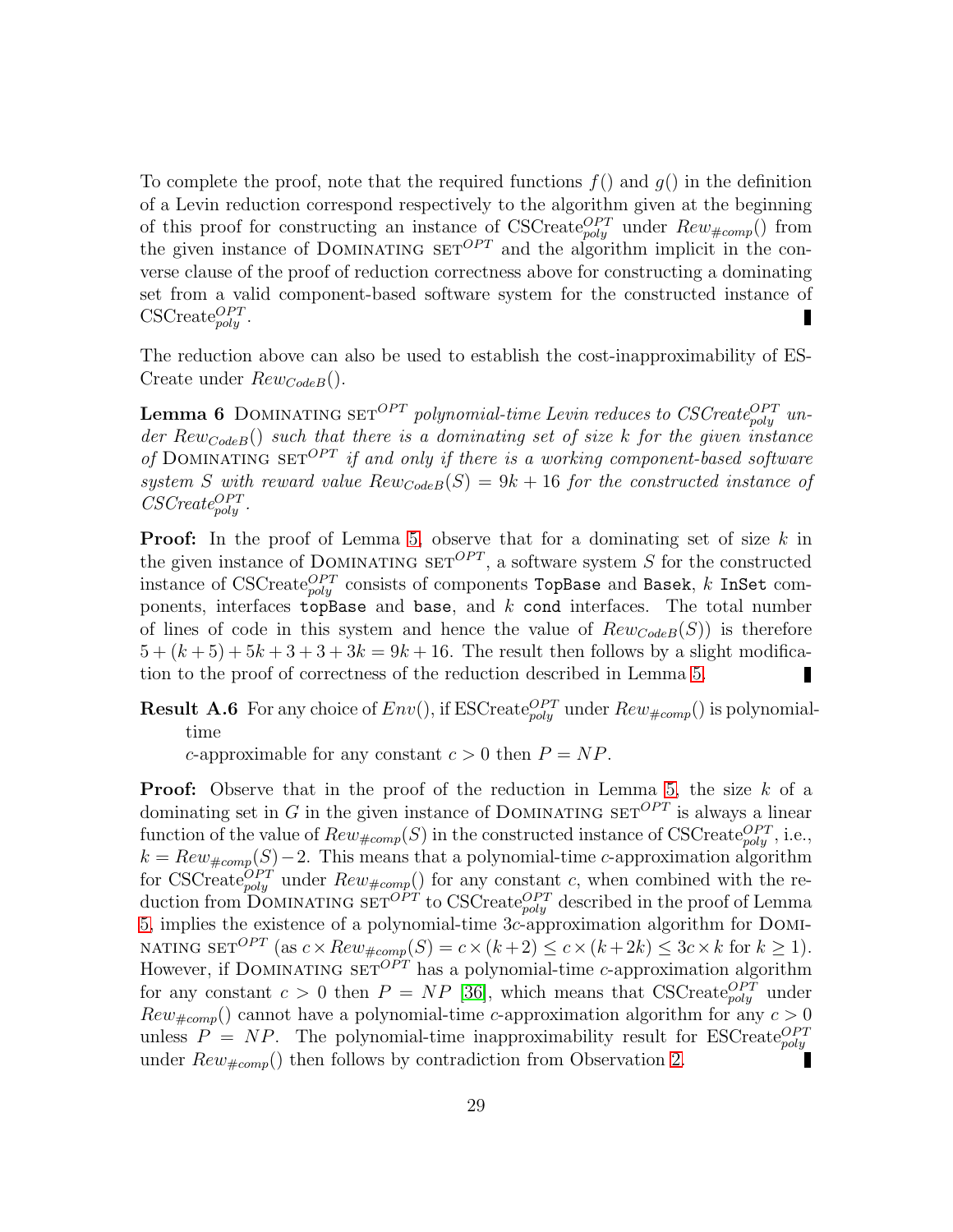| Parameter    | Description                                       |
|--------------|---------------------------------------------------|
| $ L_{int} $  | $#$ available interfaces                          |
| $ L_{comp} $ | $#$ available components                          |
| $I_{ci}$     | Maximum $\#$ components implementing an interface |
| $C_{pi}$     | Maximum $#$ provided interfaces per component     |
| $C_{ri}$     | Maximum $#$ required interfaces per component     |
| $S_{comp}$   | Maximum $\#$ components in a valid system         |
| $S_{depth}$  | Maximum depth of component wiring tree            |

<span id="page-29-1"></span>Table 1: Parameters for emergent software creation problems.

**Result A.7** For any choice of  $Env($ ), if ESCreate $_{poly}^{OPT}$  under  $Rew_{CodeB}($ ) is polynomialtime

c-approximable for any constant  $c > 0$  then  $P = NP$ .

**Proof:** Observe that in the proof of the reduction in Lemma [6,](#page-28-0) the size  $k$  of a dominating set in G in the given instance of DOMINATING  $SET^{OPT}$  is always a linear function of the value of  $Rew_{Code}(S)$  in the constructed instance of CSCreate $_{poly}^{OPT}$ , i.e.,  $k = \frac{Rew_{CodeB}(S)-16}{9}$  $\frac{1}{9}$   $\frac{1}{2}$ . This means that a polynomial-time *c*-approximation algorithm for CSCreate $_{poly}^{OPT}$  under  $Rew_{Code}$  () for any constant c, when combined with the reduction from DOMINATING SET<sup>OPT</sup> to CSCreate <sup>OPT</sup> described in the proof of Lemma [6,](#page-28-0) implies the existence of a polynomial-time 25c-approximation algorithm for Dominating  $\text{SET}^{OPT}$  (as  $c \times Rew_{CodeB}(S) = c \times (9k+16) \leq c \times (9k+16k) \leq 25c \times k$  for  $k \geq 1$ ). However, if DOMINATING  $\overline{\text{SET}}^{OPT}$  has a polynomial-time c-approximation algorithm for any constant  $c > 0$  then  $P = NP$  [\[36\]](#page-57-0), which means that CSCreate<sub>poly</sub> under  $Rew_{CodeB}$ () cannot have a polynomial-time c-approximation algorithm for any  $c > 0$ unless  $P = NP$ . The polynomial-time inapproximability result for ESCreate<sub>poly</sub> under  $Rew_{CodeB}($ ) then follows by contradiction from Observation [2.](#page-24-0)

### <span id="page-29-0"></span>3.2.4 Fixed-parameter Tractability of Restricted Emergent Software Creation

Given the plethora of intractability results in the previous three subsections, we now consider to what extent and relative to which parameters  $\text{ESCreate}_{poly}$  is and is not fp-tractable. In our analyses below, we will focus on parameter-sets  $K$  drawn from the parameters listed in Table [1.](#page-29-1) These parameters can be divided into four main groups:

1. Parameters characterizing interface and component libraries  $(|L_{int}|, |L_{comn}|)$ ;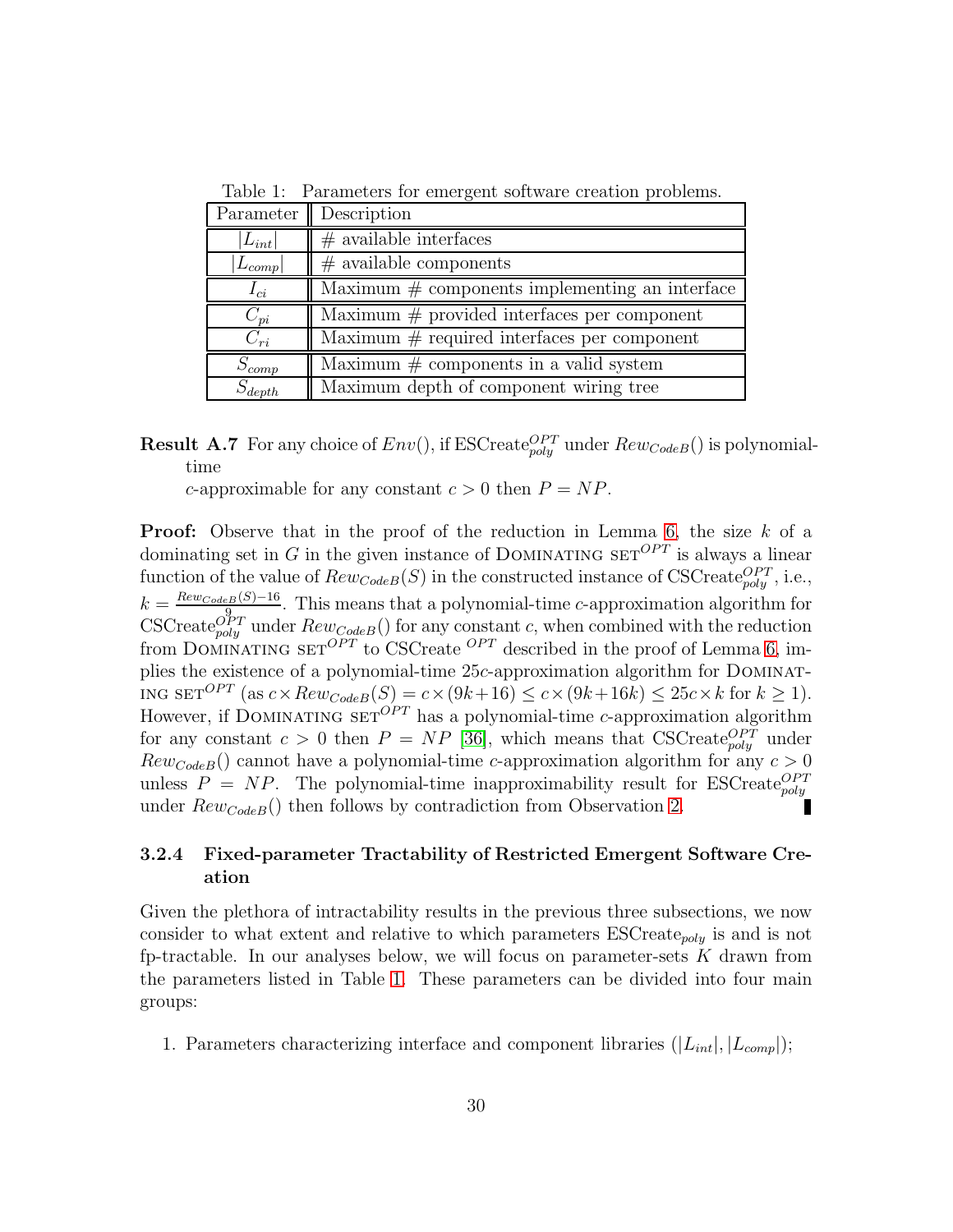- 2. Parameters charactering interfaces  $(I_{ci})$ ;
- 3. Parameters charactering components  $(C_{pi}, C_{ri})$ ; and
- 4. Parameters characterizing component-based software systems  $(S_{comp}, S_{depth})$ .

We first consider those parameter-sets which yield fp-intractability.

**Result A.8** For any choice of  $Rew()$  and  $Env(),$  if  $\langle |L_{int}|, C_{pi}, C_{ri}, S_{comp}, S_{depth}\rangle$ -ESCreate<sub>poly</sub> is fp-tractable then  $FPT = W[2]$ .

**Proof:** Given the  $W[2]$ -hardness of  $\langle k \rangle$ -DOMINATING SET, the reduction in Lemma [4](#page-20-1) implies that CSCreate<sub>poly</sub> is  $W[2]$ -hard when  $C_{pi} = 1$ ,  $S_{depth} = 2$ ,  $C_{ri} = k$ , and  $|L_{int}| =$  $S_{comp} = k + 1$  and hence not fp-tractable relative to these parameters unless  $FPT =$  $W[2]$ . The fp-intractability result for ESCreate<sub>poly</sub> then follows by contradiction from Observation [1.](#page-18-2) П

The reductions underlying the following three results exploit the tricks previously used to such good effect in Lemmas [4](#page-20-1) and [5](#page-25-0) as well as other features of our software component model. The reduction underlying Result A.9 reduces the number of InSet components by invoking a larger encoding of candidate dominating sets and more complex but still polynomial-time checking computations in the Base component. The reduction underlying Result A.10 reduces the number of interfaces required by any component to a constant by splitting the creation of the candidate dominating sets in component Base in the reduction in the proof of Result A.9 over multiple components. Finally, the reduction underlying Result A.11 reduces the number of components in  $L_{comp}$  to 3 by exploiting the ability of components providing multiple interfaces to provide only the code required by an interface in that interface's copy of the component. Readers interested in details can consult the full proofs of these results in the appendix.

- **Result A.9** For any choice of  $Rew()$  and  $Env()$ , if  $\langle I_{ci}, C_{pi}, S_{depth} \rangle$ -ESCreate<sub>poly</sub> is fp-tractable then  $P = NP$ .
- **Result A.10** For any choice of  $Rew()$  and  $Env()$ , if  $\langle I_{ci}, C_{pi}, C_{ri} \rangle$ -ESCreate<sub>poly</sub> is fp-tractable then  $P = NP$ .
- **Result A.11** For any choice of  $Rew()$  and  $Env(),$  if  $\langle |L_{comp}|, I_{ci}, S_{depth}\rangle$ -ESCreate<sub>poly</sub> is fp-tractable then  $P = NP$ .

We now consider those parameter-sets that yield fp-tractability. All of these results are based on the same brute-force solution enumeration algorithm relative to different worst-case runtime analyses.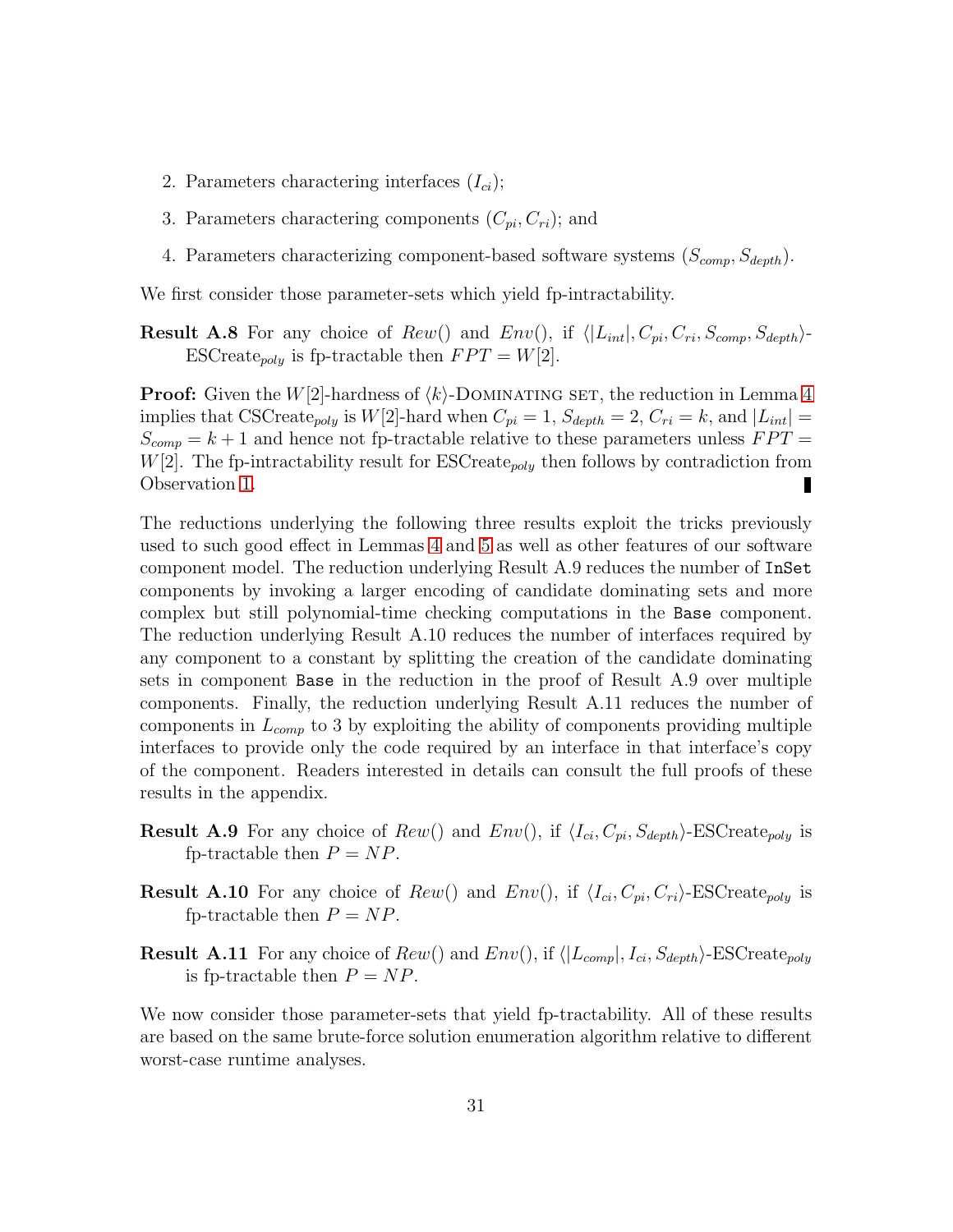**Result A.12** For any choice of  $Rew()$  and  $Env(), \langle I_{ci}, C_{ri}, S_{depth} \rangle$ -ESCreate<sub>poly</sub> is fp-tractable.

**Proof:** The largest possible component-based software system relative to a given  $L_{int}$ and  $L_{comp}$  has a component wiring tree rooted at base component c with branching factor  $C_{ri}$  and depth  $S_{depth}$ . This tree has  $(C_{ri})^{S_{depth}} - 2$  non-root vertices, each corresponding to an interface required by a component. As each of these interfaces can be implemented by at most  $I_{ci}$  components, there are at most  $(I_{ci} + 1)^{(C_{ri})^{S_{depth}}}$ possible component-based software systems of depth at most  $S_{depth}$  based on c (the "+ 1" term at the lowest level denotes labeling a vertex  $v$  with a special symbol that triggers deletion all descendent-vertices of  $v$ ).

Consider the algorithm that exhaustively generates all such systems and for each system S, (i) determines if S is a working system relative to R and, if so, (2) computes reward value  $Rew(S)$ . The output of this algorithm is the working system with the lowest or highest reward value, depending on the intent of  $Rew()$ . Given the above and our assumption that a candidate component-based software system S can be checked against software system requirements  $R$  in time polynomial in the sizes of  $S$ and R, this algorithm runs in fp-time relative to  $I_{ci}$ ,  $C_{ri}$ , and  $S_{depth}$ , completing the proof of this result.

**Result A.13** For any choice of  $Rew()$  and  $Env(), \langle I_{ci}, S_{comp} \rangle$ -ESCreate<sub>poly</sub> is fp-tractable.

**Proof:** As no path from the root to a leaf in the wiring component trees for our software systems can contain duplicate component vertex-labels, the length of the longest path in such a tree from base component c is bounded by  $S_{comp}$ ; this means that  $S_{depth} \leq S_{comp}$ . Moreover, as implementing each required interface adds a component to the software system,  $C_{ri} \leq S_{comp} - 1 < S_{comp}$ . Given these two observations, this result then follows from the algorithm in the proof of Result A.12. this result then follows from the algorithm in the proof of Result A.12.

**Result A.14** For any choice of  $Rew()$  and  $Env(), \langle |L_{int}|, |L_{comp}| \rangle$ -ESCreate<sub>poly</sub> is fp-tractable.

**Proof:** As no path from the root to a leaf in the wiring component trees for our software systems can contain duplicate component vertex-labels, the length of the longest path in such a tree from base component c is bounded by  $|L_{comp}|$ ; this means that  $S_{depth} \leq |L_{comp}|$ . Moreover, as a component cannot require the same interface twice,  $C_{ri} \leq |L_{int}|$ . Given these two observations, this result then follows from the algorithm in the proof of Result A.12. algorithm in the proof of Result A.12.

Note that for each of the parameter-sets in Results A.12–A.14, ESCreate<sub>poly</sub> is fpintractable relative to each non-empty subset of these parameter-sets. Hence, these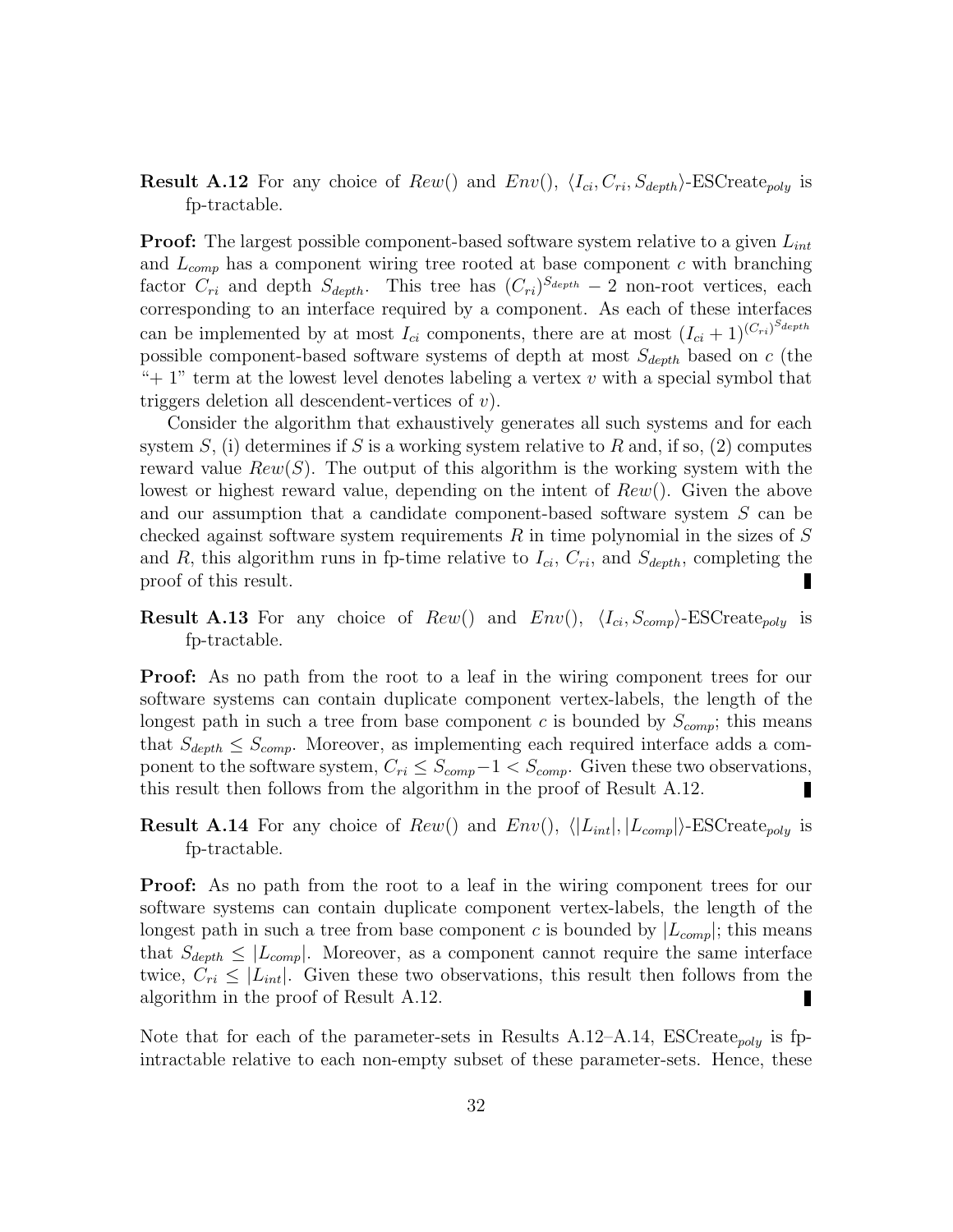fp-tractability results are all minimal, in the sense that no subsets of the parameters in their associated parameter-sets yield fp-tractability.

# <span id="page-32-1"></span>3.3 Results for Emergent Software Adaptation

Many of the results derived in this section for ESAdapt will actually be derived relative to the following problem:

Component-based Software Adaptation (CSAdapt)

*Input*: Software system requirements R, interface and component libraries  $L_{int}$  and  $L_{comp}$ , a working component-based software system S based on component  $c \in L_{comp}$ relative to R,  $L_{int}$ , and  $L_{comp}$ , reward function  $Rew()$ , and an integer k. Question: Is there a working component-based software system  $S'$  based on  $c$  relative

to  $L_{int}$ ,  $L_{comp}$ , and R such that  $Rew(S') \leq k$ ?

Note that each input for ESAdapt has a corresponding input to CSAdapt (namely, the input to ESAdapt without  $Env()$ . Moreover, any algorithm A that solves ESAdapt under some  $Rew()$  can be also used to solve CSAdapt (namely, if A run on the given input x for CSAdapt produces a working system  $S'$  such that  $Rew(S') \leq k$ , output "Yes", otherwise output "No"). This yields the following useful observation.

<span id="page-32-2"></span>Observation 3 *For any choice of* Rew() *and* Env()*, if there is an algorithm* A *of solvability type* T *for ESAdapt under* Rew() *than there is an algorithm* A′ *of solvability type* T *for CSAdapt under* Rew()*.*

It is very important to note that CSAdapt (unlike CSCreate in Section [3.2\)](#page-18-1) explicitly invokes  $Rew()$ ; hence, all of our results proved by invoking Observation [3](#page-32-2) (i.e., all results proved in this section) are relative to specific  $Rew()$ , namely, either  $Rew_{#comp}()$ or  $Rewcode(B)$ . This has some interesting consequences, which will be discussed further in Section [4.](#page-44-0)

### <span id="page-32-0"></span>3.3.1 Unsolvability of Unrestricted Emergent Software Adaptation

We start off by considering if problem ESAdapt is solvable in the most general possible case — that is, if ESAdapt has an algorithm that always returns the correct output for an input incorporating any possible choice of  $Env()$  and in which there are no restrictions on the form, size, or running times of  $L_{int}$  and  $L_{comp}$ , their member interfaces and components, or any software systems created using  $L_{int}$  and  $L_{comp}$ . Analogous to ESCreate in Section [3.2.1,](#page-18-0) this once again turns out not to be the case, though we only show unsolvability at this time for ESAdapt under either  $Rew_{\#comp}()$ or  $Rew_{CodeB}$ .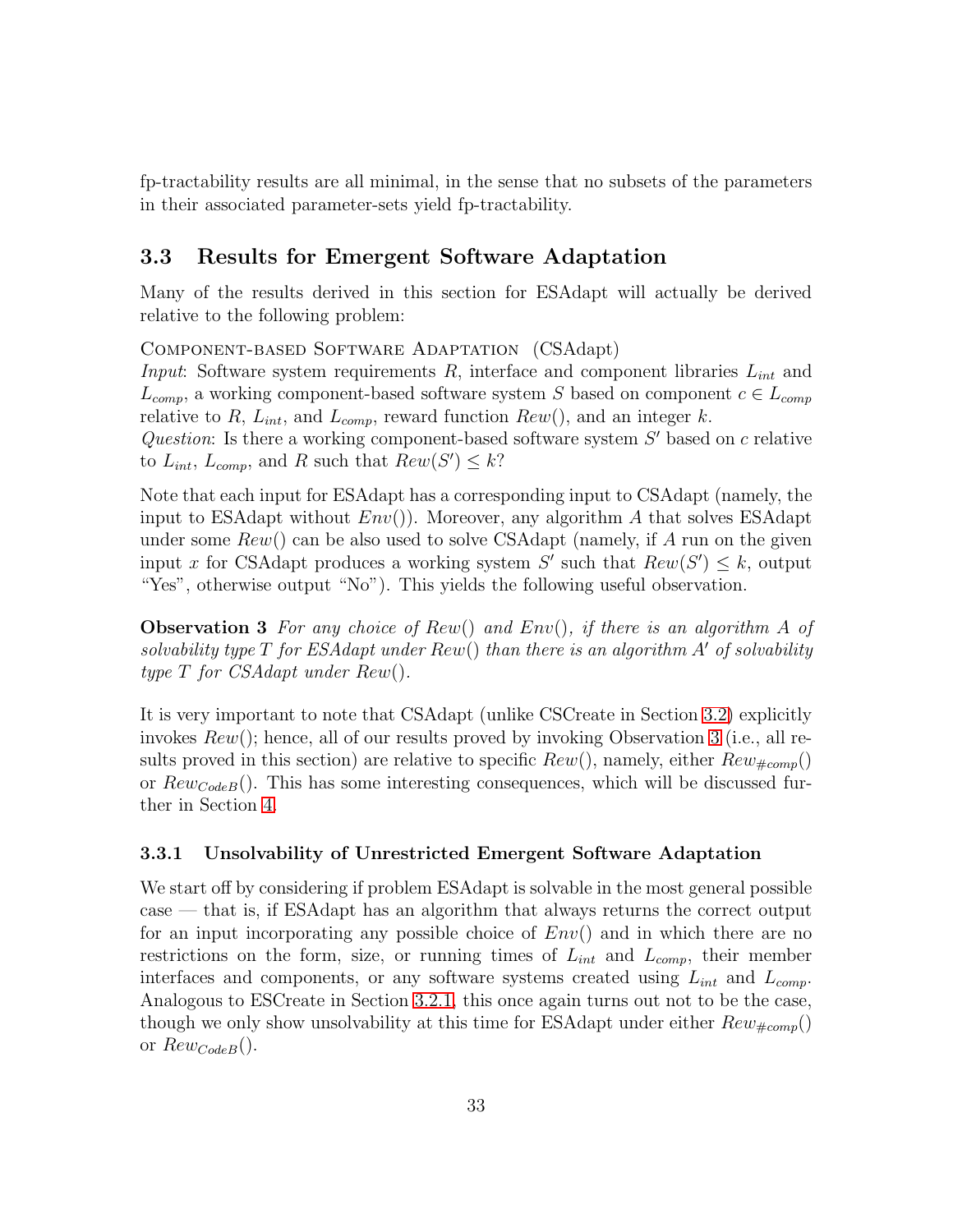

<span id="page-33-0"></span>Figure 6: General structure of valid software systems created by the reduction in the proof of Result B.1. The "twin" component-based system with an extra component and extra code that is given as  $S$  in the reduction is on the left, and is forbidden as output by appropriate values of k under  $Rew_{\#comp}()$  and  $Rew_{CodeB}()$  in favor of the component-based system on the right. Following the convention in Figure [3,](#page-9-0) interfaces with multiple implementing components are enclosed in dashed boxes.

Let us first consider ESAdapt under  $Rew_{\#comp}()$ . In the following, we modify  $L_{int}$  and  $L_{comp}$  in the reduction in the proof of Result A.1 such that any working component-based software system has a new topmost component topBase and there are thus now two possible working component-based software systems, one of which is the given "twin" component-based system  $S$  with extra component (Base1a) that can be disallowed as a possible solution by appropriately setting the value of  $k$  relative to reward function  $Rew_{\#comp}()$  (see Figure [6\)](#page-33-0).

**Result B.1** For any choice of  $Env($ , ESAdapt under  $Rew_{\text{\#comp}}()$  is unsolvable.

**Proof:** Consider the following polynomial-time Karp reduction from TM HALTING to CSAdapt: given an instance  $I = \langle M, x \rangle$  of TM HALTING, construct an instance  $I' = \langle R, L_{int}, L_{comp}, S, c, Rew() = Rew_{\#comp}(), k \rangle$  of CSAdapt in which  $X = \{x_1\}$  and  $O = \{1\}$ , there is a single input-output pair r in R such that for  $r = (True, 1)$ ,  $L_{int}$ consists of the three interfaces

```
interface topBase {
     void main(Input I)
}
interface base1 {
     void main1(Input I)
}
```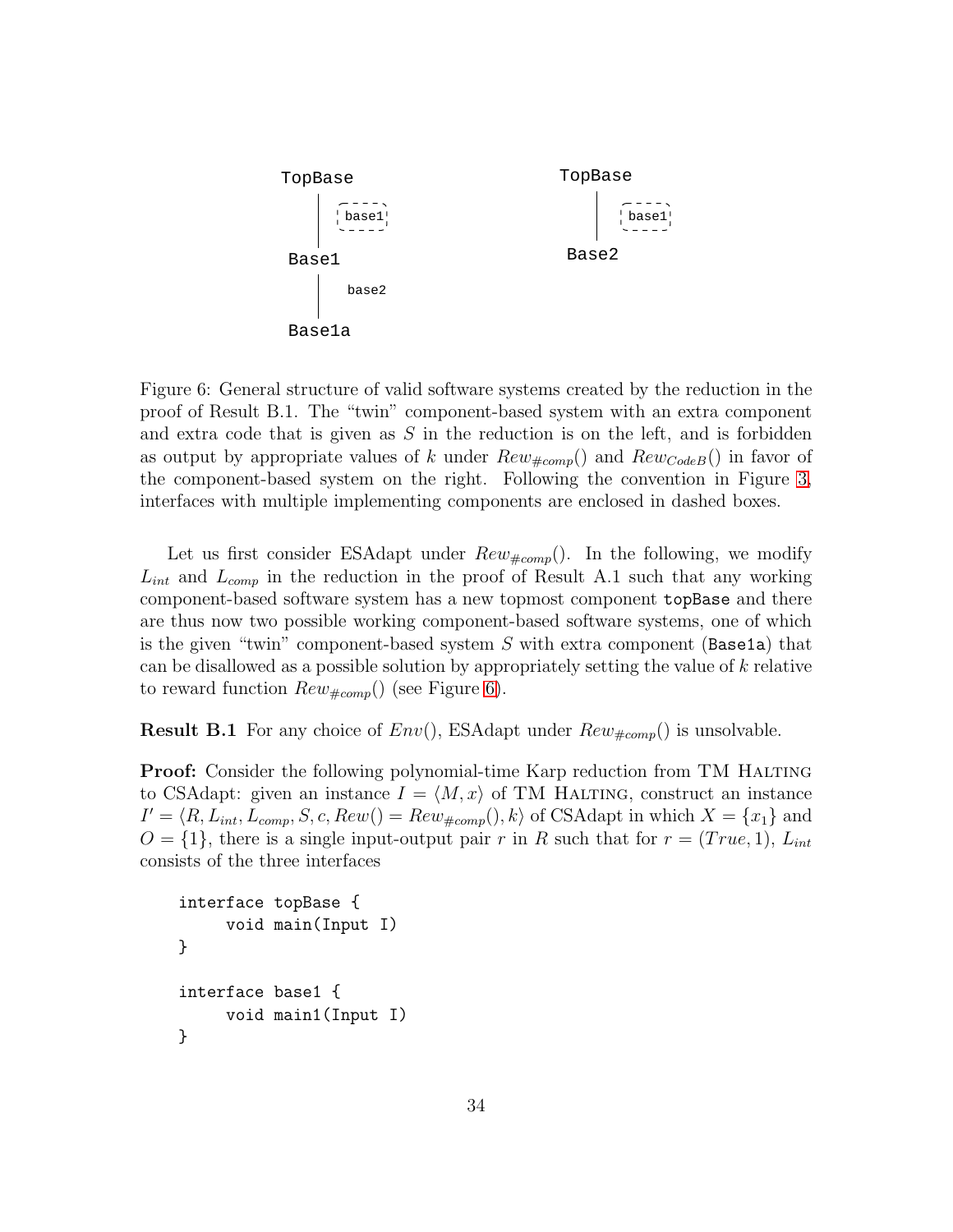```
interface base2 {
     void base1a(Input I)
}
```
and  $L_{comp}$  consists of the four components

```
component TopBase provides topBase requires base1 {
     void main(Input I) {
         main(1)}
}
component Base1 provides base1 requires base2 {
     void main1(Input I) {
         base1a(I)
     }
}
component Base1a provides base2 {
     void base1a(Input I) {
         output 1
     }
}
component Base2 provides base1 {
     void main1(Input I) {
         <CODEM(x)output 1
     }
}
```
where  $\langle \text{CODEM}(x) \rangle$  is the Dana code simulating the computation of M on input x. As noted previously in the proof of Result A.1, Dana contains both loops and conditional statements and can readily simulate  $M$  on input  $x$  using code that is of size polynomial in the sizes of the given descriptions of  $M$  and  $x$ . Finally, let  $c$  be component TopBase in  $L_{comp}$ , S be the software system based on components TopBase, Base1 and Base1a, and  $k = 2$ . Note that the instance of CSAdapt described above can be constructed in time polynomial in the size of the given instance of TM Halting. To conclude the proof, observe that the only possible component-based system for the constructed instance of CSAdapt which has only the two components required by the value of k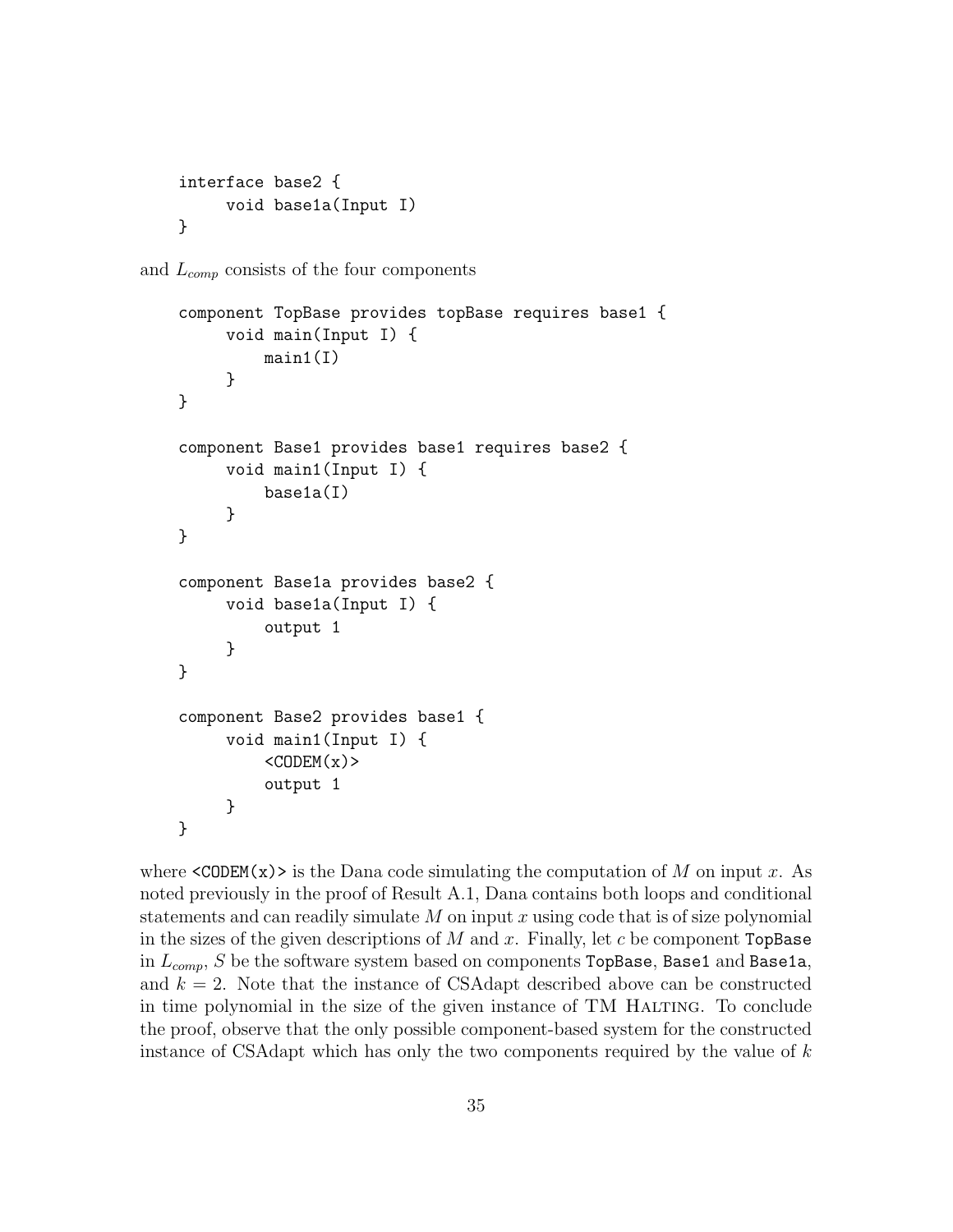is that consisting of TopBase and Base2, and that this system satisfies the sole inputoutput constraint in R if and only if M halts on input x for the given instance of  $TM$ Halting. It is known that TM Halting cannot have an algorithm that is correct for all given  $\langle M, x \rangle$  instances ([\[29\]](#page-56-5); see also [\[34,](#page-56-10) Section 9.2.4]), and hence is unsolvable. The reduction above implies in turn that CSAdapt under  $Rew_{\text{\#comp}}()$  cannot have an algorithm either. The unsolvability result for ESAdapt under  $Rew_{\#comp}()$  then follows by contradiction from Observation [3.](#page-32-2)

We can in turn use a version of the reduction above to prove unsolvability of ESAdapt under  $Rew_{CodeB}()$  by "padding" the code of component Base1a to ensure that the given component-based system S cannot be a solution relative to an appropriate value of  $k$ .

**Result B.2** For any choice of  $Env($ , ESAdapt under  $Rewcode(B()$  is unsolvable.

**Proof:** Consider a modification of the reduction in the proof of Result B.1 in which component Base1a is instead

```
component Base1a provides base2 {
     void base1a(Input I) {
         <BLOCK>
         output 1
     }
}
```
where  $\leq BLOGK$  consists of  $|\leq CODE(M(x))\geq|$  copies of the statement  $x = 1$  and  $k =$  $|\langle\text{CODE}(M(x))\rangle|+16$ . To conclude the proof, observe that the only possible componentbased system for the constructed instance of CSAdapt which has the code-base length required by the value of k is that consisting of  $TopBase$  and Base2, and that this system satisfies the sole input-output constraint in R if and only if M halts on input x for the given instance of TM HALTING. It is known that TM HALTING cannot have an algorithm that is correct for all given  $\langle M, x \rangle$  instances [\[34,](#page-56-10) Section 9.2.4], and hence is unsolvable. The reduction above implies in turn that CSAdapt under  $Rew_{CodeB}$ () cannot have an algorithm either. The unsolvability result for ESAdapt under  $Rew)_{CodeB}$ () then follows by contradiction from Observation [3.](#page-32-2)

Unlike ESCreate in Section [3.3.1,](#page-32-0) the two results above only hold relative to *some* choices of  $Env$  and  $Rew()$  — namely, every possible choice of  $Env()$  paired with either of  $Rew_{\text{1}}(x)$  or  $Rew_{\text{Code }B}(x)$  (this is because the proofs of these results only ignore  $Env()$  and not both  $Env()$  and  $Rew()$ . That being said, restricted versions of ESAdapt under  $Rew_{\text{#comp}}()$  and  $Rew_{CodeB}()$  may yet have correct and even efficient algorithms. Thus, in the remainder of this paper, we shall assume that ESAdapt and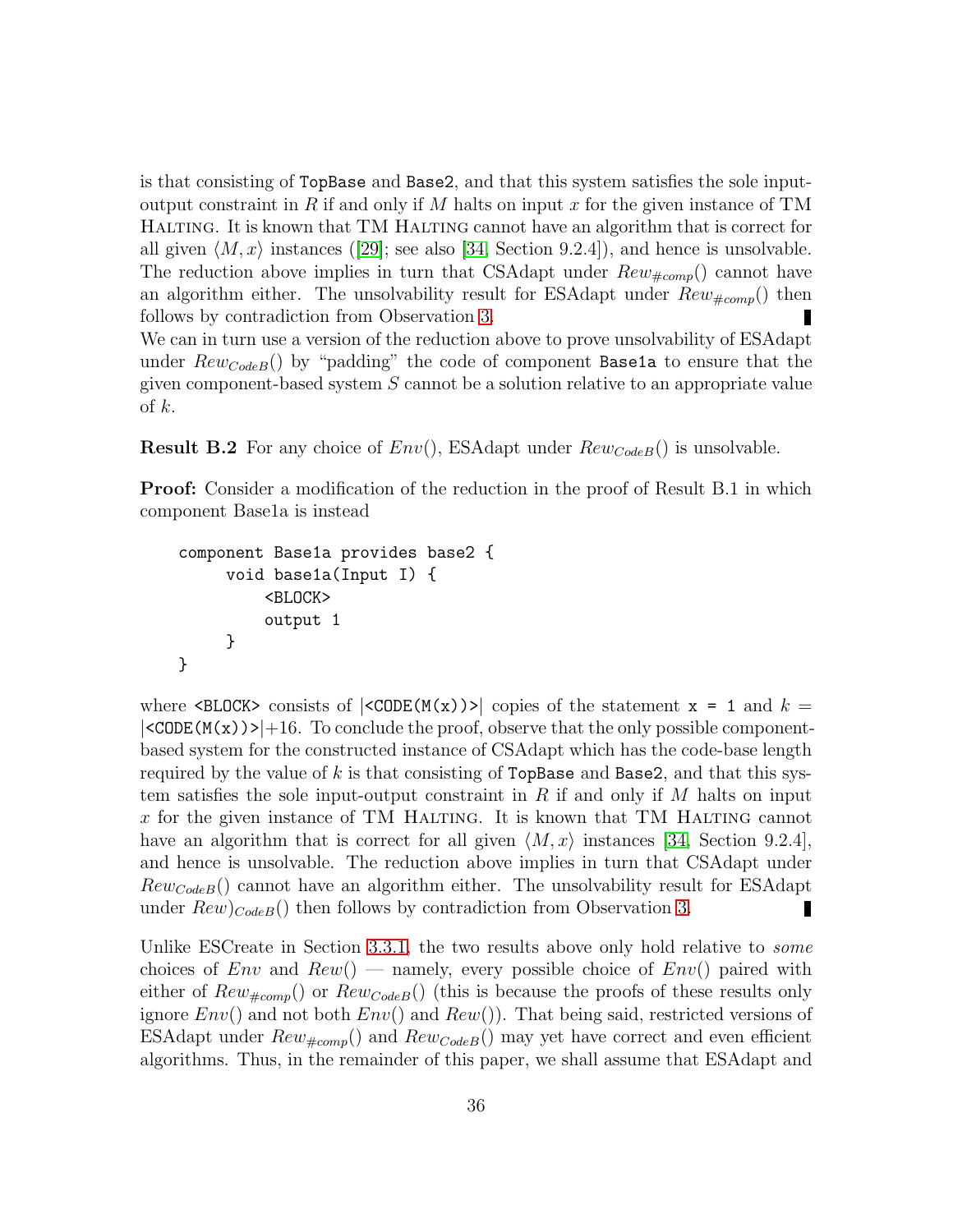CSAdapt are (as were ESCreate and CSCreate in Section [3.2.1\)](#page-18-0) restricted such that any component-based software system  $S$  and  $S'$  relative to given  $L_{int}$  and  $L_{comp}$  run in time polynomial in input size  $|I|$  and hence can be checked against the system requirements in R in time polynomial in the sizes of S and R, i.e., created software systems not only operate but can also be verified quickly. We will denote these restricted versions as  $ESAdapt_{poly}$  and  $CSAdapt_{poly}$ , respectively.

### 3.3.2 Polynomial-time Exact Solvability of Restricted Emergent Software Adaptation

We now consider if  $ESAdapt_{poly}$  is efficiently solvable in the first of the senses listed at the start of Section [3.1](#page-14-0) — namely, polynomial-time exact solvability and polynomialtime exact promise solvability. As was the case with  $\text{ESCreate}_{poly}$  in Section [3.2.2,](#page-20-0) it turns out that  $ESAdapt_{poly}$  is also polynomial-time exact intractable, with the difference that this intractability is proven relative to specific rather than any reward functions (namely,  $Rew_{\#comp}()$  and  $Rew_{CodeB}()$ ).

<span id="page-36-0"></span>Lemma 7 DOMINATING SET *polynomial-time Karp reduces to CSAdapt<sub>poly</sub> under*  $Rew_{\#comp}($ ).

**Proof:** Given an instance  $I = \langle G = (V, E), k \rangle$  of DOMINATING SET, construct the following instance  $I' = \langle R, L_{int}, L_{comp}, S, c, Rew() = Rew_{\#comp}(), k' \rangle$  of CSAdapt<sub>poly</sub>: Without loss of generality, assume  $k < |V|$ . Let R,  $L_{int}$ ,  $L_{comp}$ , and c be as in the proof of Lemma [5](#page-25-0) and S be the software system based on  $TopBase$ , Base( $|V|$ ), and the components InSetJJ for  $1 \le J \le |V|$ . Finally, let  $k' = k + 2$ . Note that this instance  $CSAdapt_{poly}$  can be constructed in time polynomial in the size of the given instance of DOMINATING SET; moreover, as there are only a  $(k + 1) \leq (|V| + 1) < (|I| + 1)$ clause if-then statement block and two single-level loops in the component code that each execute at most  $|V|$  <  $|I|$  times, any component-based software system created relative to  $L_{int}$ ,  $L_{comp}$ , and  $Ec$  runs in time linear in the size of input I'.

Let us now verify the correctness of this reduction:

- Suppose that there is a dominating set D of size  $k$  in the given instance of Dominating set. We c an then construct a component-based software system  $S'$  consisting of c and component BASEK, in which the  $k$  cond-interfaces in Basek are implemented by Inset components corresponding to the vertices in D. Observe that for each  $(i_j, o_j) \in R$ , S' produces output  $o_j$  given input  $i_j$ ; moreover,  $Rew_{\#comp}(S') = k + 2 \leq k'$ .
- Conversely, suppose that the constructed instance of  $CSAdapt_{poly}$  has a working component-based software system  $S'$  based on c relative to  $L_{int}$ ,  $L_{comp}$ ,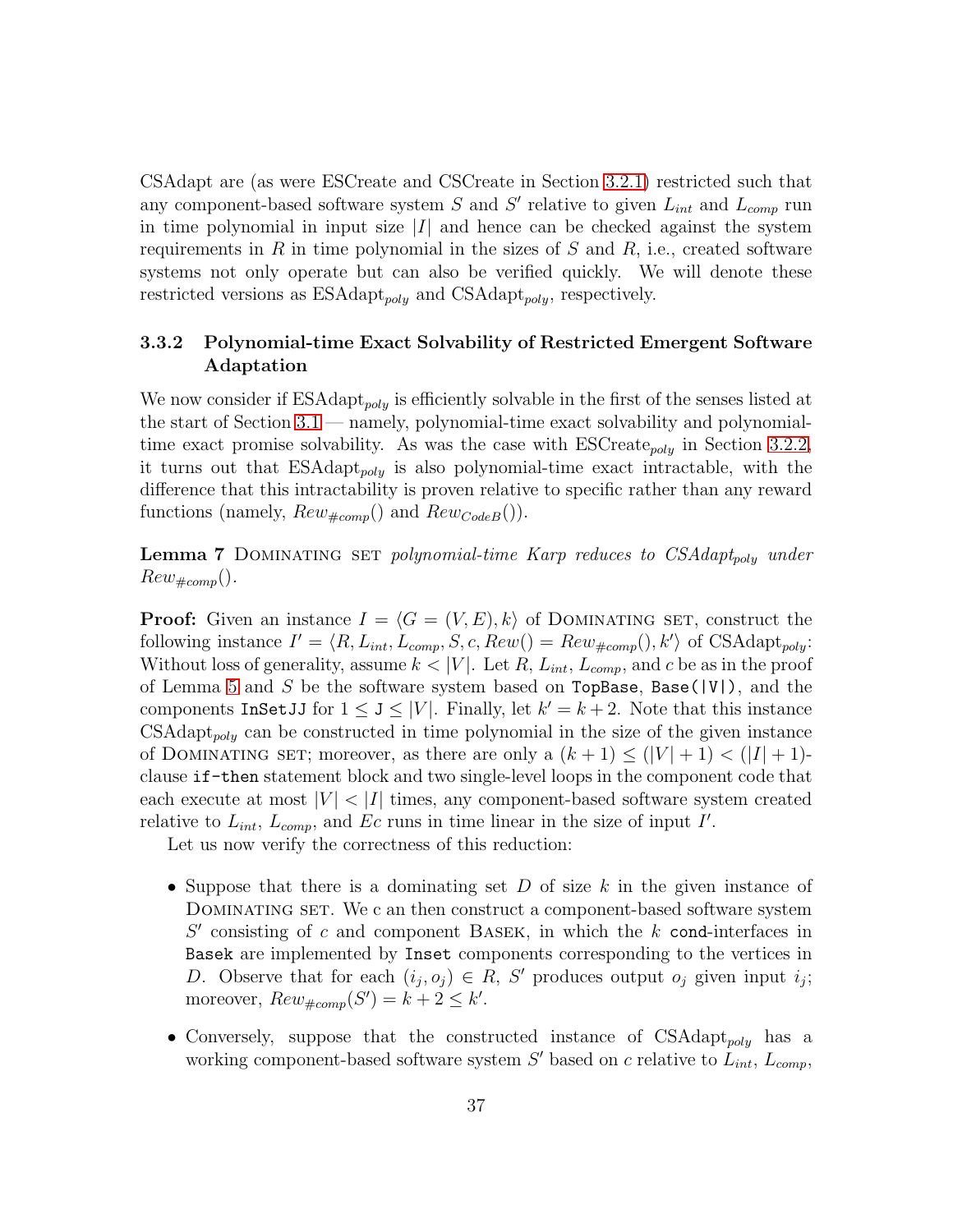and R such that  $Rew_{\#comp}(S') \leq k' = k + 2$ . Such a system S' cannot include component Base( $|V|$ ) as in S, because in that case,  $Rew_{#comp}(S')$  would have the value  $|V| + 2 \nleq k'$ . Therefore, S' must include one of the component BaseJ for  $1 \leq J \leq k$ ; let us call this component BaseM. As in the proof of Lemma [5,](#page-25-0) in order to correctly accommodate all other input-output pairs in R, the M if-then statements in BASEM must implement InSet-components whose corresponding vertices form a dominating set in  $G$  of size at most  $k$  in G. Hence, the existence of a working component-based software system for the constructed instance of  $\text{CSCٍ}_\text{poly}$  implies the existence of a dominating set of size at most  $k$  for the given instance of DOMINATING SET.

<span id="page-37-0"></span>This completes the proof.

Ī

Lemma 8 DOMINATING SET *polynomial-time Karp reduces to CSAdapt<sub>poly</sub> under*  $RewCodeB()$ .

**Proof:** In the proof of Lemma [7,](#page-36-0) observe that for a dominating set of size  $k$  in the given instance of DOMINATING SET<sup>OPT</sup>, a software system  $S'$  for the constructed instance of CSAdapt<sub>poly</sub> consists of components TopBase and Basek,  $k$  InSet components, interfaces topBase and base, and  $k$  cond interfaces. The total number of lines of code in this system and hence the value of  $Rew_{Code}(S')$  is therefore  $5 + (k+5) + 5k+3+3+3k = 9k+16$ . The result then follows by a slight modification to the proof of correctness of the reduction described in Lemma [7.](#page-36-0) П

**Result B.3** For any choice of  $Env($ , if ESAdapt<sub>poly</sub> under  $Rew_{\#comp}($ ) is polynomialtime exact solvable then  $P = NP$ .

**Proof:** Given the NP-hardness of DOMINATING SET, the reduction in Lemma [7](#page-36-0) implies that CSAdapt<sub>poly</sub> under  $Rew_{\#comp}()$  is NP-hard, and hence not solvable in polynomial time unless  $P = NP$ . The polynomial-time intractability result for ESAdapt<sub>poly</sub> under  $Rew_{\#comp}()$  then follows by contradiction from Observation [3.](#page-32-0)

**Result B.4** For any choice of  $Env()$ , if ESAdapt<sub>poly</sub> under  $RewCode(B()$  is polynomialtime exact solvable then  $P = NP$ .

**Proof:** Given the NP-hardness of DOMINATING SET, the reduction in Lemma [8](#page-37-0) implies that CSAdapt<sub>poly</sub> under  $Rew_{CodeB}$ <sup>()</sup>is NP-hard, and hence not solvable in polynomial time unless  $P = NP$ . The polynomial-time intractability result for  $ESAdapt_{poly}$  under  $Rewcode(B)$  then follows by contradiction from Observation [3.](#page-32-0)

Note that, unlike for  $ESCreate_{poly}$ , evaluating the polynomial-time exact promise solvability of  $ESAdapt_{poly}$  is not possible. This is because (as noted previously in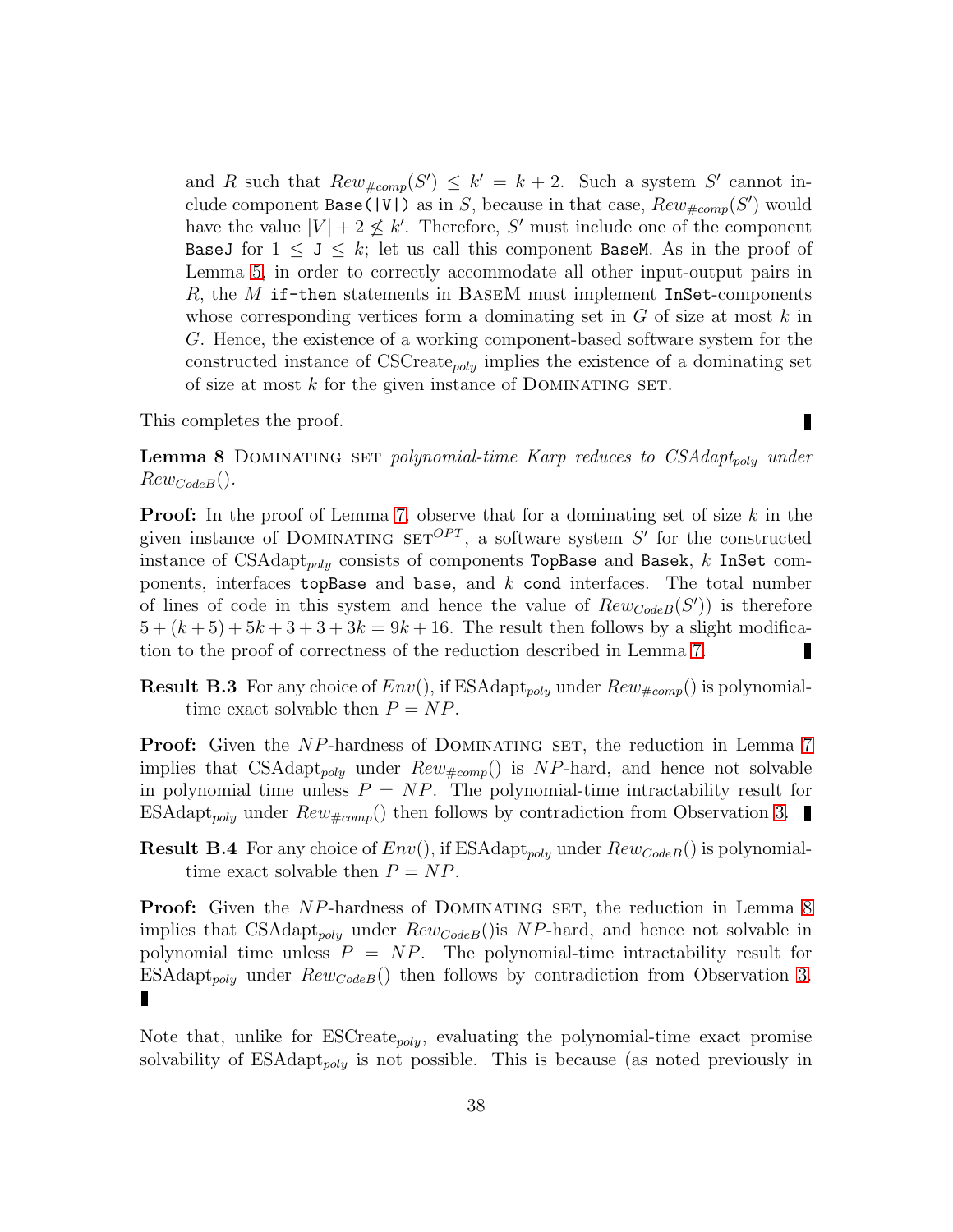Section [2\)](#page-6-0) any version of  $ESAdapt_{poly}$  promising a working software system for the given input will always have at least one such system  $-$  namely, S.

#### 3.3.3 Polynomial-time Approximate Solvability of Restricted Emergent Software Adaptation

We now consider if  $ESAdapt_{poly}$  is efficiently approximately solvable in either of the three senses (frequently correct (deterministic), frequently correct (probabilistic), or approximately optimal) listed at the start of Section [3.1.](#page-14-0) Once again, as with  $ESAdapt_{poly}$ , this turns out not to be the case. The proofs of Results B.5–B.8 below are analogous to the proofs for Results A.2 and A.3 in Section [3.2.2,](#page-20-0) only this time relative to the proofs of Results B.3 and B.4 and Observation [3.](#page-32-0)

- **Result B.5** For any choice of  $Env($ , if ESAdapt<sub>poly</sub> under  $Rew_{#comp}($ ) is solvable by a polynomial-time algorithm with a polynomial error frequency (i.e.,  $err(n)$ ) is upper bounded by a polynomial of n) then  $P = NP$ .
- **Result B.6** For any choice of  $Env()$ , if ESAdapt<sub>poly</sub> under  $Rew_{CodeB}($ ) is solvable by a polynomial-time algorithm with a polynomial error frequency (i.e.,  $err(n)$  is upper bounded by a polynomial of n) then  $P = NP$ .
- **Result B.7** For any choice of  $Env($ , if  $P = BPP$  and ESAdapt<sub>poly</sub> under  $Rew_{\#comp}($ is polynomial-time solvable by a probabilistic algorithm which operates correctly with probability  $\geq 2/3$  then  $P = NP$ .
- **Result B.8** For any choice of  $Env($ ), if  $P = BPP$  and ESAdapt<sub>poly</sub> under  $Rew_{CodeB}($ is polynomial-time solvable by a probabilistic algorithm which operates correctly with probability  $> 2/3$  then  $P = NP$ .

To assess cost-approximability, we need the following problem.

OPTIMAL COMPONENT-BASED SOFTWARE ADAPTATION  $(CSAdapt^{OPT})$ *Input*: Software system requirements R, interface and component libraries  $L_{int}$  and  $L_{comp}$ , a working component-based software system S based on component  $c \in L_{comp}$ relative to R,  $L_{int}$ , and  $L_{comp}$ , and a reward function  $Rew()$ .

*Output*: A working component-based software system  $S'$  based on c relative to  $L_{int}$ ,  $L_{comp}$ , and R that has the smallest possible value of  $Rew(S)$  over all working systems based on c relative to  $L_{int}$ ,  $L_{comp}$ , and R.

Let CSAdapt $_{poly}^{OPT}$  be the version of CSAdapt<sup>*OPT*</sup> such that given and candidate component-based systems  $S$  and  $S'$  run in time polynomial in the input size  $|I|$ . Note that each input for ESAdapt<sub>poly</sub> has a corresponding input to CSAdapt<sup>*OPT*</sup>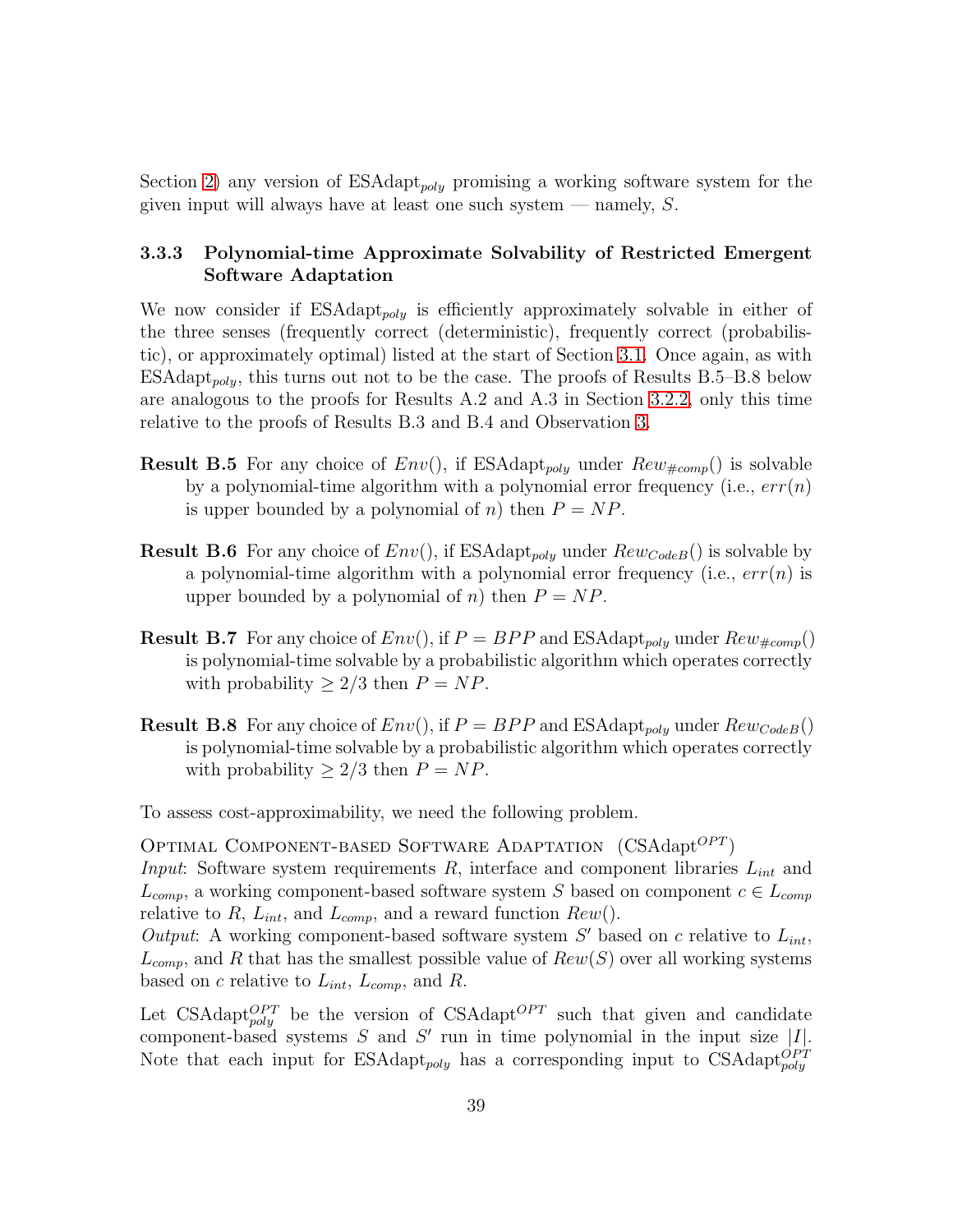(namely, the input to  $ESAdapt_{poly}$  without  $Env()$ ). Moreover, any algorithm A that solves ESAdapt<sub>poly</sub> under some  $Rew()$  can also be used to solve CSAdapt<sup>OPT</sup> (namely, return whatever A run on the given input x for CSAdapt<sup>*OPT*</sup> produces). This yields the following useful observation.

Observation 4 *For any choice of* Rew() *and* Env()*, if there is an algorithm* A *of solvability type* T *for ESAdapt<sub>poly</sub> under*  $Rew()$  *than there is an algorithm A' of solvability type*  $T$  *for CSAdapt*<sub>poly</sub> *under*  $Rew()$ *.* 

Observe that the reductions in the proof of Lemmas [7](#page-36-0) and [8](#page-37-0) based on that in the proof of Lemma [5](#page-25-0) only add a working software component-based software system S and do not change any other details of the constructed  $R$ ,  $L_{int}$ ,  $L_{comp}$ , and c. Hence, the following hold by slight modifications to the proofs of Lemmas [5](#page-25-0) and [6](#page-28-0) and Results A.6 and A.7

**Lemma 9** DOMINATING SET<sup>OPT</sup> polynomial-time Levin reduces to CSAdapt<sup>OPT</sup> un $der Rew_{\#comp}$ ) *such that there is a dominating set of size* k *for the given instance* of DOMINATING SET<sup>OPT</sup> if and only if there is a working component-based software system S with reward value  $Rew_{\text{#comp}}(S) = k + 2$  for the constructed instance of  $CSAdapt_{poly}^{OPT}$ .

**Lemma 10** DOMINATING  $SET^{OPT}$  *polynomial-time Levin reduces to CSAdapt* $_{poly}^{OPT}$ *under*  $Rew_{CodeB}($ *) such that there is a dominating set of size k for the given instance* of DOMINATING SET<sup>OPT</sup> *if and only if there is a working component-based software* system *S* with reward value  $Rew_{CodeB}(S) = 9k + 16$  for the constructed instance of  $CSAdapt^{OPT}_{poly}$ .

**Result B.9** For any choice of  $Env($ ), if ESAdapt<sup>*OPT*</sup> under  $Rew_{#comp}($ ) is polynomialtime

c-approximable for any constant  $c > 0$  then  $P = NP$ .

**Result B.10** For any choice of  $Env($ ), if ESAdapt<sup>*OPT*</sup> under  $RewCode(B($ ) is polynomialtime

c-approximable for any constant  $c > 0$  then  $P = NP$ .

### 3.3.4 Fixed-parameter tractability of Restricted Emergent Software Adaptation

Given the plethora of intractability results in the previous three subsections, we now consider to what extent and relative to which parameters  $ESAdapt_{polu}$  is and is not fp-tractable. Our results in this section are derived relative to the parameters listed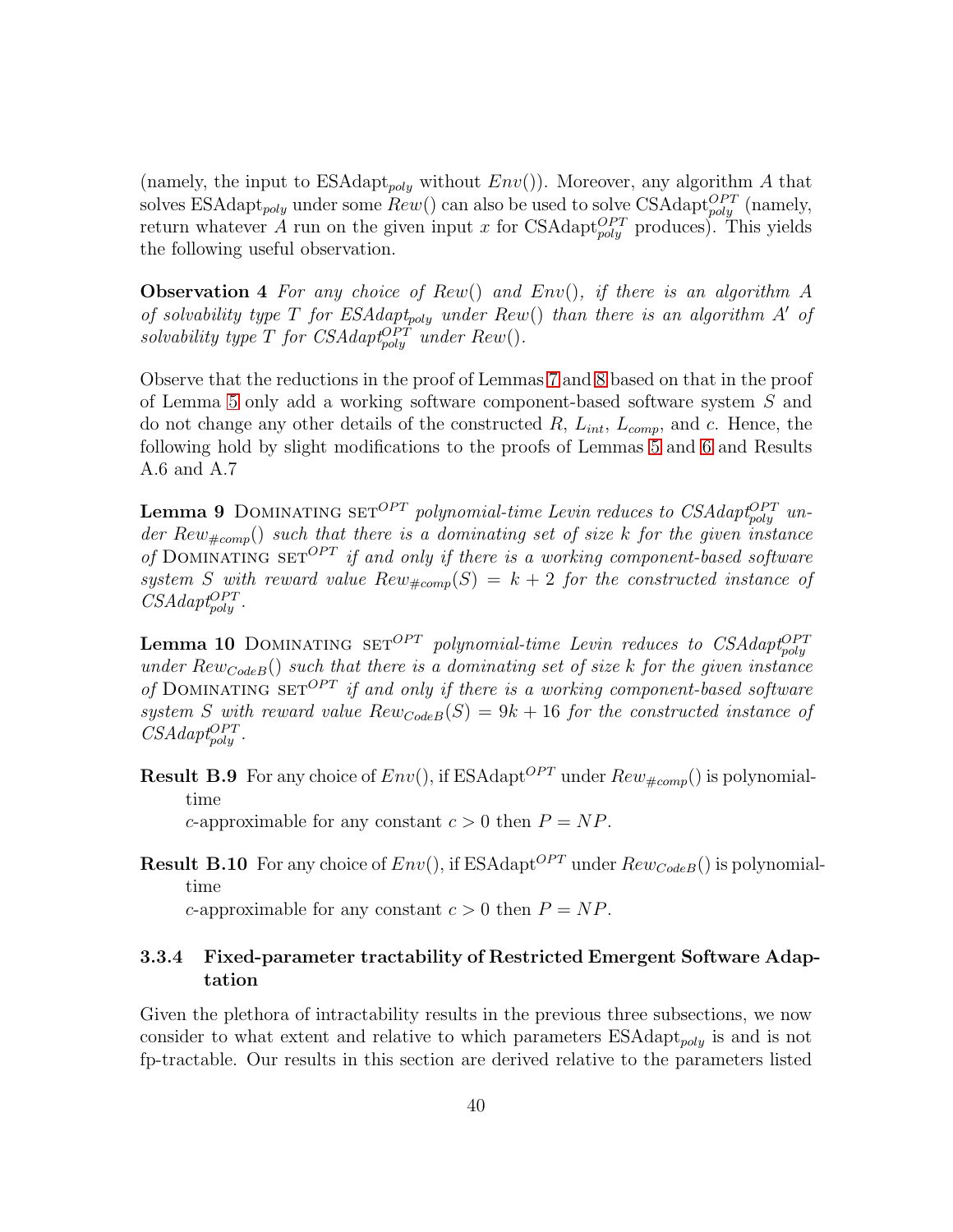in Table [1](#page-29-0) for  $\text{ESCreate}_{poly}$  in Section [3.2.4](#page-29-1) and use versions of the proofs of Results A.8, A.9, A.10, and A.11 as modified by the "twinning" and "padding" tricks used in the proofs of Results B.1 and B.2. The former trick works relative to the results listed above derived by reductions from Dominating set, as any instance of Dominating  $SET$  always has a trivial dominating set consisting of the set  $V$  of all vertices in the given graph G which can be used to structure the "twin" given component-based software system  $S$ . We show how this is done relative to the proof of Result A.8 for ESAdapt<sub>poly</sub> under  $Rew_{\text{fcomp}}()$  and  $Rew_{CodeB}()$  and leave the details of the other proofs to the reader.

**Result B.11** For any choice of  $Env($ ), if  $\langle |L_{int}|, C_{pi}, C_{ri}, S_{comp}, S_{depth}\rangle$ -ESAdapt<sub>poly</sub> under  $Rew_{\#comp}()$  is fp-tractable then  $FPT = W[2]$ .

**Proof:** Consider the following polynomial-time Karp reduction from DOMINATING SET to CSAdapt<sub>poly</sub> under  $Rew_{\#comp}$ ): given an instance  $I = \langle G = (V, E), k \rangle$  of DOMINATING SET, construct an instance  $I' = \langle R, L_{int}, L_{comp}, S, c, Rew(\rangle)$  $Rew_{\text{\#comp}}(), k' \rangle$  of CSAdapt<sub>poly</sub> in which  $X = \{x_1, x_2, \ldots, x_{|V|}\},$  i.e., there is a unique Boolean variable corresponding to each vertex in V, and  $O = \{0, 1\}$ . There are |V| input-output pairs in R such that for  $r_i = (i_j, o_j)$ ,  $1 \leq j \leq |V|$ ,  $v_{i_j}(x_k) = True$  if  $v_k \in N_C(v_j)$  and is False otherwise and  $o_j = 1$ . Let  $L_{int}$  consist of  $k+3$  interfaces broken into four groups:

1. A single interface of the form

```
interface topBase {
     void main(Input I)
}
```
2. A single interface of the form

```
interface base1 {
     void main1(Input I)
}
```
3. A single interface of the form

```
interface base2 {
     void base1a(Input I)
}
```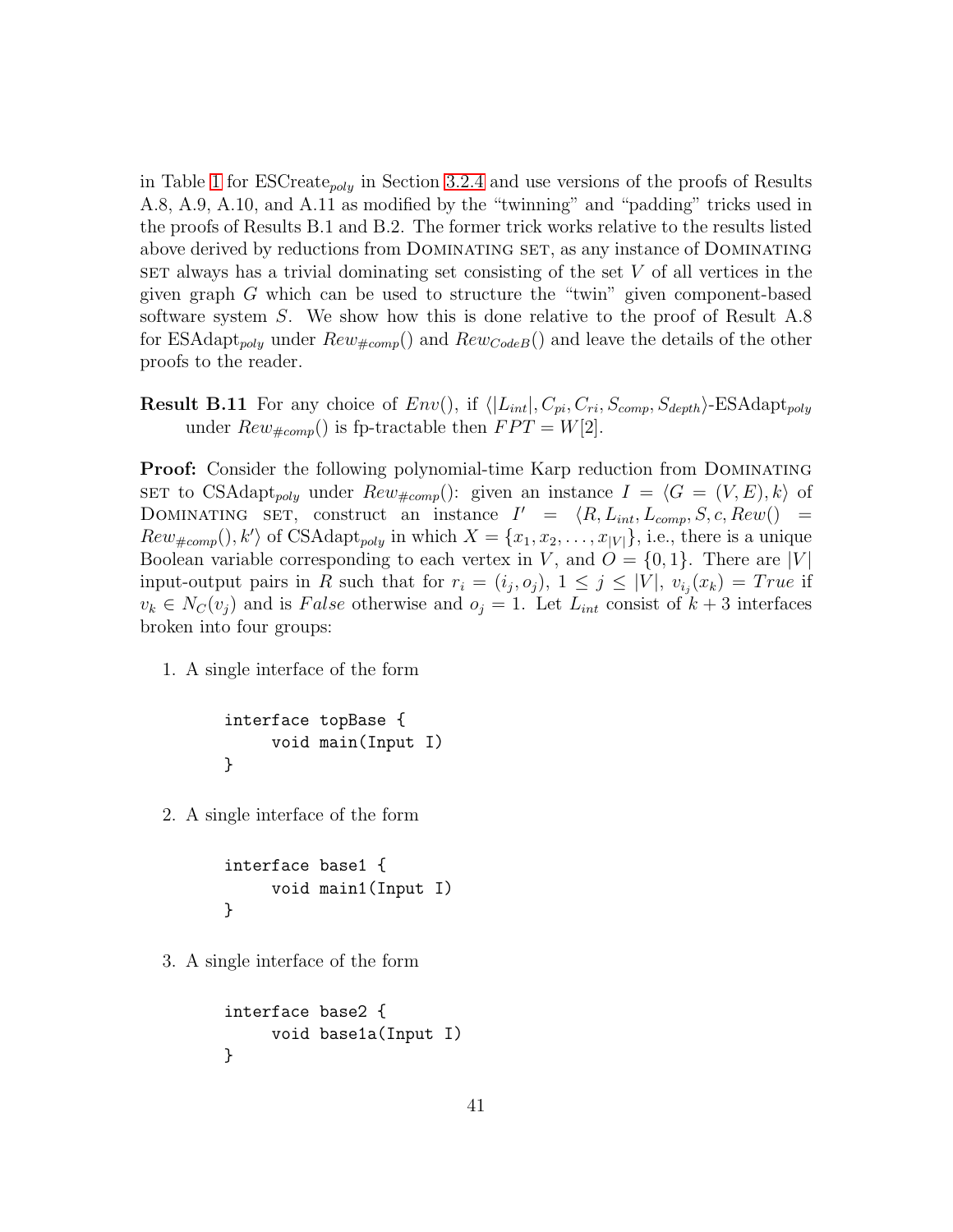4. A set of k interfaces of the form

```
interface condJ {
     Boolean inSetJ(Input I)
}
```
for  $1 \leq J \leq k$ .

Let  $L_{comp}$  consist of  $k|V| + 4$  components broken into five groups:

1. A single component of the form

```
component TopBase provides topBase requires base1 {
     void main(Input I) {
         main1(I)
     }
}
```
2. A single component of the form

```
component Base1 provides base1 requires base2 {
     void main1(Input I) {
         base1a(I)
     }
}
```
3. A single component of the form

```
component Base1a provides base2 {
     void base1a(Input I)
               requires cond1, cond2, ..., condk {
         if inSet1(I) then output 1
         elsif inSet2(I) then output 1
             ...
         elsif inSetk(I) then output 1
         else output 1
     }
}
```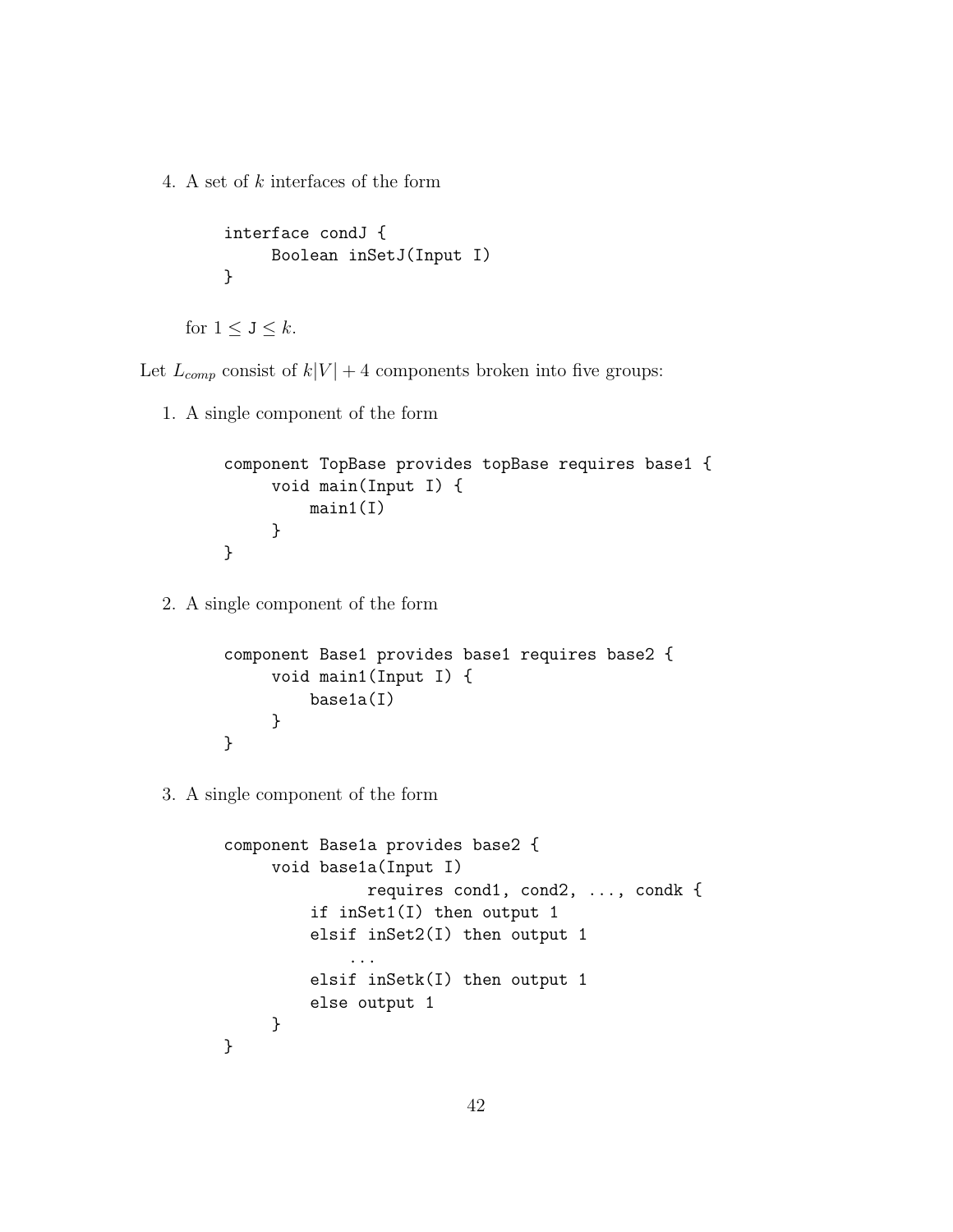4. A single component of the form

```
component Base2 provides base1
               requires cond1, cond2, ..., condk {
     void main1(Input I) {
         if inSet1(I) then output 1
         elsif inSet2(I) then output 1
             ...
         elsif inSetk(I) then output 1
         else output 0
     }
}
```
5. A set of  $k|V|$  components of the form

```
component InSetJK provides condJ {
     Boolean inSetJ(Input I) {
         return v_I(x_K)}
}
```
for  $1 \leq J \leq k$  and  $1 \leq K \leq |V|$ .

Note that in  $L_{comp}$ , there are |V| implementations of each cond-interface. Finally, let c be component TopBase in  $L_{comp}$ , S be the component-based software system composed of TopBase, Base1, Base1A, and InSetJJ for  $1 \leq J \leq k$ , and  $k' = k + 2$ . Note that the instance of  $CSAdapt_{poly}$  described above can be constructed in time polynomial in the size of the given instance of Dominating set; moreover, as there is only a  $(k+1)$ -clause if-then statement block and no loops in the component code and  $k \leq |V| < |I|$ , any candidate component-based software system created relative to  $L_{int}$ ,  $L_{comp}$ , and c runs in time linear in the size of input I'.

Let us now verify the correctness of this reduction:

• Suppose that there is a dominating set  $D$  of size at most k in the given instance of Dominating set. We can then construct a component-based software system  $S'$  consisting of c, Base2, and the  $|D|$  InSet-components corresponding to the vertices in  $D$ ; the choice of which interface to implement for each vertex is immaterial, and if there are less than k vertices in D, the final  $k - |D|$  required cond-interfaces can be implemented relative to InSet-components corresponding to arbitrary vertices in D. Observe that for each  $(i_j, o_j) \in R$ , this software system produces output  $o_j$  given input  $i_j$  and  $Rew_{\#comp}(S') = k + 2$ .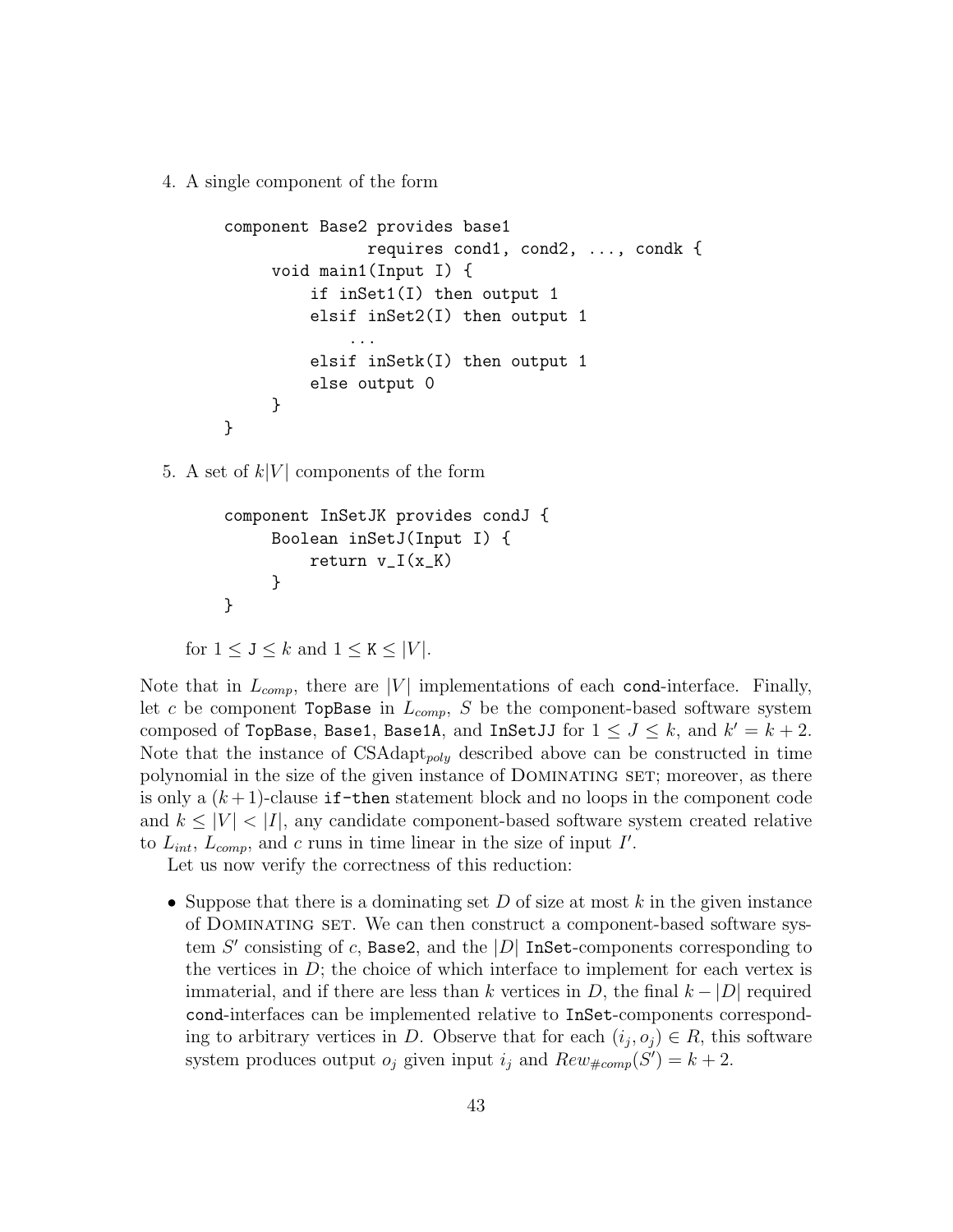• Conversely, suppose that the constructed instance of  $CSAdapt_{poly}$  has a working component-based software system  $S'$  based on c relative to  $L_{int}$ ,  $L_{comp}$ , and R such that  $Rew_{\#comp}(S') \leq k' = k + 2$ . This system cannot incorporate components Base1 and Base1a, as this would result in  $Rew_{\#comp}(S') = k + 4 \not\leq$  $k' = k + 2$ . Hence, S' must include component Base2. In order to correctly accommodate all input-output pairs in R, the  $\leq k$  if-then statements in Base2 must implement InSet-components whose corresponding vertices form a dominating set in  $G$  of size at most k. Hence, the existence of a working componentbased software system  $S'$  for the constructed instance of  $CSAdapt_{poly}$  under  $Rew_{\text{\#comp}}()$  such that  $Rew_{\text{\#comp}}(S') \leq k'$  implies the existence of a dominating set of size at most  $k$  for the given instance of DOMINATING SET.

This completes the proof of correctness of the reduction. Given the  $W[2]$ -hardness of  $\langle k\rangle$ -DOMINATING SET, this reduction implies that CSAdapt<sub>poly</sub> under  $Rew_{\#comp()}$ is  $W[2]$ -hard when  $C_{pi} = 1$ ,  $S_{depth} = 4$ ,  $C_{ri} = k$ , and  $|L_{int}| = S_{comp} = k + 3$  and hence not fp-tractable relative to these parameters unless  $FPT = W[2]$ . The fpintractability result for ESAdapt<sub>poly</sub> under  $Rew_{\#comp}()$  then follows by contradiction from Observation [3.](#page-32-0) П

**Result B.12** For any choice of  $Env($ ), if  $\langle |L_{int}|, C_{pi}, C_{ri}, S_{comp}, S_{depth}\rangle$ -ESAdapt<sub>poly</sub> under  $Rew_{CodeB}($ ) is fp-tractable then  $FPT = W[2]$ .

**Proof:** Observe that in the reduction in the proof of Result B.11, if  $k' = 6k + 15$ , the only possible working component-based software system is that including TopBase and Base2. The result then holds by a modified version of the proof of Result B.11.

- **Result B.13** For any choice of  $Env()$ , if  $\langle I_{ci}, C_{pi}, S_{depth} \rangle$ -ESAdapt<sub>poly</sub> under  $Rew_{\#comp}()$  is fp-tractable then  $P = NP$ .
- **Result B.14** For any choice of  $Env()$ , if  $\langle I_{ci}, C_{pi}, S_{depth} \rangle$ -ESAdapt<sub>poly</sub> under  $Rew_{CodeB}($ ) is fp-tractable then  $P = NP$ .
- **Result B.15** For any choice of  $Env($ ), if  $\langle I_{ci}, C_{pi}, C_{ri} \rangle$ -ESAdapt<sub>poly</sub> under  $Rew_{\#comp}($ is fp-tractable then  $P = NP$ .
- **Result B.16** For any choice of  $Env($ ), if  $\langle I_{ci}, C_{pi}, C_{ri} \rangle$ -ESAdapt<sub>poly</sub> under  $RewCode(B)$ is fp-tractable then  $P = NP$ .
- **Result B.17** For any choice of  $Env()$ , if  $\langle |L_{comp}|, I_{ci}, S_{depth}\rangle$ -ESAdapt<sub>poly</sub> under  $Rew_{\#comp}$ () is fp-tractable then  $P = NP$ .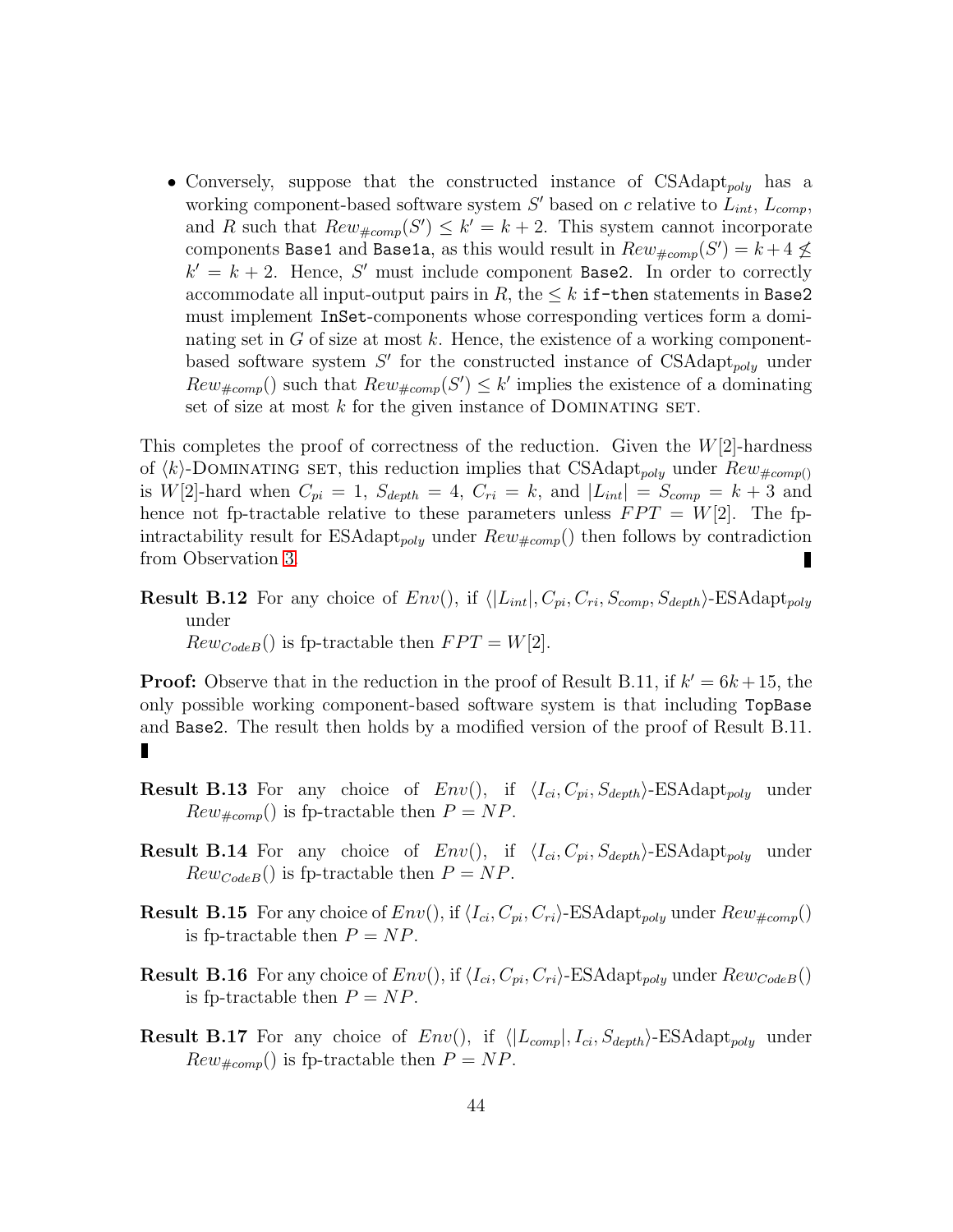**Result B.18** For any choice of  $Env()$ , if  $\langle |L_{comp}|, I_{ci}, S_{depth}\rangle$ -ESAdapt<sub>poly</sub> under  $Rew_{CodeB}()$  is fp-tractable then  $P = NP$ .

The next three results follow from the algorithms in Results A.12–A.14, respectively, in which all candidate working systems are generated and hence can be evaluated under any  $Rew()$  of interest that is computable in time polynomial in the size of given system S.

- **Result B.19** For any choice of  $Rew()$  and  $Env(), \langle I_{ci}, C_{ri}, S_{depth} \rangle$ -ESAdapt<sub>poly</sub> is fp-tractable.
- **Result B.20** For any choice of  $Rew()$  and  $Env(), \langle I_{ci}, S_{comp} \rangle$ -ESAdapt<sub>poly</sub> is fp-tractable.
- **Result B.21** For any choice of  $Rew()$  and  $Env(), \langle |L_{int}, |L_{comp}| \rangle$ -ESAdapt<sub>poly</sub> is fp-tractable.

Given the fp-intractability results we have at this time, none of these fp-tractability results are known to be minimal in the sense described at the end of Section [3.2.4.](#page-29-1)

## <span id="page-44-1"></span>4 Discussion

In this section, we will first summarize our results for the problems ESCreate and ESAdapt (Section [4.1\)](#page-44-0). We then discuss the implications of these results for realworld implementations of emergent software systems (Section [4.2\)](#page-46-0). Several points raised in this discussion motivate the inclusion of new results; so as not to disturb the flow of the discussion, proofs when required are given in the appendix. Finally, we conclude with some general thoughts and caveats on how best to interpret and use the results of computational complexity analyses such as ours within software engineering (Section [4.3\)](#page-49-0).

### <span id="page-44-0"></span>4.1 Summary of Results

Our results establish that neither of our investigated problems ESCreate or ESAdapt is solvable exactly by any algorithm when no restrictions are placed on the structure or operation of the derived software systems (Results A.1, B.1, and B.2). This intractability still holds for both problems relative to polynomial-time exact and exact promise solvability (Results A.2, A.3, B.3, and B.4) and all three of the considered forms of polynomial-time approximability (Results  $A.4-A.7$  and  $B.5-B.10$ ) even when software systems are restricted to run in time polynomial in the sizes of their inputs.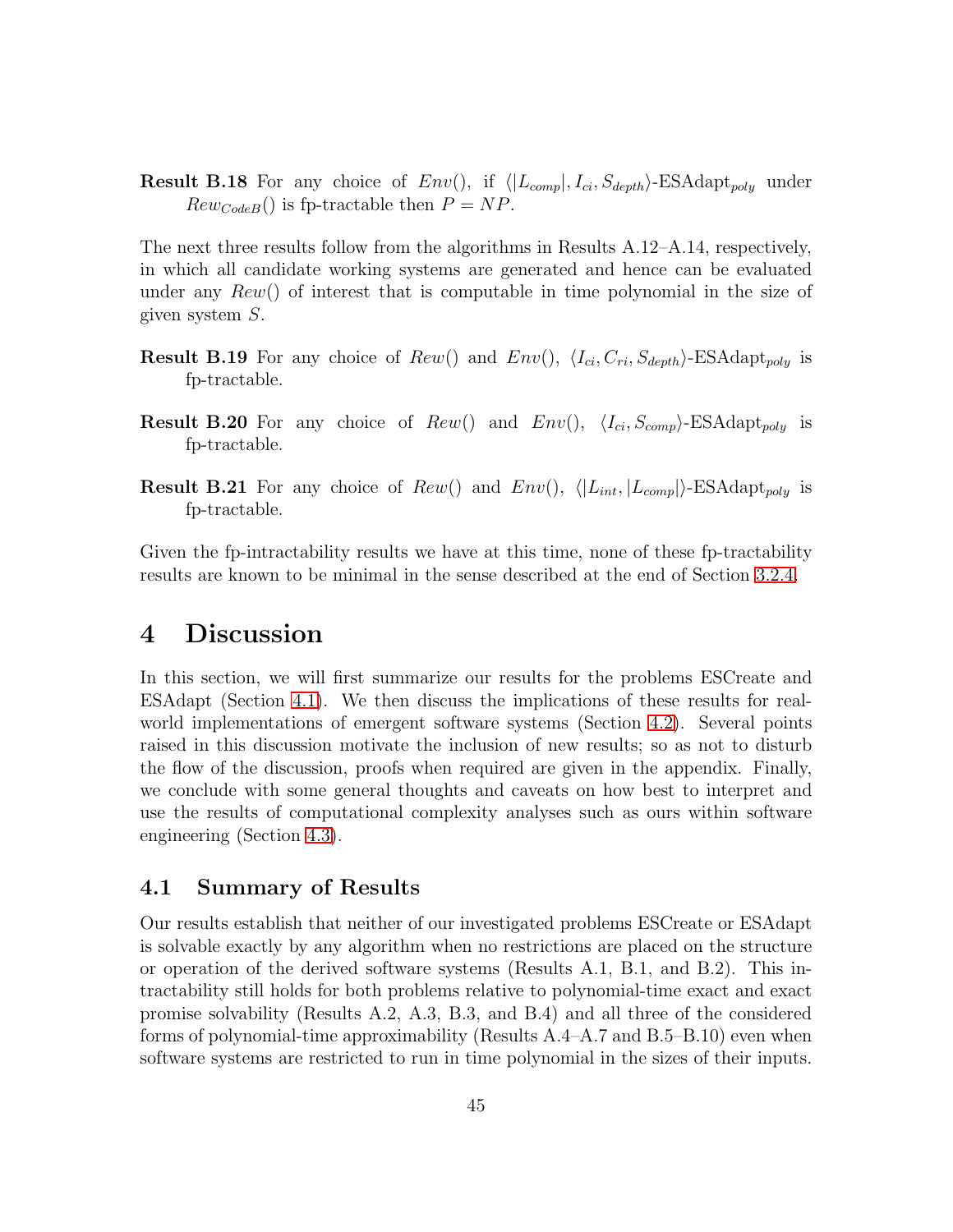<span id="page-45-0"></span>Table 2: A Detailed Summary of Our Parameterized Complexity Results for ESCreate<sub>poly</sub> and ESAdapt<sub>poly</sub> under  $Rew_{\#comp}()$  and  $Rew_{CodeB}()$ . a) Summary for  $ESCreate_{poly}$ . Each column in this table is a result which holds relative to the parameter-set consisting of all parameters with a @-symbol in that column. If the result holds when a particular parameter has a constant value c, that is indicated by c replacing  $\circledcirc$  for that parameter in that result's column. Fp-intractability results are given first and fp-tractability results (shown in bold) are given last.

|             | A.8 | A.9 |   |                           |               | A.10 A.11 A.12 A.13 A.14  |
|-------------|-----|-----|---|---------------------------|---------------|---------------------------|
| $L_{int}$   | a   |     |   |                           |               | $^\copyright$             |
| 'comp       |     |     |   |                           |               | $^\text{\textregistered}$ |
| ci          |     | റ   | റ | $^\text{\textregistered}$ | $^\copyright$ |                           |
| $\it 'ni$   |     |     |   |                           |               |                           |
| $\cup_{ri}$ | Ω   |     |   | O)                        |               |                           |
| $S_{comp}$  | ω   |     |   |                           | $^\copyright$ |                           |
| $S_{depth}$ | റ   | ्   | ິ | O)                        |               |                           |

Moreover, both problems when so restricted remain fixed-parameter intractable relative to all parameters listed in Table [1](#page-29-0) (Results A.8–A.11 and B.11–B.18), both individually and in many combinations and even when many parameters have values that are small constants. That being said, there are several combinations of parameters that yield fp-tractability for our problems (see Tables [2](#page-45-0)[–4\)](#page-46-1).

Our intractability results have a surprisingly broad applicability. This is because all results (excluding polynomial-time exact promise unsolvability and costinapproximability) are derived relative to two underlying problems — namely, CSCreate (which asks for any working software system S relative to the given interface and component libraries  $L_{int}$  and  $L_{comp}$  and software system requirements R) and CSAdapt (which asks for a working software system  $S'$  relative to given  $L_{int}$ ,  $L_{comp}$ , R, and S such that  $Rew(S') \leq k$  for some given k). The use of CSCreate and CSAdapt has two consequences. First, as CSCreate does not invoke  $Env()$  or  $Rew(),$ intractability results derived relative to CSCreate hold for ESCreate relative to each possible choice of  $Env()$  and  $Rew()$  and hence ESCreate in general. By analogous reasoning, as CSAdapt does not invoke  $Env()$  but does explicitly invoke  $Rew()$  relative to given bound  $k$ , intractability results derived relative to CSAdapt hold for ESAdapt relative to only some possible choices of  $Env()$  and  $Rew()$  — namely, any possible  $Env()$  and one of either  $Rew_{\#comp}()$  or  $Rew_{CodeB}()$ . However, as these cases must be solved by any algorithm that solves ESAdapt with arbitrary input  $Env()$ and  $Rew()$ , these intractability results also hold for ESAdapt in general. Second, as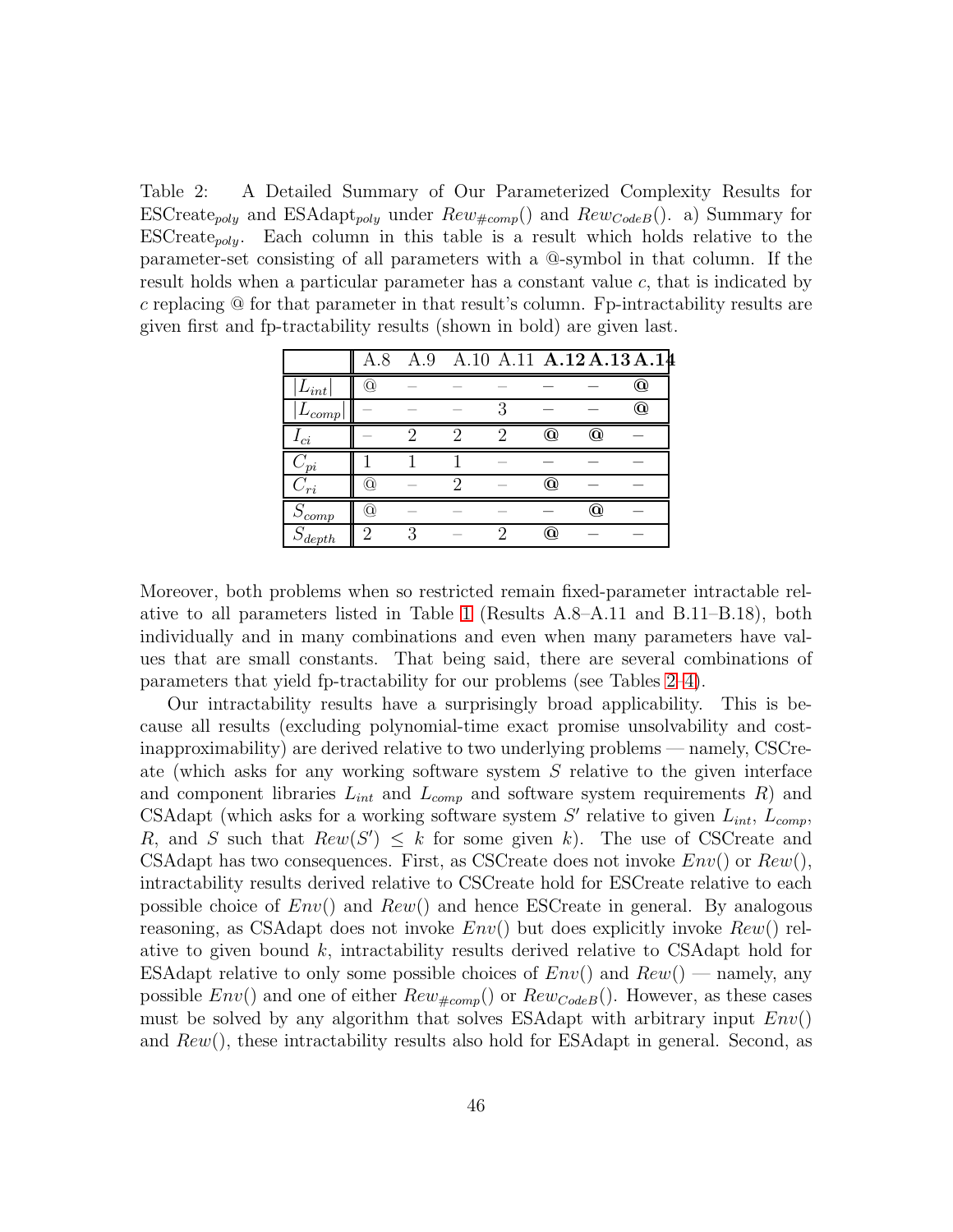Table 3: A Detailed Summary of Our Parameterized Complexity Results for ESCreate<sub>poly</sub> and ESAdapt<sub>poly</sub> under  $Rew_{\#comp}()$  and  $Rew_{CodeB}()$  (Cont'd). b) Summary for ESAdapt<sub>poly</sub> under  $Rew_{\#comp}()$ .

|             |   |   |   |   |    | B.11 B.13 B.15 B.17 B.19 B.20 B.21 |                        |
|-------------|---|---|---|---|----|------------------------------------|------------------------|
| $L_{int}$   | ά |   |   |   |    |                                    | $\mathbf{\widehat{a}}$ |
| $_{comp}$   |   |   |   | h |    |                                    | (Q)                    |
| ci          |   | റ | ິ | 2 | O) | $^\mathrm{\textregistered}$        |                        |
| $\it 'pi$   |   |   |   |   |    |                                    |                        |
| $C_{ri}$    | ω |   |   |   | ∞  |                                    |                        |
| $S_{comp}$  | ά |   |   |   |    | $^\mathrm{(0)}$                    |                        |
| $S_{depth}$ | 3 |   |   | ว | Q) |                                    |                        |

Table 4: A Detailed Summary of Our Parameterized Complexity Results for ESCreate<sub>poly</sub> and ESAdapt<sub>poly</sub> under  $Rew_{\#comp}()$  and  $Rew_{CodeB}()$  (Cont'd). c) Summary for ESAdapt<sub>poly</sub> under  $Rew_{CodeB}($ ).

<span id="page-46-1"></span>

|                         |                    |  |    | B.12 B.14 B.16 B.18 B.19 B.20 B.21 |               |                 |
|-------------------------|--------------------|--|----|------------------------------------|---------------|-----------------|
| $\mathcal{L}_{int}$ )   | $\widehat{\alpha}$ |  |    |                                    |               | $^\mathrm{(0)}$ |
| 'comp                   |                    |  | h. |                                    |               | O)              |
| $\iota_{ci}$            |                    |  | റ  | (Q)                                | $^\copyright$ |                 |
| $^{\prime}$ ni          |                    |  |    |                                    |               |                 |
| $\overline{\partial}ri$ | ω                  |  |    | O                                  |               |                 |
| $S_{comp}$              | (Q)                |  |    |                                    | $^\copyright$ |                 |
| $S_{depth}$             | 3                  |  |    | 'Oì                                |               |                 |

neither CSCreate nor CSAdapt optimizes derived software systems relative to  $Rew()$ , the observed forms of intractability for ESCreate and ESAdapt cannot be attributed to optimization of derived software systems relative to  $Rew()$ .

### <span id="page-46-0"></span>4.2 Implications for Real-world Emergent Software Systems

The foregoing is all well and good for our problems ESAdapt and ESCreate. However, how applicable are our results to real-world emergent software system creation and adaptation? Given the use of CSCreate (which ignores  $Rew()$ ) to derive results for ESCreate, all of our results, both for tractability and intractability, apply directly to real-world emergent system creation. The situation is the same for ESAdapt relative to real-world emergent system adaptation if one is only given the information in the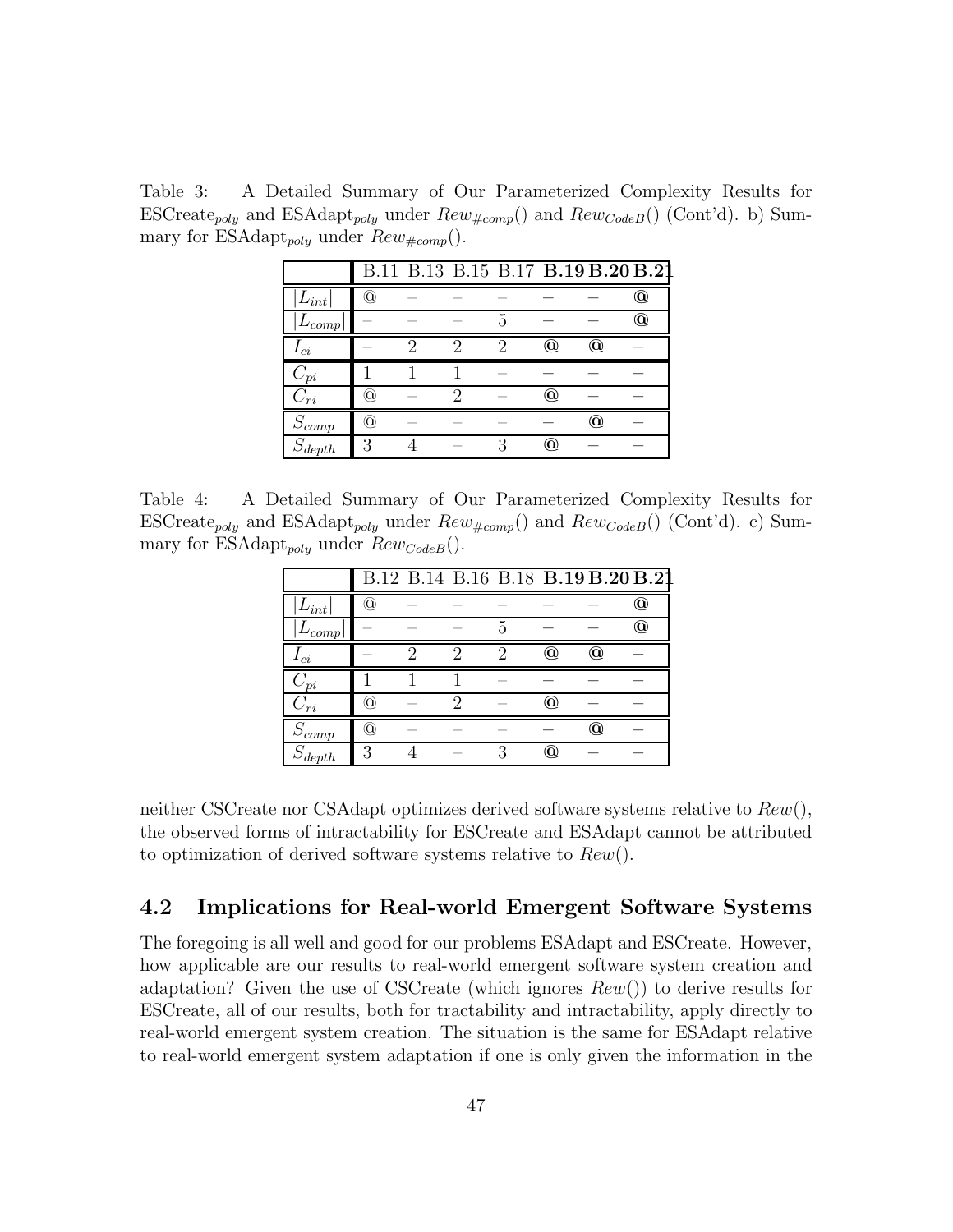stated input to ESAdapt. However, this is not the case in the real-world emergent software system described in [\[13,](#page-54-0) [12\]](#page-54-1), where the adaptation process is also given the complete list of working software systems created relative to  $L_{int}$ ,  $L_{comp}$ , and R (see Section [2\)](#page-6-0). If this list is small enough (i.e., of size polynomial in the sizes of  $L_{int}$ ,  $L_{comp}$ , and R), then a linear scan of this list can determine a candidate with improved (indeed, optimal) performance relative to  $Rew()$  and adaptation can be done in time polynomial the sizes of  $L_{int}$ ,  $L_{comp}$ , R, and S. The issue of whether an intractable problem can have some fixed part of its input (e.g.,  $L_{int}$ ,  $L_{comp}$ , R, and c) preprocessed (probably in non-polynomial time) to create information of polynomial size that can be used to solve subsequent instances of the problem with a varying part (e.g., S,  $Rew()$ , and k) in polynomial time is addressed by the complexity framework given in [\[37\]](#page-57-0). At present, relative to an admittedly artificial and problem-specific reward function, we have the following result.

**Result B.22**: If ESAdapt<sub>poly</sub> can have  $L_{int}$ ,  $L_{comp}$ , R, and c preprocessed to create polynomial-size information that can be used to solve  $ESAdapt_{poly}$  instances of arbitrary  $S$ ,  $Rew()$ , and  $k$  in polynomial time then the Polynomial Hierarchy *PH* collapse, i.e.,  $PH = \sum_{2}^{p}$ .

There is good reason to believe that this result holds, as it is widely believed within computer science that the Polynomial Hierarchy does not collapse, let alone to a level as low in the Hierarchy as  $\Sigma_2^p$  [\[38,](#page-57-1) [11,](#page-54-2) [39\]](#page-57-2). Note that this result applies to *any* polynomial-length information obtained by preprocessing, and not just as in [\[12,](#page-54-1) [13\]](#page-54-0) a list of working software systems relative to  $L_{int}$ ,  $L_{comp}$ , c, and R. Though Result B.22 does not invalidate the adaptation strategy employed in [\[12,](#page-54-1) [13\]](#page-54-0), it does suggest that it is not universally applicable to all instances of emergent system adaptation, and that further complexity-theoretic work is necessary to determine those situations in which it does and does not work.

Let us now consider some additional implications of our results:

• All of our polynomial-time and fixed-parameter results for runtime-restricted ESCreate and ESAdapt hold when valid software systems are restricted to run ( and hence can be verified against system requirements) in time polynomial (and indeed, as noted in our proofs, linear) in the size of the given input. This suggests that the basic computational difficulty of these problems is tied not so much to V&V as the acts of creating working software systems from interface and component libraries relative to a set of functional system requirements (in the case of ESCreate) and attempting to merely improve (and not necessarily optimize) the performance of an existing working system (in the case of ESAdapt).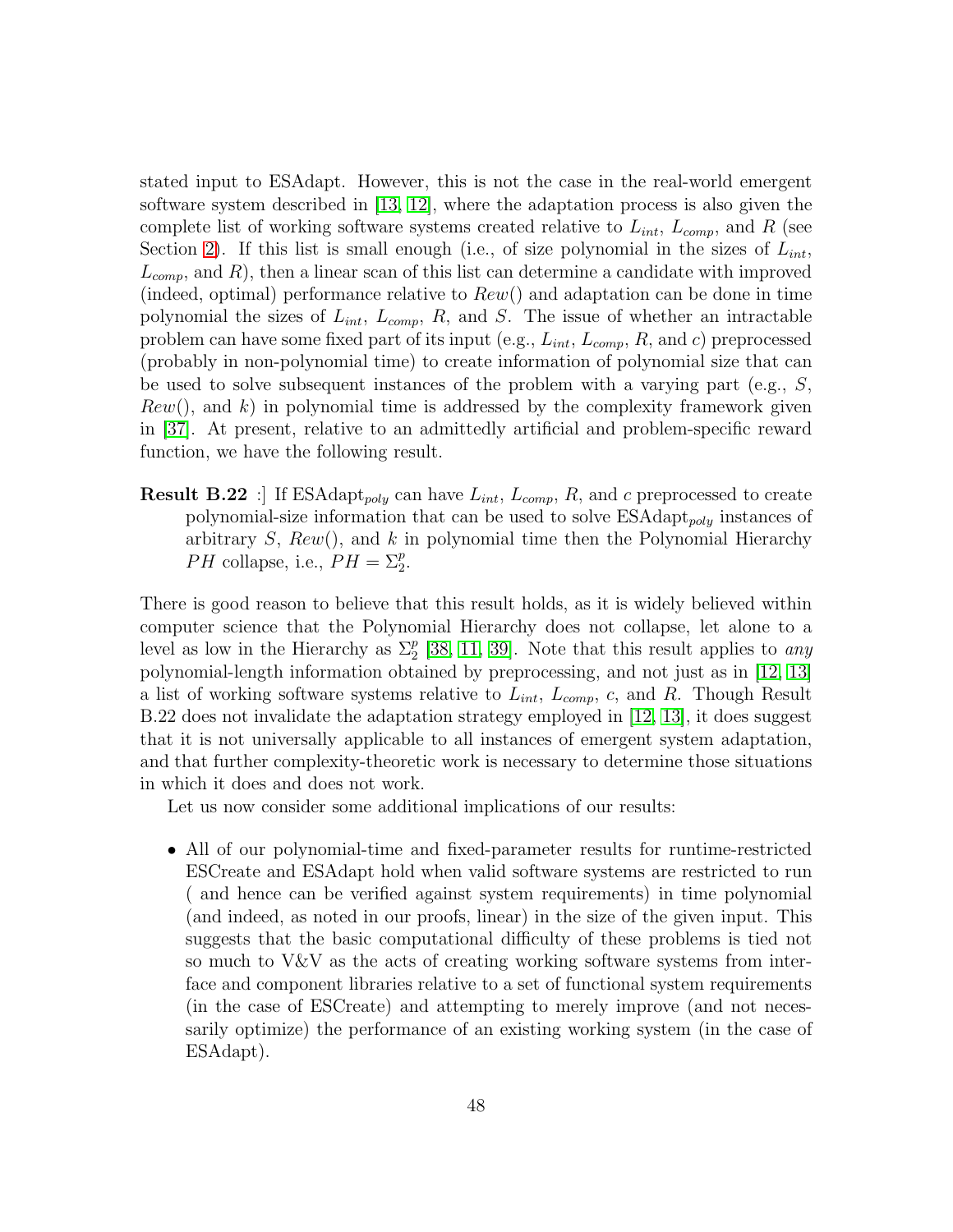- Our fixed-parameter intractability and tractability results for both of our problems relative to the parameter-set  $\{I_{ci}, C_{pi}, C_{ri}, S_{depth}, S_{comp}\}$  are complete, in the sense that the fp-status of our problems relative to each of the subsets of this parameter set is known (see Tables [5](#page-50-0)[–7\)](#page-52-0). Moreover, our fp-tractability results are not only all based on different runtime analyses of the same brute-force candidate software system algorithm but are all minimal, in the sense that no subset of the parameters invoked in any of these fp-tractability results yields fp-tractability. This suggests that, short of additional restrictions, the proofof-concept brute-force enumeration algorithm proposed in [\[12,](#page-54-1) [13\]](#page-54-0) for creating valid software systems may in fact be the best possible.
- As all of our intractability results hold when component interfaces support specialized rather than universal composability, components are small, and components comply with the single-responsibility design pattern, claims that these attributes help tame the state space explosion when creating valid software systems from interface and component libraries ([\[12,](#page-54-1) pages 4 and 5] and [\[15,](#page-55-0) page 2], respectively) should be seen as incomplete, in the sense that additional restrictions may be required to account for observed efficient operation. The same holds relative to claims of the proposed linear bandit learning algorithm working with high probability [\[13,](#page-54-0) page 340] given our polynomial-time probabilistic inapproximability results for ESAdapt.

Though the situation may change in future as additional results are derived, the above does suggest that emergent software system adaptation may indeed be computationally easier than emergent software system creation, and that efficient adaptation (after an initial computationally costly but unavoidable system creation) may be possible in emergent software systems.

The above (in particular, the second and third bullet-points) very much begs the question of under what additional restrictions such efficient adaptation or creation might be possible. Answering this question will aid both designing the best possible emergent software systems and explaining when and why existing systems do perform well (e.g., the claims listed in point (3) above). Known sets of aspect restrictions that yield fp-tractability like those reported in this paper are a start, but given the observed prevalence of fp-intractability, more aspects need to be analyzed. A good source for these would be restrictions that "break" our intractability reductions, e.g., restricting the number of instances of required interfaces in a component that can be implemented by multiple components. One should also not underestimate the value of additional broad restrictions like our requirement that derived software systems run in polynomial time. That such restrictions are critical is demonstrated by the three results below, which follow from the reductions in the proofs of Results A.1,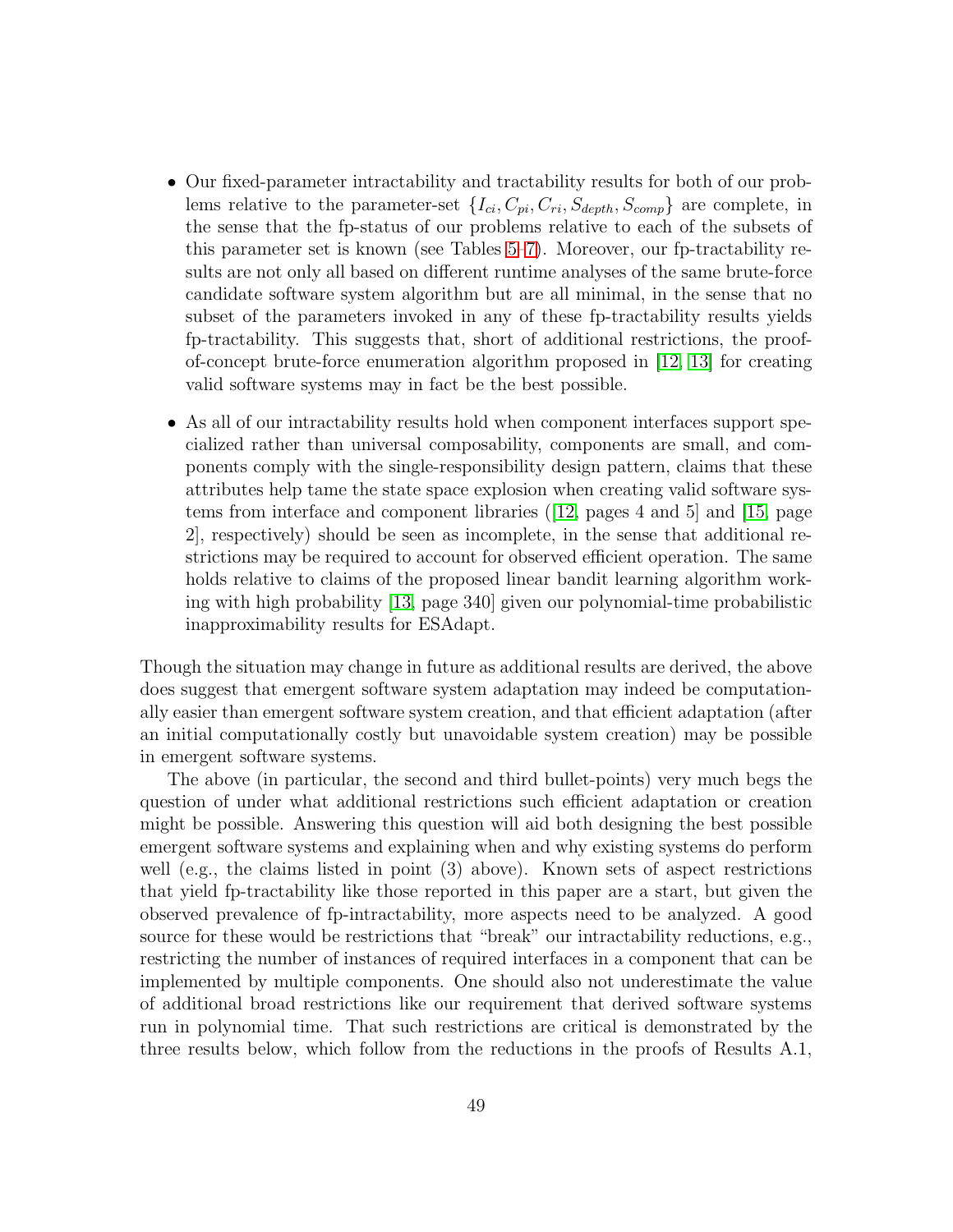B.1, and B.2 (in which the values of  $|L_{int}|, |L_{comp}|, I_{ci}, C_{pi}, C_{ri}, S_{comp}$ , and  $S_{depth}$  are all very small constants) and the definition of fp-tractability.

- **Result A.15** For any choice of  $Rew()$  and  $Env(), \langle |L_{int}|, |L_{comp}|, I_{ci}, C_{pi}, C_{ri}, S_{comp},$  $S_{depth}$ . ESCreate is unsolvable.
- **Result B.23** For any choice of  $Env()$ ,  $\langle |L_{int}|, |L_{comp}|, I_{ci}, C_{pi}, C_{ri}, S_{comp},$  $S_{depth}$ . ESAdapt under  $Rew_{#comp}$ () is unsolvable.
- **Result B.24** For any choice of  $Env()$ ,  $\langle |L_{int}|, |L_{comp}|, I_{ci}, C_{pi}, C_{ri}, S_{comp},$  $S_{depth}$ )-ESAdapt under  $Rew_{CodeB}$ () is unsolvable.

Another demonstration is the above-noted solvability of ESAdapt in polynomial time if polynomial-size preprocessed information is available. Additional possible restrictions of this type that might be useful could be on the forms of environment or reward functions or the internal code structure and/or maximum code-length of components. It might also be of use to consider alternative problem formulations. For example, requiring that ESAdapt only derive a new system whose  $Rew()$ -performance is a constant-valued improvement over that of the given system  $S$  (cf., the absolute rather than S-relative performance bound currently implemented by  $k$  in CSAdapt) will not lower the computational complexity of ESAdapt relative to  $Rew_{\#comp}()$  (as the twinning trick used to derive these intractability results means that working systems differ in at most one component and hence in  $Rew_{\#comp}()$ -value by at most one) but it may well work relative to other reward functions.

### <span id="page-49-0"></span>4.3 Computational Complexity Analysis and Software Engineering

Quite aside from the utility of intractability results for ESCreate and ESAdapt in answering questions about the operation of existing emergent software systems and the design of new ones, the mere existence of such results relative to standard types of intractability such as Turing unsolvability and  $NP$ - and W-hardness has additional far-reaching consequences. This is because of structural complexity theory, the subdiscipline of theoretical computer science that investigates the (non)inclusion relationships between various complexity classes [\[38,](#page-57-1) [40,](#page-57-3) [41,](#page-57-4) [42\]](#page-57-5). As complexity classes are typically defined relative to particular types of algorithms (e.g.,  $P, EXP$ , and PSPACE are the classes of problems solvable in polynomial time, exponential time, and polynomial space, respectively), standard intractability results typically imply many other intractability results. For example, given the imminent availability of functional quantum computers and the accompanying hoopla [\[43\]](#page-57-6), one might think that polynomial-time intractability (in particular, NP-hardness) results like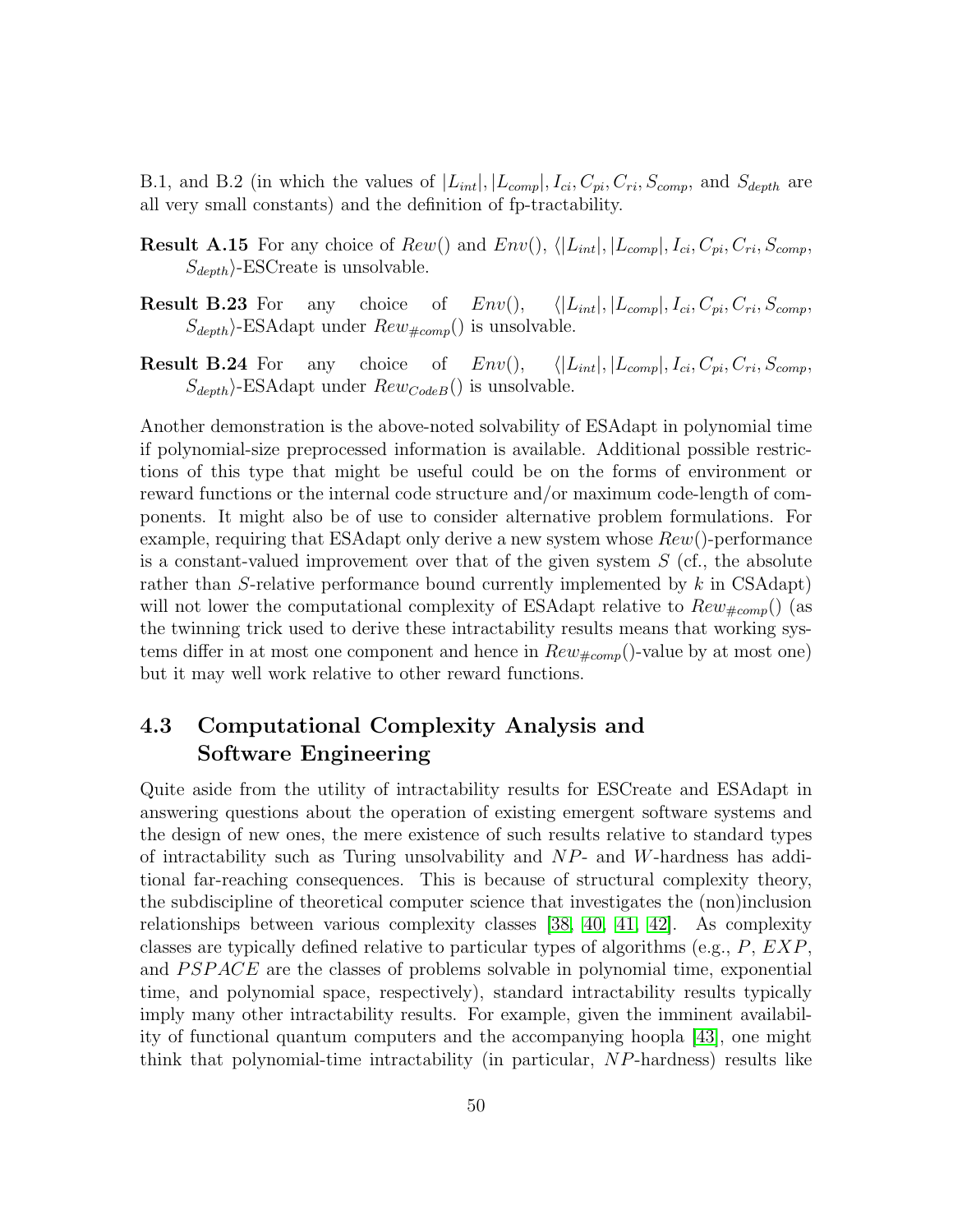<span id="page-50-0"></span>Table 5: Systematic Parameterized Complexity Analysis of ESCreate<sub>poly</sub> and ESAdapt<sub>poly</sub> Relative to the Parameter-set  $\{I_{ci}, C_{pi}, C_{ri}, S_{depth}, S_{comp}\}$ . a) Analysis for ESCreate<sub>poly</sub>. In this table, a  $\sqrt{(X)}$  symbol indicates that ES-create relative to the parameter-set composed of the union of the row and column parameter-sets indexing that entry is fp-(in)tractable. The original results are subscripted with the result-number followed by a star; all other results are subscripted by number of the result they are derived from relative to Lemmas [1](#page-17-0) and [2.](#page-17-1)

|                          |                      | $S_{comp}$ | $S_{depth}$ | $S_{comp}, S_{depth}$ |
|--------------------------|----------------------|------------|-------------|-----------------------|
|                          | <b>NPh</b>           | $X_{A.8}$  | $X_{A.8}$   | $X_{A,8}$             |
| $I_{ci}$                 | $X_{A.9}$            | $A.13*$    | $X_{A.9}$   | A.13                  |
| $C_{pi}$                 | $X_{A,8}$            | $X_{A.8}$  | $X_{A,8}$   | $X_{A.8}$             |
| $C_{ri}$                 | $X_{A.8}$            | $X_{A.8}$  | $X_{A,8}$   | $X_{A.8}$             |
| $I_{ci}, C_{pi}$         | $X_{A,9}$            | A.13       | $X_{A.9*}$  | $'$ A.13              |
| $I_{ci}$ , $C_{ri}$      | $X_{A.10}$           | A.13       | $A.12*$     | $'$ A.12              |
| $C_{pi}, C_{ri}$         | $X_{A,8}$            | $X_{A.8}$  | $X_{A.8}$   | $\mathrm{X}_{A.8*}$   |
| $I_{ci}, C_{pi}, C_{ri}$ | $\mathrm{X}_{A.10*}$ | A.13       | 4.12        | A.12                  |

those given here are moot. However, it is widely believed in computer science that  $NP \not\subseteq BQP$ , where  $BQP$  (Bounded-error Quantum Polynomial Time) is considered the largest class of problems solvable by usable quantum computer algorithms [\[44\]](#page-57-7). If any NP-hard problem is in  $BQP$  then this conjecture is false [\[44\]](#page-57-7), rendering such quantum solvability of NP-hard problems like ours very unlikely.

The above, in combination with the points raised and implications described earlier in Section [4,](#page-44-1) highlights why computational complexity analyses are useful in software engineering and moreover the context in which they can be used most productively — namely, as part of an ongoing dialogue between software engineers and theoretical computer scientists, in which questions raised by members of one group, e.g.,

- Why do our systems (not) work as well as they do?
- Does this restriction on our systems matter, and if so, how?
- How do we formulate relevant problems for analysis?
- What types of algorithms do (not) exist for our problems?

inspire both investigations by and new questions from the other.

Before we close out this subsection, two final caveats are in order. First, it is important to note that the brute-force search algorithms underlying all of our fp-tractability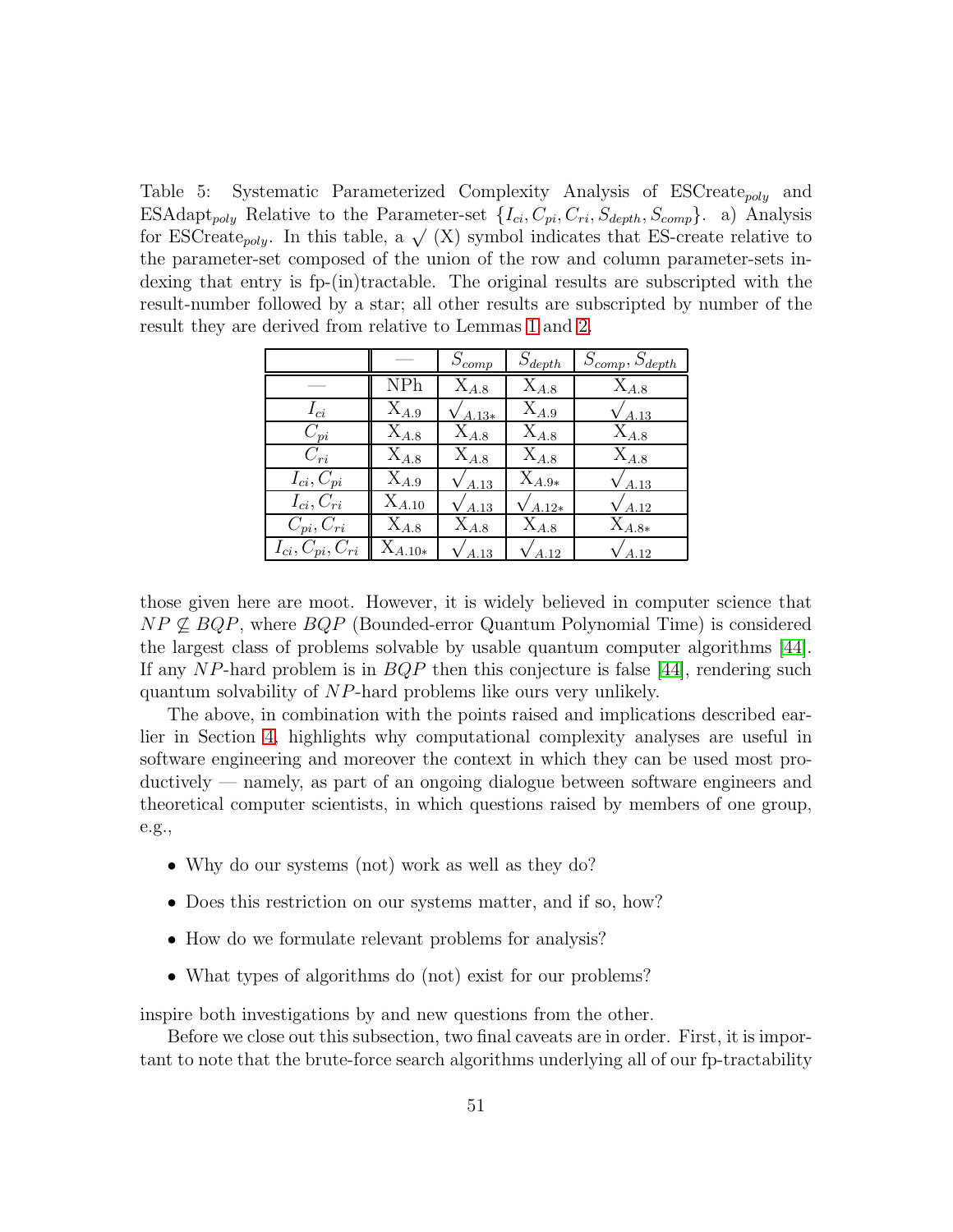Table 6: Systematic Parameterized Complexity Analysis of  $ESCreate_{poly}$  and ESAdapt<sub>poly</sub> Relative to the Parameter-set  $\{I_{ci}, C_{pi}, C_{ri}, S_{depth}, S_{comp}\}$  (Cont'd). b) Analysis for ESAdapt<sub>poly</sub> under  $Rew_{\#comp}()$ .

|                          |                      | $S_{comp}$        | $S_{depth}$ | $S_{comp}, S_{depth}$ |
|--------------------------|----------------------|-------------------|-------------|-----------------------|
|                          | <b>NPh</b>           | $X_{B.11}$        | $X_{B.11}$  | $X_{B.11}$            |
| $I_{ci}$                 | $X_{B.13}$           | $B.20*$           | $X_{B,13}$  | 'B.20                 |
| $C_{pi}$                 | $X_{B.11}$           | $X_{B.11}$        | $X_{B.11}$  | $X_{B.11}$            |
| $C_{ri}$                 | $X_{B.11}$           | $X_{B.11}$        | $X_{B.11}$  | $X_{B.11}$            |
| $I_{ci}, C_{pi}$         | $X_{B,13}$           | $\overline{B.20}$ | $X_{B.13*}$ | 'B.20                 |
| $I_{ci}, C_{ri}$         | $\mathrm{X}_{B.15}$  | B.20              | $B.19*$     | B.19                  |
| $C_{pi}, C_{ri}$         | $X_{B,11}$           | $X_{B.11}$        | $X_{B.11}$  | $X_{B.11*}$           |
| $I_{ci}, C_{pi}, C_{ri}$ | $\mathrm{X}_{B.15*}$ | B.20              | B.19        | B.19                  |

results are not immediately usable in real-world emergent software systems because the running times of these algorithms are (to be blunt, ludicrously) exorbitant. This difficulty is also not as bad as it initially seems because it is well known within the parameterized complexity research community that once fp-tractability is proven relative to a parameter-set, surprisingly effective fp-algorithms can often be subsequently developed [\[45,](#page-57-8) [46\]](#page-57-9). This may involve either applying advanced fp-algorithm design techniques or adding additional parameters to minimal parameter-sets, and typically results in algorithm runtimes with greatly diminished non-polynomial terms and polynomial terms that are additive rather than multiplicative.

Second, and perhaps more importantly, the fixed-parameter (and indeed all of the theoretical) analyses in this paper are only intended to sketch out what types of efficient algorithms do and do not exist for our problems of interest and are not intended to be of immediate use. Given this, one may be tempted to conclude that our results and by proxy theoretical analyses in general are irrelevant. We believe that such a view is short-sighted at best and dangerous at worst. Not knowing the precise conditions under which existing emergent software system creation and adaptation algorithms work well may have serious consequences, e.g., drastically slowed software creation time and/or unreliable software operation, if these conditions are violated. These consequences would be particularly damaging in the case of the fully automatic operations underlying emergent software systems. Given that reliable software operation is crucial and efficient software creation and adaptation is at the very least desirable, the acquisition of such knowledge via a combination of rigorous empirical and theoretical analyses should be a priority. With respect to theoretical analyses, it is our hope that the techniques and results in this paper comprise a useful first step.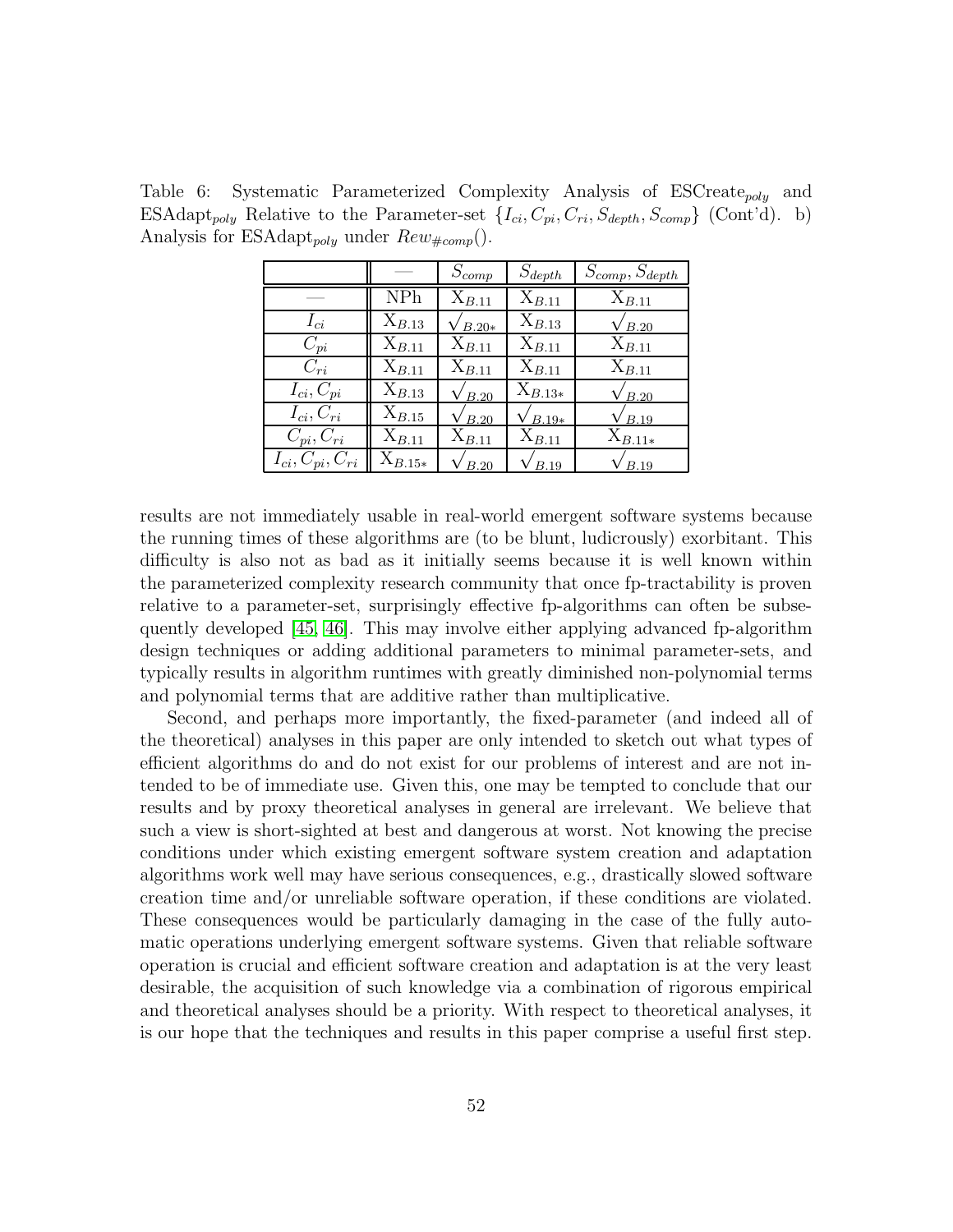Table 7: Systematic Parameterized Complexity Analysis of ESCreate<sub>poly</sub> and ESAdapt<sub>poly</sub> Relative to the Parameter-set  $\{I_{ci}, C_{pi}, C_{ri}, S_{depth}, S_{comp}\}$  (Cont'd). c) Analysis for ESAdapt<sub>poly</sub> under  $Rew_{CodeB}$ .

<span id="page-52-0"></span>

|                          |                      | $S_{comp}$    | $S_{depth}$ | $S_{comp}, S_{depth}$ |
|--------------------------|----------------------|---------------|-------------|-----------------------|
|                          | <b>NPh</b>           | $X_{B.12}$    | $X_{B,12}$  | $X_{B.12}$            |
| $I_{ci}$                 | $X_{B.14}$           | $'B.20*$      | $X_{B.14}$  | /B.20                 |
| $C_{pi}$                 | $X_{B,12}$           | $X_{B,12}$    | $X_{B,12}$  | $X_{B,12}$            |
| $C_{ri}$                 | $X_{B,12}$           | $X_{B,12}$    | $X_{B,12}$  | $X_{B,12}$            |
| $I_{ci}, C_{pi}$         | $X_{B.14}$           | $\sqrt{B.20}$ | $X_{B.14*}$ | $\sqrt{B.20}$         |
| $I_{ci}, C_{ri}$         | $\mathrm{X}_{B.16}$  | B.20          | $B.19*$     | B.19                  |
| $C_{pi}, C_{ri}$         | $X_{B.12}$           | $X_{B.12}$    | $X_{B.12}$  | $X_{B.12*}$           |
| $I_{ci}, C_{pi}, C_{ri}$ | $\mathrm{X}_{B.16*}$ | B.20          | B.19        | B.19                  |

# 5 Conclusions and Future Work

In this paper, we have applied computational complexity analysis to evaluate algorithmic options for emergent software system creation and adaptation relative to several popular types of exact and approximate efficient solvability. We have shown that neither problem is correctly and exactly solvable for all inputs when no restrictions are placed on the structure and operation of valid software systems. This intractability continues to hold relative to all examined types of efficient exact and approximate solvability when valid software systems are restricted to run in times polynomial in their input sizes. Moreover, both of our problems remain intractable under a variety of additional restrictions on valid software system structure, both individually and in many combinations. That being said, we give sets of additional restrictions that do yield tractability for both problems, as well as circumstantial evidence that emergent software system adaptation is computationally easier than emergent software system creation.

There are three promising directions for future research. The first of these is to extend our current analyses by (1) establishing the fp-status of our problems relative to all parameter-combinations from Table [1](#page-29-0) and (2) considering additional parameters for and restrictions on emergent software systems. A productive source for the latter might be restrictions which "break" the reduction-tricks used in our intractability proofs. The second research direction is to consider additional computational problems associated with emergent software systems. Of particular interest here is the automated synthesis of both variants of existing components and new components from input-output examples [\[47,](#page-57-10) [48\]](#page-58-0). Analyses of these problems may also give insights into the more general problem of program synthesis [\[49,](#page-58-1) [50,](#page-58-2) [51\]](#page-58-3).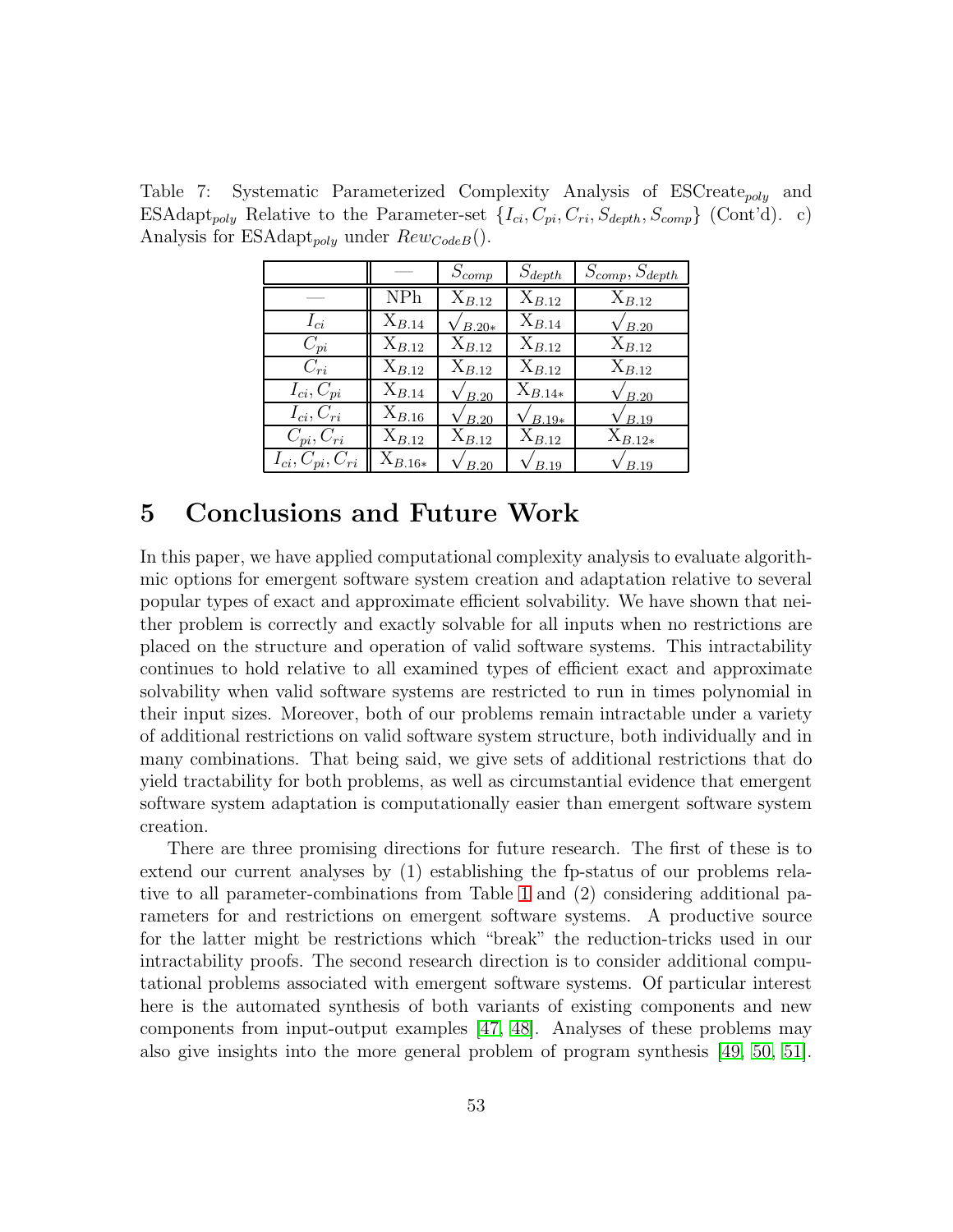The third research direction involves not so much emergent software systems but selfadaptive and component-based software systems in general. Invoking the terminology in the taxonomy of component models given in [\[52\]](#page-58-4), emergent software systems have operation-based interfaces, provide horizontal and partial vertical component binding during composition, and explicitly distinguish between the required and provided interfaces of a component. These characteristics are not only exploited by our intractability result reductions but are also typical of many other component models [\[52,](#page-58-4) Table 2]. Hence, it would be of great interest to see if our analyses for emergent software systems could be extended to software system creation and adaptation problems arising relative to other proposed types of self-adaptive software systems [\[1,](#page-53-0) [7,](#page-54-3) [8\]](#page-54-4) and within component-based software engineering in general [\[53,](#page-58-5) [54,](#page-58-6) [55\]](#page-58-7).

# Acknowledgements

The authors thank Barry Porter for invaluable discussions about and comments on previous versions of this paper; though we have not been able to address all of his concerns, we very much appreciate his efforts in helping us create a better and more relevant paper. TW would also like to thank Antonina Kolokolova for useful discussions on Rice's Theorem and Ulrike Stege for introducing him to the research area of self-adaptive software systems. TW was supported by National Science and Engineering Council (NSERC) Discovery Grant 228104-2015.

## <span id="page-53-0"></span>References

- [1] B. H. Cheng, R. de Lemos, H. Giese, P. Inverardi, J. Magee, J. Andersson, B. Becker, N. Bencomo, Y. Brun, B. Cukic *et al.*, "Software engineering for self-adaptive systems: A research roadmap," in *Software Engineering for Selfadaptive Systems*, ser. Lecture Notes in Computer Science. Springer, 2009, vol. 5525, pp. 1–26.
- [2] C. Krupitzer, F. M. Roth, S. VanSyckel, G. Schiele, and C. Becker, "A survey on engineering approaches for self-adaptive systems," *Pervasive and Mobile Computing*, vol. 17, pp. 184–206, 2015.
- [3] M. Salehie and L. Tahvildari, "Self-adaptive software: Landscape and research challenges," *ACM Transactions on Autonomous and Adaptive Systems (TAAS)*, vol. 4, no. 2, p. 14, 2009.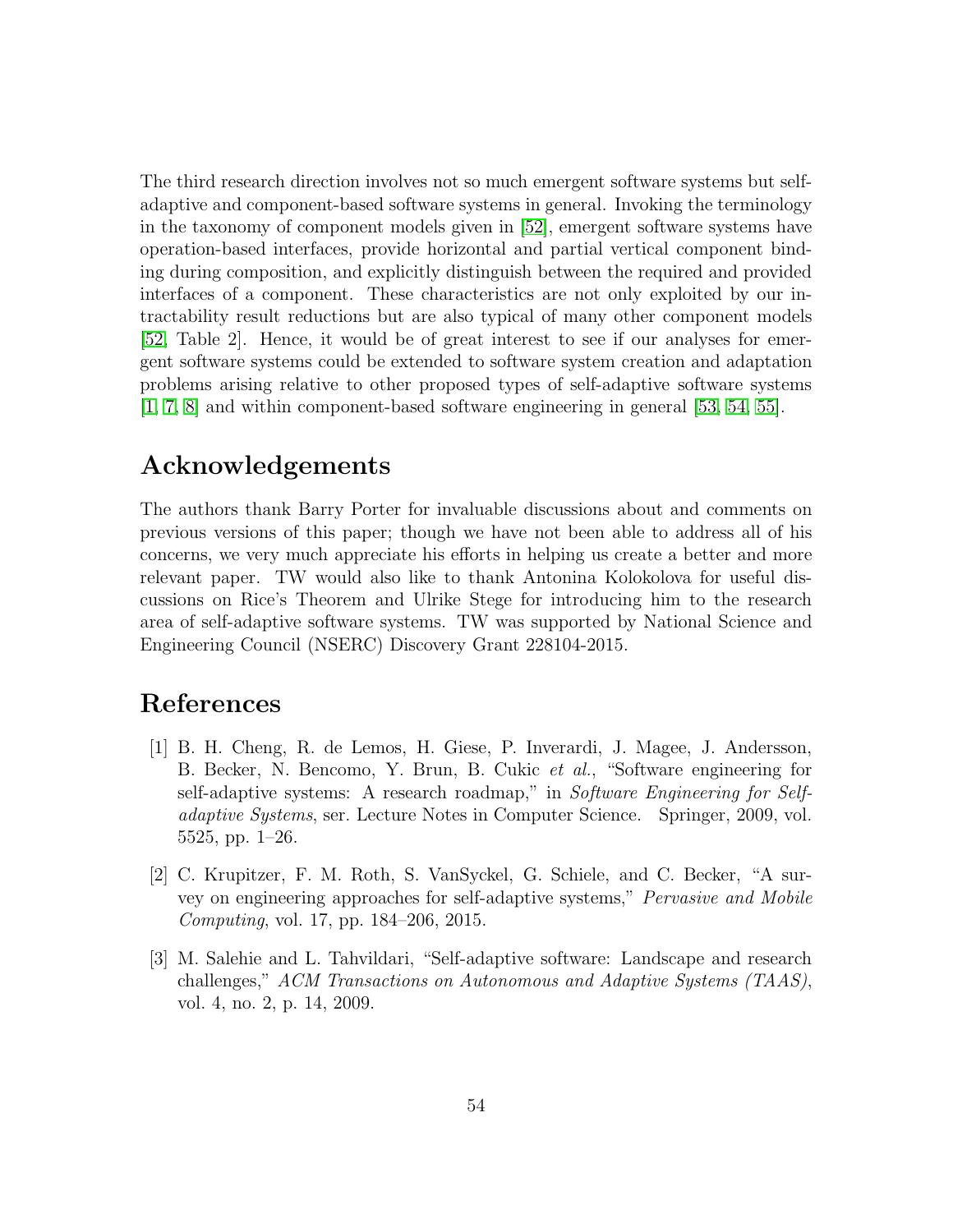- [4] D. G. D. L. Iglesia and D. Weyns, "MAPE-K formal templates to rigorously design behaviors for self-adaptive systems," *ACM Transactions on Autonomous and Adaptive Systems (TAAS)*, vol. 10, no. 3, pp. 1–31, 2015.
- [5] K. Angelopoulos, A. V. Papadopoulos, V. E. S. Souza, and J. Mylopoulos, "Engineering self-adaptive software systems: From requirements to model predictive control," *ACM Transactions on Autonomous and Adaptive Systems (TAAS)*, vol. 13, no. 1, pp. 1–27, 2018.
- [6] A. Filieri, M. Maggio, K. Angelopoulos, N. D'ippolito, I. Gerostathopoulos, A. B. Hempel, H. Hoffmann, P. Jamshidi, E. Kalyvianaki, C. Klein *et al.*, "Control strategies for self-adaptive software systems," *ACM Transactions on Autonomous and Adaptive Systems (TAAS)*, vol. 11, no. 4, pp. 1–31, 2017.
- <span id="page-54-3"></span>[7] R. De Lemos, D. Garlan, C. Ghezzi, H. Giese, J. Andersson, M. Litoiu, B. Schmerl, D. Weyns, L. Baresi, N. Bencomo *et al.*, "Software engineering for self-adaptive systems: Research challenges in the provision of assurances," in *Software Engineering for Self-Adaptive Systems III*, ser. Lecture Notes in Computer Science. Springer, 2017, vol. 9640, pp. 3–30.
- <span id="page-54-4"></span>[8] R. De Lemos, H. Giese, H. A. M¨uller, M. Shaw, J. Andersson, M. Litoiu, B. Schmerl, G. Tamura, N. M. Villegas, T. Vogel *et al.*, "Software engineering for self-adaptive systems: A second research roadmap," in *Software Engineering for Self-Adaptive Systems II*, ser. Lecture Notes in Computer Science. Springer, 2013, vol. 7475, pp. 1–32.
- [9] R. G. Downey and M. R. Fellows, *Fundamentals of Parameterized Complexity*. Berlin: Springer, 2013.
- <span id="page-54-2"></span>[10] M. R. Garey and D. S. Johnson, *Computers and Intractability*. W.H. Freeman, 1979.
- [11] O. Goldreich, *Computational Complexity: A Conceptual Perspective*. Cambridge University Press, 2008.
- <span id="page-54-1"></span>[12] R. R. Filho and B. Porter, "Defining emergent software using continuous selfassembly, perception, and learning," *ACM Transactions on Autonomous and Adaptive Systems (TAAS)*, vol. 12, no. 3, pp. 16:1–16:25, 2017.
- <span id="page-54-0"></span>[13] B. Porter, M. Grieves, R. R. Filho, and D. Leslie, " $RE<sup>X</sup>$ : A development platform and online learning approach for runtime emergent software systems," in *12th USENIX Symposium on Operating Systems Design and Implementation (OSDI 16)*, 2016, pp. 333–348.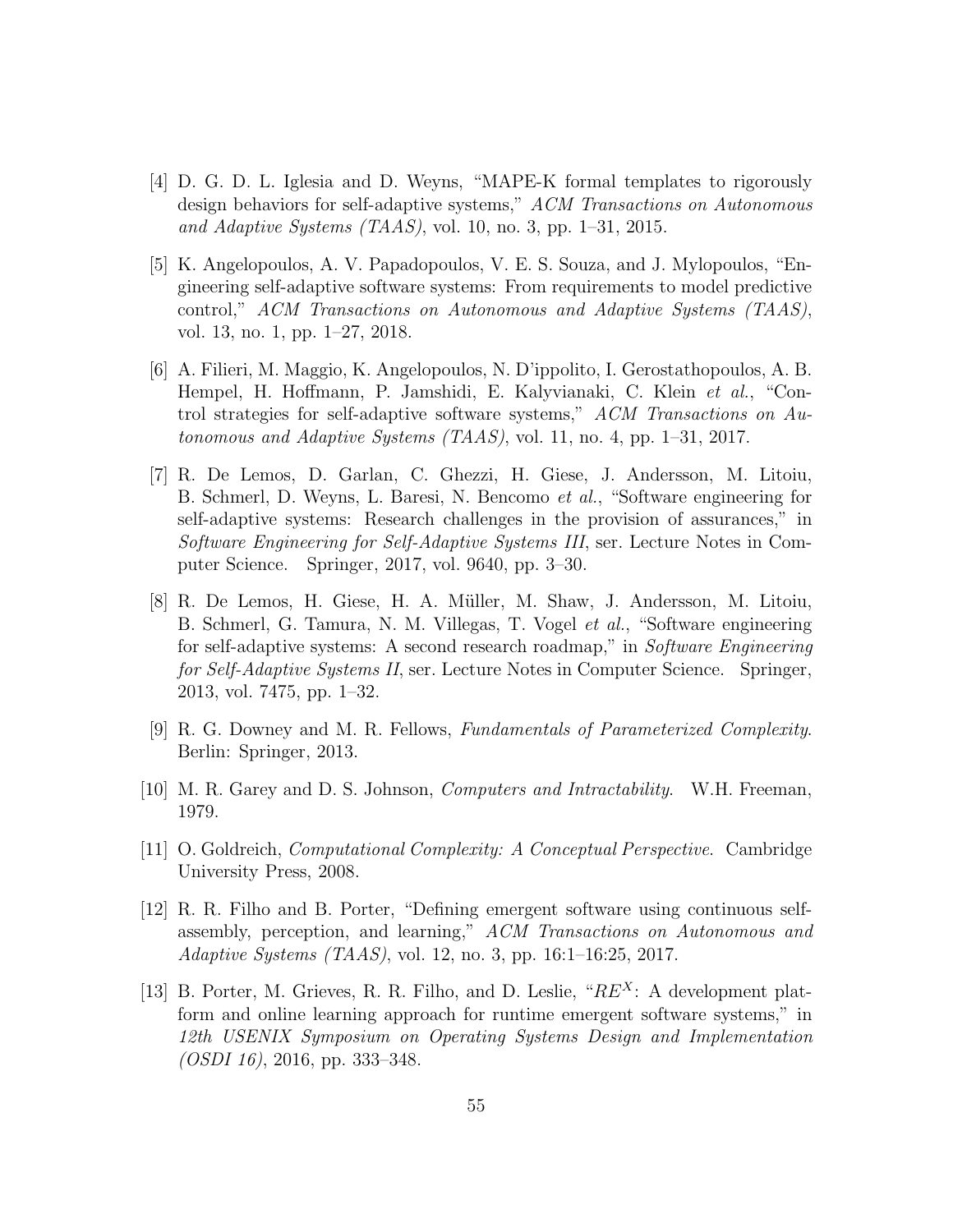- [14] R. R. Filho, B. Porter, F. Costa, and M. Pereira de Sá, "Towards emergent" microservices for client-tailored design," in *Proceedings of the 19th Workshop on Adaptive and Reflexive Middleware*. ACM, 2018, pp. 1–6.
- <span id="page-55-0"></span>[15] B. Porter and R. R. Filho, "Distributed emergent software: Assembling, perceiving and learning systems at scale," in *Proceedings of the 13th IEEE International Conference on Self-Adaptive and Self-Organizing Systems (SASO)*. IEEE, 2019.
- [16] E. H. Page and J. M. Opper, "Observations on the complexity of composable simulation," in *Proceedings of the 31st Winter Conference on Simulation*, vol. 1. ACM, 1999, pp. 553–560.
- [17] M. Petty, E. Weisel, and R. Mielke, "Computational complexity of selecting components for composition," in *Proceedings of the Fall 2003 Simulation Interoperability Workshop*, 2003, pp. 14–19.
- [18] R. G. Bartholet, D. C. Brogan, and P. F. Reynolds Jr, "The computational complexity of component selection in simulation reuse," in *Proceedings of the 2005 Winter Simulation Conference*, 2005, pp. 2472–2481.
- [19] M. Nouri and J. Habibi, "Approximating component selection with general costs," in *Advances in Computer Science and Engineering*. Springer, 2008, pp. 61–68.
- [20] M. R. Fox, D. C. Brogan, and P. F. Reynolds Jr, "Approximating component selection," in *Proceedings of the 36th conference on Winter simulation*. Winter Simulation Conference, 2004, pp. 429–434.
- [21] N. Haghpanah, S. Moaven, J. Habibi, M. Kargar, and S. H. Yeganeh, "Approximation algorithms for software component selection problem," in *Proceedings of the 14th Asia-Pacific Software Engineering Conference (APSEC 2007)*. IEEE, 2007, pp. 159–166.
- [22] T. Wareham and M. Sweers, "On the computational complexity of designing and reconfiguring component-based software systems," in *Proceedings of the 9th EAI International Conference on Bio-inspired Information and Communication Technologies (BICT 2015)*. Brussels: Institute for Computer Sciences, Socialinformatics, and Telecommunications Engineering (ICST), 2015, pp. 425–432.
- [23] ——, "On the computational complexity of designing and reconfiguring component-based software systems," *EAI Endorsed Transactions on Self-Adaptive Systems*, vol. 16, no. 5, p. e4, 2016.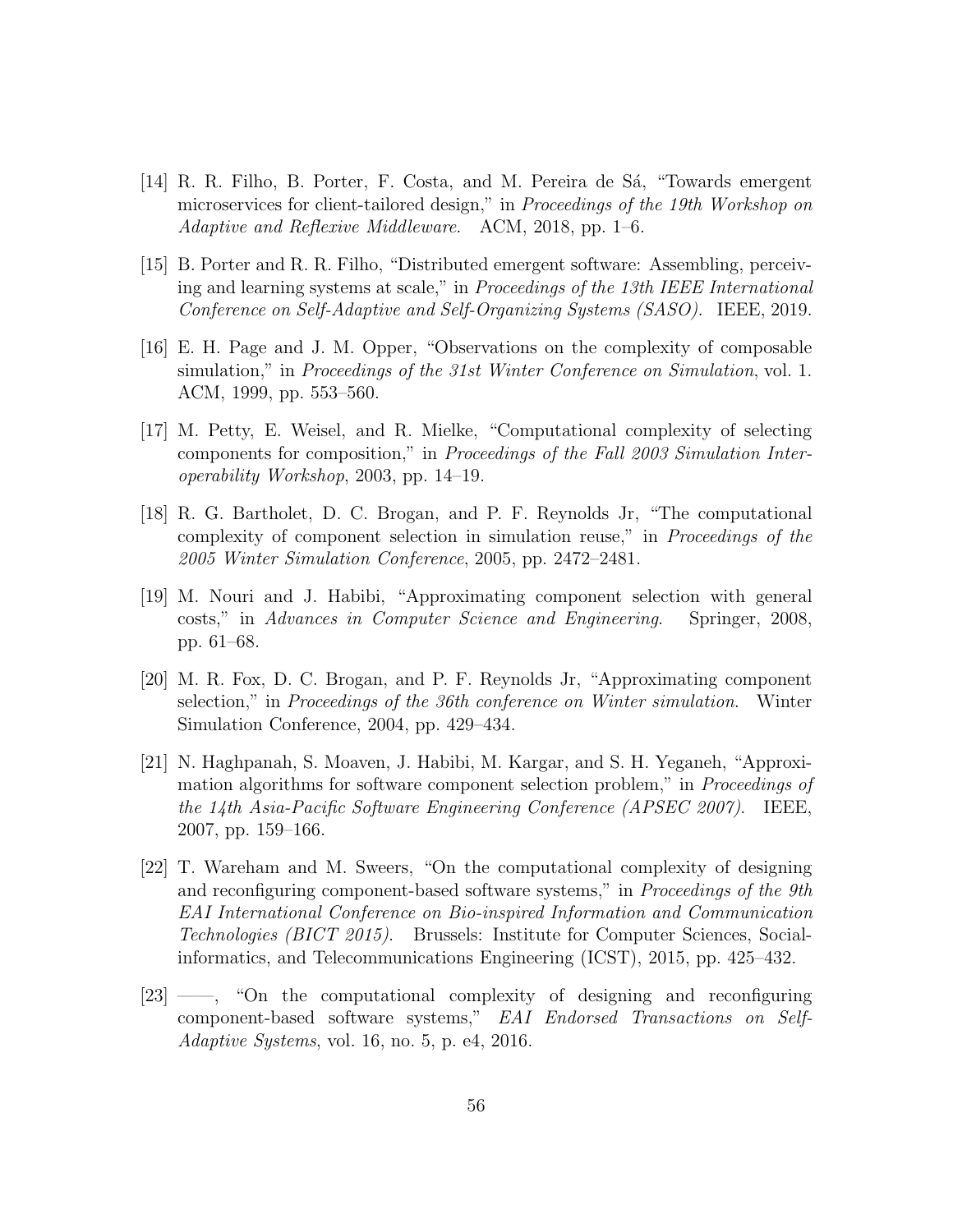- [24] ——, "On the computational complexity of designing and reconfiguring component-based software systems: A computational complexity approach (full version)," 2022, coRR abs/2205.05001 (38 pages). [Online]. Available: <https://arxiv.org/abs/2205.05001>
- [25] L. A. Hemaspaandra and R. Williams, "Complexity Theory Column 76: An atypical survey of typical-case heuristic algorithms," *ACM SIGACT News*, vol. 43, no. 4, pp. 70–89, 2012.
- [26] R. Motwani and P. Raghavan, *Randomized Algorithms*. Chapman & Hall/CRC, 2010.
- [27] G. Ausiello, P. Crescenzi, G. Gambosi, V. Kann, A. Marchetti-Spaccamela, and M. Protasi, *Complexity and Approximation: Combinatorial Optimization Problems and their Approximability Properties*. Springer, 1999.
- [28] L. Fortnow, "The Status of the P Versus NP Problem," *Communications of the ACM*, vol. 52, no. 9, pp. 78–86, 2009.
- [29] A. M. Turing, "On computable numbers, with an application to the *entscheidungsproblem*," *Proceedings of the London Mathematical Society*, vol. 42, no. 230-265, 1936.
- [30] B. Porter, "Runtime modularity in complex structures: A component model for fine grained runtime adaptation," in *Proceedings of the 17th International ACM SIGSOFT Symposium on Component-based Software Engineering*. ACM, 2014, pp. 29–34.
- [31] A. Wigderson, "P, NP and mathematics A computational complexity perspective," in *Proceedings of ICM 2006: Volume I*. Zurich: EMS Publishing House, 2007, pp. 665–712.
- [32] R. G. Downey and M. R. Fellows, *Parameterized Complexity*. Berlin: Springer, 1999.
- [33] I. van Rooij, M. Blokpoel, J. Kwisthout, and T. Wareham, *Cognition and Intractability: A Guide to Classical and Parameterized Complexity Analysis*. Cambridge, UK: Cambridge University Press, 2019.
- [34] J. E. Hopcroft, R. Motwani, and J. Ullman, *Introduction to Automata Theory, Languages, and Computation*, 2nd ed. Addison-Wesley, 2001.
- [35] T. Wareham, "Systematic parameterized complexity analysis in computational phonology," Ph.D. dissertation, University of Victoria, Canada, 1999.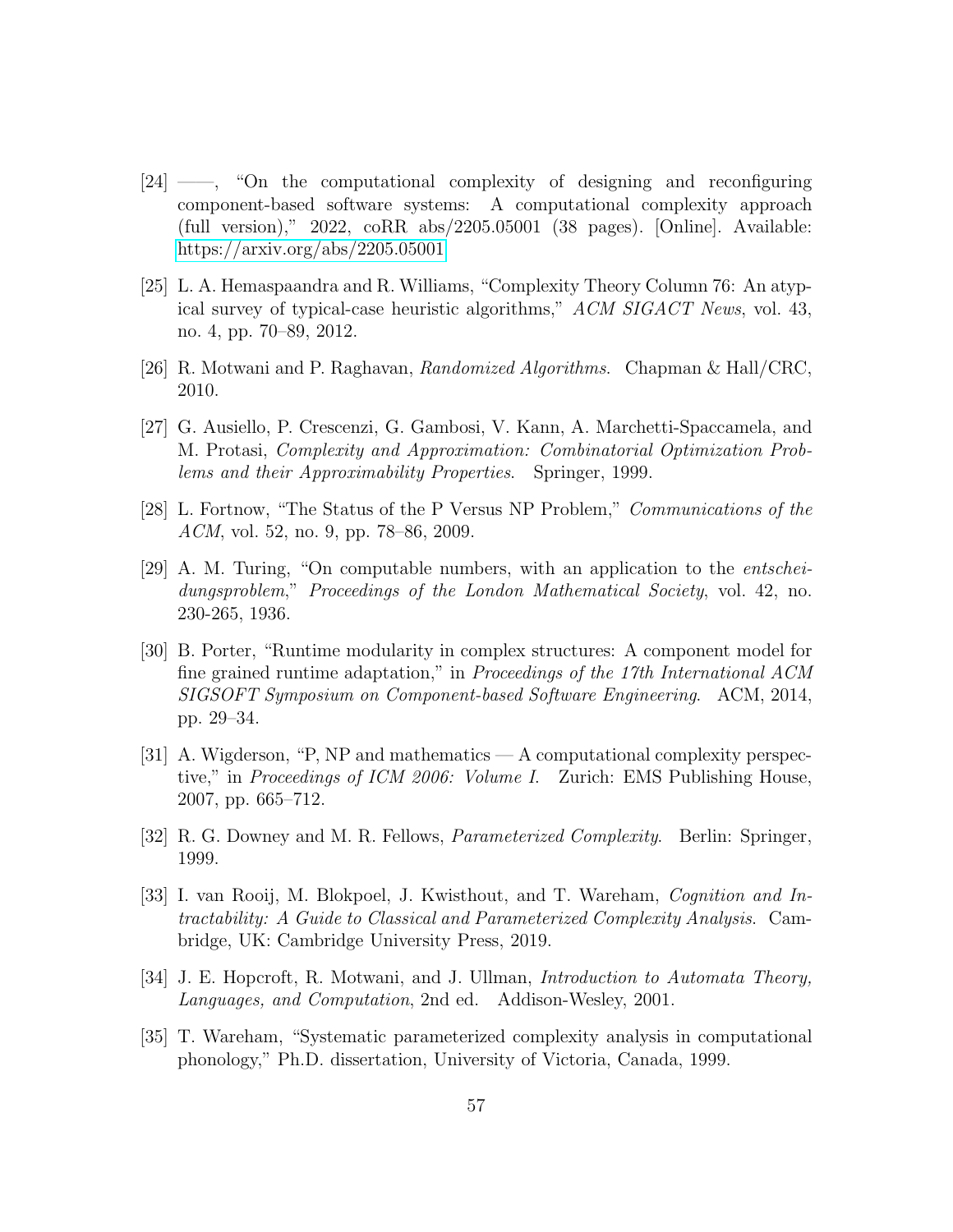- <span id="page-57-0"></span>[36] C. Lund and M. Yannakakis, "On the hardness of approximating minimization problems," *Journal of the ACM (JACM)*, vol. 41, no. 5, pp. 960–981, 1994.
- [37] M. Cadoli, F. M. Donini, P. Liberatore, and M. Schaerf, "Preprocessing of intractable problems," *Information and Computation*, vol. 176, no. 2, pp. 89–120, 2002.
- <span id="page-57-1"></span>[38] J. L. Balcázar, J. Díaz, and J. Gabarró, *Structural Complexity I*, ser. EATCS Monographs on Theoretical Computer Science. Berlin: Springer-Verlag, 1988, vol. 11.
- <span id="page-57-2"></span>[39] B. Rossman, R. A. Servedio, and L.-Y. Tan, "An average-case depth hierarchy theorem for boolean circuits," in *56th Annual IEEE Symposium on Foundations of Computer Science (FOCS)*. IEEE, 2015, pp. 1030–1048.
- <span id="page-57-3"></span>[40] J. L. Balcázar, J. Díaz, and J. Gabarró, *Structural Complexity II*, ser. EATCS Monographs on Theoretical Computer Science. Berlin: Springer-Verlag, 1990, vol. 22.
- <span id="page-57-4"></span>[41] S. Aaronson. (2020) The complexity zoo. [Online]. Available: [https://complexityzoo.uwaterloo.ca/Complexity](https://complexityzoo.uwaterloo.ca/Complexity_Zoo) Zoo
- <span id="page-57-5"></span>[42] D. S. Johnson, "A catalog of complexity classes," in *Handbook of Theoretical Computer Science*, J. van Leeuwen, Ed. Elsevier, 1990, vol. A: Algorithms and complexity, pp. 67–161.
- <span id="page-57-6"></span>[43] L. Gyongyosi and S. Imre, "A survey on quantum computing technology," *Computer Science Review*, vol. 31, pp. 51–71, 2019.
- <span id="page-57-8"></span><span id="page-57-7"></span>[44] E. Bernstein and U. Vazirani, "Quantum complexity theory," *SIAM Journal on Computing*, vol. 26, no. 5, pp. 1411–1473, 1997.
- <span id="page-57-9"></span>[45] M. Cygan, F. V. Fomin, L. Kowalik, D. Lokshtanov, D. Marx, M. Pilipczuk, M. Pilipczuk, and S. Saurabh, *Parameterized Algorithms*. Springer, 2015.
- [46] F. V. Fomin, D. Lokshantov, S. Saurabh, and M. Zehavi, *Kernalization: Theory of Parameterized Prepreocessing*. Cambridge, UK: Cambridge University Press, 2019.
- <span id="page-57-10"></span>[47] R. R. Filho, A. Wild, and B. Porter, "Code synthesis in self-improving software systems," in *4th International Workshop on Foundations and Applications of Self\* Systems (FAS\* W)*. IEEE, 2019, pp. 4–5.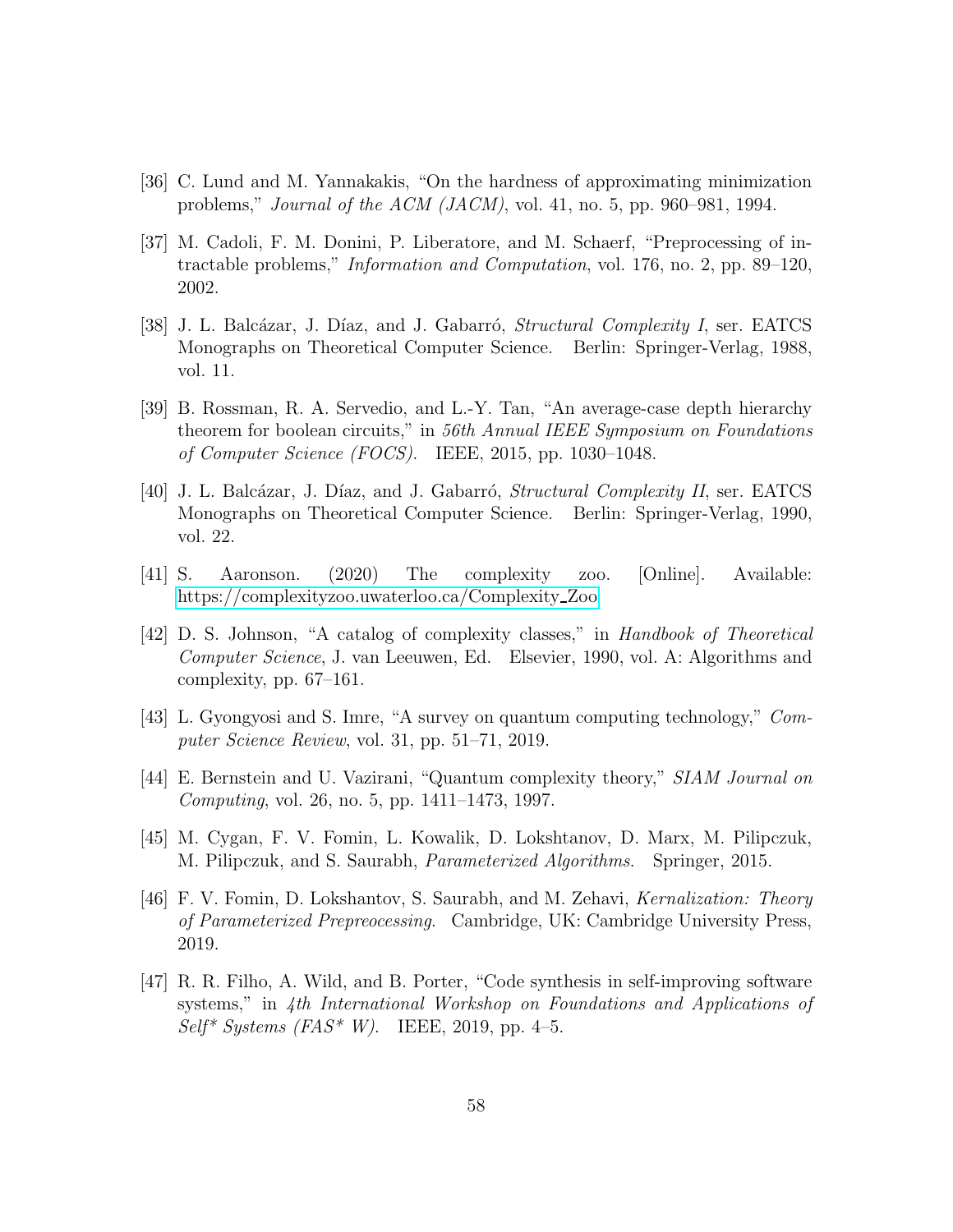- <span id="page-58-0"></span>[48] C. McGowan, A. Wild, and B. Porter, "Experiments in genetic divergence for emergent systems," in *Proceedings of the 4th International Workshop on Genetic Improvement*, 2018, pp. 9–16.
- <span id="page-58-1"></span>[49] M. Balog, A. L. Gaunt, M. Brockschmidt, S. Nowozin, and D. Tarlow, "Deepcoder: Learning to write programs," in *5th International Conference on Learning Representations, ICLR 2017-Conference Track Proceedings*, 2017.
- <span id="page-58-2"></span>[50] S. Gulwani, "Dimensions in program synthesis," in *Proceedings of the 12th International ACM SIGPLAN Symposium on Principles and Practice of Declarative Programming*, 2010, pp. 13–24.
- <span id="page-58-4"></span><span id="page-58-3"></span>[51] S. Gulwani, O. Polozov, and R. Singh, "Program synthesis," *Foundations and Trends*® *in Programming Languages*, vol. 4, no. 1-2, pp. 1–119, 2017.
- [52] I. Crnkovic, S. Sentilles, A. Vulgarakis, and M. R. Chaudron, "A classification framework for software component models," *IEEE Transactions on Software Engineering*, vol. 37, no. 5, pp. 593–615, 2011.
- <span id="page-58-6"></span><span id="page-58-5"></span>[53] D. Gruntz, S. Murer, and C. Szyperski, *Component Software-Beyond Object-Oriented Programming*. Addison-Wesley, 2002.
- <span id="page-58-7"></span>[54] G. T. Heineman and W. T. Councill, Eds., *Component-Based Software Engineering: Putting the Pieces Together*. Addison-Wesley, 2000.
- [55] T. Vale, I. Crnkovic, E. S. de Almeida, P. A. d. M. S. Neto, Y. C. Cavalcanti, and S. R. de Lemos Meira, "Twenty-eight years of component-based software engineering," *Journal of Systems and Software*, vol. 111, pp. 128–148, 2016.
- <span id="page-58-8"></span>[56] R. Karp and R. J. Lipton, "Turing machines that take advice," *Enseignement Mathematique.*, vol. 28, pp. 191–209, 1982.

# A Proofs of Selected Results

Let us first prove Result A.9. In the reduction below, instead of encoding a dominating set of size k implicitly in the components implementing procedures  $InSet1()$ , InSet2(),  $\dots$ , InSetk() as in the reductions in the proofs of Lemmas [4](#page-20-1) and [5,](#page-25-0) a candidate dominating set is encoded explicitly in binary-valued vector vS in component Base in the components used to implement the procedures vertexStatus1(), vertexStatus2(), ..., vertexStatus(|V|(). Moreover, checks to see if this candidate is an actual dominating set of size  $k$  in  $G$  are explicitly coded in component Base (see Figure [7.](#page-59-0) This allows us to reduce the maximum number of interfaces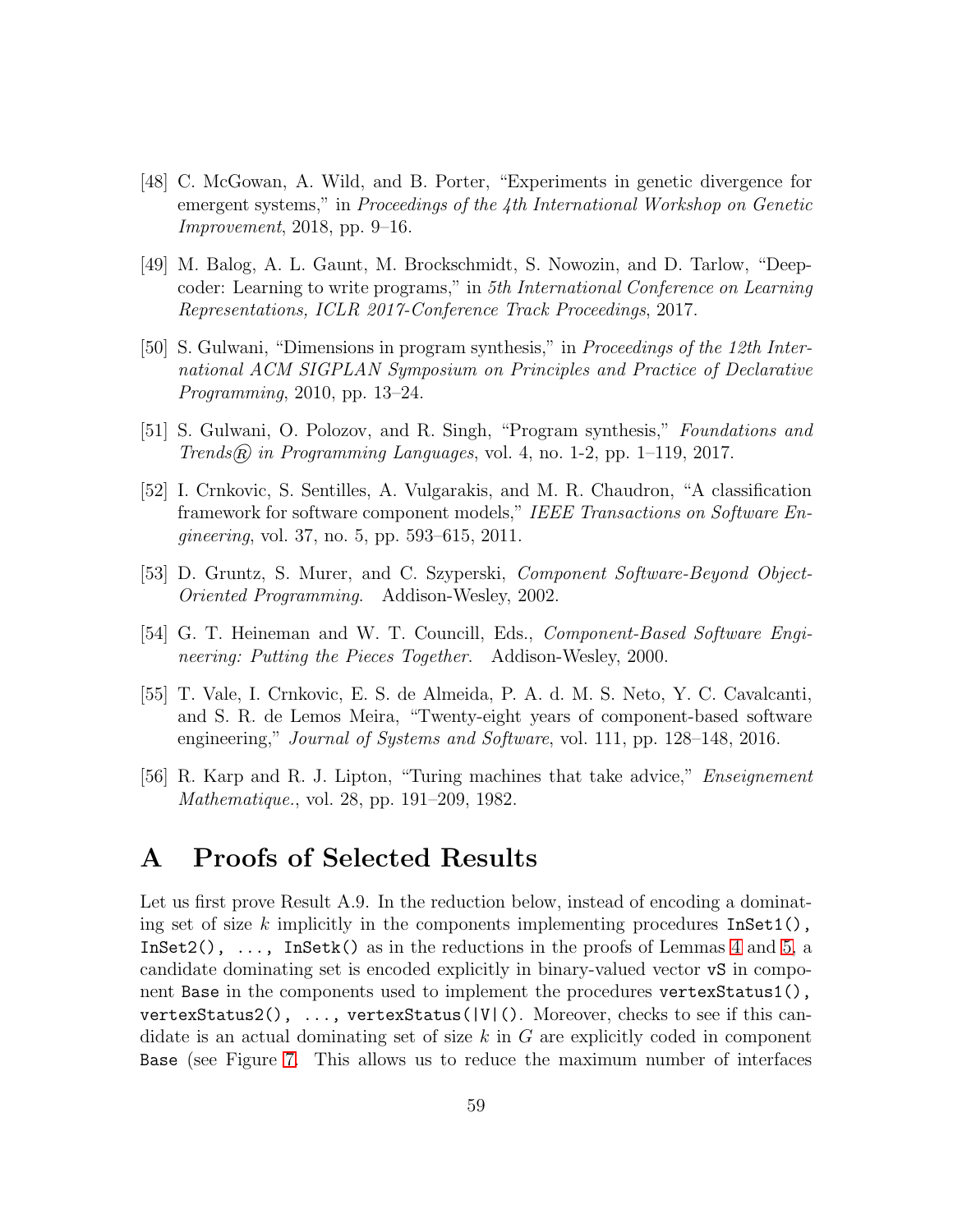

<span id="page-59-0"></span>Figure 7: General structure of valid software systems created by the reduction in the proof of Result A.9. Note that index x in DomSetStatusx is such that  $x \in$ {0, 1}. Following the convention in Figure [3,](#page-9-0) interfaces with multiple implementing components are enclosed in dashed boxes.

provided by any component and the maximum number of components implemented by any interface to 1 and 2, respectively, while maintaining a maximum component depth of 3.

**Result A.9** For any choice of  $Rew()$  and  $Env()$ , if  $\langle I_{ci}, C_{pi}, S_{depth} \rangle$ -ESCreate<sub>poly</sub> is fp-tractable then  $P = NP$ .

**Proof:** Consider the following polynomial-time Karp reduction from DOMINATING SET to CSCreate<sub>poly</sub>: given an instance  $I = \langle G = (V, E), k \rangle$  of DOMINATING SET, construct an instance  $I' = \langle R, L_{int}, L_{comp}, c \rangle$  of CSCreate<sub>poly</sub> in which R is the same as that given in the reduction in the proof of Lemma [4.](#page-20-1) Let  $L_{int}$  consist of  $|V| + 2$ interfaces broken into three groups:

1. A single interface of the form

```
interface base {
     void main(Input I)
}
```
2. A set of  $|V|$  interfaces of the form

```
interface vertStatJ {
     int vertexStatusJ()
}
```
for  $1 \leq J \leq |V|$ .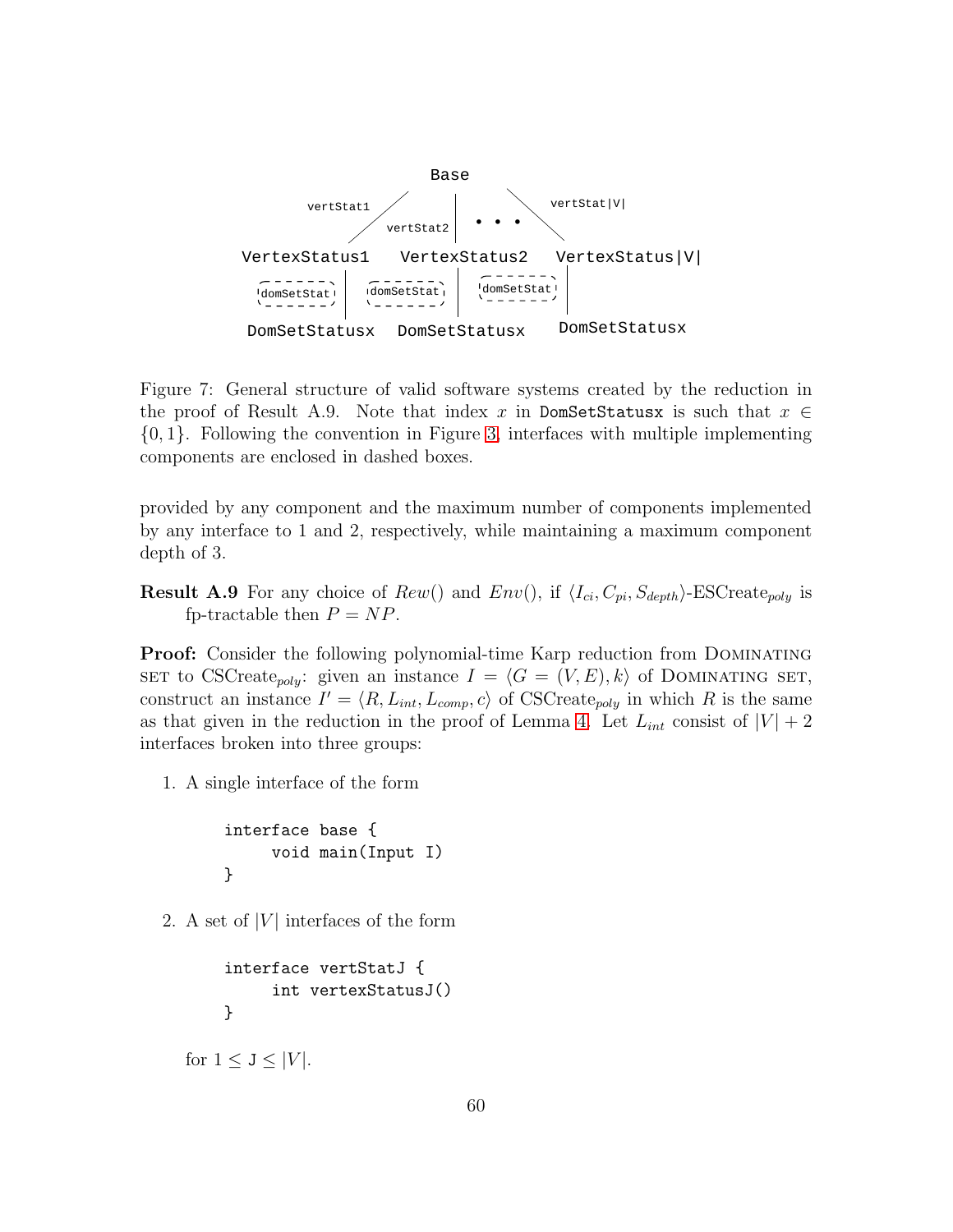3. An interface of the form

```
interface domSetStat {
     int domSetStatus()
}
```
Let  $L_{comp}$  consist of  $|V| + 3$  components broken into three groups:

1. A single component of the form

```
component Base provides base
               requires vertStat1, vertStat2, ...,
                        vertStat|V| {
    void main(Input I) {
         create integer array vS of length |V|
         vS[1] = vertexStatus1()
         vS[2] = vertexStatus2()
             ...
         vS[|V|] = vertexStatus|V|()numFound = 0for i = 1 to |V| do
             if vS[j] == 1 then
                   numFound = numFound + 1
         if numFound == k then
             isCandidatekDomSet = True
         else
             isCandidatekDomSet = False
         if isCandidatekDomSet then
             numFound = 0for i = 1 to |V| do
                 if v_I(x_i) and vS[i] == 1 then
                     numFound = numFound + 1
             if numFound > 0 then
                 output 1
             else
```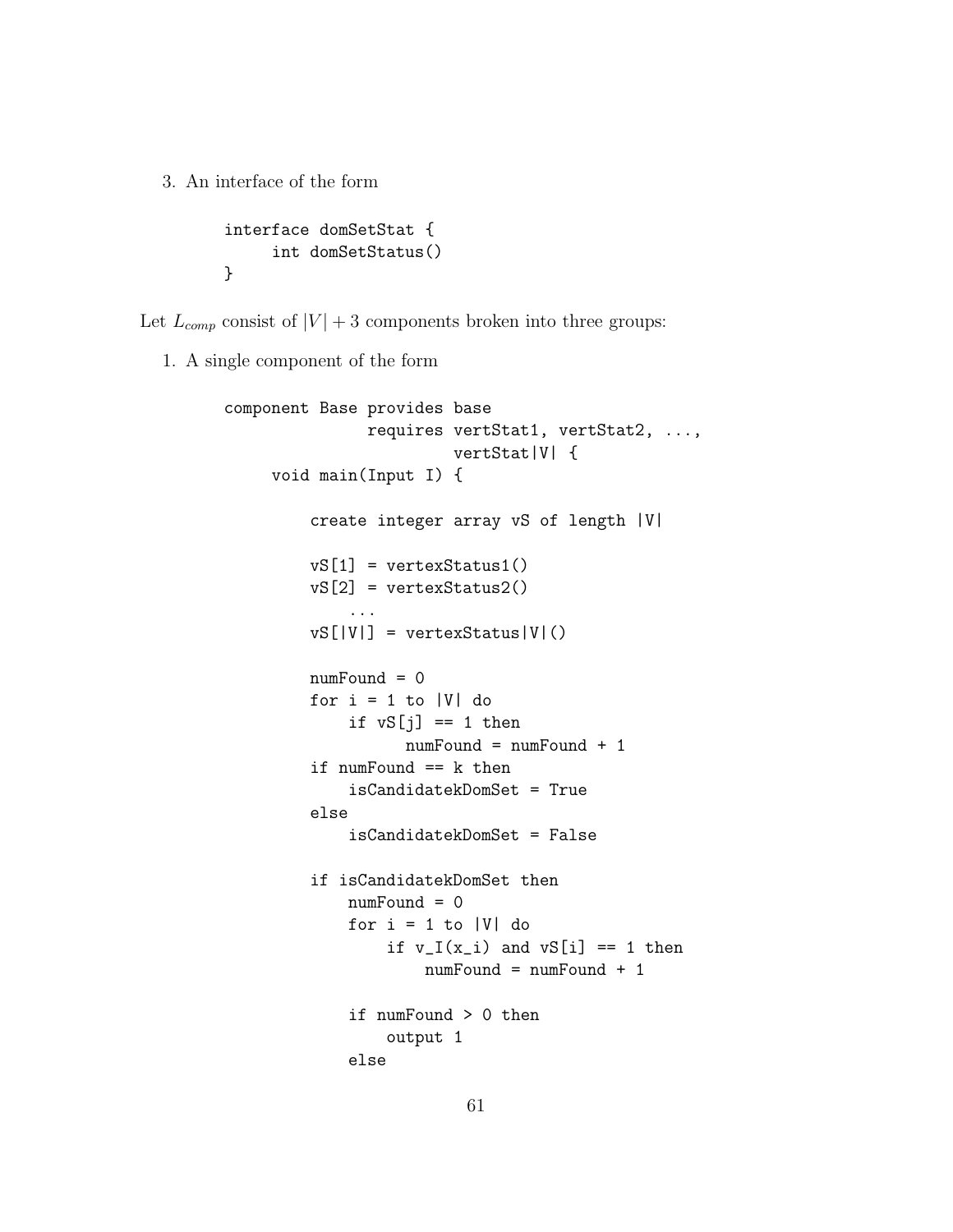```
output 0
           else
              output 0
     }
}
```
2. A set of  $|V|$  components of the form

```
component VertexStatusJ provides vertStatJ {
                      requires domSetStat
     int vertexStatusJ() {
         return domSetStatus()
     }
}
```
for  $1 \leq J \leq |V|$ .

3. Two components of the form

```
component DomSetStatus0 provides domSetStat {
     int domSetStatus() {
         return 0
     }
}
component DomSetStatus1 provides domSetStat {
     int domSetStatus() {
         return 1
     }
}
```
Observe that in component Base, if entry i of array  $\mathbf{v}$  is value 1, then vertex i is in the candidate dominating set for  $G$  encoded in  $\mathbf{vS}$ . Finally, let  $c$  be component Base in  $L_{comp}$ . Note that the instance of CSCreate<sub>poly</sub> described above can be constructed in time polynomial in the size of the given instance of DOMINATING SET; moreover, as there is only a  $|V|$ -length assignment statement block and two single-level loops in the component code that each execute at most  $|V| < |I|$  times, any component-based software system created relative to  $L_{int}$ ,  $L_{comp}$ , and c runs in time linear in the size of input  $I'$ .

Let us now verify the correctness of this reduction: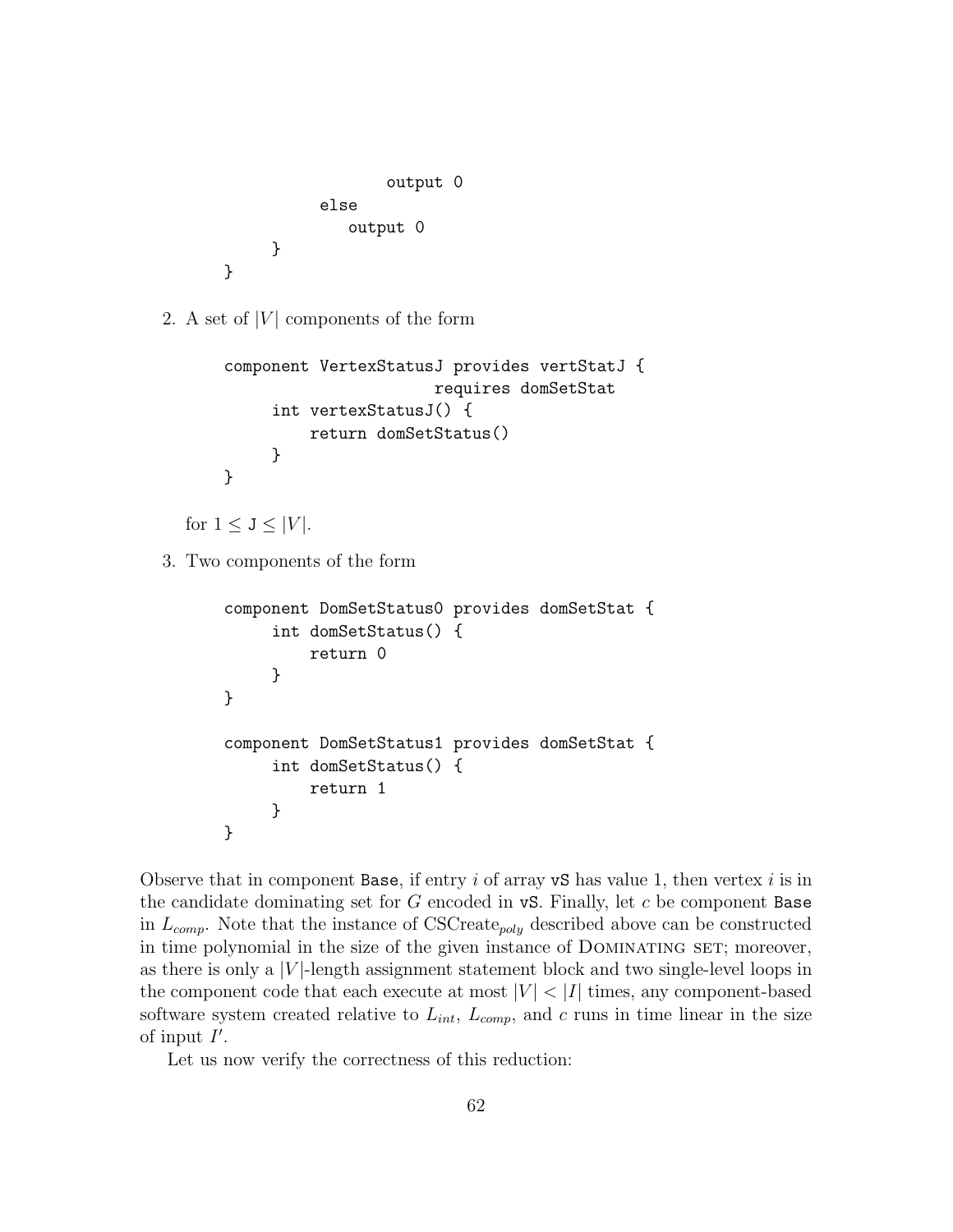

<span id="page-62-0"></span>Figure 8: General structure of valid software systems created by the reduction in the proof of Result A.10. Note that index x in DomSetStatusx is such that  $x \in$ {0, 1}. Following the convention in Figure [3,](#page-9-0) interfaces with multiple implementing components are enclosed in dashed boxes.

- Suppose there is a dominating set D of size at most k in the given instance of DOMINATING SET; if  $|D| < k$ , augment D with  $k - |D|$  arbitrary other vertices from G such that  $|D| = k$ . Construct a component-based software system consisting of c and all |V| components VertexStatusJ for  $1 \le J \le |V|$  in which the domSetStat interface in component VertexStatusJ is implemented by component DomSetStatus1 if vertex J is in  $D$  and by component DomSetStatus0 otherwise. Observe that for each  $(i_j, o_j) \in R$ , this software system produces output  $o_j$  given input  $i_j$ .
- Conversely, suppose that the constructed instance of CSCreate<sub>poly</sub> has a working component-based software system based on c relative to  $L_{int}$ ,  $L_{comp}$ , and R. In order to accommodate all input-output pairs in  $R$ , the  $|V|$  vertex Status components must implement their domSetStat interfaces such that the 1-values in array vS specify a dominating set of size  $k$  in  $G$ . Hence, the existence of a working component-based software system for the constructed instance of CSCreate<sub>poly</sub> implies the existence of a dominating set of size  $k$  for the given instance of DOMINATING SET.

The reduction above is thus correct. Given the  $NP$ -hardness of DOMINATING SET, this reduction implies that CSCreate<sub>poly</sub> is NP-hard when  $I_{ci} = 2$ ,  $C_{pi} = 1$ , and  $S_{depth} = 3$  $S_{depth} = 3$  and hence by Lemma 3 not fp-tractable relative to these parameters unless  $P = NP$ . The fp-intractability result for ESCreate<sub>poly</sub> then follows by contradiction from Observation [1.](#page-18-1)

Let us now prove Result A.10. In the reduction below, we modify the reduction in the proof of Result A.9 to split the call to procedures vertexStatus1(), vertexStatus2(), ..., vertexStatus|V|() in component Base over  $|V|$  base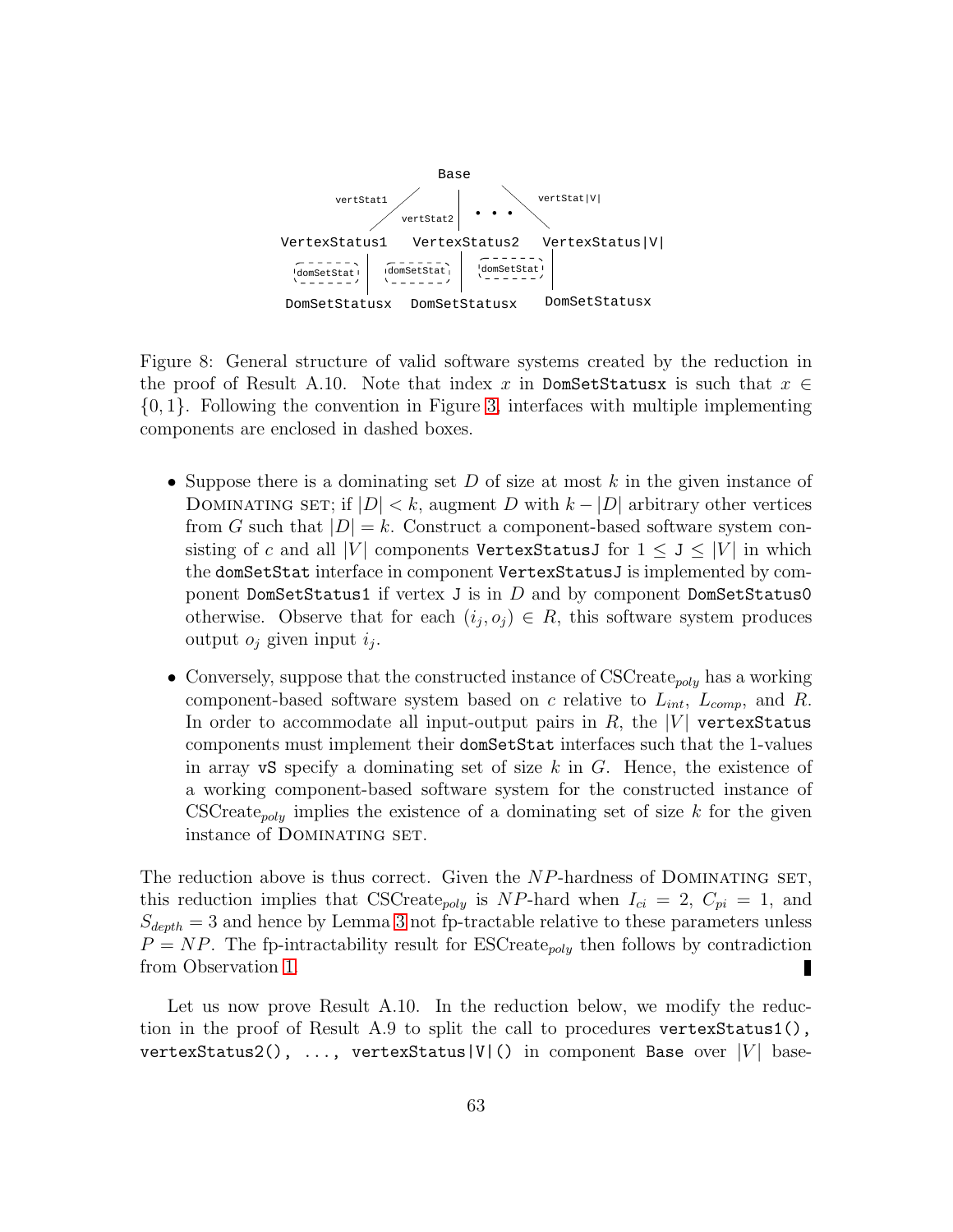components (see Figured [8\)](#page-62-0). This still allows us to have the values of the maximum number of interfaces provided by any component and the maximum number of components implemented by any interface as 1 and 2, respectively, as in the previous reduction but trades off constant-valued component depth for a constant-valued maximum number of interfaces required by any component.

**Result A.10** For any choice of  $Rew()$  and  $Env()$ , if  $\langle I_{ci}, C_{pi}, C_{ri} \rangle$ -ESCreate<sub>poly</sub> is fp-tractable then  $P = NP$ .

**Proof:** Consider the following polynomial-time Karp reduction from DOMINATING SET to CSCreate<sub>poly</sub>: given an instance  $I = \langle G = (V, E), k \rangle$  of DOMINATING SET, construct an instance  $I' = \langle R, L_{int}, L_{comp}, c \rangle$  of CSCreate<sub>poly</sub> in which R is the same as that given in the reduction in the proof of Lemma [4.](#page-20-1) Let  $L_{int}$  consist of  $2|V| + 1$ interfaces broken into four groups:

1. A single interface of the form

```
interface base {
     void main(Input I)
}
```
2. A set of  $|V| - 1$  interfaces of the form

```
interface baseJ {
     void callBaseJ(Input I, int[] vS)
}
```
for  $2 \leq J \leq |V|$ .

3. A set of  $|V|$  interfaces of the form

```
interface vertStatJ {
     int vertexStatusJ()
}
```
for  $1 \leq J \leq |V|$ .

4. An interface of the form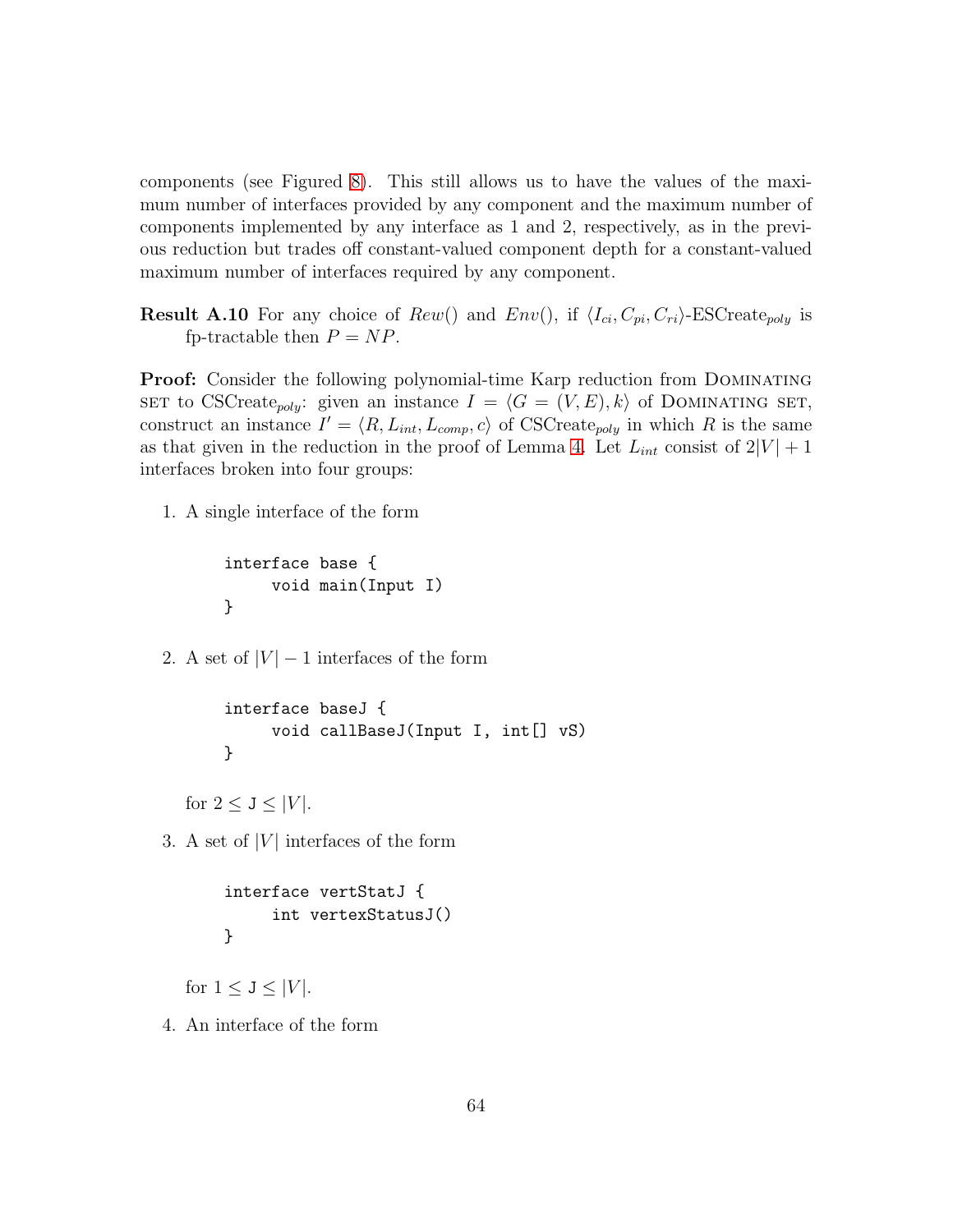```
interface domSetStat {
     int domSetStatus()
}
```
Let  $L_{comp}$  consist of  $2|V| + 2$  components broken into five groups:

1. A single component of the form

```
component Base provides base
               requires vertStat1, base2 {
     void main(Input I) {
         create integer array vS of length |V|
         vS[1] = vertexStatus1()
         callBase2(I, vS)
     }
}
```
2. A set of  $|V| - 2$  components of the form

```
component BaseJ provides baseJ
               requires vertStatJ, base(J + 1) {
     void callBaseJ(Input I, int[] vS) {
         vS[J] = vertexStatusJ()
         callBase(J + 1)(I, vS)}
}
```
for  $2 \leq J \leq |V| - 1$ .

3. A single component of the form

```
component Base|V| provides base|V|
               requires vertStat|V| {
    void callBase|V|(Input I, int[] vS) {
```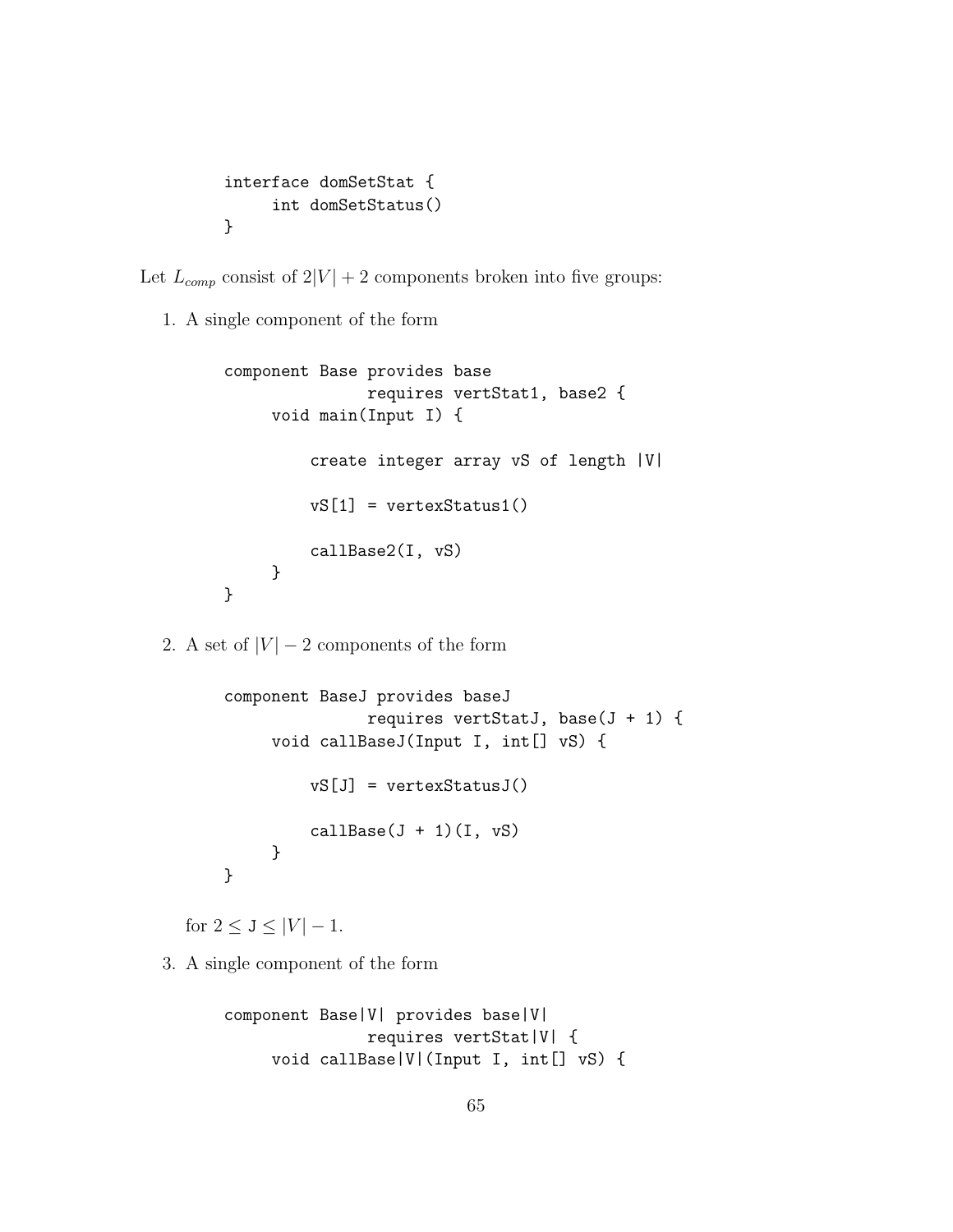```
vS[|V|] = vertexStatus|V|()numFound = 0
         for j = 1 to |V| do
             if vS[i] == i then
                numFound = numFound + 1
         if numFound = k then
             isCandidatekDomSet = True
         else
             isCandidatekDomSet = False
         if isCandidatekDomSet then
             numFound = 0
             for i = 1 to |V| do
                 if v_I(x_i) and vS[i] == 1 then
                     numFound = numFound + 1if numFound > 0 then
                 output 1
             else
                 output 0
         else
             output = 0}
}
```
4. A set of  $|V|$  components of the form

```
component VertexStatusJ provides vertStatJ {
                      requires domSetStat
     int vertexStatusJ() {
         return domSetStatus()
     }
}
```
for  $1 \leq J \leq |V|$ .

5. Two components of the form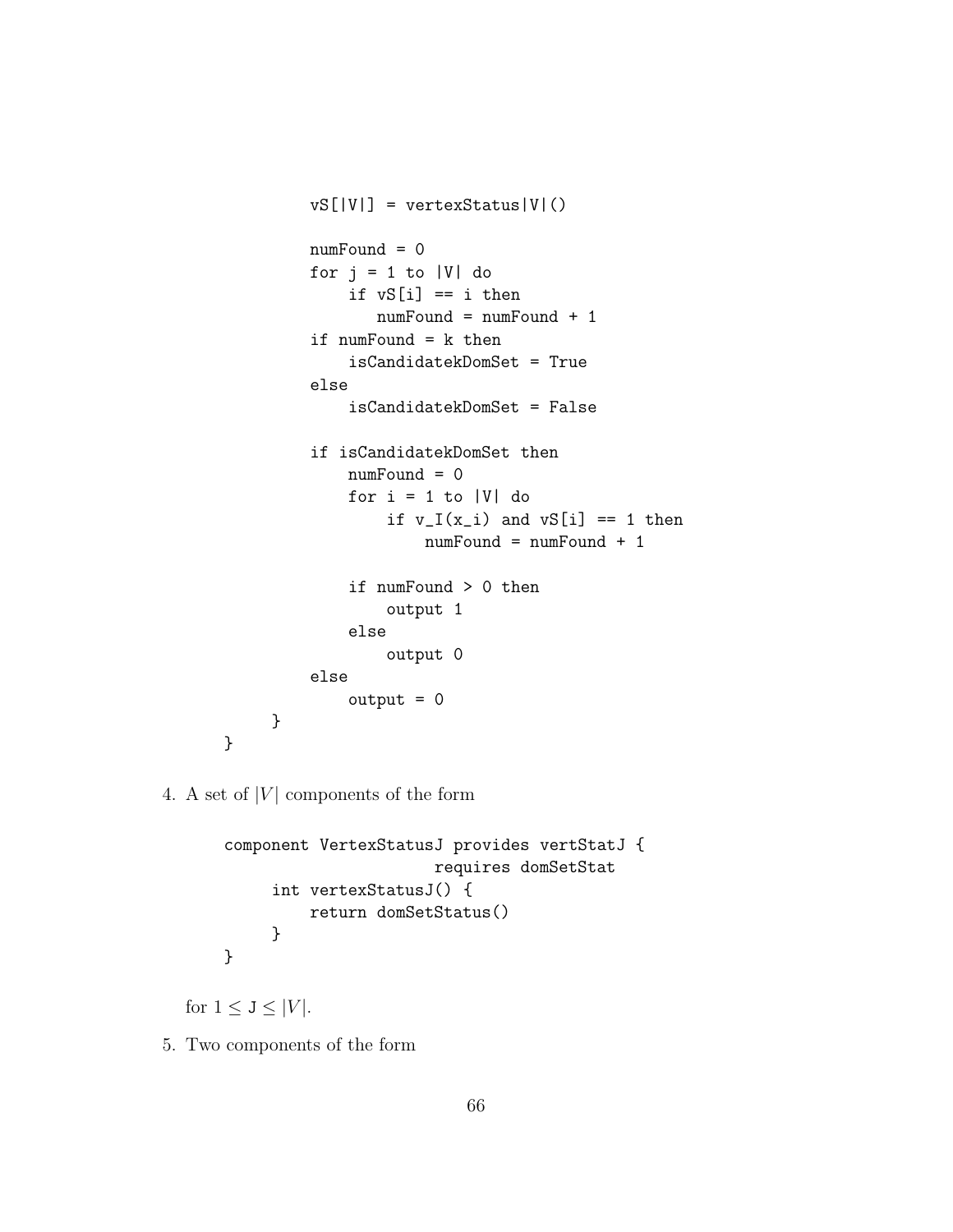```
component DomSetStatus0 provides domSetStat {
     int domSetStatus() {
         return 0
     }
}
component DomSetStatus1 provides domSetStat {
     int domSetStatus() {
         return 1
     }
}
```
Finally, let c be component Base in  $L_{comp.}$  Note that the instance of CSCreate<sub>poly</sub> described above can be constructed in time polynomial in the size of the given instance of Dominating set; moreover, as there are only single-level loops in the component code that each execute at most  $|V| < |I|$  times, any component-based software system created relative to  $L_{int}$ ,  $L_{comp}$ , and c runs in time linear in the size of input I'.

Observe that interfaces base, vertStatJ for  $1 \le J \le |V|$ , and domSetStat and components VertexStatusJ for  $1 \leq J \leq |V|$ , DomSetStatusO, and DomSetStatus1 are the same as in the reduction in the proof of Result A.9. Moreover, interfaces base and baseJ, and components Base and callBaseJ,  $2 \le J \le |V|$ , effectively simulate interface base and component Base in the same reduction. Hence, the proof of correctness of the reduction in the proof of Result A.9 can, with slight modifications, also proves the correctness of the reduction described above. Given the NP-hardness of DOMINATING SET, this reduction implies that  $\text{CSCreate}_{\text{poly}}$  is NP-hard when  $I_{ci} = 2$ ,  $C_{pi} = 1$ , and  $C_{ri} = 2$ , and hence by Lemma [3](#page-17-2) not fptractable relative to these parameters unless  $P = NP$ . The fp-intractability result for ESCreate<sub>poly</sub> then follows by contradiction from Observation [1.](#page-18-1) П

Let us now prove Result A.11. The reduction below modifies that given in the proof of Result A.9 such that there are still only two components DomSetStatus0 and DomSetStatus1 but now, each of these components contains customized versions of procedures vertexStatus1(), vertexStatus2(), ..., vertexStatus|V|() instead of placing these procedures separately in components VertexStatus1, VertexStatus2, ..., VertexStatus|V| (see Figure [9\)](#page-67-0). By invoking the abilities of different interfaces to implement different copies of the same component and implementing components to provide to an interface only that code which is used by that interface, not only is the maximum component depth reduced by one but the size of the component library  $L_{comp}$  is reduced to a constant (namely, 3).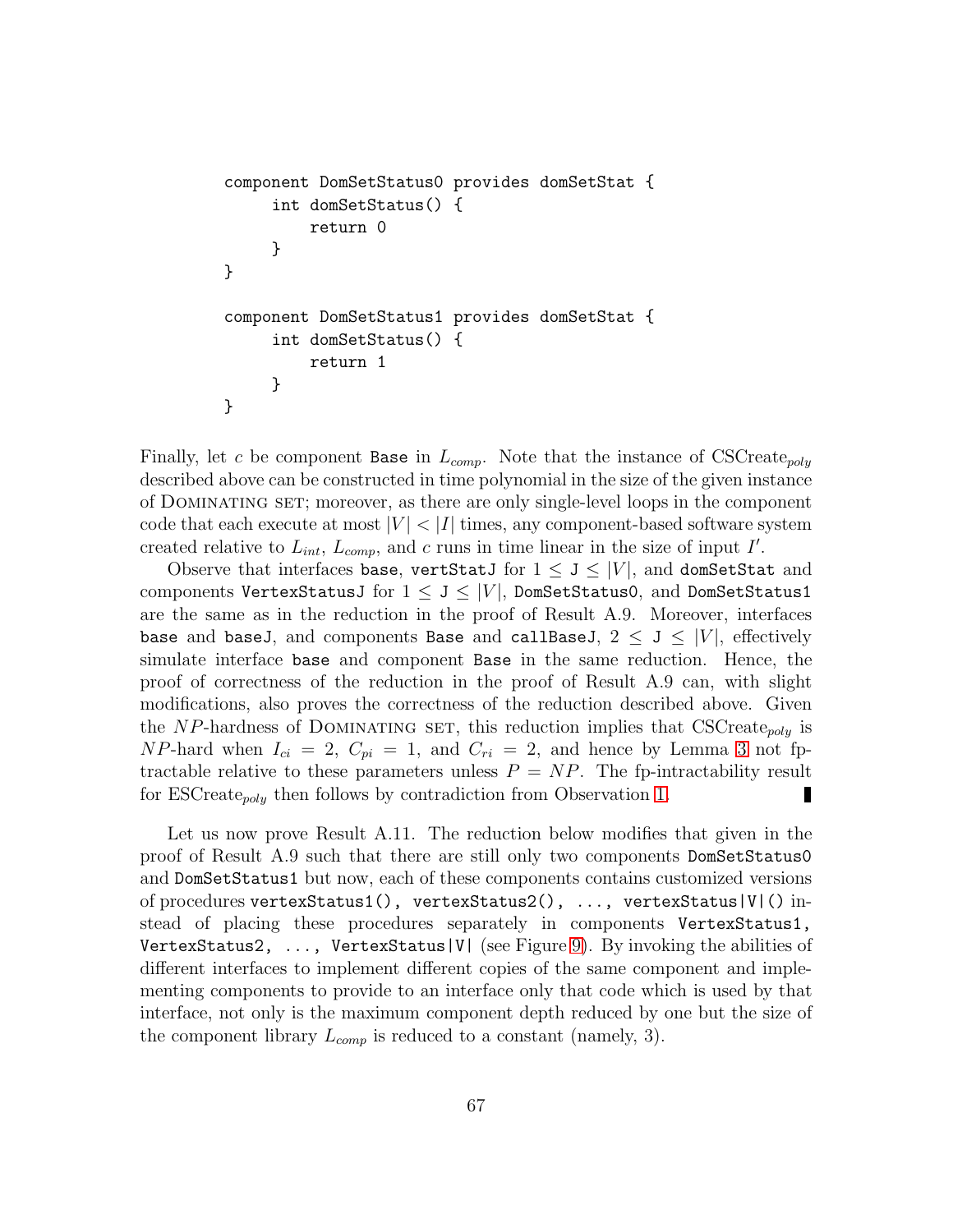

<span id="page-67-0"></span>Figure 9: General structure of valid software systems created by the reduction in the proof of Result A.11. Note that index x in DomSetStatusx is such that  $x \in$ {0, 1}. Following the convention in Figure [3,](#page-9-0) interfaces with multiple implementing components are enclosed in dashed boxes.

**Result A.11** For any choice of  $Rew()$  and  $Env(),$  if  $\langle |L_{comp}|, I_{ci}, S_{depth}\rangle$ -ESCreate<sub>poly</sub> is fp-tractable then  $P = NP$ .

**Proof:** Consider the following polynomial-time Karp reduction from DOMINATING SET to CSCreate<sub>poly</sub>: given an instance  $I = \langle G = (V, E), k \rangle$  of DOMINATING SET, construct an instance  $I' = \langle R, L_{int}, L_{comp}, c \rangle$  of CSCreate<sub>poly</sub> in which R is the same as that given in the reduction in the proof of Lemma [4.](#page-20-1) Let  $L_{int}$  consist of  $|V| + 1$ interfaces broken into two groups:

1. A single interface of the form

```
interface base {
     void main(Input I)
}
```
2. A set of  $|V|$  interfaces of the form

```
interface vertStatJ {
     int vertexStatusJ()
}
```

```
for 1 \leq J \leq |V|.
```
Let  $L_{comp}$  consist of 3 components broken into three groups:

1. A single component of the form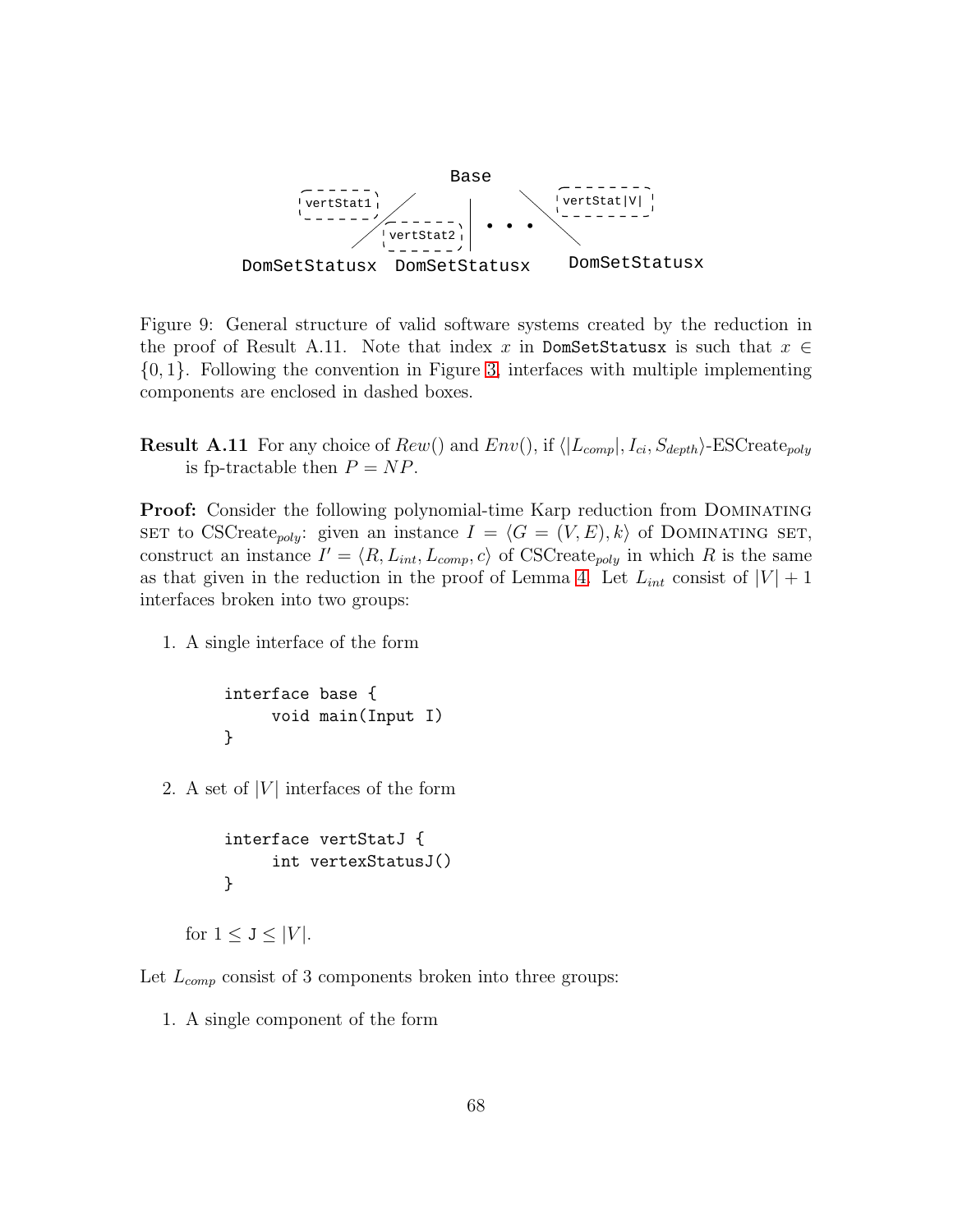```
component Base provides base
               requires vertStat1, vertStat2, ...,
                        vertStat|V| {
     void main(Input I) {
         create integer array vS of length |V|
         vS[1] = vertexStatus1()
         vS[2] = vertexStatus2()
             ...
         vS[|V|] = vertexStatus|V|()numFound = 0
         for i = 1 to |V| do
             if vS[i] == i then
                numFound = numFound + 1
         if num found == k then
            isCandidatekDomSet = True
         else
            isCandidatekDomSet = False
         if isCandidatekDomSet then
             numFound = 0
             for i = 1 to |V| do
                 if v_I(x_i) and vS[i] == 1 then
                     numFound = numFound + 1
             if numFound > 0 then
                 output 1
             else
                 output 0
          else
             output 0
     }
}
```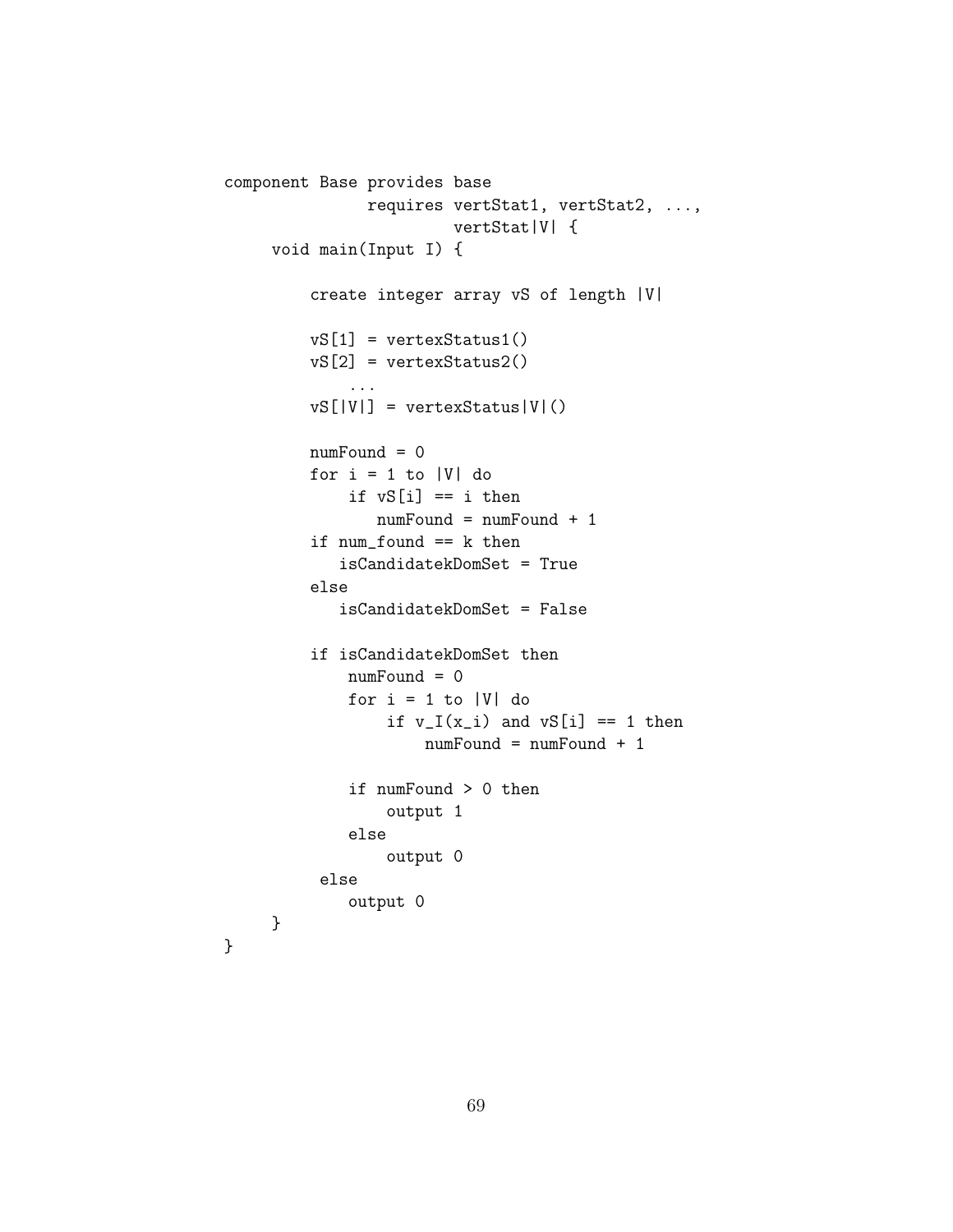2. Two components of the form

```
component DomSetStatus0 provides vertStat1, vertStat2, ...
                                  vertStat|V| {
     int vertexStatus1() {
         return 0
     }
     int vertexStatus2() {
         return 0
     }
     ...
     int vertexStatus|V|() {
         return 0
     }
}
component DomSetStatus1 provides vertStat1, vertStat2, ...
                                  vertStat|V| {
     int vertexStatus1() {
         return 1
     }
     int vertexStatus2() {
         return 1
     }
     ...
     int vertexStatus|V|() {
         return 1
     }
}
```
Observe that in component Base, if entry  $i$  of array vS has value 1 then vertex  $i$  is in the candidate dominating set for  $G$  encoded in  $\mathbf{vS}$ . Finally, let  $c$  be component Base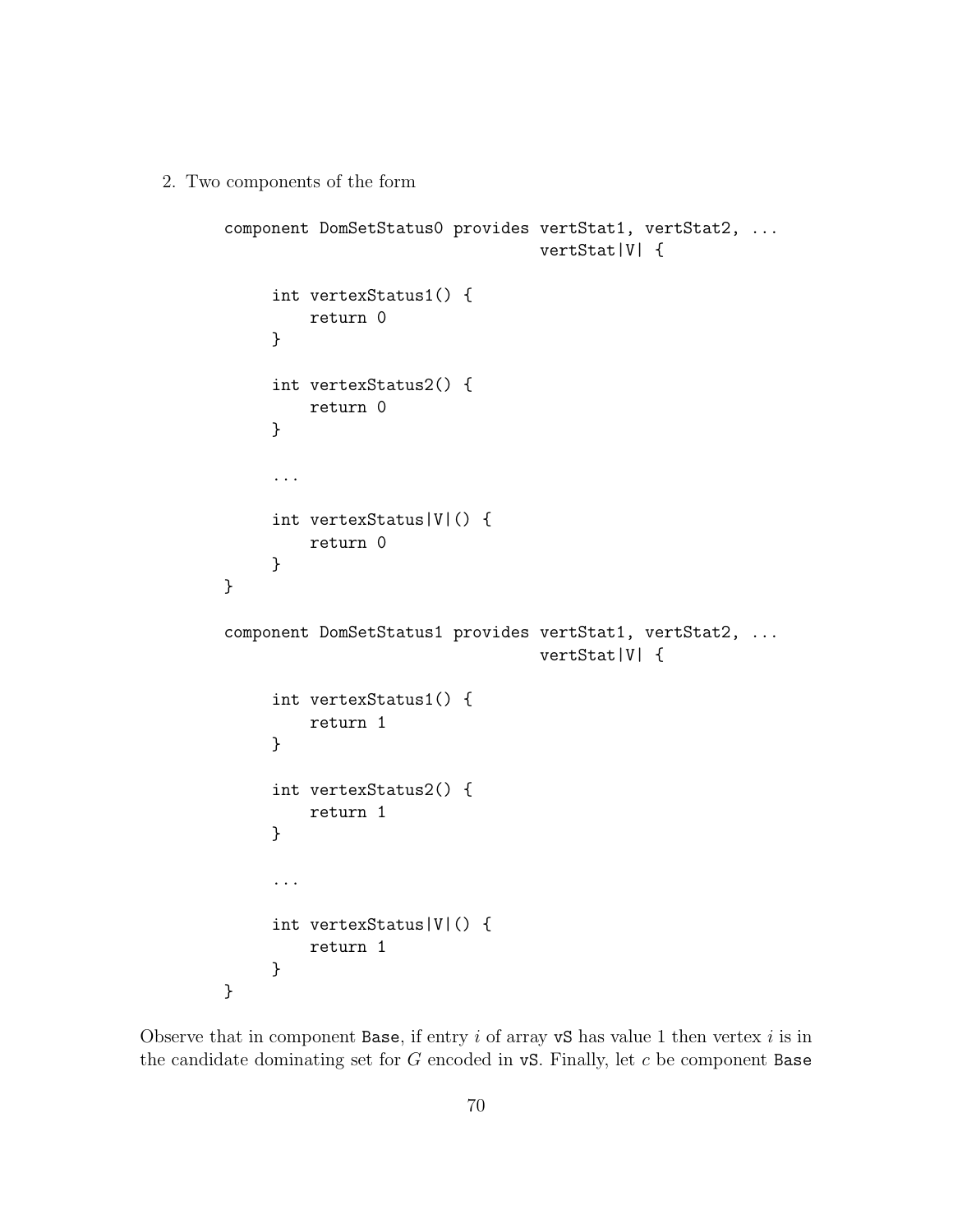in  $L_{comp}$ . Note that the instance of CSCreate<sub>poly</sub> described above can be constructed in time polynomial in the size of the given instance of Dominating set; moreover, as there are only a single  $|V|$ -length assignment block and two single-level loops in the component code that each execute at most  $|V| < |I|$  times, any component-based software system created relative to  $L_{int}$ ,  $L_{comp}$ , and c runs in time linear in the size of input  $I'$ .

Let us now verify the correctness of this reduction:

- Suppose there is a dominating set  $D$  of size at most  $k$  in the given instance of DOMINATING SET; if  $|D| < k$ , augment D with  $k - |D|$  arbitrary other vertices from G such that  $|D| = k$ . Construct a component-based software system consisting of c and  $|V|$  copies of the domSetStatus components in which the vertStatJ interface in component Base is implemented by component DomSetStatus1 if vertex J is in  $D$  and by component DomSetStatus0 otherwise. Observe that for each  $(i_j, o_j) \in R$ , this software system produces output  $o_j$  given input  $i_j$ .
- Conversely, suppose that the constructed instance of CSCreate<sub>poly</sub> has a working component-based software system based on c relative to  $L_{int}$ ,  $L_{comp}$ , and R. In order to accommodate all input-output pairs in  $R$ , the  $|V|$  vertStatJ interfaces in component Base must be implemented by domSetStatus components such that the produced values in array  $\mathbf{v}$ S specify a dominating set of size k in G. Hence, the existence of a working component-based software system for the constructed instance of  $\text{CSCrate}_{poly}$  implies the existence of a dominating set of size  $k$  for the given instance of DOMINATING SET.

The reduction above is thus correct. Given the  $NP$ -hardness of DOMINATING SET, this reduction implies that CSCreate<sub>poly</sub> is NP-hard when  $|L_{comp}| = 3$ ,  $I_{ci} = 2$ , and  $S_{depth} = 2$  and hence by Lemma [3](#page-17-2) not fp-tractable relative to these parameters unless  $P = NP$ . The fp-intractability result for ESCreate<sub>poly</sub> then follows by contradiction from Observation [1.](#page-18-1) П

Finally, let us prove Result B.22. This result addresses the feasibility of preprocessing a fixed portion of the input to an intractable problem to create polynomial-size information that can be used to solve future instances of that problem relative to a varying portion of the problem input in polynomial time. This will be evaluated using the computational complexity framework described in [\[37\]](#page-57-0). The input to a problem of interest will be considered as a pair  $\langle x, y \rangle$ , where x is the fixed part and y is the varying part. As we will focus here on decision problems like CSCreate<sub>poly</sub> in the main text whose solution is either "Yes" or "No", each such problem will be considered a language of pairs. An example of such a problem is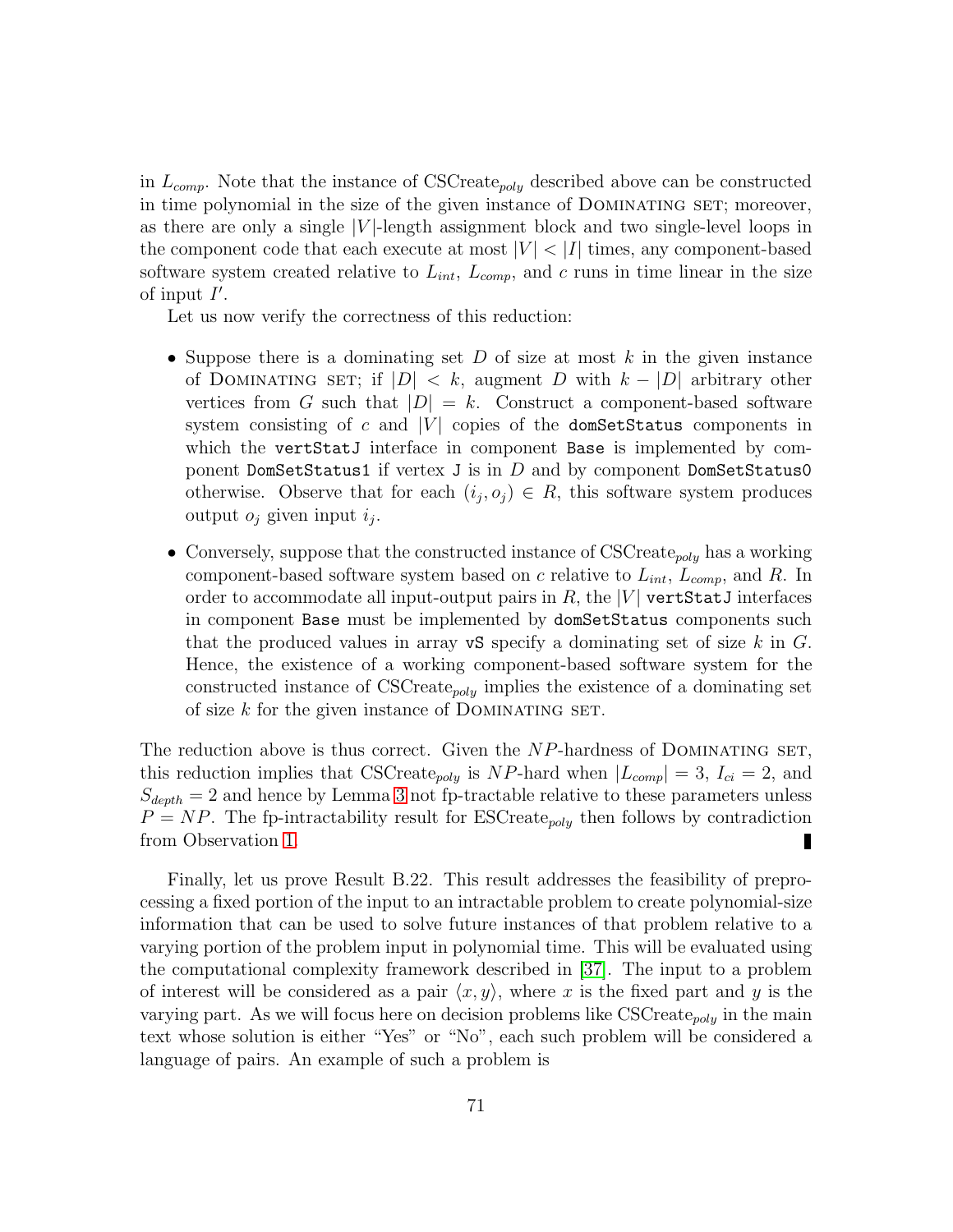

<span id="page-71-1"></span>Figure 10: General structure of valid software systems created by the reduction in the proof of Result B.22. Note that index x in TruthValuex is such that  $x \in \{True, False\}$ . Following the convention in Figure [3,](#page-9-0) interfaces with multiple implementing components are enclosed in dashed boxes.

C-SAT = { $\langle f, (p) \rangle | p$  can be extended to a truth assignment satisfying f}

where fixed part f is a formula in conjunctive normal form (a set  $C = \{C_1, C_2, \ldots C_n\}$ of clauses AND-ed together where each clause is a set of negated or unnegated Boolean variables, e.g.,  $(v_1OR\neg v_2ORv_4)AND(v_2ORv_3)$  over a set of Boolean variables  $V =$  $\{v_1, v_2, \ldots, v_m\}$  and varying part p is a partial truth assignment to the variables in V. Consider the following reducibility between such problems.

**Definition 4** [\[37,](#page-57-0) Definition 2.8] A  $\vert \psi \rangle$  reduction between two languages of pairs A and B is a triple $f_1, f_2, g$ ) where  $f_1$  and  $f_2$  are poly-size unary functions and g is a *binary polynomial-time function such that for any pair of strings*  $\langle x, y \rangle$  *it holds that:* 

 $\langle x, y \rangle \in A$  *if and only if*  $\langle f_1(x, |y|), q(f_2(x, |y|), y) \rangle \in B$ 

It is known that C-SAT is hard under  $||\rightarrow$  reductions relative to a class  $||\rightarrow NP$  [\[37,](#page-57-0) Section 3.1] and hence not preprocessable in the sense above unless the Polynomial Hierarchy PH collapses, i.e.,  $PH = \Sigma_2^r$  [\[37,](#page-57-0) Theorem 2.12].<sup>[5](#page-71-0)</sup> We will now prove the result by a reduction based on that in the proof of Result A.9 (see Figure [10\)](#page-71-1).

**Result B.22:** If ESAdapt<sub>poly</sub> can have  $L_{int}$ ,  $L_{comp}$ , R, and c preprocessed to create polynomial-size information that can be used to solve  $ESAdapt_{poly}$  instances of arbitrary  $S$ ,  $Rew()$ , and k in polynomial time then the Polynomial Hierarchy *PH* collapses, i.e.,  $PH = \sum_{2}^{p}$ .

<span id="page-71-0"></span><sup>&</sup>lt;sup>5</sup>Aficionados of [\[37\]](#page-57-0) will protest that by Theorem 2.12, our result implies that the Polynomial Hierarchy only collapses to  $\Sigma_3^p$ . However, when that theorem is combined with the Karp-Lipton Theorem [\[56\]](#page-58-8) (the most typical version of which states that if  $NP \subseteq P/Poly$  then  $PH = \Sigma_2^p$ ), we can strengthen Theorem 2.12 to give our stated result.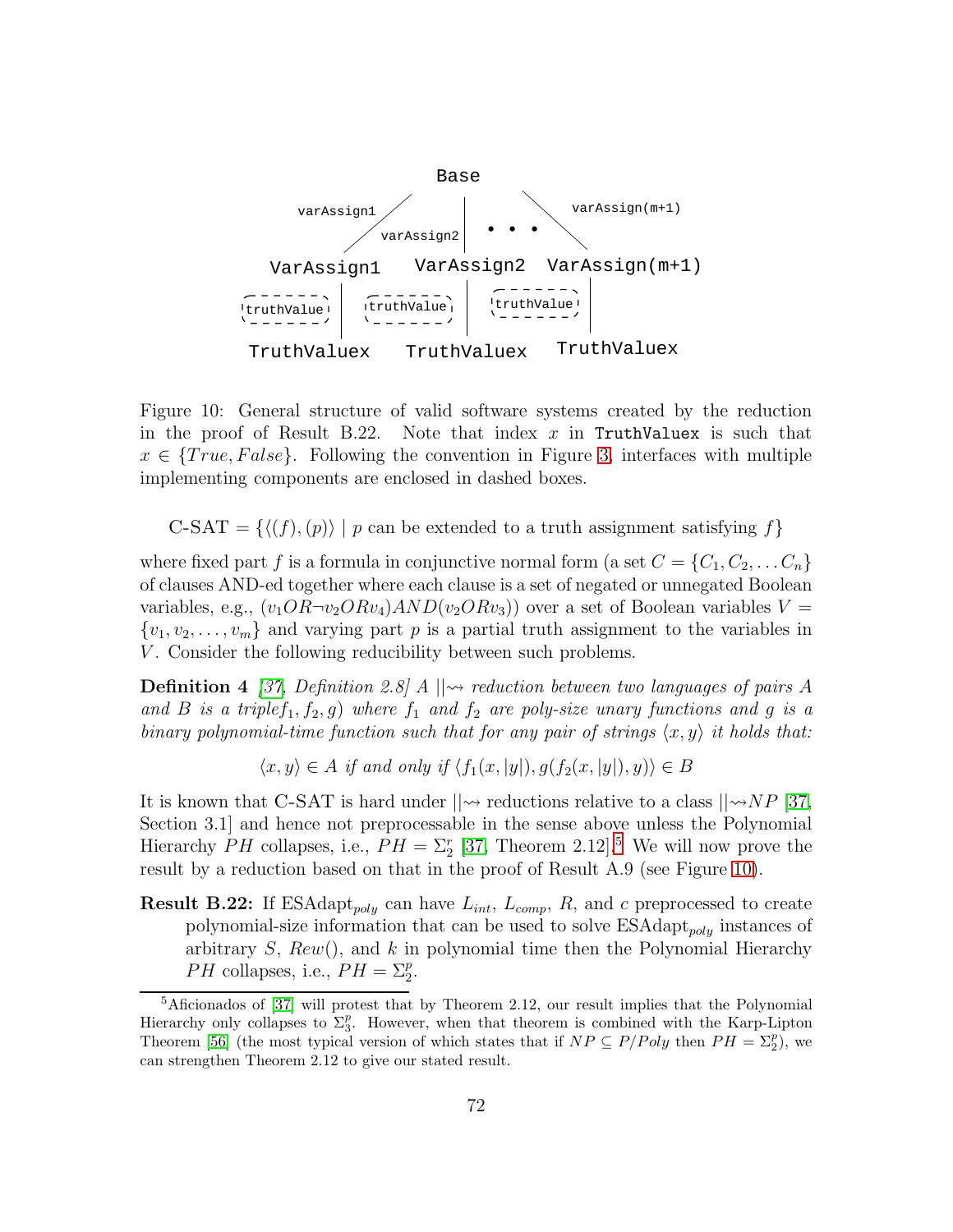**Proof:** Consider the following  $\|\sim$  reduction from C-SAT to CSAdapt<sub>poly</sub>: given an instance  $I = \langle (f), (p) \rangle$  of C-SAT, construct an instance  $I' = \langle (R, L_{int}, L_{comp}, c),$  $(S, Rew(), k)$  of CSAdapt<sub>poly</sub> in which R has a single input-output pair  ${True, 1}.$ Let  $f'$  be the version of f in which there is a new Boolean variable  $x_{m+1}$  that is OR-ed into every clause and p' be the version of p such that  $x_{m+1} = False$ . Let  $L_{int}$  consist of  $m + 3$  interfaces broken into three groups:

1. A single interface of the form

```
interface Base {
     void main(Input I)
}
```
2. A set of  $m + 1$  interfaces of the form

```
interface varAssignJ {
     Boolean varAssignJ()
}
```
for  $1 < J < m + 1$ .

3. An interface of the form

```
interface truthValue {
     Boolean truthValue()
}
```
Let  $L_{comp}$  consist of  $m+4$  components broken into three groups:

1. A single component of the form

```
component Base provides base
               requires varAssign1, varAssign2, ...,
                        varAssignm {
    void main(Input I) {
         create Boolean array vA of length m
        vA[1] = varAssign1()
```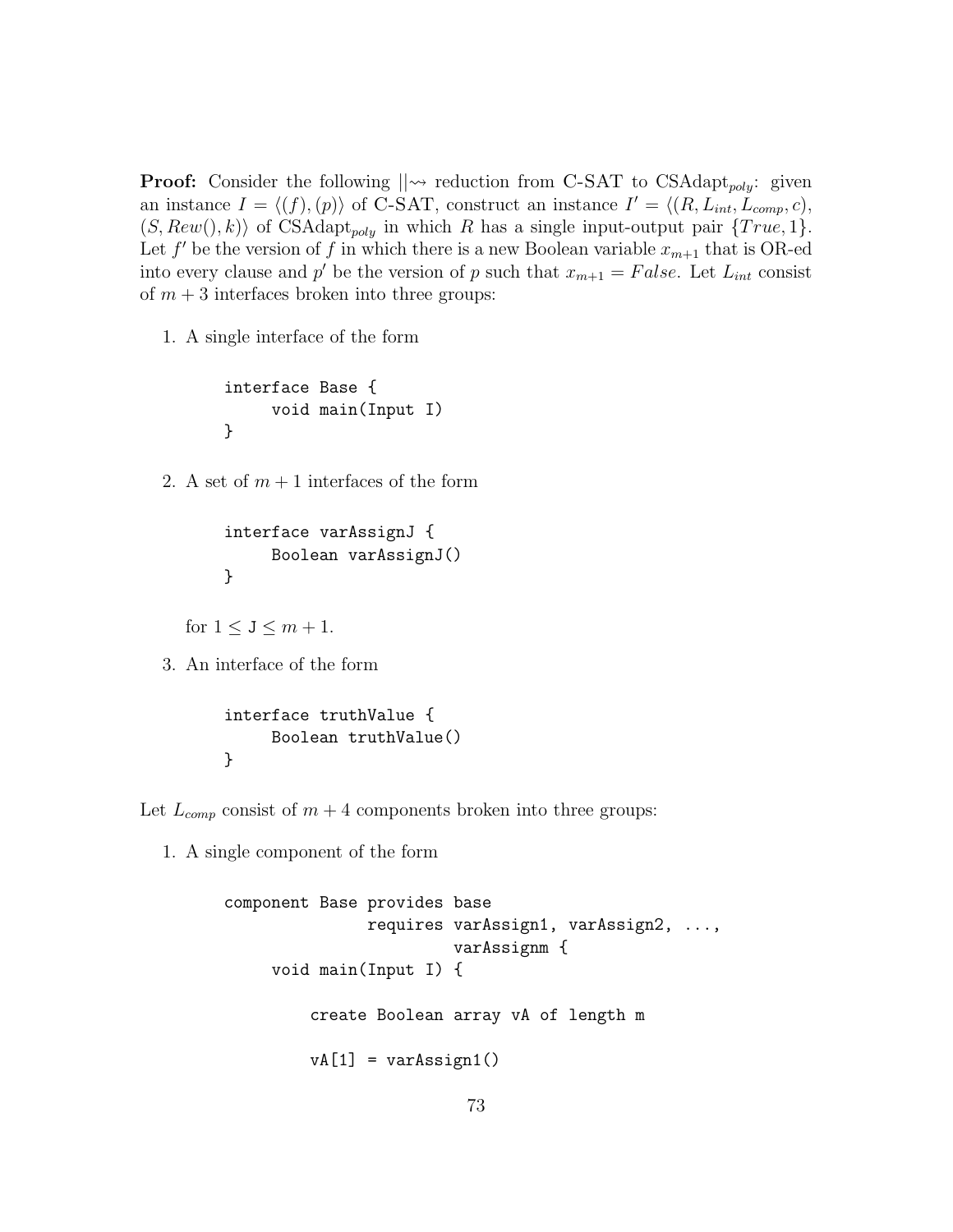```
vA[2] = varAssign2()...
         vA[m+1] = varAssign(m+1)if truth assignment vA satisfies f' then
             output 1
         else
             output 0
     }
}
```
2. A set of  $m + 1$  components of the form

```
component VarAssignJ provides varAssignJ {
                     requires truthValue
     Boolean varAssignJ() {
         return truthValue()
     }
}
```
for  $1 \leq J \leq m+1$ .

3. Two components of the form

```
component TruthValueFalse provides truthValue {
     Boolean truthValue() {
         return False
     }
}
component TruthValueTrue provides truthValue {
     Boolean truthValue() {
         return True
     }
}
```
Observe that in component Base, if entry i of array vA has value  $True$  (False), then variable i in the candidate truth-assignment for  $f$  encoded in vA has value  $True$ (False). Let c be component Base in  $L_{comp}$  and S be the component-based software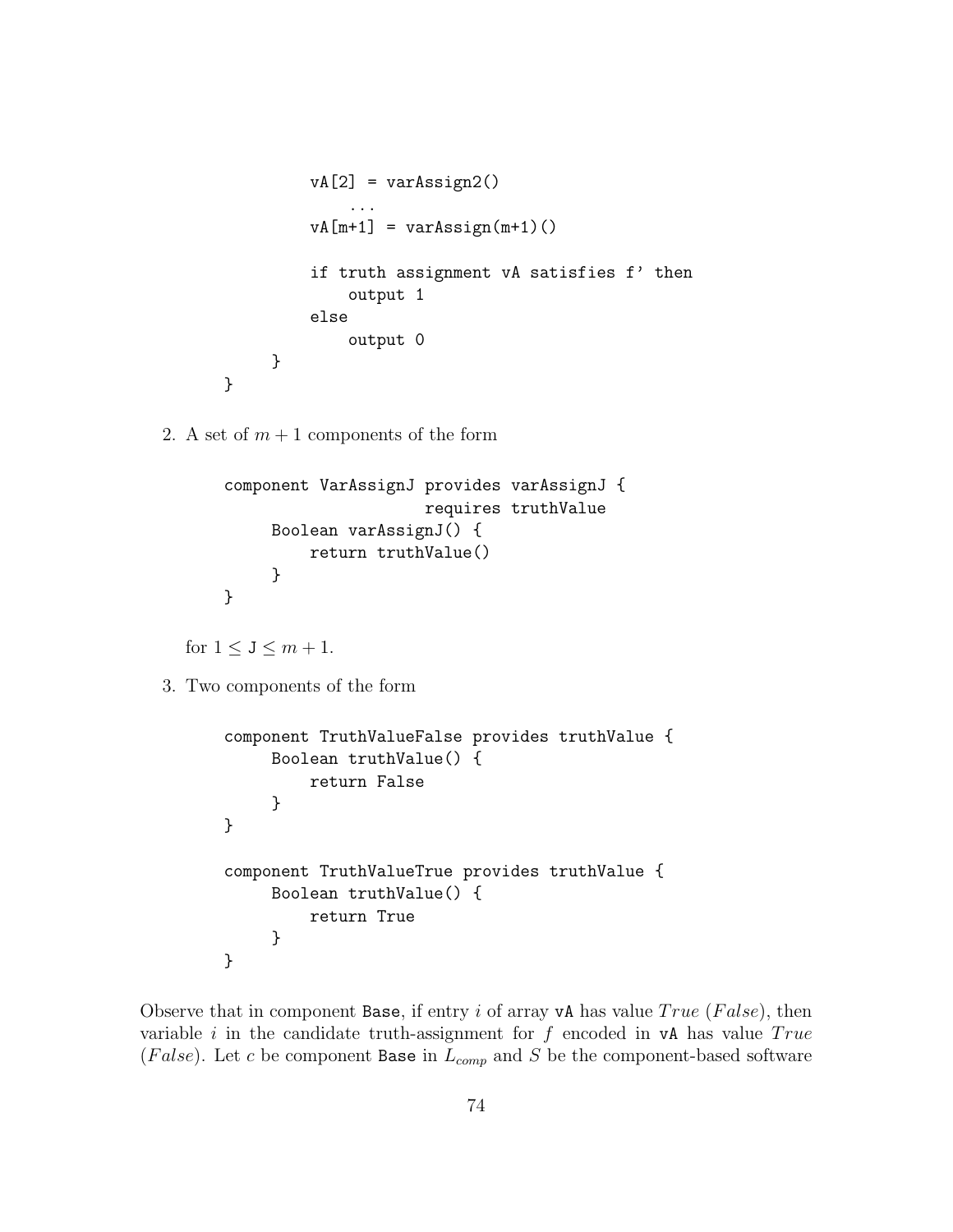system consisting of Base and VarAssign1, VarAssign2, ..., VarAssign(m+1) such that varAssign(m+1)() is implemented by TruthValueTrue and all other varAssignx(),  $1 \leq x \leq m$ , have a random implementation relative to TruthValueFalse and TruthValueTrue. Observe that courtesy of the truth-setting of  $v_{m+1}$  encoded in S, each clause in  $f'$  is satisfied and S will output 1 on any input. Finally, let  $Rew(S'')$  return the number of variable-assignments in the truth-assignment for  $f'$  encoded in component-based system  $S''$  that differ from those in the partial truth-assignment p' and set  $k = 0$ . Note that the instance of CSAdapt<sub>poly</sub> described above can be constructed in time polynomial in the size of the given instance of C-SAT and that this construction encodes the required functions  $f_1(), f_2(),$  and  $g()$  in the definition of  $\leq_{comp}$ -reducibility; moreover, any candidate software system created relative  $L_{int}$ ,  $L_{comp}$ , and c runs in time linear in the size of input I'.

Let us now verify the correctness of this reduction:

- Suppose there is a satisfying assignment  $p''$  that extends p and satisfies f. Construct a component-based software system  $S'$  consisting of  $c =$  Base and VarAssign1, VarAssign2, ..., VarAssign(m+1) such that varAssignx(),  $1 \leq$  $x \leq m$ , implements the TruthWalue component corresponding to the value of  $v_x$  in  $p''$  and varAssign(m+1)() implements TruthValueFalse. Observe that for the only requirement  $r \in R$ , this software system produces output 1 given input *True*; moreover,  $Rew(S') = 0 \le k = 0$ . Hence, the existence of a satisfying truth-assignment that extends  $p$  and satisfies  $f$  in the given instance of  $C$ -SAT implies the existence of a working component-based software system  $S'$ for the constructed instance of CSAdapt<sub>poly</sub> such that  $Rew(S') \leq k$
- Conversely, suppose that the constructed instance of  $CSAdapt_{poly}$  has a working component-based software system  $S'$  based on c relative to  $L_{int}$ ,  $L_{comp}$ , and R such that  $Rew(S') \leq k$ . As  $k = 0$ , by the definition of  $Rew()$ , this means that the truth-assignment to the variables in  $V$  encoded in  $S'$  cannot differ from any of the variable assignments in the partial truth-assignment  $p'$ . As  $v_{m+1} = False$  in p', this means that the truth-assignments to the remaining variables in  $V$  (i) are an extension of  $p$  and (ii) encode a truth assignment that satisfies f. Hence, the existence of a working component-based software system for the constructed instance of CSAdapt<sub>poly</sub> such that  $Rew(S') \leq k$  implies the existence of a satisfying truth-assignment that extends  $p$  and satisfies  $f$  in the given instance of C-SAT.

The reduction above is thus correct. Given the  $\|\neg N P\|$ -hardness of C-SAT, this reduction implies that CSAdapt<sub>poly</sub> is  $\vert \phi N P$ -hard as well and not preprocessable in the sense of [\[37\]](#page-57-0) unless the Polynomial Hierarchy  $PH$  collapses, i.e.,  $PH = \Sigma_2^p$